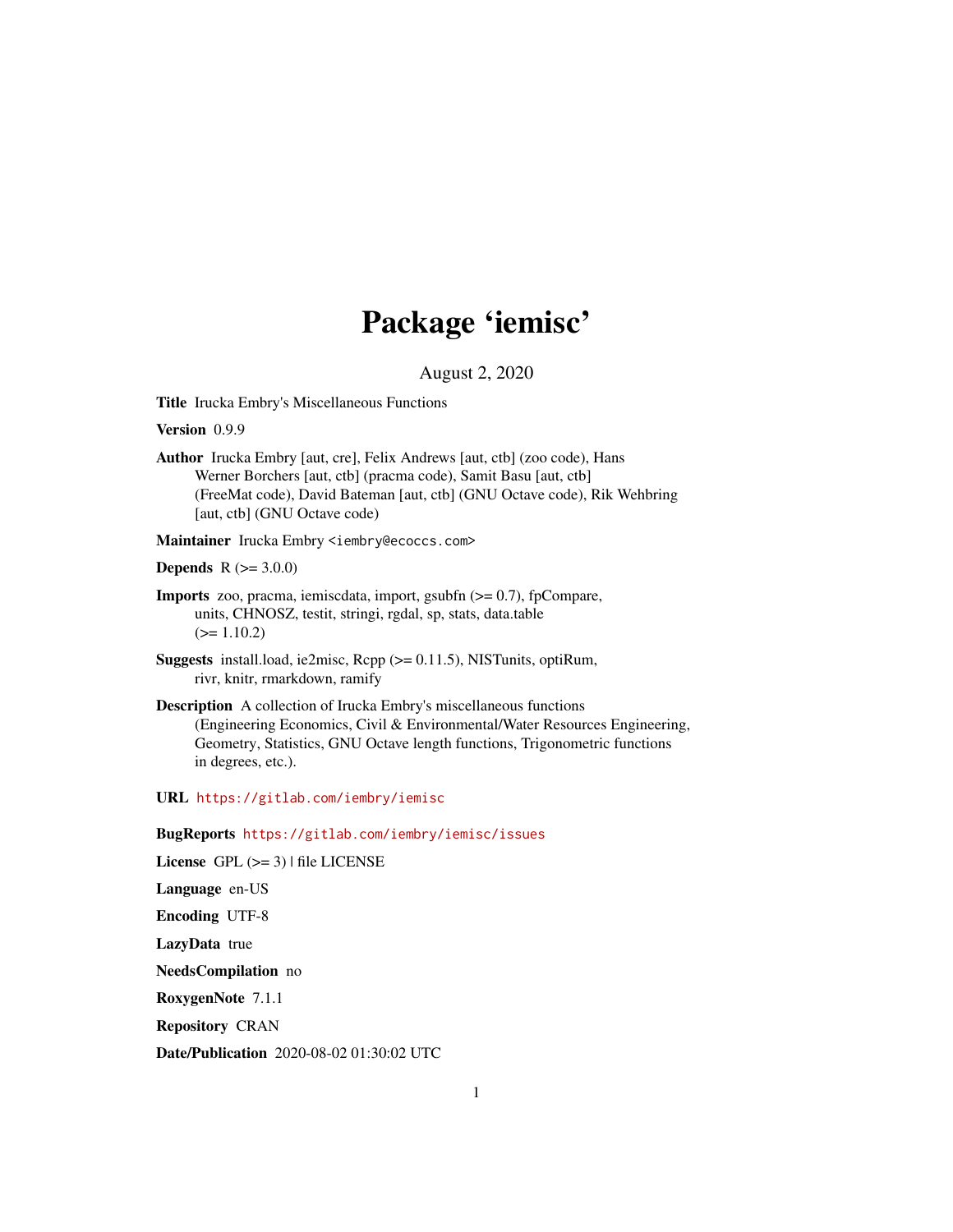# R topics documented:

| acosd                                                                          | 3              |
|--------------------------------------------------------------------------------|----------------|
|                                                                                | $\overline{4}$ |
| acscd                                                                          | $\overline{5}$ |
|                                                                                | 6              |
|                                                                                | 7              |
|                                                                                | 8              |
|                                                                                | 9              |
|                                                                                | 11             |
|                                                                                | 12             |
|                                                                                | 13             |
|                                                                                | 14             |
|                                                                                | 15             |
|                                                                                | 16             |
|                                                                                | 17             |
|                                                                                | 20             |
|                                                                                | 21             |
|                                                                                | 22             |
|                                                                                | 23             |
| CV                                                                             | 24             |
|                                                                                | 26             |
|                                                                                | 27             |
|                                                                                | 28             |
|                                                                                |                |
|                                                                                | 29             |
|                                                                                | 31             |
|                                                                                | 32             |
|                                                                                | 32             |
|                                                                                | 33             |
|                                                                                | 35             |
|                                                                                | 41             |
|                                                                                | 46             |
|                                                                                | 50             |
|                                                                                | 55             |
|                                                                                | 59             |
|                                                                                | 61             |
|                                                                                | 63             |
|                                                                                | 65             |
|                                                                                | 66             |
|                                                                                | 67             |
| $n$ given $PFi$<br>.<br>$\ddot{\phantom{0}}$                                   | 69             |
| numel<br>$\mathbf{L}$ and $\mathbf{L}$ and $\mathbf{L}$<br>$\sim$<br>$\ddotsc$ | 70             |
| PgivenA                                                                        | 71             |
| PgivenA1                                                                       | 73             |
|                                                                                | 74             |
| PgivenF<br>$\sim$ $\sim$ $\sim$ $\sim$                                         | 75             |
| PgivenFcont                                                                    | 76             |
| PgivenFivary                                                                   | 77             |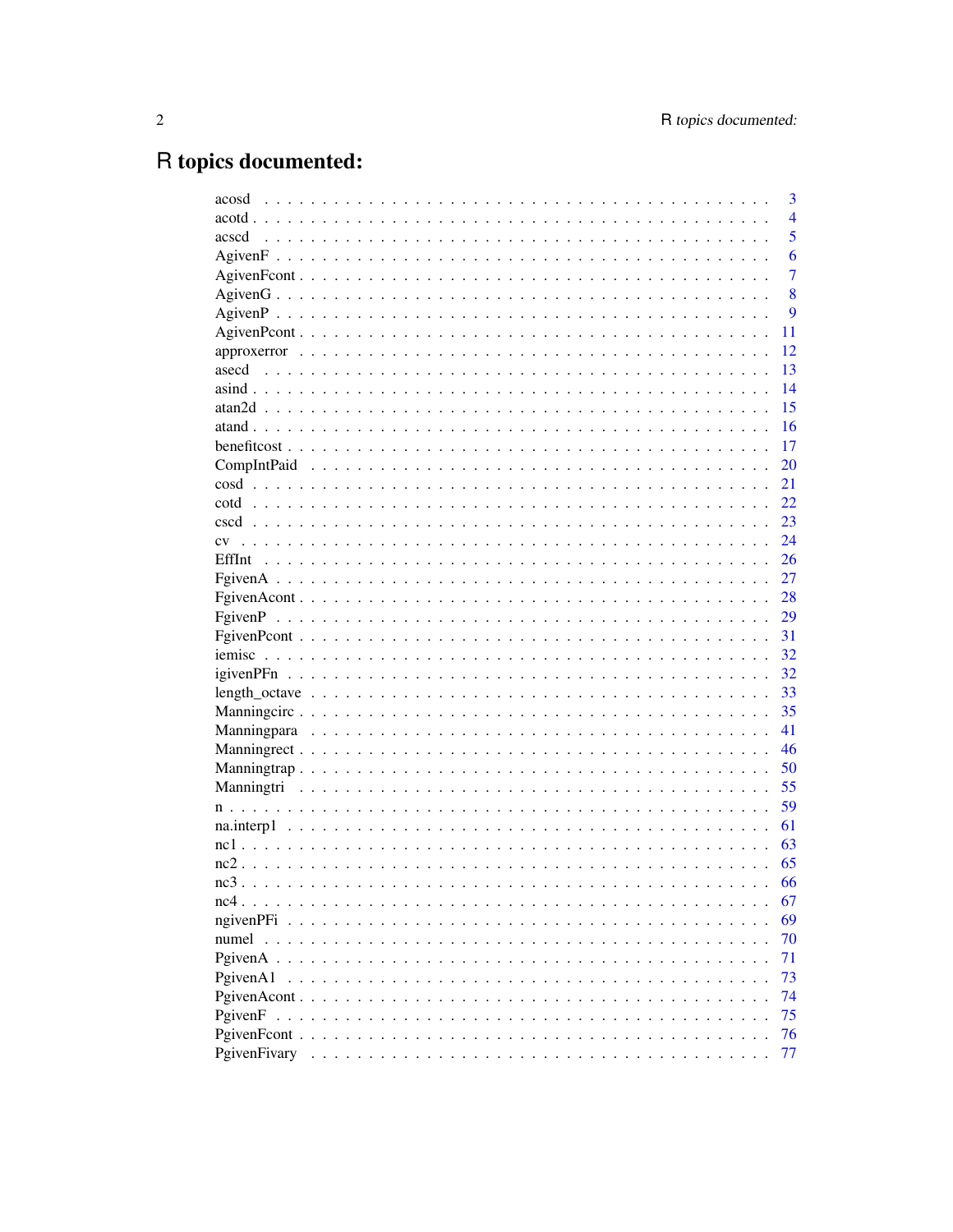#### <span id="page-2-0"></span> $\alpha$ cosd  $\beta$

| Index | 96 |
|-------|----|

acosd *Inverse cosine (in degrees) [GNU Octave/MATLAB compatible]*

#### Description

Calculates the value of inverse cosine for each element of x in degrees in a manner compatible with GNU Octave/MATLAB.

#### Usage

acosd(x)

# Arguments

x A numeric vector containing values in degrees

# Value

The inverse cosine of each element of x in degrees.

# Author(s)

David Bateman (GNU Octave acosd), Irucka Embry

# References

John W. Eaton, David Bateman, and Søren Hauberg (2009). *GNU Octave version 3.0.1 manual: a high-level interactive language for numerical computations*. CreateSpace Independent Publishing Platform. ISBN 1441413006, URL <http://www.gnu.org/software/octave/doc/interpreter/>. Page 359.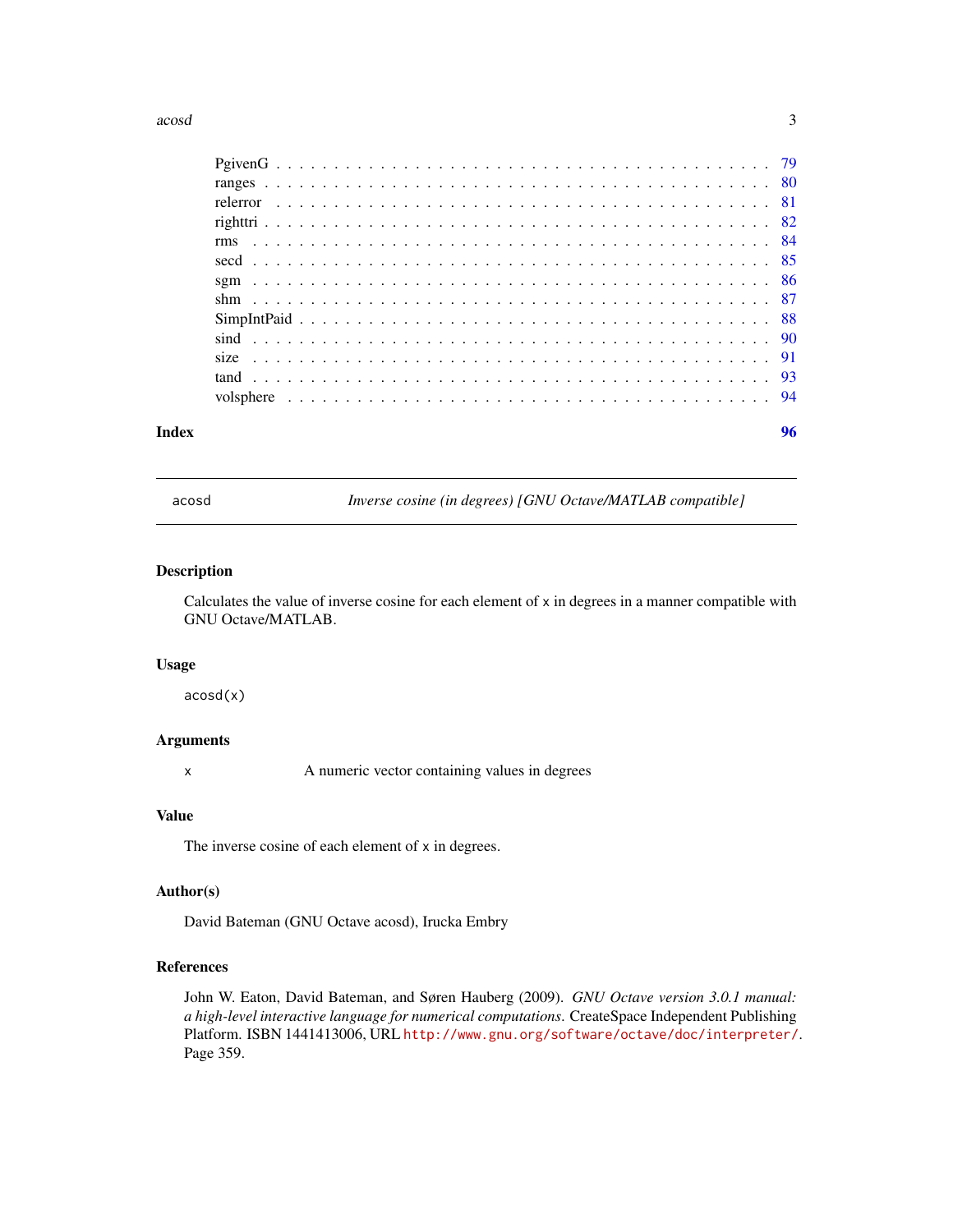4 acord and 2 acord and 2 acord and 2 acord and 2 acord acord acord acord acord acord acord acord acord acord acord acord acord acord acord acord acord acord acord acord acord acord acord acord acord acord acord acord acor

#### Examples

library("iemisc")

# Examples from GNU Octave acosd  $acosd (seq(0, 1, by = 0.1))$ 

acotd *Inverse cotangent (in degrees) [GNU Octave/MATLAB compatible]*

#### Description

Calculates the value of inverse cotangent for each element of  $x$  in degrees in a manner compatible with GNU Octave/MATLAB.

#### Usage

acotd(x)

# Arguments

x A numeric vector containing values in degrees

# Value

The inverse cotangent of each element of x in degrees.

# Author(s)

David Bateman (GNU Octave acotd), Irucka Embry

#### References

John W. Eaton, David Bateman, and Søren Hauberg (2009). *GNU Octave version 3.0.1 manual: a high-level interactive language for numerical computations*. CreateSpace Independent Publishing Platform. ISBN 1441413006, URL <http://www.gnu.org/software/octave/doc/interpreter/>. Page 359.

# Examples

library("iemisc")

# Examples from GNU Octave acotd  $acotd (seq(0, 90, by = 10))$ 

<span id="page-3-0"></span>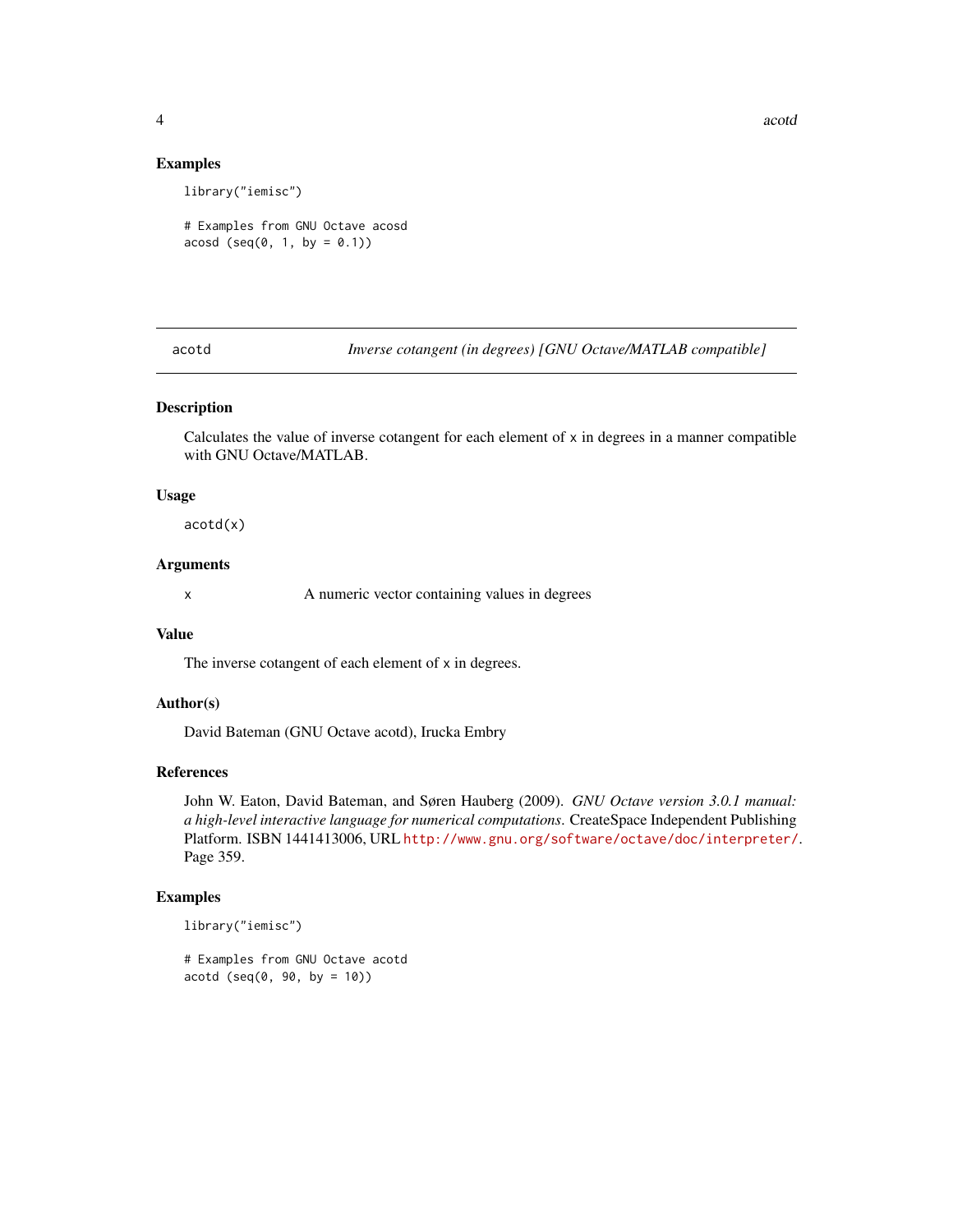<span id="page-4-0"></span>

Calculates the value of inverse cosecant for each element of x in degrees in a manner compatible with GNU Octave/MATLAB.

#### Usage

acscd(x)

# Arguments

x A numeric vector containing values in degrees

# Value

The inverse cosecant of each element of x in degrees.

#### Author(s)

David Bateman (GNU Octave acscd), Irucka Embry

# References

John W. Eaton, David Bateman, and Søren Hauberg (2009). *GNU Octave version 3.0.1 manual: a high-level interactive language for numerical computations*. CreateSpace Independent Publishing Platform. ISBN 1441413006, URL <http://www.gnu.org/software/octave/doc/interpreter/>. Page 359.

# Examples

library("iemisc")

# Examples from GNU Octave acscd  $accdd (seq(0, 90, by = 10))$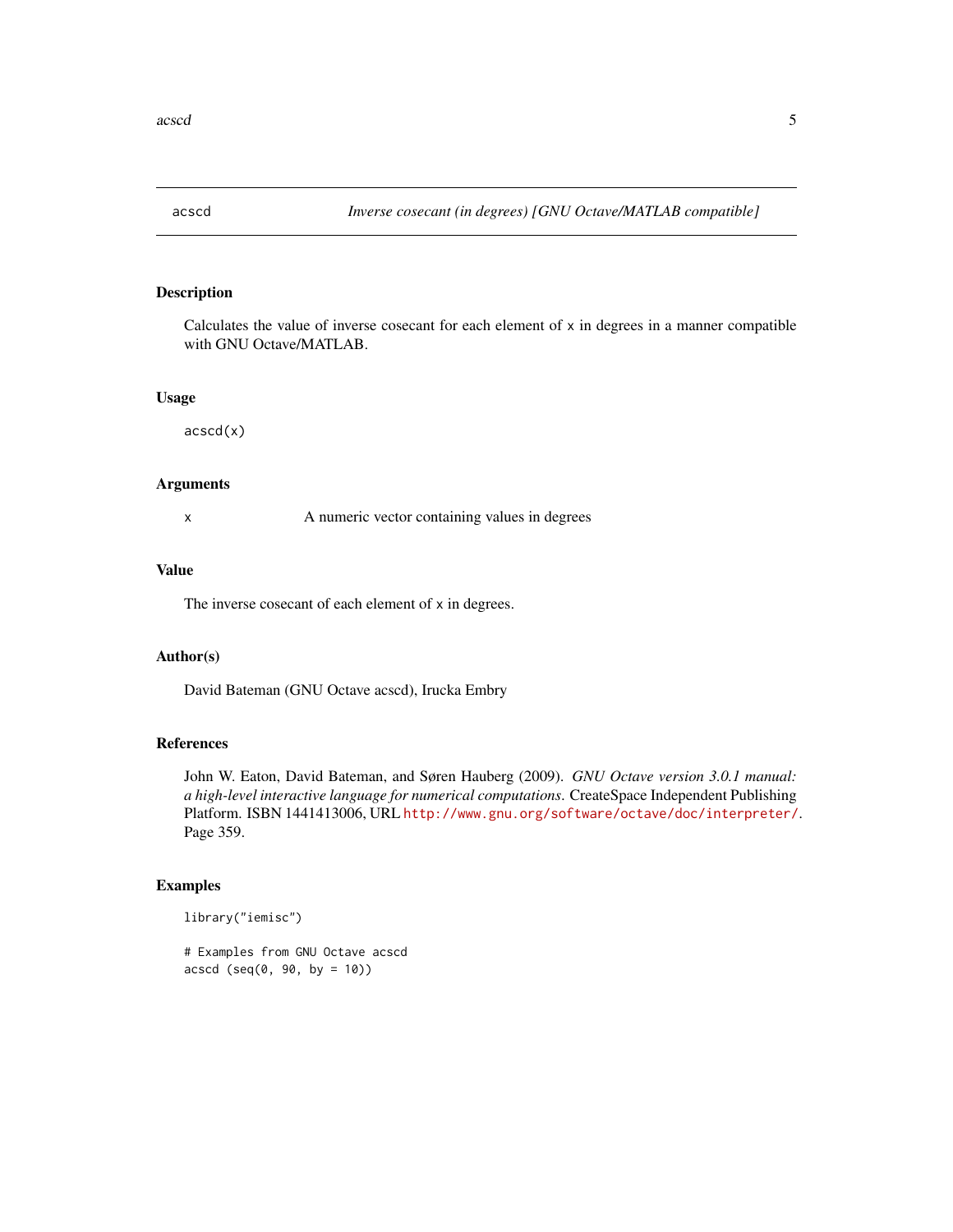<span id="page-5-0"></span>

Compute A given F

#### Usage

```
AgivenF(
  F,
  n,
  i,
  frequency = c("annual", "semiannual", "quarter", "bimonth", "month", "daily")
\mathcal{L}AF(
  F,
  n,
  i,
  frequency = c("annual", "semiannual", "quarter", "bimonth", "month", "daily")
\mathcal{L}
```
# Arguments

| -F        | numeric vector that contains the future value( $s$ )                                                                                                                                   |
|-----------|----------------------------------------------------------------------------------------------------------------------------------------------------------------------------------------|
| n.        | numeric vector that contains the period value(s)                                                                                                                                       |
| i         | numeric vector that contains the interest rate( $s$ ) as a percent                                                                                                                     |
| frequency | character vector that contains the frequency used to obtain the number of periods<br>[annual $(1)$ , semiannual $(2)$ , quarter $(4)$ , bimonth $(6)$ , month $(12)$ , daily $(365)$ ] |

# Details

A is expressed as

$$
A = F\left[\frac{i}{\left(1+i\right)^n - 1}\right]
$$

*A* the "uniform series amount (occurs at the end of each interest period)"

- *F* the "future equivalent"
- *i* the "effective interest rate per interest period"
- *n* the "number of interest periods"

# Value

AgivenF numeric vector that contains the annual value(s) rounded to 2 decimal places AF data.frame of both n (0 to n) and the resulting annual values rounded to 2 decimal places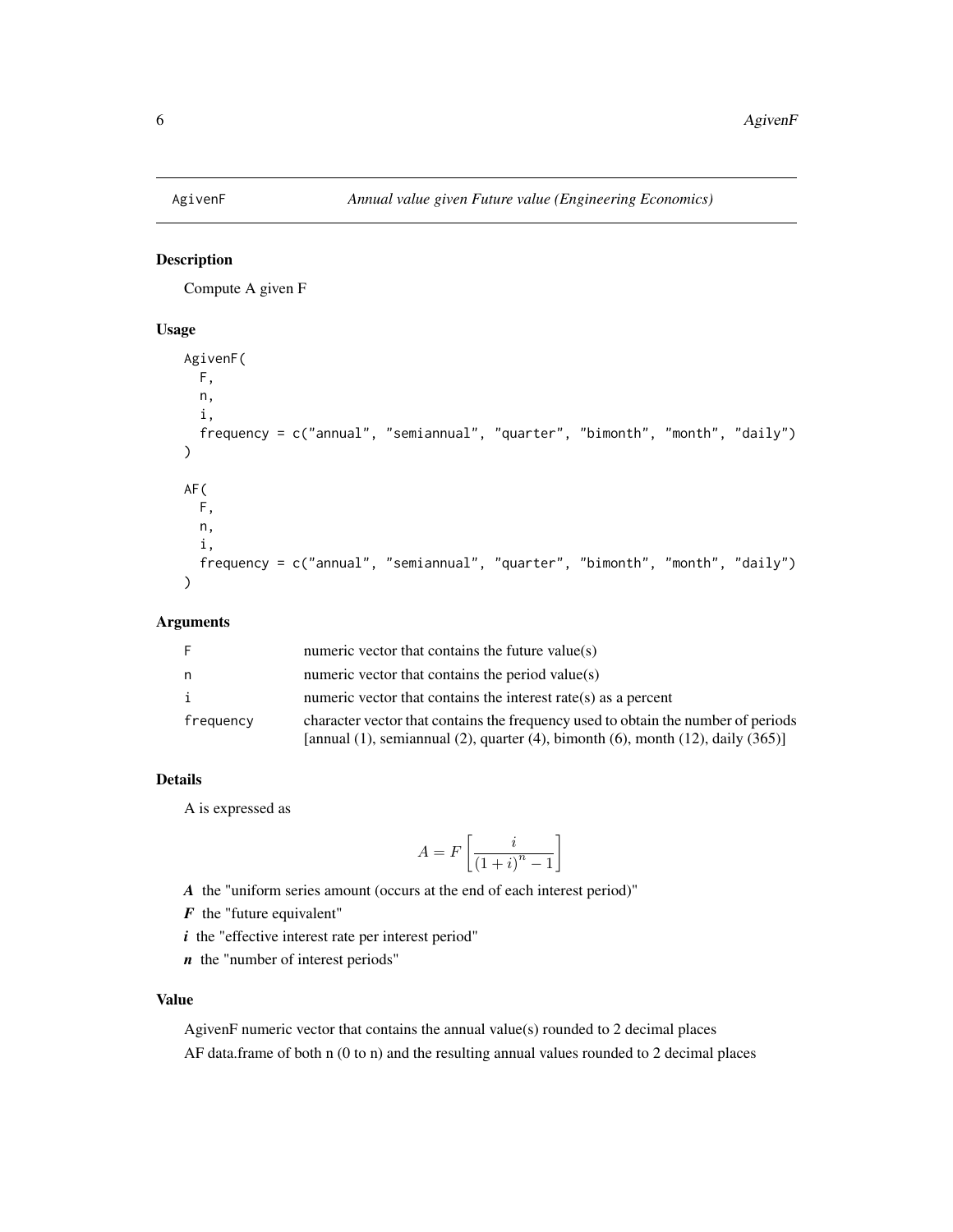# <span id="page-6-0"></span>AgivenFcont 7

# References

William G. Sullivan, Elin M. Wicks, and C. Patrick Koelling, *Engineering Economy*, Fourteenth Edition, Upper Saddle River, New Jersey: Pearson/Prentice Hall, 2009, page 135-136, 142, 164.

#### Examples

```
library("iemisc")
# Example for equation 4-12 from the Reference text (page 135-136)
AgivenF(309*10^6, 60, 0.5, "annual")
# the interest rate is 0.5% per month and n is 60 months
AF(309*10^6, 60, 0.5, "annual")
# the interest rate is 0.5% per month and n is 60 months
```

| AgivenFcont | Annual value given Future value [continuous] (Engineering Eco- |  |  |  |
|-------------|----------------------------------------------------------------|--|--|--|
|             | nomics)                                                        |  |  |  |

# Description

Compute A given F with interest compounded continuously

#### Usage

AgivenFcont(F, n, r)

#### Arguments

|   | numeric vector that contains the future value( $s$ )                        |
|---|-----------------------------------------------------------------------------|
| n | numeric vector that contains the period value(s)                            |
|   | numeric vector that contains the continuously compounded nominal annual in- |
|   | terest rate(s) as a percent                                                 |

# Details

A is expressed as

$$
A = F\left[\frac{e^r - 1}{e^{rn} - 1}\right]
$$

*A* the "annual equivalent amount (occurs at the end of each year)"

- *F* the "future equivalent"
- *r* the "nominal annual interest rate, compounded continuously"

*n* the "number of periods (years)"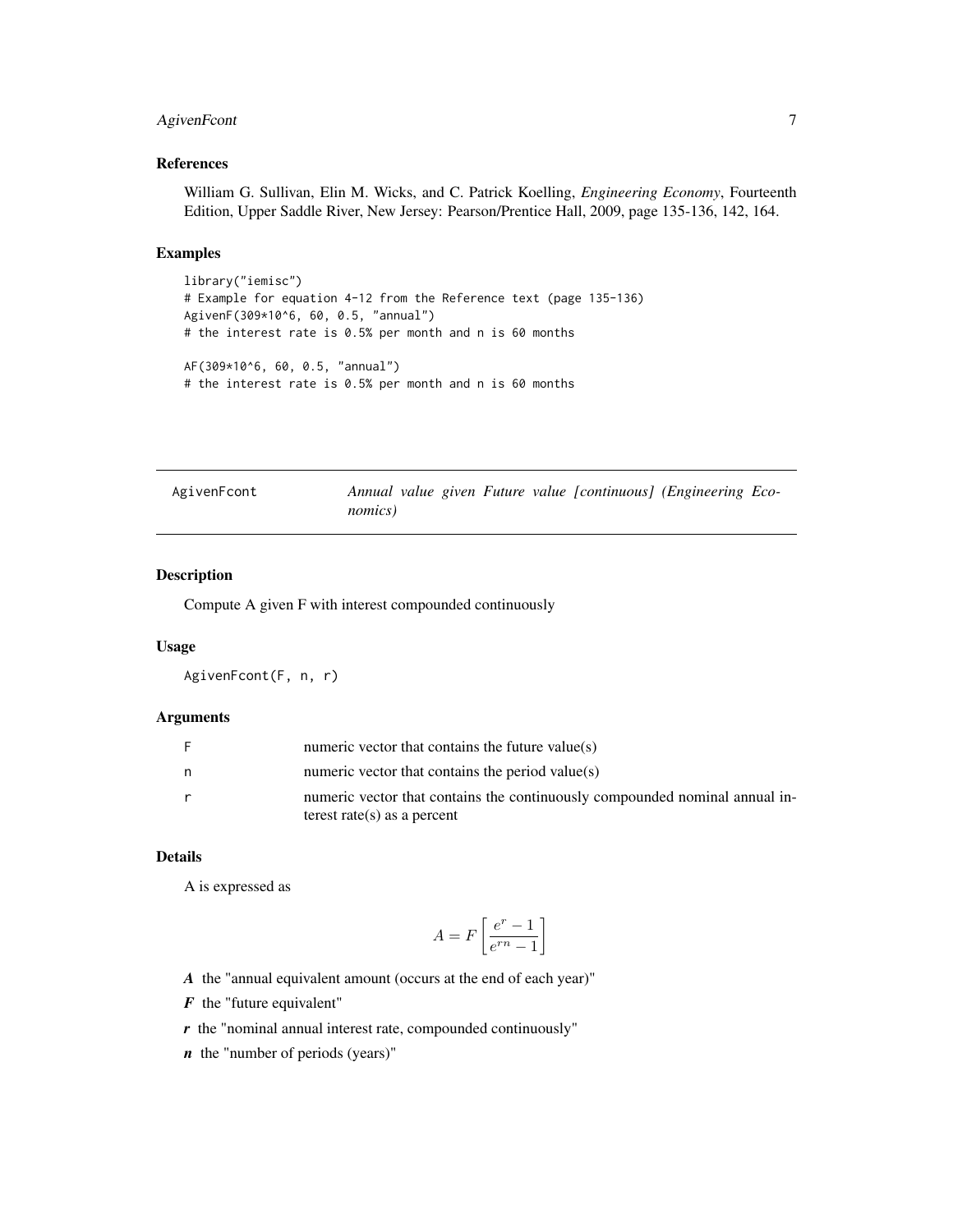# <span id="page-7-0"></span>Value

AgivenFcont numeric vector that contains the annual value(s) rounded to 2 decimal places

# References

William G. Sullivan, Elin M. Wicks, and C. Patrick Koelling, *Engineering Economy*, Fourteenth Edition, Upper Saddle River, New Jersey: Pearson/Prentice Hall, 2009, page 169.

# Examples

```
library("iemisc")
AgivenFcont(300, 2, 11) # 11% interest
```
AgivenG *Annual value given Gradient value (Engineering Economics)*

# Description

Compute A given G

# Usage

```
AgivenG(
 G,
 n,
  i,
 frequency = c("annual", "semiannual", "quarter", "bimonth", "month", "daily")
)
```
# Arguments

| G         | numeric vector that contains the gradient value(s)                                                                                                                      |
|-----------|-------------------------------------------------------------------------------------------------------------------------------------------------------------------------|
| n         | numeric vector that contains the period value $(s)$                                                                                                                     |
|           | numeric vector that contains the interest rate( $s$ ) as a percent                                                                                                      |
| frequency | character vector that contains the frequency used to obtain the number of periods<br>[annual (1), semiannual (2), quarter (4), bimonth (6), month (12), daily $(365)$ ] |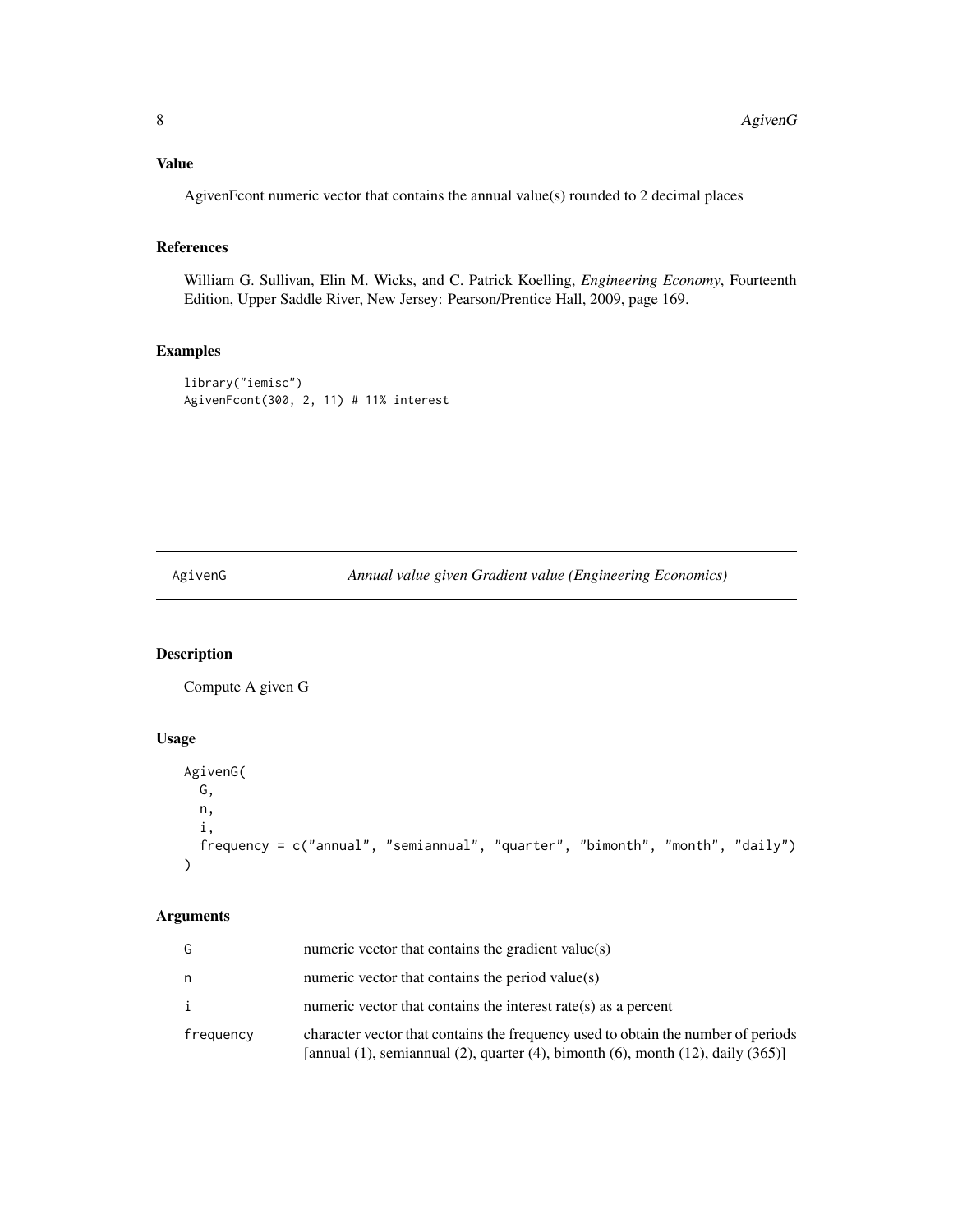<span id="page-8-0"></span> $A$ given $P$  9

Details

$$
A = G\left[\frac{1}{i} - \frac{n}{(1+i)^n - 1}\right]
$$

*A* the "uniform series amount (occurs at the end of each interest period)"

- *G* the "uniform gradient amount"
- *i* the "effective interest rate per interest period"
- *n* the "number of interest periods"

#### Value

AgivenG numeric vector that contains the annual value(s) rounded to 2 decimal places

#### References

William G. Sullivan, Elin M. Wicks, and C. Patrick Koelling, *Engineering Economy*, Fourteenth Edition, Upper Saddle River, New Jersey: Pearson/Prentice Hall, 2009, page 142, 150, 152-154, 164, 166-167.

# Examples

```
library("iemisc")
# Example 4-20 from the Reference text (pages 153-154)
 AgivenG(1000, 4, 15, "annual") # the interest rate is 15%
# Example 4-31 from the Reference text (pages 166-167)
 AgivenG(1000, 4, 20, "semiannual") # the nominal interest rate is 20% compounded semiannually
```
AgivenP *Annual value given Present value (Engineering Economics)*

#### Description

Compute A given P

# Usage

```
AgivenP(
 P,
 n,
  i,
  frequency = c("annual", "semiannual", "quarter", "bimonth", "month", "daily")
```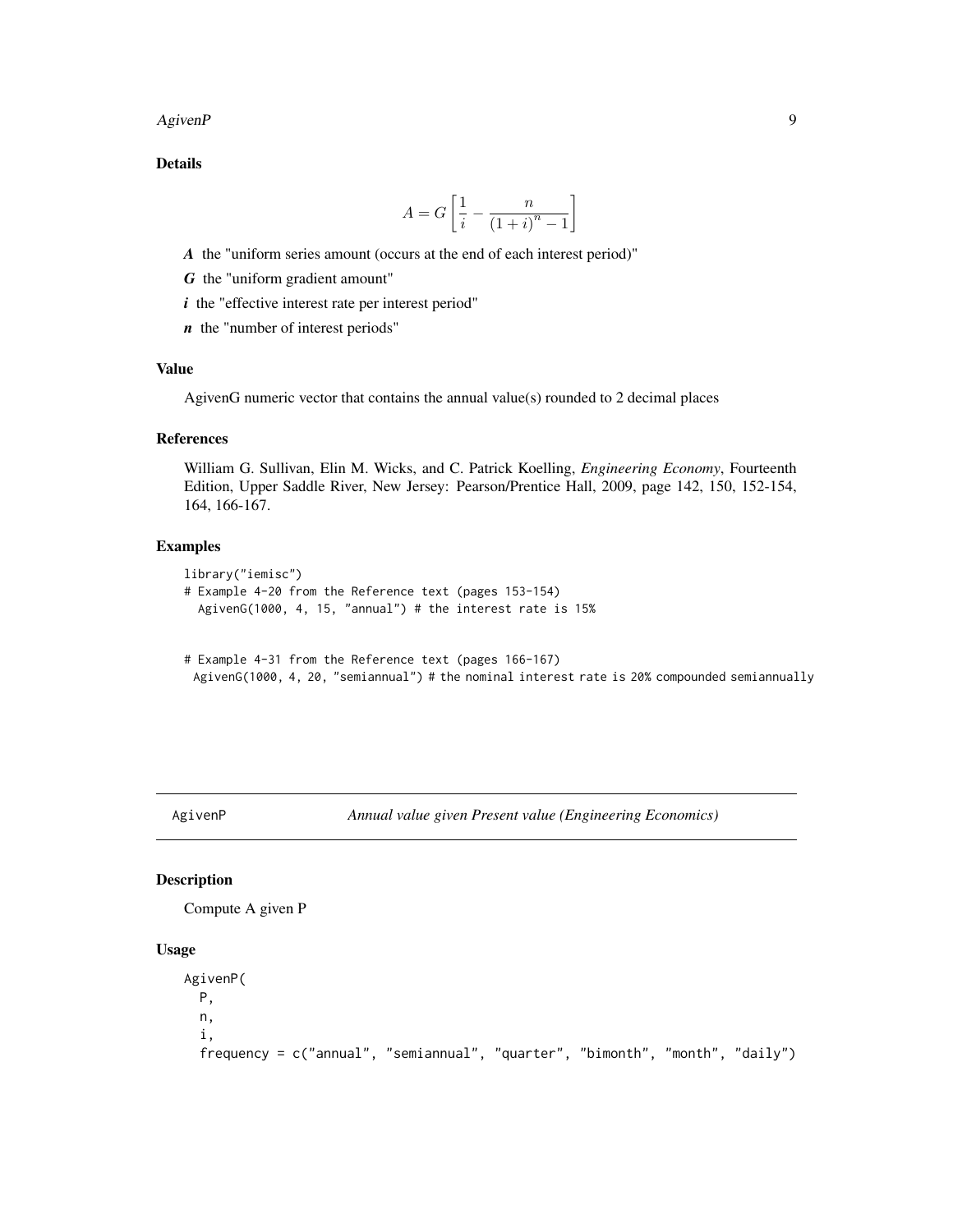#### 10 AgivenP

```
\mathcal{L}AP(
 P,
 n,
  i,
  frequency = c("annual", "semiannual", "quarter", "bimonth", "month", "daily")
)
```
#### Arguments

| P         | numeric vector that contains the present value(s)                                                                                                                                      |
|-----------|----------------------------------------------------------------------------------------------------------------------------------------------------------------------------------------|
| n         | numeric vector that contains the period value( $s$ )                                                                                                                                   |
| i         | numeric vector that contains the interest rate(s) as a percent                                                                                                                         |
| frequency | character vector that contains the frequency used to obtain the number of periods<br>[annual $(1)$ , semiannual $(2)$ , quarter $(4)$ , bimonth $(6)$ , month $(12)$ , daily $(365)$ ] |

#### Details

A is expressed as

$$
A = P\left[\frac{i(1+i)^n}{(1+i)^n - 1}\right]
$$

*A* the "uniform series amount (occurs at the end of each interest period)"

*P* the "present equivalent"

*i* the "effective interest rate per interest period"

*n* the "number of interest periods"

# Value

AgivenP numeric vector that contains the annual value(s) rounded to 2 decimal places

AP data.frame of both n (0 to n) and the resulting annual values rounded to 2 decimal places

#### References

William G. Sullivan, Elin M. Wicks, and C. Patrick Koelling, *Engineering Economy*, Fourteenth Edition, Upper Saddle River, New Jersey: Pearson/Prentice Hall, 2009, page 136, 142, 164, 166.

# Examples

```
library("iemisc")
# Example for equation 4-14 from the Reference text (page 136)
AgivenP(17000, 4, 1, "annual")
# the interest rate is 1% per month and n is 4 months
AP(17000, 4, 1, "annual")
# the interest rate is 1% per month and n is 4 months
```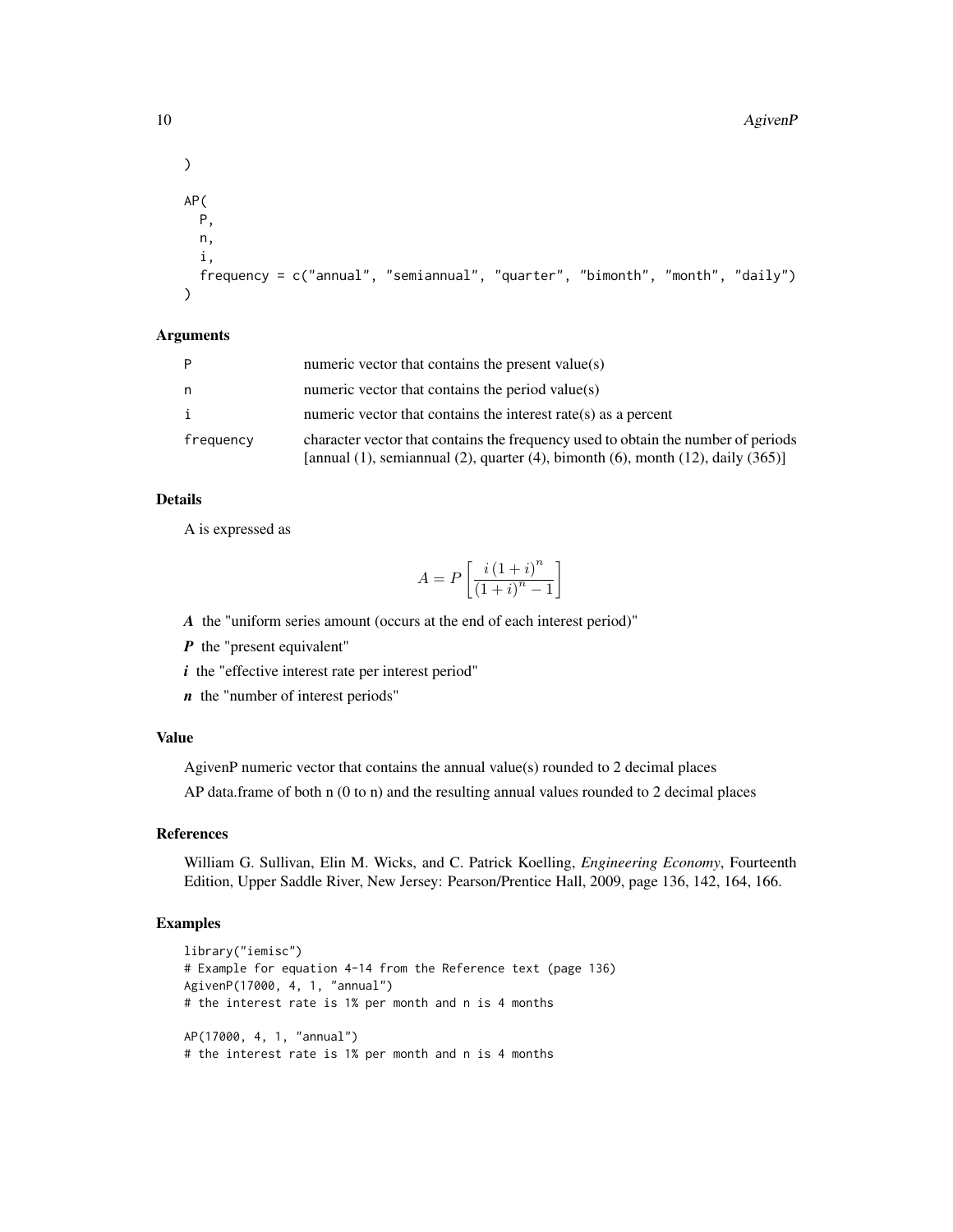# <span id="page-10-0"></span>AgivenPcont 11

```
# Example 4-30 from the Reference text (page 166)
AgivenP(10000, 5, 12, "month")
# the interest rate is 12% compounded monthly for 5 years
AP(10000, 5, 12, "month")
# the interest rate is 12% compounded monthly for 5 years
```

| AgivenPcont |                 |  | Annual value given Present value [continuous] (Engineering Eco- |  |
|-------------|-----------------|--|-----------------------------------------------------------------|--|
|             | <i>nomics</i> ) |  |                                                                 |  |

# Description

Compute A given P with interest compounded continuously

# Usage

AgivenPcont(P, n, r)

# Arguments

| P | numeric vector that contains the present value $(s)$                                                       |
|---|------------------------------------------------------------------------------------------------------------|
| n | numeric vector that contains the period value(s)                                                           |
| r | numeric vector that contains the continuously compounded nominal annual in-<br>terest rate(s) as a percent |

# Details

A is expressed as

$$
A = P\left[\frac{e^{rn} (e^r - 1)}{e^{rn} - 1}\right]
$$

*A* the "annual equivalent amount (occurs at the end of each year)"

- *P* the "present equivalent"
- *r* the "nominal annual interest rate, compounded continuously"
- *n* the "number of periods (years)"

# Value

AgivenPcont numeric vector that contains the annual value(s) rounded to 2 decimal places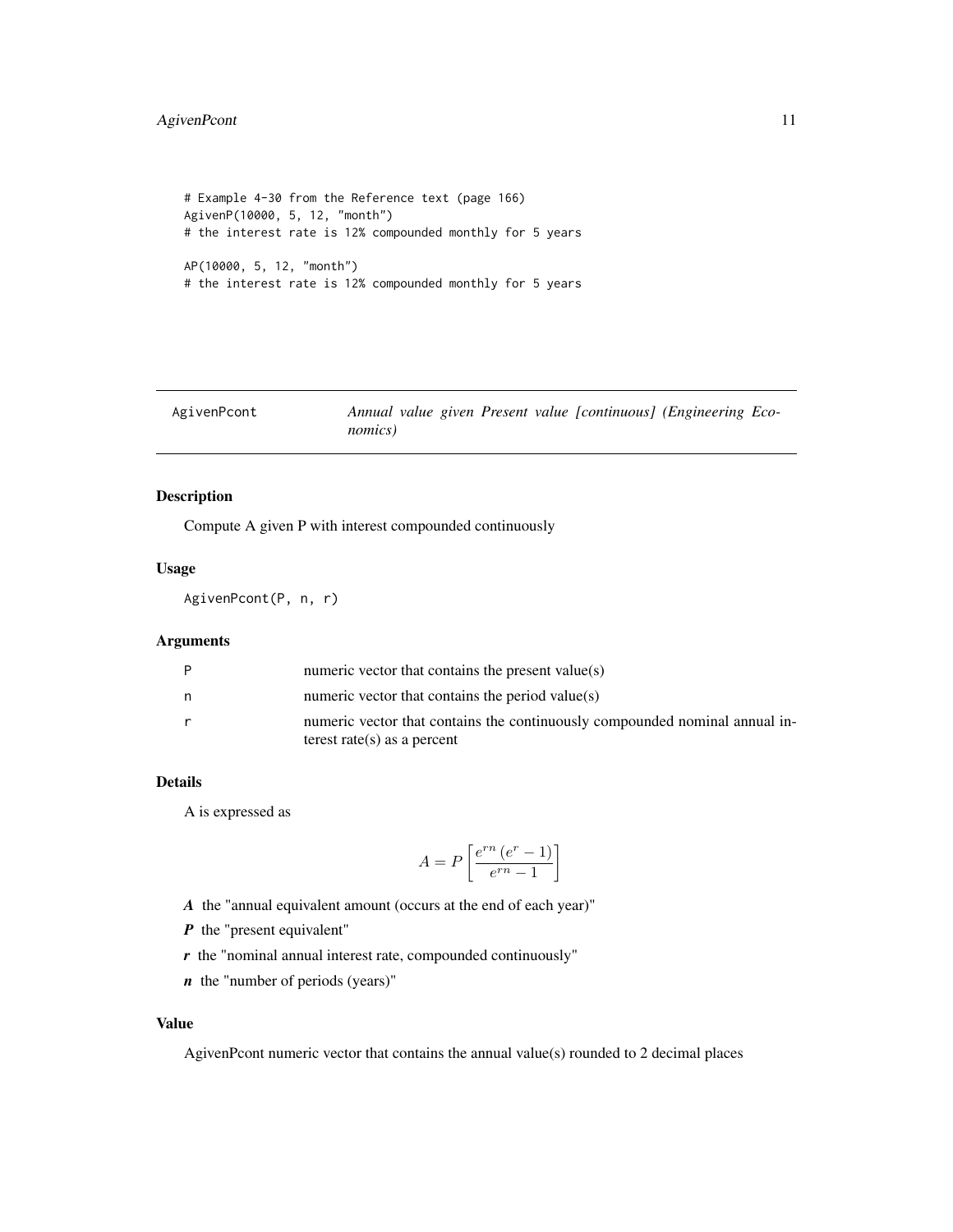#### <span id="page-11-0"></span>References

William G. Sullivan, Elin M. Wicks, and C. Patrick Koelling, *Engineering Economy*, Fourteenth Edition, Upper Saddle River, New Jersey: Pearson/Prentice Hall, 2009, page 169-170.

# Examples

```
library("iemisc")
# Example for equation 4-34 from the Reference text (page 170)
AgivenPcont(1000, 10, 20) # 20% interest
```
<span id="page-11-1"></span>approxerror *Approximate error*

# Description

This function computes the "approximate estimate of the error" ("percent relative error").

#### Usage

```
approxerror(pres, prev)
```
# Arguments

| pres | numeric vector that contains the "present approximation" value(s)  |
|------|--------------------------------------------------------------------|
| prev | numeric vector that contains the "previous approximation" value(s) |

#### Details

Approximate error is expressed as

$$
\varepsilon_a = \frac{present\ approximation - previous\ approximation}{present\ approximation} \cdot 100
$$

 $\varepsilon_a\,$  the "approximate estimate of the error"

*present approximation* the "present approximation"

*previous approximation* the "previous approximation"

#### Value

approximate error, as a percent  $(\%)$ , as a numeric [vector](#page-0-0).

#### References

Steven C. Chapra, *Applied Numerical Methods with MATLAB for Engineers and Scientists*, Second Edition, Boston, Massachusetts: McGraw-Hill, 2008, page 82-84.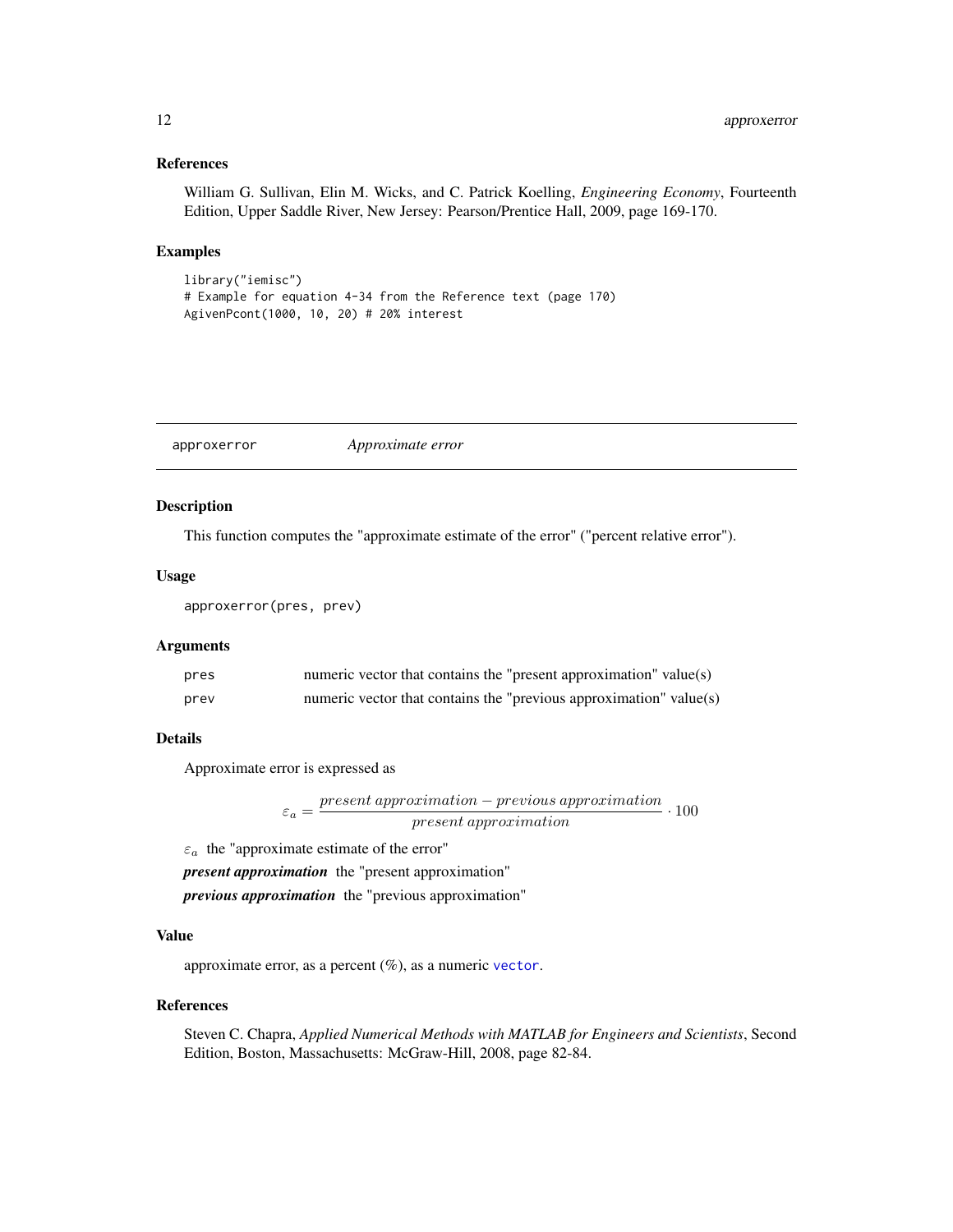#### <span id="page-12-0"></span>asecd 13

# See Also

[sgm](#page-85-1) for geometric mean, [shm](#page-86-1) for harmonic mean, [cv](#page-23-1) for coefficient of variation (CV), [rms](#page-83-1) for root-mean-square (RMS), [relerror](#page-80-1) for relative error, and [ranges](#page-79-1) for sample range.

#### Examples

library("iemisc") # Example 4.1 from the Reference text (page 84) approxerror(1.5, 1) # answer as a percent  $(\aleph)$ 

asecd *Inverse secant (in degrees) [GNU Octave/MATLAB compatible]*

# Description

Calculates the value of inverse secant for each element of  $x$  in degrees in a manner compatible with GNU Octave/MATLAB.

#### Usage

asecd(x)

#### Arguments

x A numeric vector containing values in degrees

# Value

The inverse secant of each element of x in degrees.

#### Author(s)

David Bateman (GNU Octave asecd), Irucka Embry

# References

John W. Eaton, David Bateman, and Søren Hauberg (2009). *GNU Octave version 3.0.1 manual: a high-level interactive language for numerical computations*. CreateSpace Independent Publishing Platform. ISBN 1441413006, URL <http://www.gnu.org/software/octave/doc/interpreter/>. Page 358.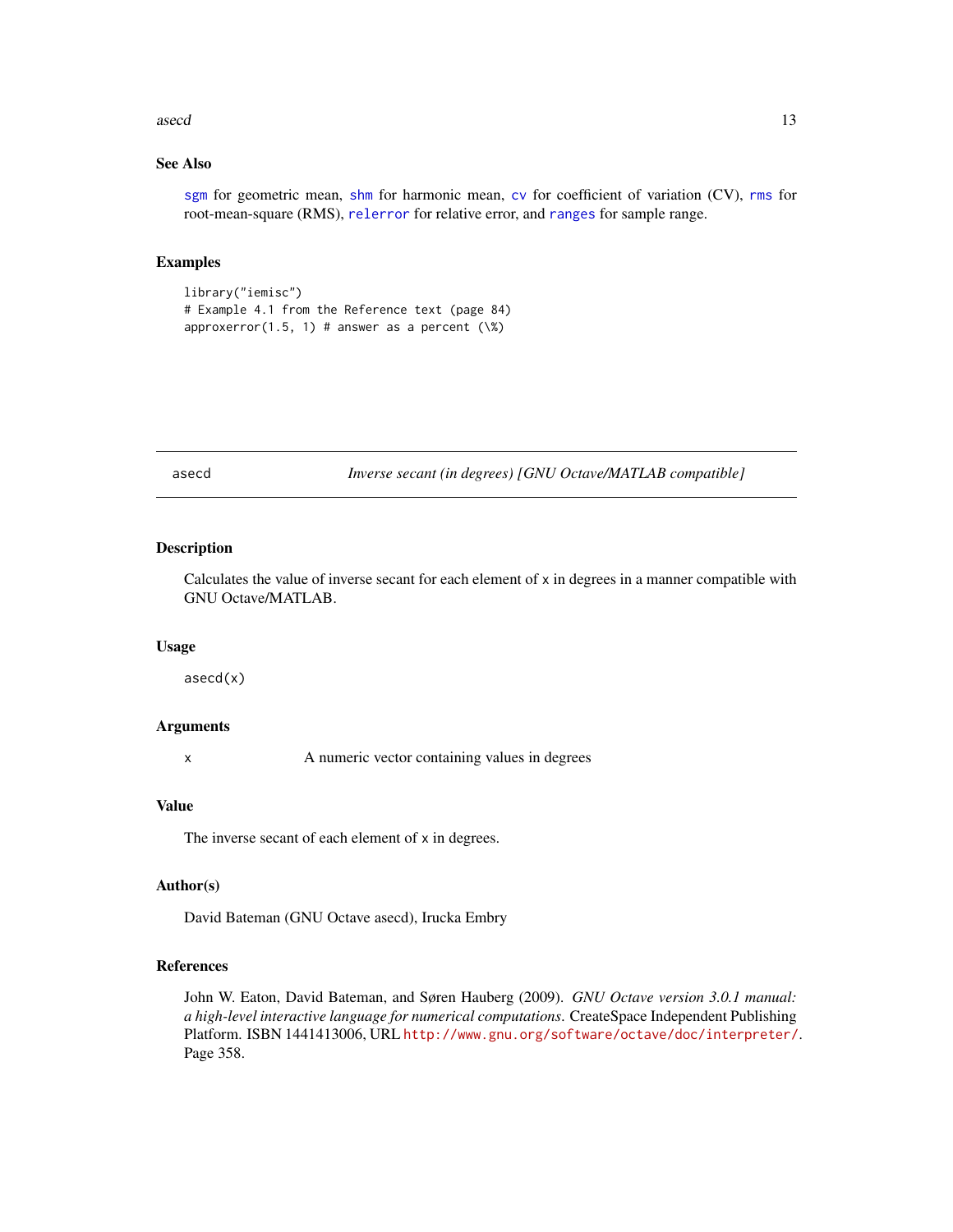14 asind 200 asind 200 asind 200 asind 200 asind 200 asind 200 asind 200 asind 200 asind 200 asind 200 asind 200 asind 200 asind 200 asind 200 asind 200 asind 200 asind 200 asind 200 asind 200 asind 200 asind 200 asind 200

#### Examples

library("iemisc")

# Examples from GNU Octave asecd asecd  $(\text{seq}(0, 90, \text{ by } = 10))$ 

asind *Inverse sine (in degrees) [GNU Octave/MATLAB compatible]*

# Description

Calculates the value of inverse sine for each element of x in degrees in a manner compatible with GNU Octave/MATLAB.

# Usage

asind(x)

# Arguments

x A numeric vector containing values in degrees

# Value

The inverse sine of each element of x in degrees.

# Author(s)

David Bateman (GNU Octave asind), Irucka Embry

#### References

John W. Eaton, David Bateman, and Søren Hauberg (2009). *GNU Octave version 3.0.1 manual: a high-level interactive language for numerical computations*. CreateSpace Independent Publishing Platform. ISBN 1441413006, URL <http://www.gnu.org/software/octave/doc/interpreter/>. Page 359.

# Examples

library("iemisc")

# Examples from GNU Octave asind asind (seq $(0, 1, by = 0.1)$ )

<span id="page-13-0"></span>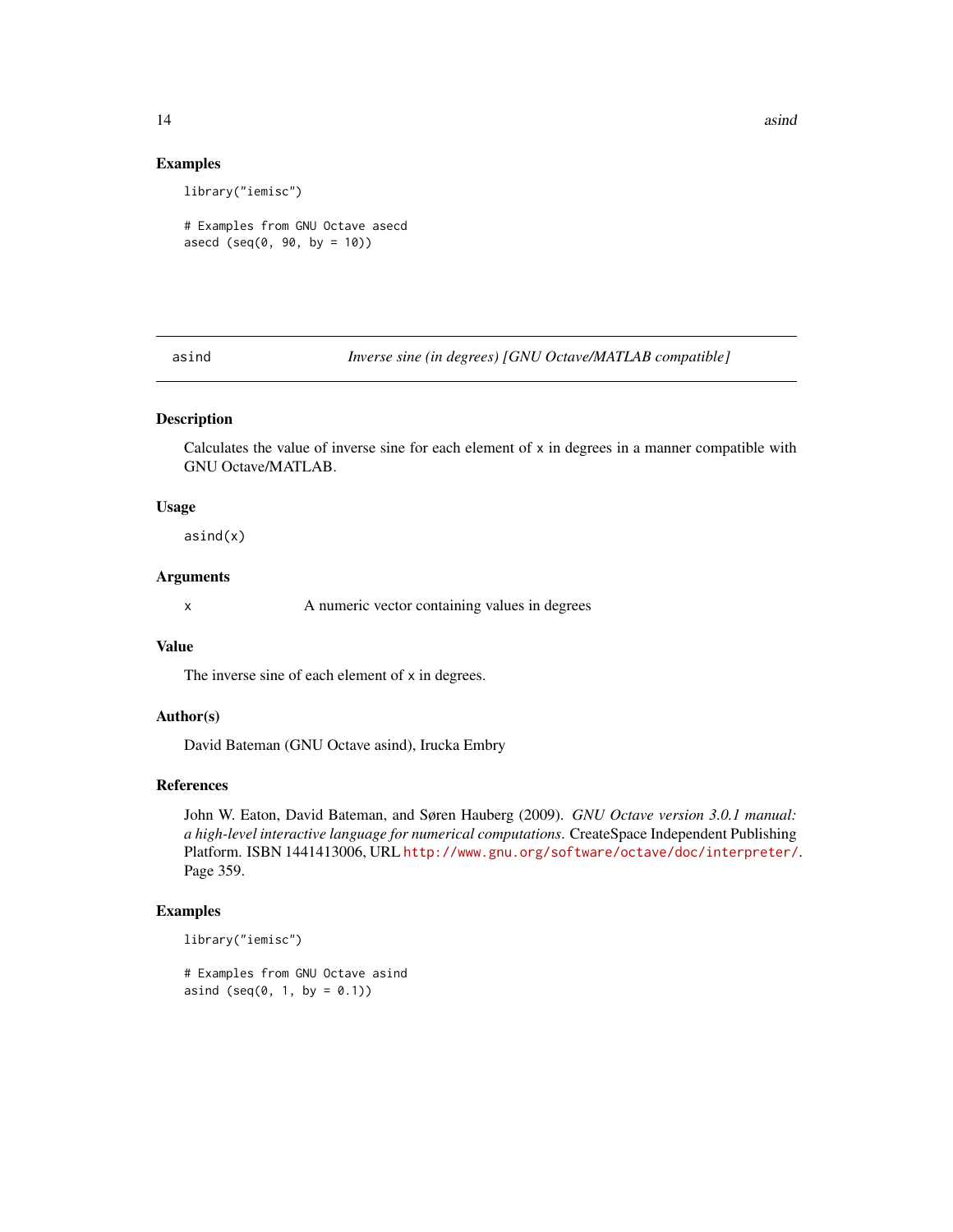<span id="page-14-0"></span>

Calculates the value of the "two-argument arc-tangent" for each element of  $(y, x)$  in degrees in a manner compatible with GNU Octave/MATLAB.

#### Usage

 $atan2d(y, x)$ 

#### Arguments

| A numeric vector containing values in degrees |  |
|-----------------------------------------------|--|
| A numeric vector containing values in degrees |  |

# Value

The "two-argument arc-tangent" of each element of  $(y, x)$  in degrees. Note: "The arc-tangent of two arguments atan $2(y, x)$  returns the angle between the x-axis and the vector from the origin to  $(x,$ y), i.e., for positive arguments atan2(y, x) == atan(y/x)." Source: Trig (base).

#### Author(s)

Rik Wehbring (GNU Octave atan2d), Irucka Embry

#### References

John W. Eaton, David Bateman, and Søren Hauberg (2009). *GNU Octave version 3.0.1 manual: a high-level interactive language for numerical computations*. CreateSpace Independent Publishing Platform. ISBN 1441413006, URL <http://www.gnu.org/software/octave/doc/interpreter/>. Page 358.

#### Examples

library("iemisc")

# Examples from GNU Octave atan2d atan2d (a <- seq(-1, 1, by = 0.1), b <- seq(1, -1, by = -0.1))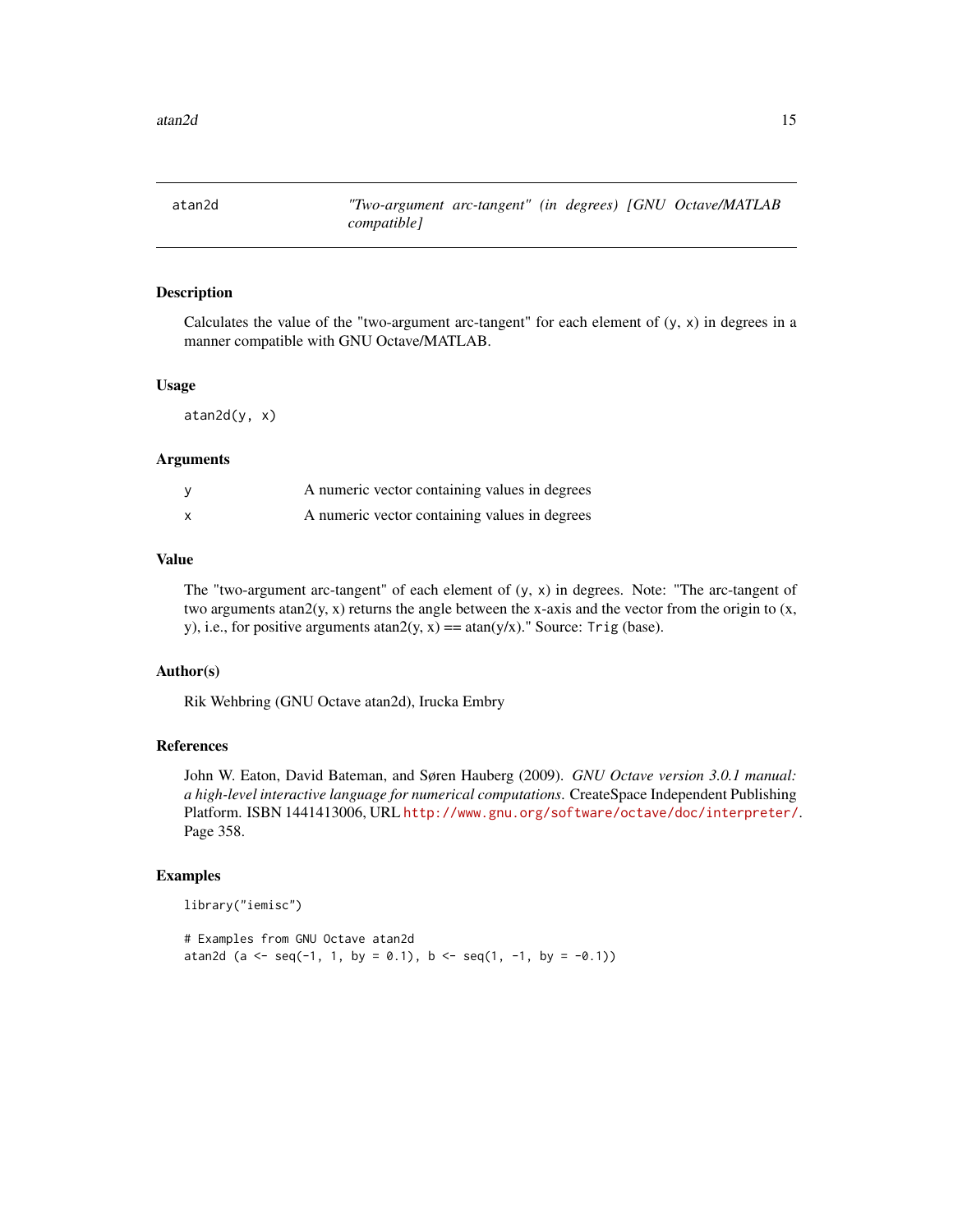<span id="page-15-0"></span>

Calculates the value of inverse tangent for each element of  $x$  in degrees in a manner compatible with GNU Octave/MATLAB.

# Usage

atand(x)

# Arguments

x A numeric vector containing values in degrees

#### Value

The inverse tangent of each element of x in degrees.

#### Author(s)

David Bateman (GNU Octave atand), Irucka Embry

# References

John W. Eaton, David Bateman, and Søren Hauberg (2009). *GNU Octave version 3.0.1 manual: a high-level interactive language for numerical computations*. CreateSpace Independent Publishing Platform. ISBN 1441413006, URL <http://www.gnu.org/software/octave/doc/interpreter/>. Page 359.

# Examples

```
library("iemisc")
```
# Examples from GNU Octave atand atand ( $seq(0, 90, by = 10)$ )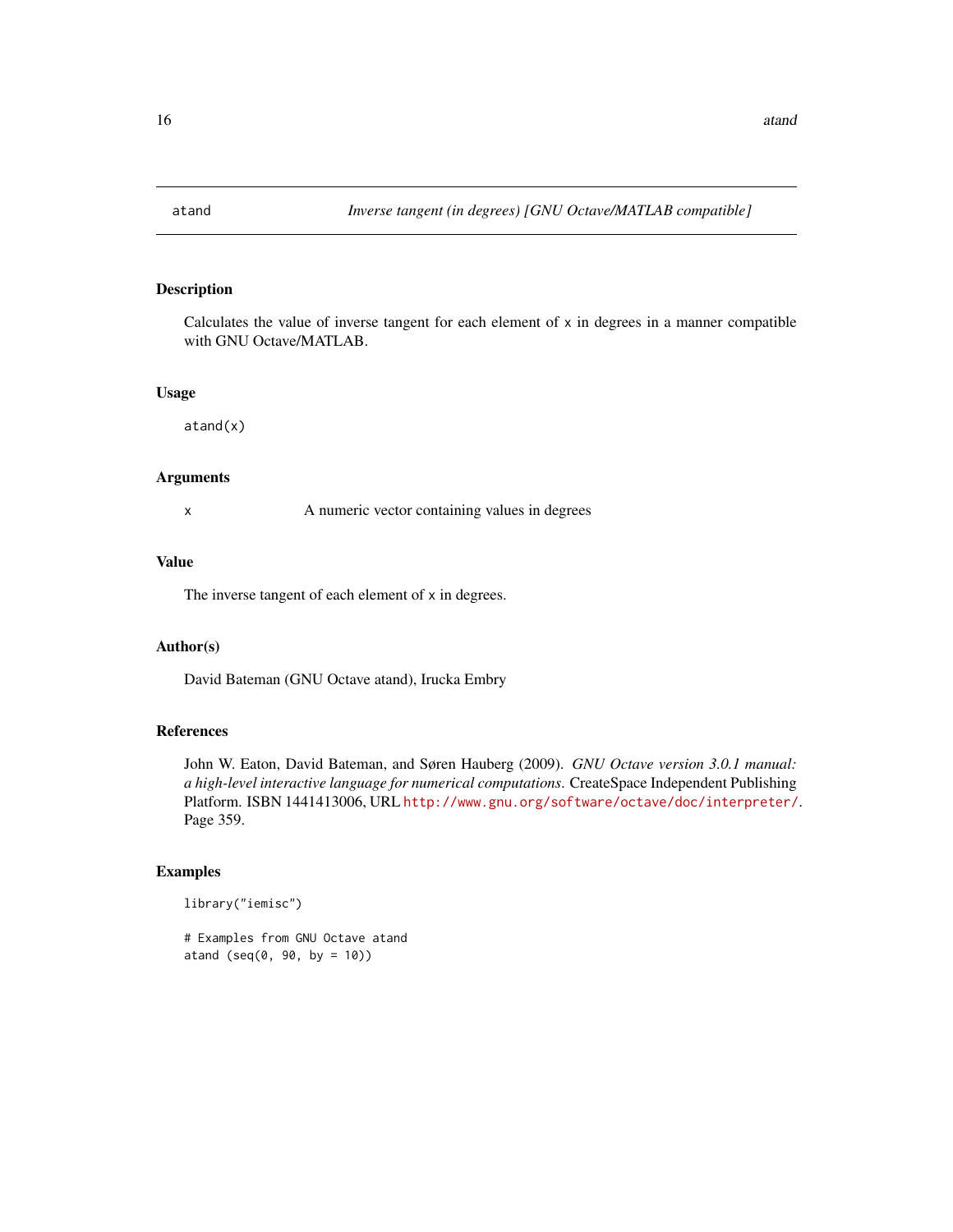<span id="page-16-0"></span>

Compute the benefit-cost ratio between two alternatives

# Usage

```
benefitcost(
  ic1,
 n1,
 ac1,
 ab1,
 i1,
  salvage1,
 ic2,
 n2,
 ac2,
 ab2,
  i2,
  salvage2,
 option1,
 option2,
 table = c("ptable", "rtable", "both")
)
```
# Arguments

| ic1             | numeric vector that contains the initial cost for option 1                                            |
|-----------------|-------------------------------------------------------------------------------------------------------|
| n1              | numeric vector that contains the useful life (years) for option 1                                     |
| ac1             | numeric vector that contains the annual cost [operations & maintenance $(O\&M)$ ]<br>for option 1     |
| ab1             | numeric vector that contains the annual benefits for option 1                                         |
| i1              | numeric vector that contains the effective interest rate per period as a percent for<br>option 1      |
| salvage1        | numeric vector that contains the salvage value for option 1                                           |
| ic2             | numeric vector that contains the initial cost for option 2                                            |
| n2              | numeric vector that contains the useful life (years) for option 2                                     |
| ac2             | numeric vector that contains the annual cost [operations $\&$ maintenance (O $\&$ M)]<br>for option 2 |
| ab <sub>2</sub> | numeric vector that contains the annual benefits for option 2                                         |
| $\frac{1}{2}$   | numeric vector that contains the effective interest rate per period as a percent for<br>option 2      |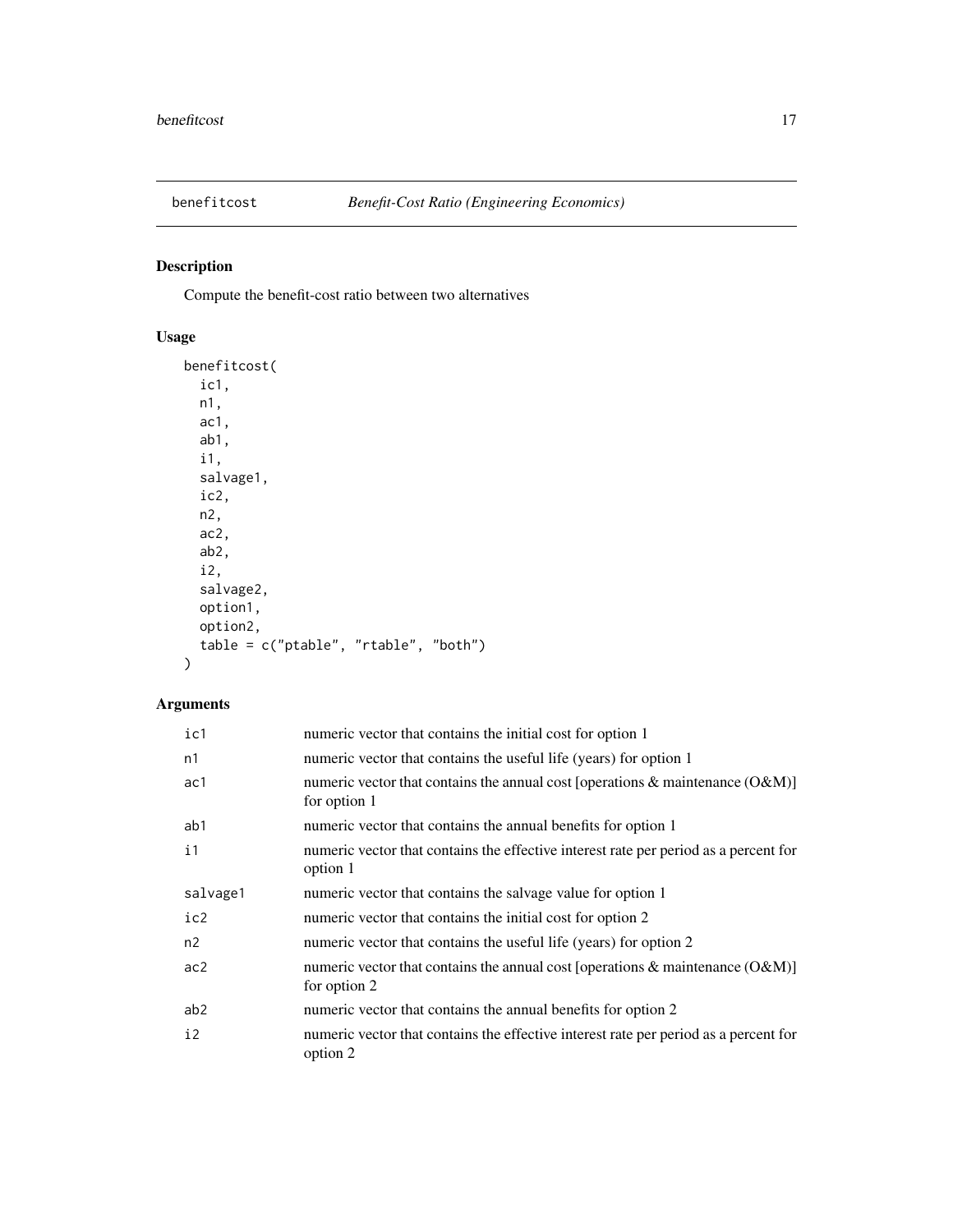| salvage2 | numeric vector that contains the salvage value for option 2                      |
|----------|----------------------------------------------------------------------------------|
| option1  | character vector that contains the name of option for option 1                   |
| option2  | character vector that contains the name of option for option 2                   |
| table    | character vector that contains the table output format (ptable, rtable, or both) |

# Details

Benefit is expressed as

$$
Benefit = AB\left[\frac{\left(1+i\right)^{n}-1}{i\left(1+i\right)^{n}}\right]
$$

*Benefit* the present equivalent benefit

*AB* the annual benefit

*i* the "effective interest rate" per year

*n* the number of years

Cost is expressed as

$$
Cost = PC + OM\left[\frac{\left(1+i\right)^{n}-1}{i\left(1+i\right)^{n}}\right] - S\left[\frac{1}{\left(1+i\right)^{n}}\right]
$$

*Cost* the present equivalent cost

*PC* the present or initial cost

*OM* the annual operations & maintenance cost

*S* the salvage value

*i* the "effective interest rate" per year

*n* the number of years

Benefit-Cost ratio is expressed as

$$
BC = \frac{B_2 - B_1}{C_2 - C_1} \ge 1
$$

*BC* the present equivalent cost

- $B_1$  the benefit for alternative 1
- $B_2$  the benefit for alternative 2
- $C_1$  the cost for alternative 1
- $C_2$  the cost for alternative 2

#### Value

[data.table](#page-0-0) with character vectors with the monetary values having thousands separator in a pretty table (ptable) & message with the best option, data.frame with numeric vectors without the thousands separator in regular table (rtable)  $\&$  a message with the best option, or both options combined in a list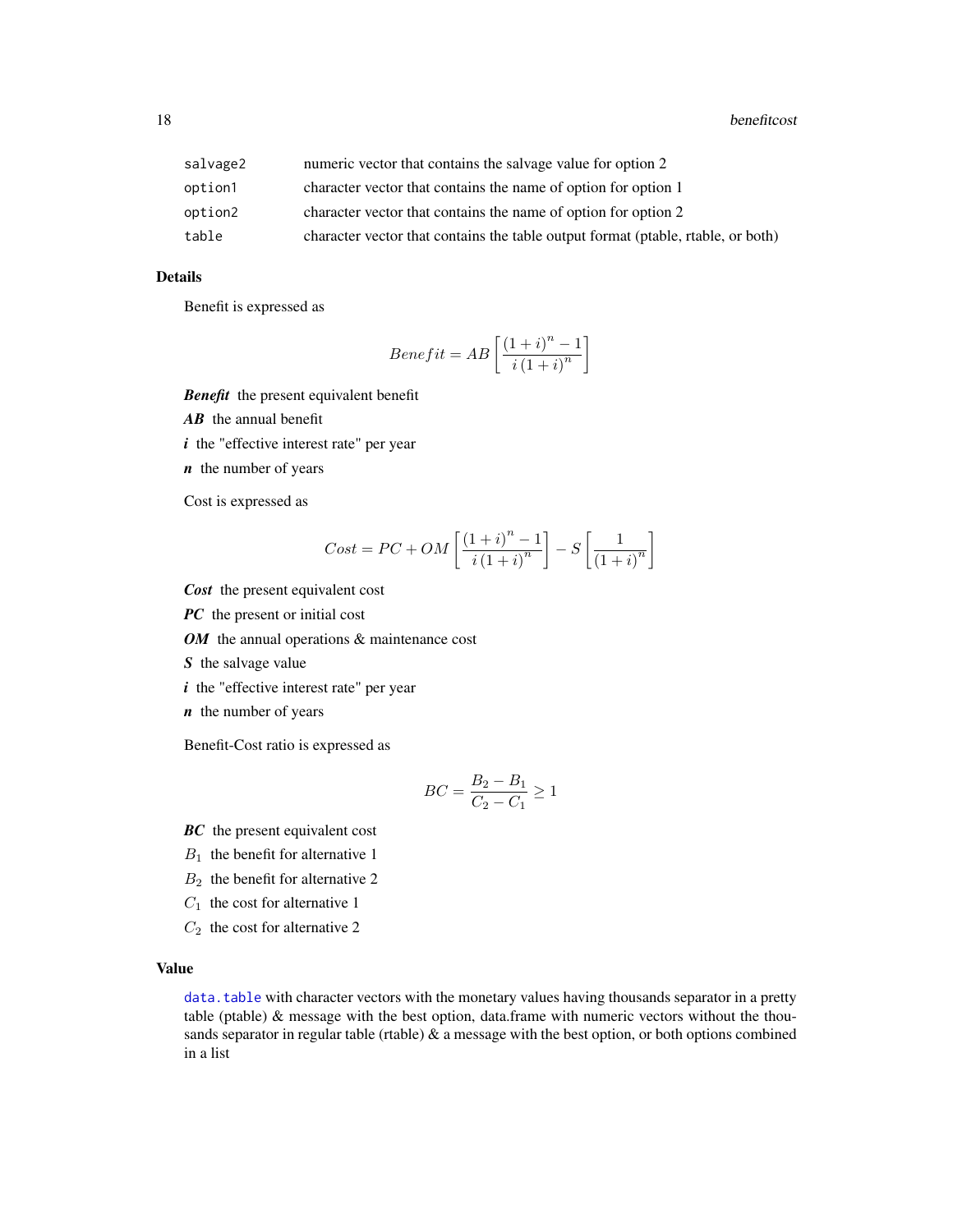#### benefitcost and the set of the set of the set of the set of the set of the set of the set of the set of the set of the set of the set of the set of the set of the set of the set of the set of the set of the set of the set

#### References

- 1. Michael R. Lindeburg, PE, *EIT Review Manual*, Belmont, California: Professional Publications, Inc., 1996, page 14-2, 14-4.
- 2. William G. Sullivan, Elin M. Wicks, and C. Patrick Koelling, *Engineering Economy*, Fourteenth Edition, Upper Saddle River, New Jersey: Pearson/Prentice Hall, 2009, page 133, 142, 442-443, 452-453.

#### Examples

```
library("iemisc")
# Example from Lindeburg Reference text (page 14-4)
benefitcost(ic1 = 300000, n1 = 10, ac1 = 45000, ab1 = 150000, i1 = 10,
salvage1 = \theta, ic2 = 400000, n2 = 10, ac2 = 35000, ab2 = 200000, i2 = 10,
salvage2 = 10000, option1 = "A", option2 = "B", table = "rtable")
# This is useful for saving the results as the named data.frame rtable
rtable <- benefitcost(ic1 = 300000, n1 = 10, ac1 = 45000, ab1 = 150000,
i1 = 10, salvage1 = 0, ic2 = 400000, n2 = 10, ac2 = 35000, ab2 = 200000,
i2 = 10, salvage2 = 10000, option1 = "A", option2 = "B", table = "rtable")
rtable
# This is useful for saving the results as the named data.frame ptable
ptable <- benefitcost(ic1 = 300000, n1 = 10, ac1 = 45000, ab1 = 150000,
i1 = 10, salvage1 = 0, ic2 = 400000, n2 = 10, ac2 = 35000, ab2 = 200000,
i2 = 10, salvage2 = 10000, option1 = "A", option2 = "B", table = "ptable")
```
ptable

```
# This is useful for saving the results as the named list of 2 data.frames
# called both
both \le benefitcost(ic1 = 300000, n1 = 10, ac1 = 45000, ab1 = 150000,
i1 = 10, salvage1 = 0, ic2 = 400000, n2 = 10, ac2 = 35000, ab2 = 200000,
i2 = 10, salvage2 = 10000, option1 = "A", option2 = "B", table = "both")
```
#### both

```
# Example 10-8 from the Sullivan Reference text (page 452-453)
project <- benefitcost(ic1 = 750000, n1 = 35, ac1 = 120000, ab1 = 245000,
i1 = 9, salvage1 = 0, ic2 = 625000, n2 = 25, ac2 = 110000, ab2 = 230000,
i2 = 9, salvage2 = 0, option1 = "Project I", option2 = "Project II",
table = "rtable")
```
project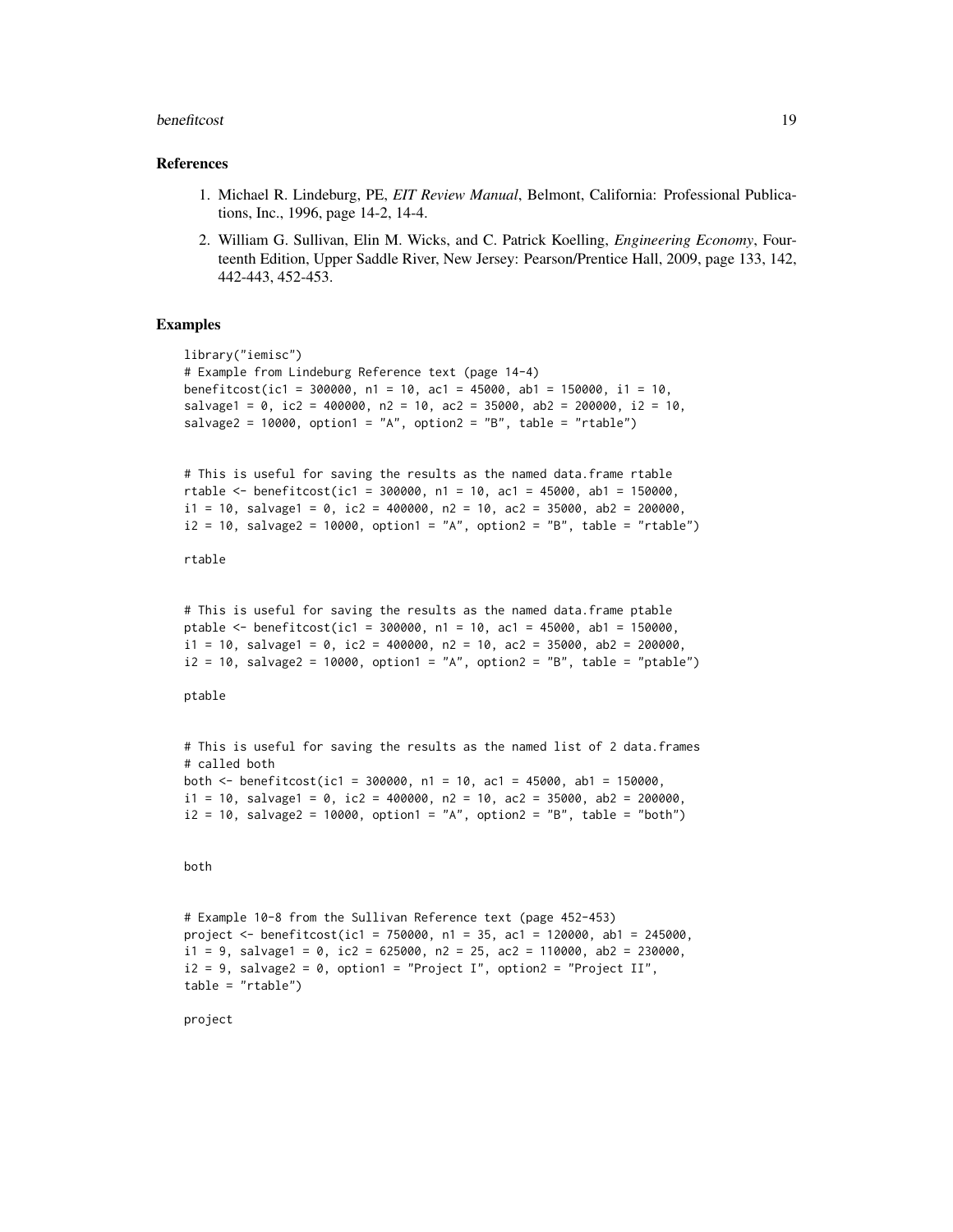# <span id="page-19-0"></span>CompIntPaid *Compound Interest Paid (Engineering Economics)*

# Description

Computes the total amount paid at the end of n periods using compound interest

# Usage

```
CompIntPaid(
  P,
  n,
  i,
  frequency = c("annual", "semiannual", "quarter", "bimonth", "month", "daily")
\mathcal{L}
```
# Arguments

| P         | numeric vector that contains the present value(s)                                                                                                                                      |
|-----------|----------------------------------------------------------------------------------------------------------------------------------------------------------------------------------------|
| n         | numeric vector that contains the period value(s)                                                                                                                                       |
| i         | numeric vector that contains the interest rate(s) as a percent                                                                                                                         |
| frequency | character vector that contains the frequency used to obtain the number of periods<br>[annual $(1)$ , semiannual $(2)$ , quarter $(4)$ , bimonth $(6)$ , month $(12)$ , daily $(365)$ ] |

# Details

Compound Interest is expressed as

$$
S_n = P\left(1+i\right)^n
$$

- *P* the "principal amount (lent or borrowed)"
- $S_n$  the "total amount paid back"
- *i* the "interest rate per interest period"
- *n* the "number of interest periods"

### Value

CompIntPaid numeric vector that contains the total amount paid at the end of n periods rounded to 2 decimal places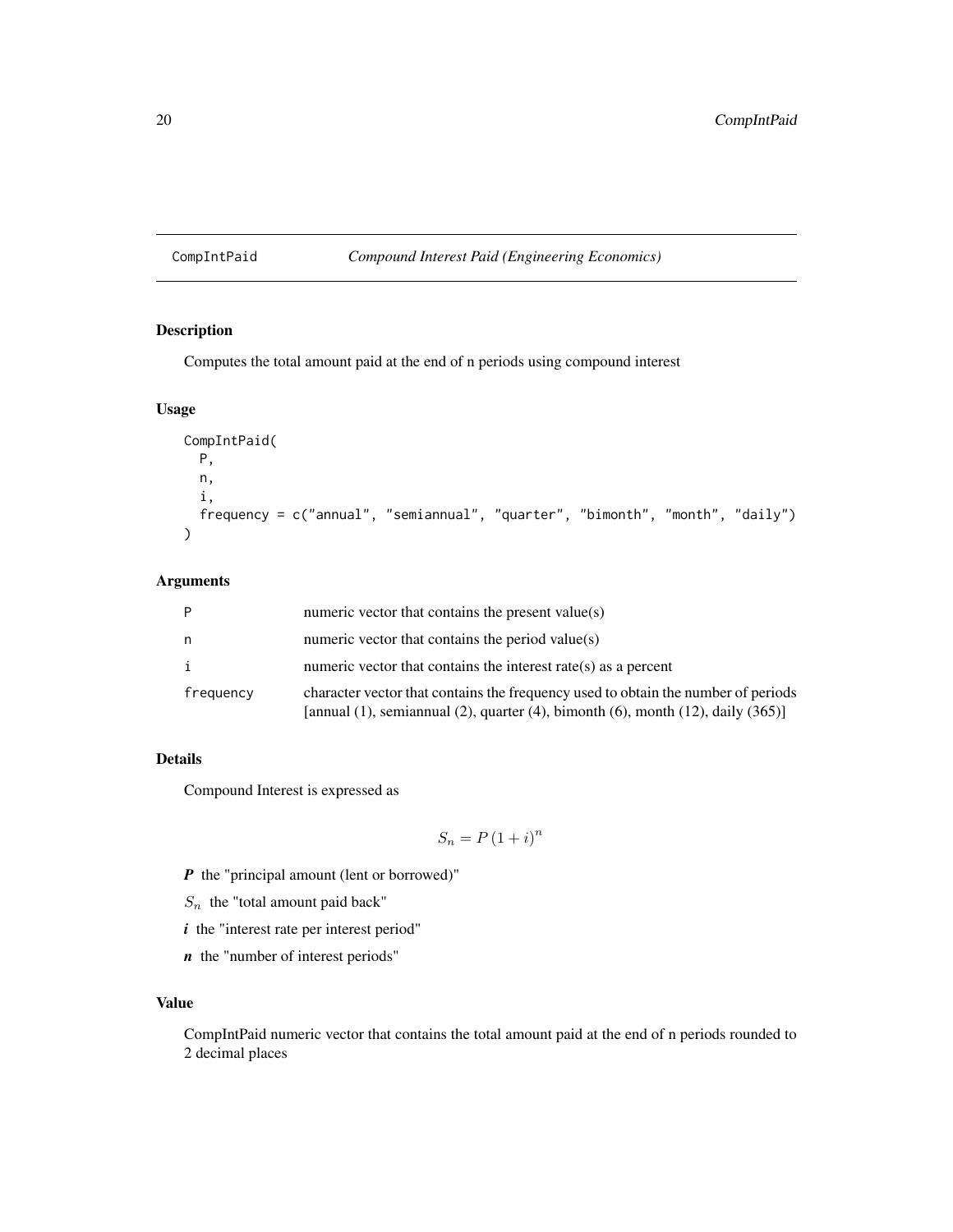<span id="page-20-0"></span>cosd 21

#### References

- 1. *SFPE Handbook of Fire Protection Engineering*. 3rd Edition, DiNenno, P. J.; Drysdale, D.; Beyler, C. L.; Walton, W. D., Editor(s), 5/93-104 p., 2002. Chapter 7; Section 5; NFPA HFPE-02. See <http://fire.nist.gov/bfrlpubs//build02/art155.html>.
- 2. William G. Sullivan, Elin M. Wicks, and C. Patrick Koelling, *Engineering Economy*, Fourteenth Edition, Upper Saddle River, New Jersey: Pearson/Prentice Hall, 2009, page 120.
- 3. Chinyere Onwubiko, *An Introduction to Engineering*, Mission, Kansas: Schroff Development Corporation, 1997, page 205-206.

#### Examples

```
library("iemisc")
# Compound Interest example from SFPE Reference text
CompIntPaid(100, 5, 10, frequency = "annual") # the interest rate is 10%
```
cosd *Cosine (in degrees) [GNU Octave/MATLAB compatible]*

#### Description

Calculates the value of cosine for each element of x in degrees in a manner compatible with GNU Octave/MATLAB. Zero is returned for any "elements where (x - 90) / 180 is an integer." Source: Eaton.

#### Usage

cosd(x)

#### Arguments

x A numeric vector containing values in degrees

# Value

The cosine of each element of x in degrees. Zero for any "elements where  $(x - 90) / 180$  is an integer."

#### Author(s)

David Bateman (GNU Octave cosd), Irucka Embry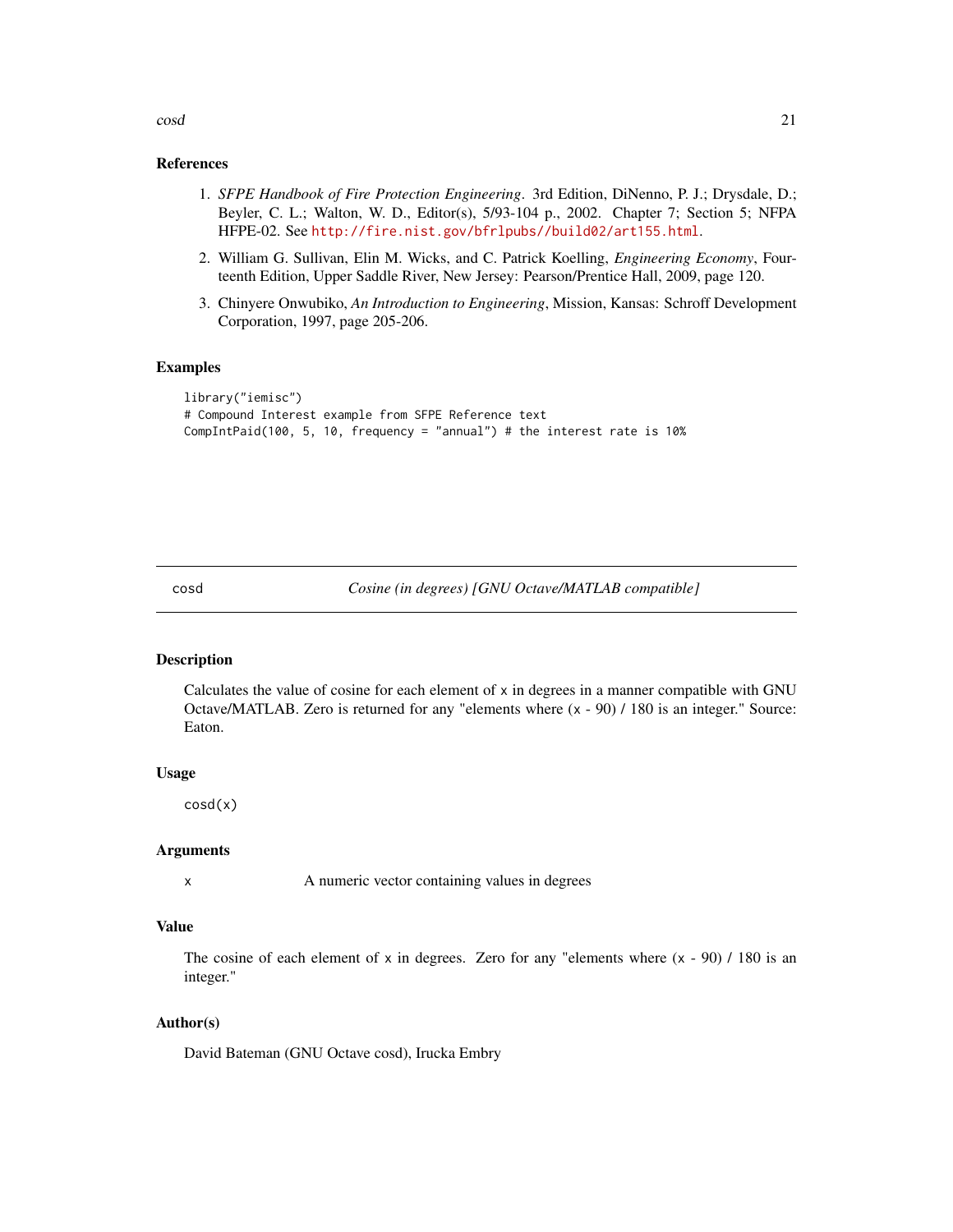# References

John W. Eaton, David Bateman, and Søren Hauberg (2009). *GNU Octave version 3.0.1 manual: a high-level interactive language for numerical computations*. CreateSpace Independent Publishing Platform. ISBN 1441413006, URL <http://www.gnu.org/software/octave/doc/interpreter/>. Page 358.

#### Examples

library("iemisc") # Examples from GNU Octave cosd  $\cos d(\sec(\theta, 80, by = 10))$  $\cosh(\pi x) * \sin(\theta, 80, \text{ by } = 10) / 180$ cosd(c(0, 180, 360)) cosd(c(90, 270, 45))

# cotd *Cotangent (in degrees) [GNU Octave/MATLAB compatible]*

# Description

Calculates the value of inverse secant for each element of x in degrees in a manner compatible with GNU Octave/MATLAB.

#### Usage

cotd(x)

# Arguments

x A numeric vector containing values in degrees

# Value

The inverse secant of each element of x in degrees.

#### Author(s)

David Bateman (GNU Octave cotd), Irucka Embry

<span id="page-21-0"></span>22 cotd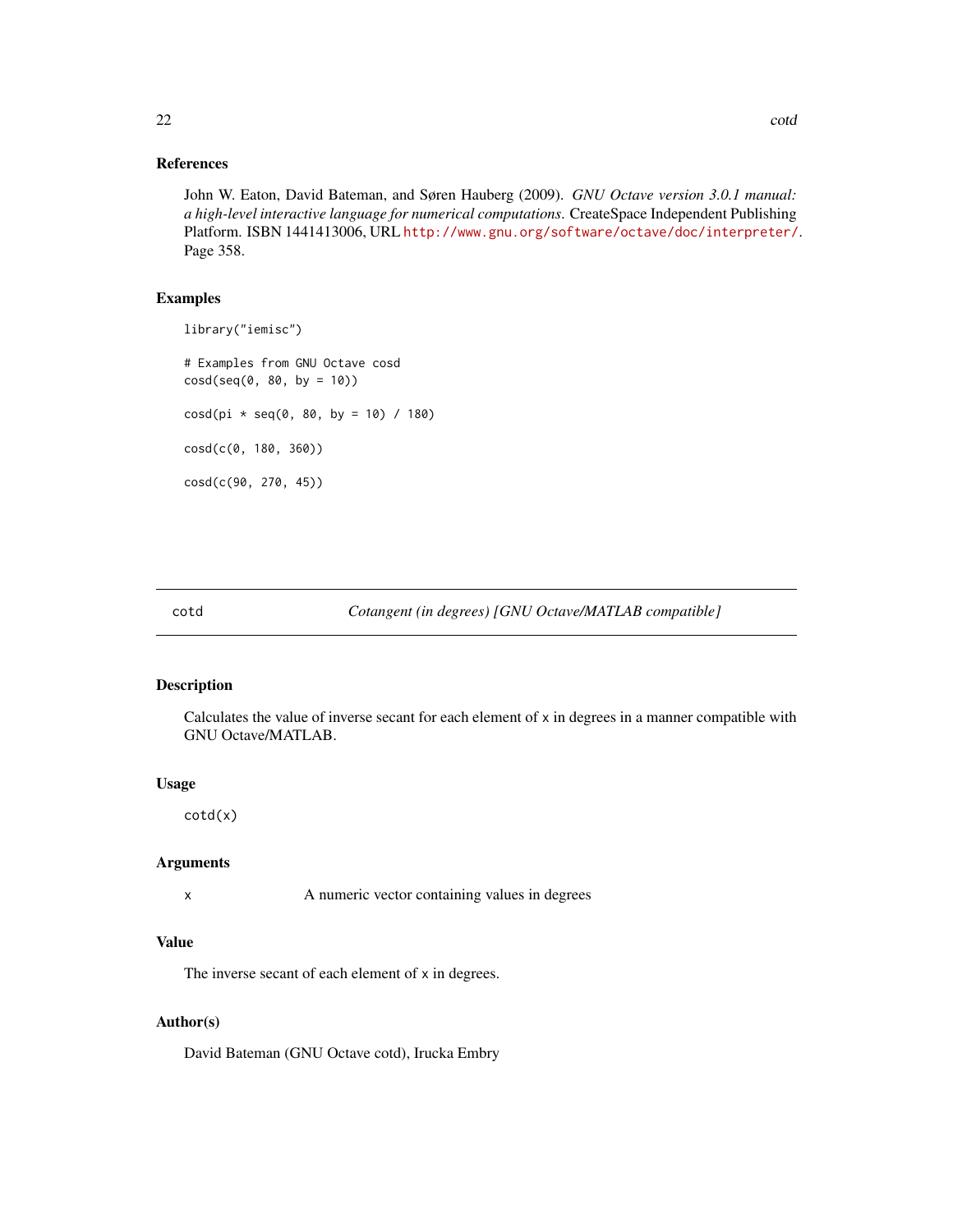<span id="page-22-0"></span>cscd 23

# References

John W. Eaton, David Bateman, and Søren Hauberg (2009). *GNU Octave version 3.0.1 manual: a high-level interactive language for numerical computations*. CreateSpace Independent Publishing Platform. ISBN 1441413006, URL <http://www.gnu.org/software/octave/doc/interpreter/>. Page 358.

# Examples

```
library("iemisc")
```
# Examples from GNU Octave cotd  $\cot d$  ( $\sec(\theta, 80, by = 10)$ ) cotd (c(0, 180, 360)) cotd (c(90, 270))

# cscd *Cosecant (in degrees) [GNU Octave/MATLAB compatible]*

# Description

Calculates the value of cosecant for each element of x in degrees in a manner compatible with GNU Octave/MATLAB.

#### Usage

cscd(x)

# Arguments

x A numeric vector containing values in degrees

# Value

The cosecant of each element of x in degrees.

#### Author(s)

David Bateman (GNU Octave cscd), Irucka Embry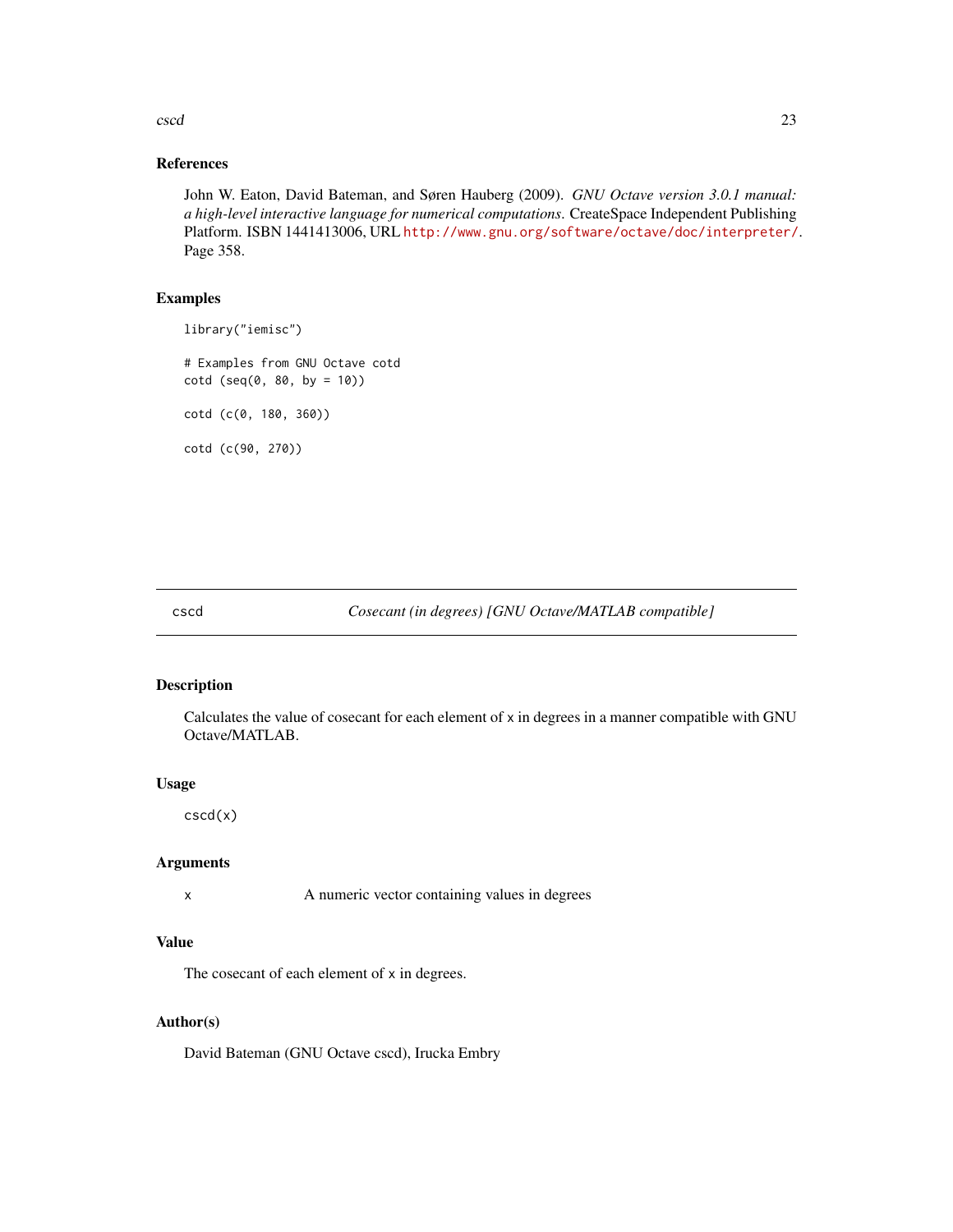# <span id="page-23-0"></span>References

John W. Eaton, David Bateman, and Søren Hauberg (2009). *GNU Octave version 3.0.1 manual: a high-level interactive language for numerical computations*. CreateSpace Independent Publishing Platform. ISBN 1441413006, URL <http://www.gnu.org/software/octave/doc/interpreter/>. Page 358.

# Examples

```
library("iemisc")
# Examples from GNU Octave cscd
cscd (seq(0, 90, by = 10))
cscd (c(0, 180, 360))
```
cscd (c(90, 270))

#### <span id="page-23-1"></span>cv *Coefficient of variation (CV)*

#### Description

This function computes the sample coefficient of variation (CV).

# Usage

 $cv(x, na.rm = FALSE)$ 

#### Arguments

|       | numeric vector, matrix, data.frame, or data.table that contains the sample data<br>points. |
|-------|--------------------------------------------------------------------------------------------|
| na.rm | logical vector that determines whether the missing values should be removed or<br>not.     |

#### Details

CV is expressed as

$$
\frac{s}{\bar{x}}\cdot 100
$$

*s* the sample standard deviation

 $\bar{x}$  the sample arithmetic mean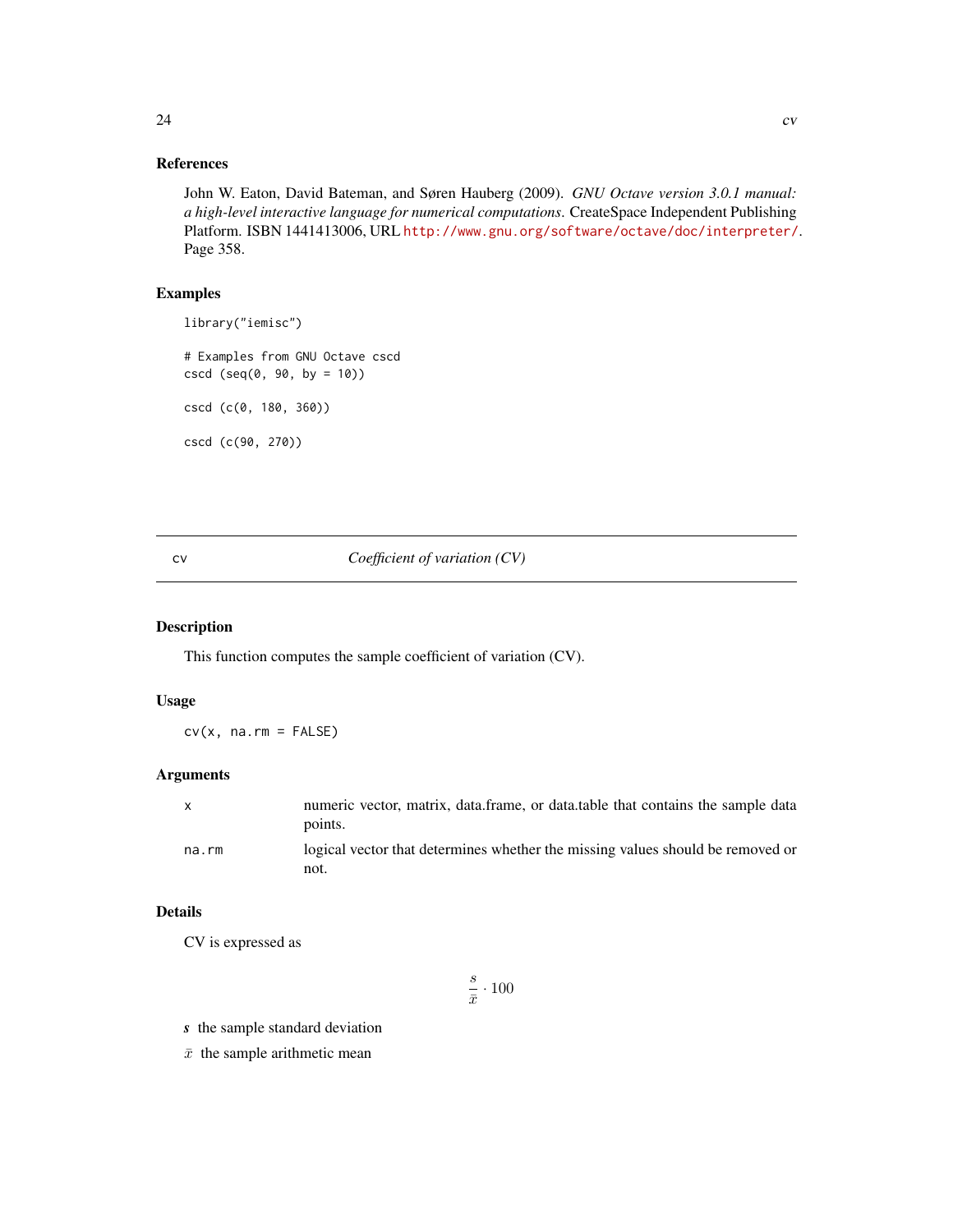# Value

coefficient of variation (CV), as a percent (%), as an R object: a numeric [vector](#page-0-0) or a named numeric vector if using a named object ([matrix](#page-0-0), [data.frame](#page-0-0), or [data.table](#page-0-0)). The default choice is that any NA values will be kept (na.rm = FALSE). This can be changed by specifying na.rm = TRUE, such as  $cv(x,na.rm = TRUE)$ .

# References

- 1. Masoud Olia, Ph.D., P.E. and Contributing Authors, *Barron's FE (Fundamentals of Engineering Exam)*, 3rd Edition, Hauppauge, New York: Barron's Educational Series, Inc., 2015, page 84.
- 2. Irwin R. Miller, John E. Freund, and Richard Johnson, *Probability and Statistics for Engineers*, Fourth Edition, Englewood Cliffs, New Jersey: Prentice-Hall, Inc., 1990, page 25, 38.

#### See Also

[sgm](#page-85-1) for geometric mean, [shm](#page-86-1) for harmonic mean, [rms](#page-83-1) for root-mean-square (RMS), [relerror](#page-80-1) for relative error, [approxerror](#page-11-1) for approximate error, and [ranges](#page-79-1) for sample range.

#### Examples

```
library("iemisc")
library("data.table")
# Example 2.60 from Miller (page 38)
x <- c(14, 12, 21, 28, 30, 63, 29, 63, 55, 19, 20) # suspended solids in
     # parts per million (ppm)
cv(x)# using a matrix of the numeric vector x
mat1 <- matrix(data = x, nrow = length(x), ncol = 1, byrow = FALSE,
        dimnames = list(c(rep("", length(x))), "Samples"))
cv(mat1)
# using a data.frame of the numeric vector x
df1 \leq data.frame(x)cv(df1)
# using a data.table of the numeric vector x
df2 \leq -\text{data.table}(x)cv(df2)
```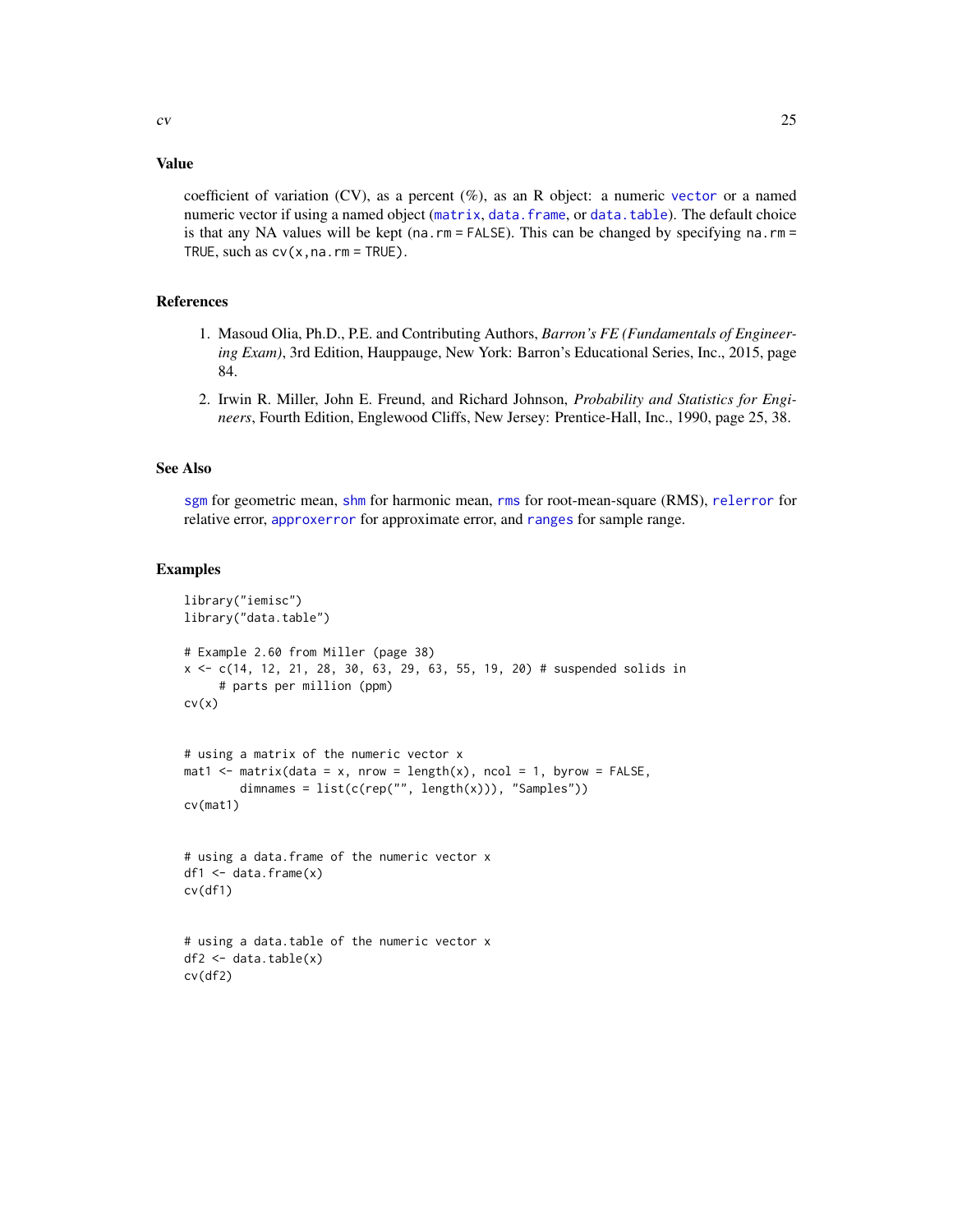<span id="page-25-0"></span>

Computes the effective interest rate given the nominal interest rate per period

# Usage

```
EffInt(
  r,
  frequency = c("annual", "semiannual", "quarter", "bimonth", "month", "daily")
\lambda
```
#### Arguments

| r.        | numeric vector that contains the nominal interest rate(s) per period as a percent                 |
|-----------|---------------------------------------------------------------------------------------------------|
| frequency | character vector that contains the frequency used to obtain the number of periods                 |
|           | [annual $(1)$ , semiannual $(2)$ , quarter $(4)$ , bimonth $(6)$ , month $(12)$ , daily $(365)$ ] |

#### Details

i is expressed as

$$
i=\left(1+\frac{r}{n}\right)^n-1
$$

- *i* the "effective interest rate per interest period"
- *r* the "nominal interest rate"
- *n* the "number of compounding periods per year"

#### Value

EffInt numeric vector that contains the effective interest rate rounded to 2 decimal places (this is the i used in the other Engineering Economics functions)

#### References

- 1. *SFPE Handbook of Fire Protection Engineering*. 3rd Edition, DiNenno, P. J.; Drysdale, D.; Beyler, C. L.; Walton, W. D., Editor(s), 5/93-104 p., 2002. Chapter 7; Section 5; NFPA HFPE-02. See <http://fire.nist.gov/bfrlpubs//build02/art155.html>.
- 2. William G. Sullivan, Elin M. Wicks, and C. Patrick Koelling, *Engineering Economy*, Fourteenth Edition, Upper Saddle River, New Jersey: Pearson/Prentice Hall, 2009, page 164-165.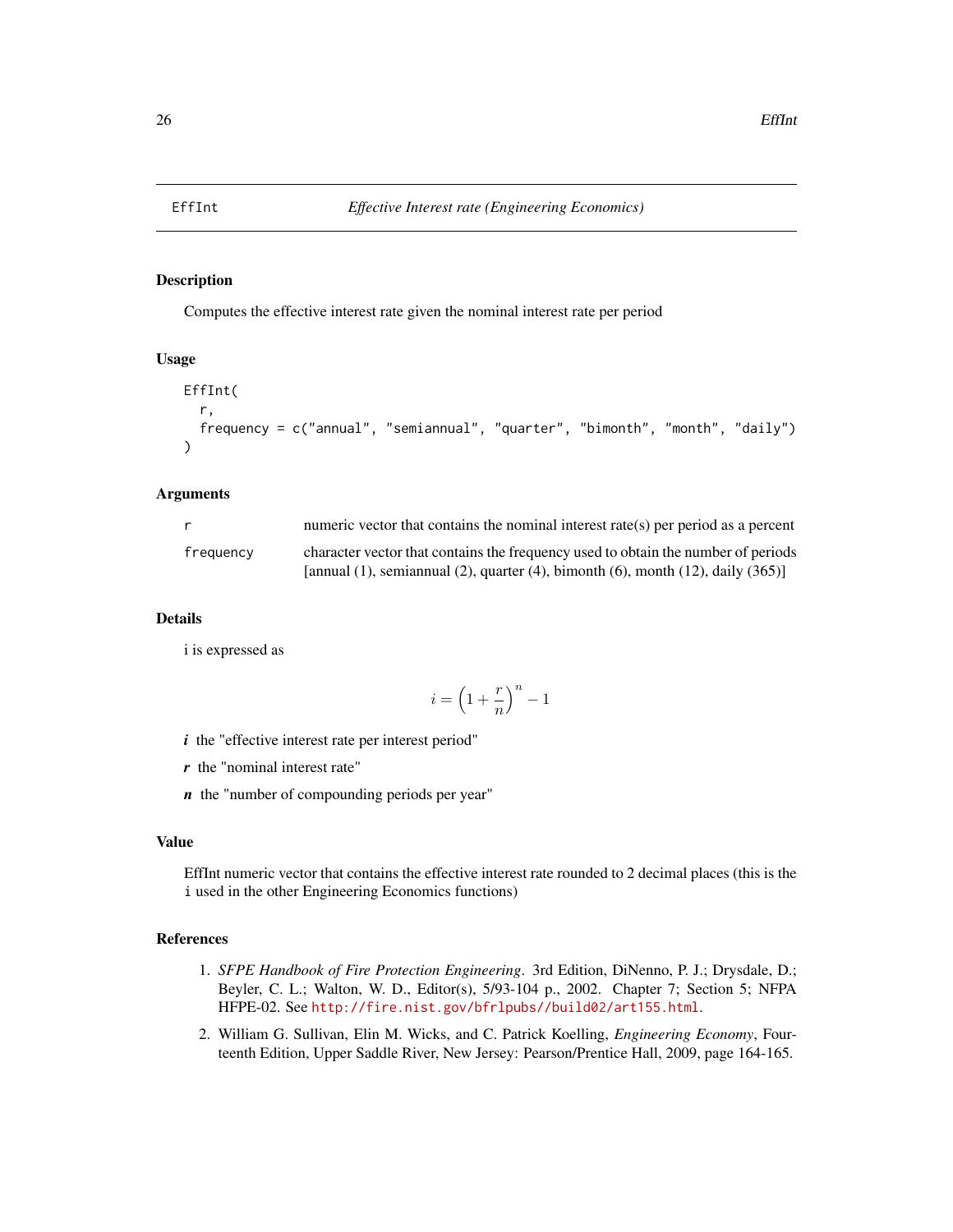#### <span id="page-26-0"></span>FgivenA  $27$

# Examples

```
library("iemisc")
# Example 4-28 from Sullivan Reference text (page 165)
EffInt(1.375, frequency = "month")
# the nominal interest rate per period (month) is 1.375%
# Example from SFPE Reference text
EffInt(18 / 12, frequency = "month")
# the nominal interest rate is 18% per year or 18% / 12 months
```
# FgivenA *Future value given Annual value (Engineering Economics)*

# Description

Compute F given A

# Usage

```
FgivenA(
  A,
  n,
  i,
  frequency = c("annual", "semiannual", "quarter", "bimonth", "month", "daily")
\overline{\phantom{a}}FA(
  A,
  n,
  i,
  frequency = c("annual", "semiannual", "quarter", "bimonth", "month", "daily")
\lambda
```
# Arguments

| A         | numeric vector that contains the annual value(s)                                                                                                                                       |
|-----------|----------------------------------------------------------------------------------------------------------------------------------------------------------------------------------------|
| n         | numeric vector that contains the period value( $s$ )                                                                                                                                   |
|           | numeric vector that contains the interest rate(s) as a percent                                                                                                                         |
| frequency | character vector that contains the frequency used to obtain the number of periods<br>[annual $(1)$ , semiannual $(2)$ , quarter $(4)$ , bimonth $(6)$ , month $(12)$ , daily $(365)$ ] |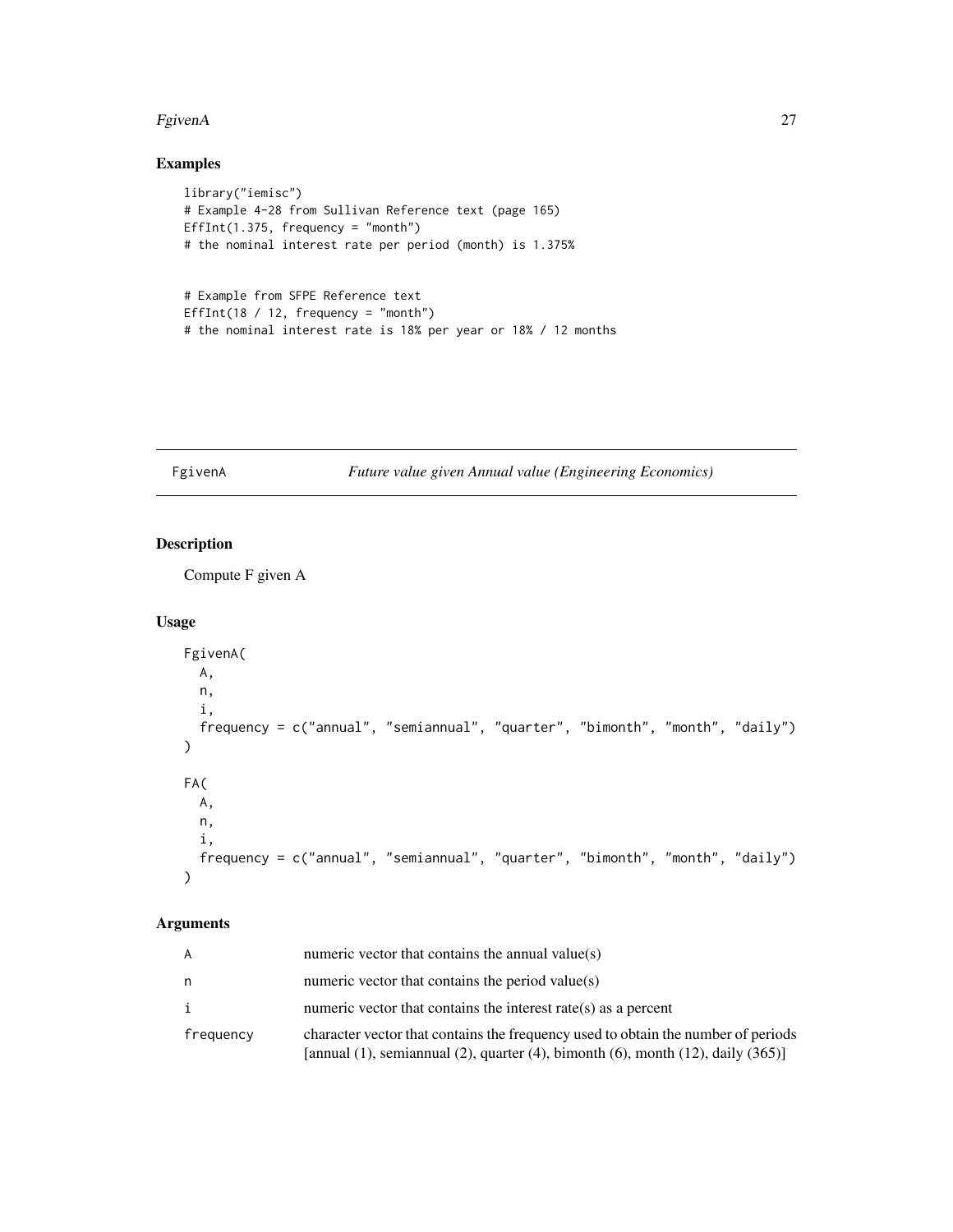#### <span id="page-27-0"></span>Details

F is expressed as

$$
F = A \left[ \frac{\left(1+i\right)^n - 1}{i} \right]
$$

*F* the "future equivalent"

*A* the "uniform series amount (occurs at the end of each interest period)"

*i* the "effective interest rate per interest period"

*n* the "number of interest periods"

#### Value

FgivenA numeric vector that contains the future value(s) rounded to 2 decimal places

FA data.frame of both n (0 to n) and the resulting future values rounded to 2 decimal places

#### References

William G. Sullivan, Elin M. Wicks, and C. Patrick Koelling, *Engineering Economy*, Fourteenth Edition, Upper Saddle River, New Jersey: Pearson/Prentice Hall, 2009, page 131-132, 142, 164.

#### Examples

library("iemisc") # Example 4-7 from the Reference text (page 131-132) FgivenA(23000, 40, 6, "annual") # the interest rate is 6%

 $FA(23000, 40, 6, "annual")$  # the interest rate is  $6%$ 

| FgivenAcont | Future value given Annual value [continuous] (Engineering Eco- |
|-------------|----------------------------------------------------------------|
|             | <i>nomics</i> )                                                |

#### Description

Compute F given A with interest compounded continuously

#### Usage

FgivenAcont(A, n, r)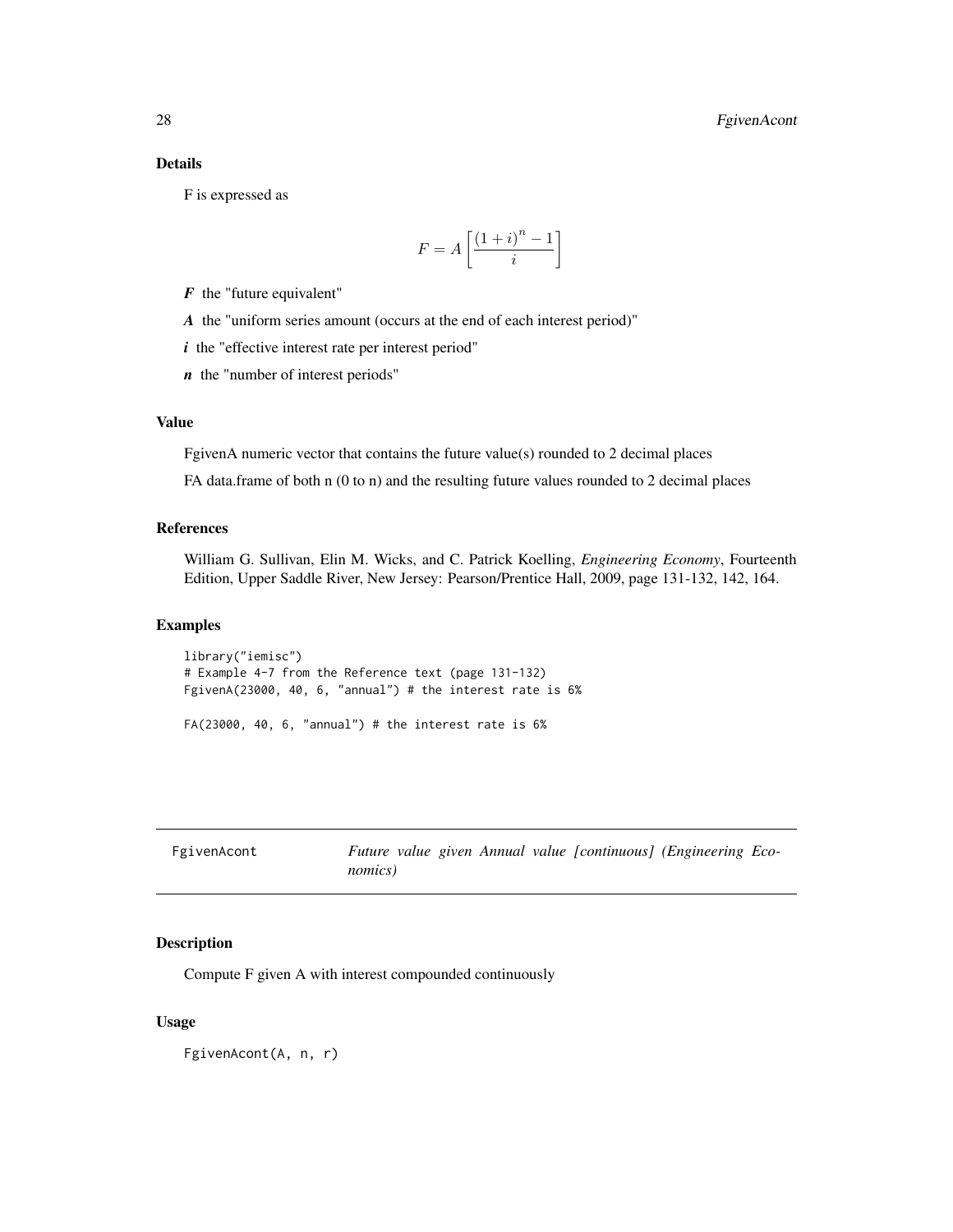#### <span id="page-28-0"></span>FgivenP 29

# Arguments

| A  | numeric vector that contains the annual value $(s)$                                                        |
|----|------------------------------------------------------------------------------------------------------------|
| n. | numeric vector that contains the period value(s)                                                           |
|    | numeric vector that contains the continuously compounded nominal annual in-<br>terest rate(s) as a percent |

# Details

F is expressed as

$$
F = A \left[ \frac{e^{rn} - 1}{e^r - 1} \right]
$$

*F* the "future equivalent"

- *A* the "annual equivalent amount (occurs at the end of each year)"
- *r* the "nominal annual interest rate, compounded continuously"
- *n* the "number of periods (years)"

# Value

FgivenAcont numeric vector that contains the future value(s) rounded to 2 decimal places

# References

William G. Sullivan, Elin M. Wicks, and C. Patrick Koelling, *Engineering Economy*, Fourteenth Edition, Upper Saddle River, New Jersey: Pearson/Prentice Hall, 2009, page 169.

# Examples

```
library("iemisc")
FgivenAcont(2100, 13, 7) # the interest rate is 7%
```
FgivenP *Future value given Present value (Engineering Economics)*

# Description

Compute F given P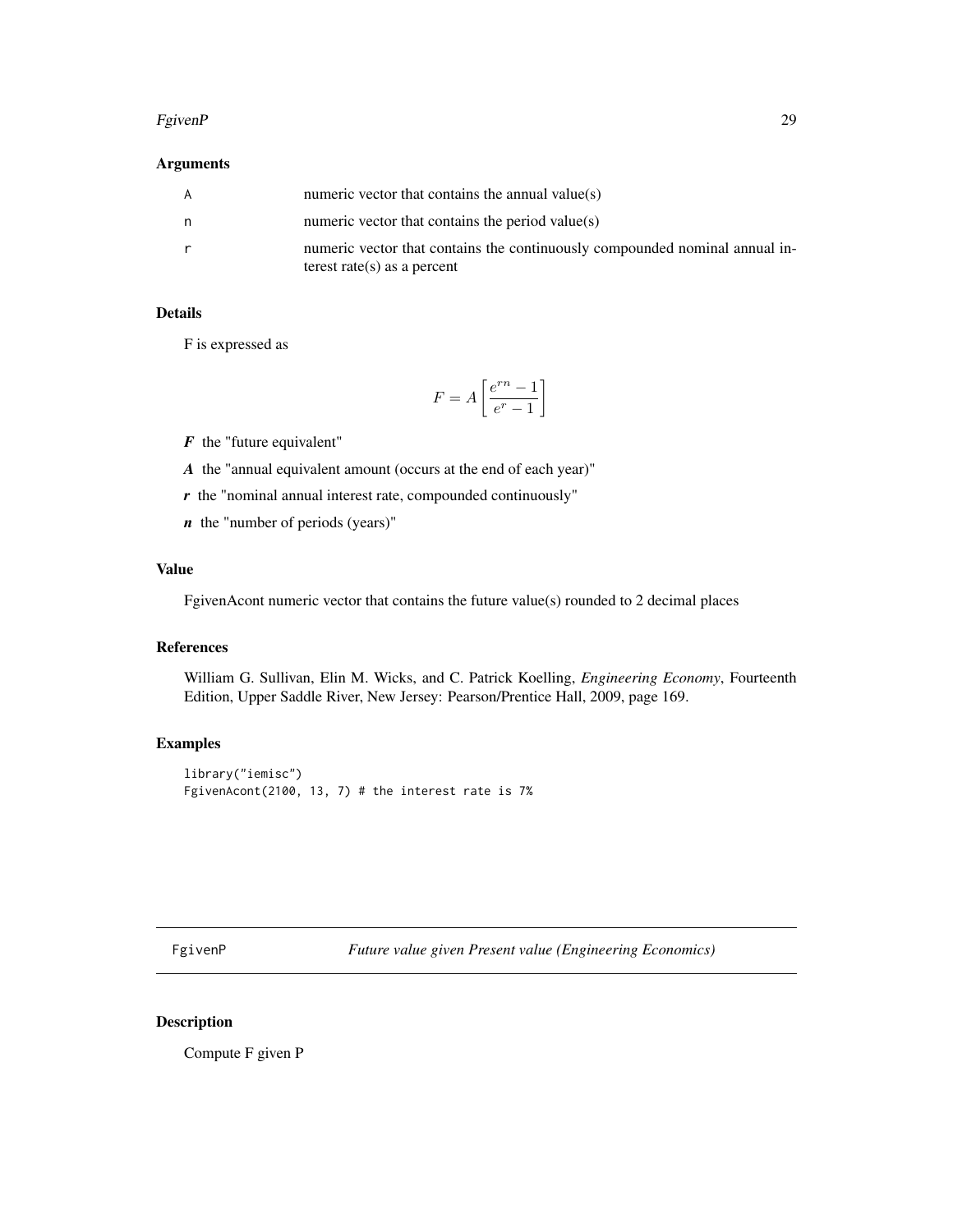# Usage

```
FgivenP(
 P,
 n,
  i,
  frequency = c("annual", "semiannual", "quarter", "bimonth", "month", "daily")
\lambdaFP(
 P,
 n,
  i,
  frequency = c("annual", "semiannual", "quarter", "bimonth", "month", "daily")
)
```
#### Arguments

| P            | numeric vector that contains the present value(s)                                                                                                                                      |
|--------------|----------------------------------------------------------------------------------------------------------------------------------------------------------------------------------------|
| n            | numeric vector that contains the period value( $s$ )                                                                                                                                   |
| $\mathbf{i}$ | numeric vector that contains the interest rate( $s$ ) as a percent                                                                                                                     |
| frequency    | character vector that contains the frequency used to obtain the number of periods<br>[annual $(1)$ , semiannual $(2)$ , quarter $(4)$ , bimonth $(6)$ , month $(12)$ , daily $(365)$ ] |

# Details

F is expressed as

$$
F = P(1+i)^n
$$

*F* the "future equivalent"

*P* the "present equivalent"

*i* the "effective interest rate per interest period"

*n* the "number of interest periods"

#### Value

FgivenP numeric vector that contains the future value(s) rounded to 2 decimal places

FP data.frame of both n (0 to n) and the resulting future values rounded to 2 decimal places

# References

William G. Sullivan, Elin M. Wicks, and C. Patrick Koelling, *Engineering Economy*, Fourteenth Edition, Upper Saddle River, New Jersey: Pearson/Prentice Hall, 2009, page 124, 142, 164-166.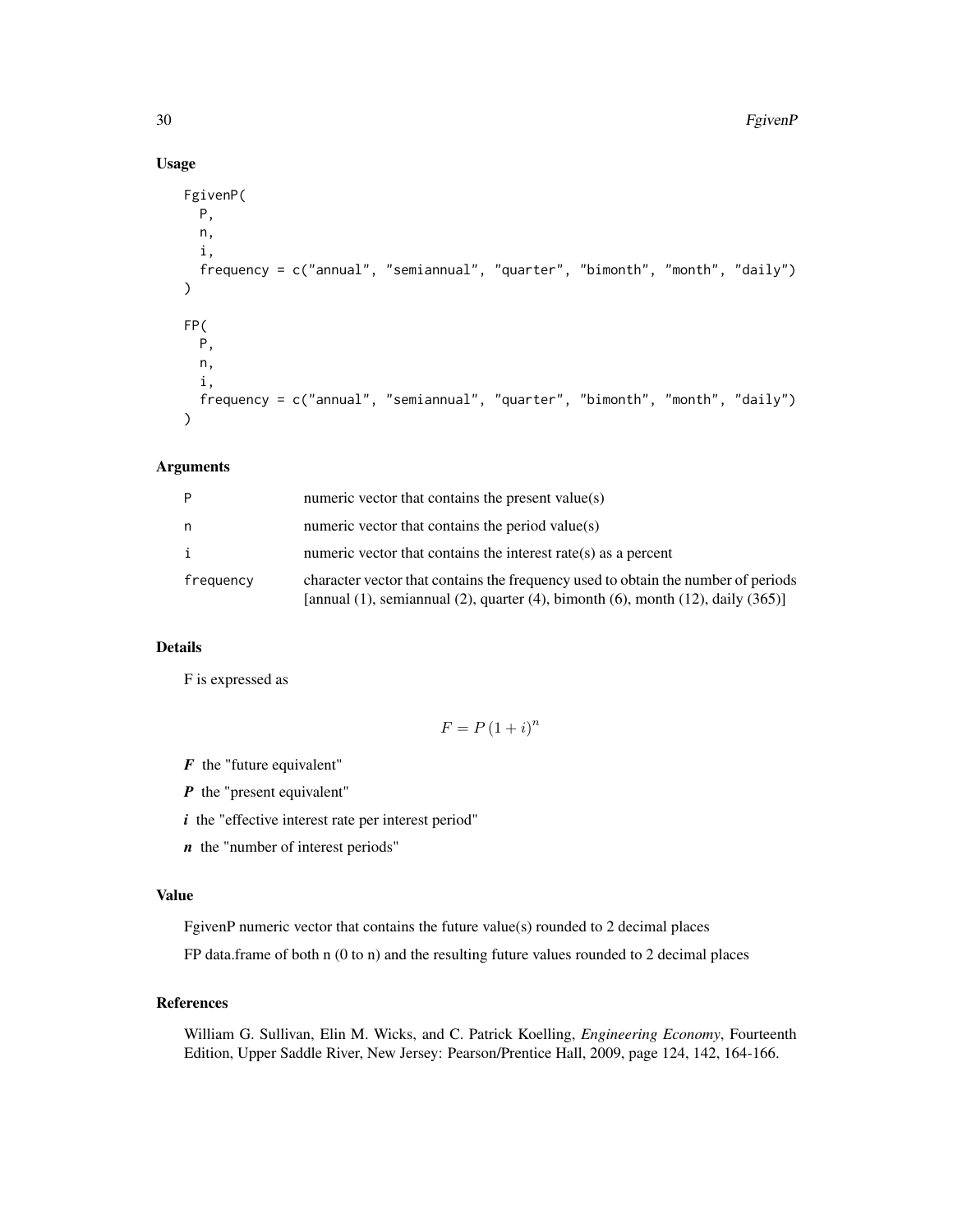# <span id="page-30-0"></span>FgivenPcont 31

#### Examples

```
library("iemisc")
# Example 4-3 from the Reference text (page 124)
FgivenP(8000, 4, 10, frequency = "annual") # the interest rate is 10%
FP(8000, 4, 10, frequency = "annual")# the interest rate is 10%
FgivenP(P = c(1000, 340, 23), n = c(12, 1.3, 3), i = c(10, 2, 0.3),
"annual")
# is is 10%, 2%, and 0.3%
# Can't use FP for this example
# Example 4-29 from the Reference text (page 165-166)
FgivenP(100, 10, 6, "quarter") # the interest rate is 6% per quarter
FP(100, 10, 6, "quarter") # the interest rate is 6% per quarter
```
FgivenPcont *Future value given Present value [continuous] (Engineering Economics)*

#### Description

Compute F given P with interest compounded continuously

# Usage

FgivenPcont(P, n, r)

# Arguments

| P | numeric vector that contains the present value( $s$ )                       |
|---|-----------------------------------------------------------------------------|
| n | numeric vector that contains the period value( $s$ )                        |
| r | numeric vector that contains the continuously compounded nominal annual in- |
|   | terest rate(s) as a percent                                                 |

# Details

F is expressed as

$$
F = Pe^{rn}
$$

*F* the "future equivalent"

*P* the "present equivalent"

*r* the "nominal annual interest rate, compounded continuously"

*n* the "number of periods (years)"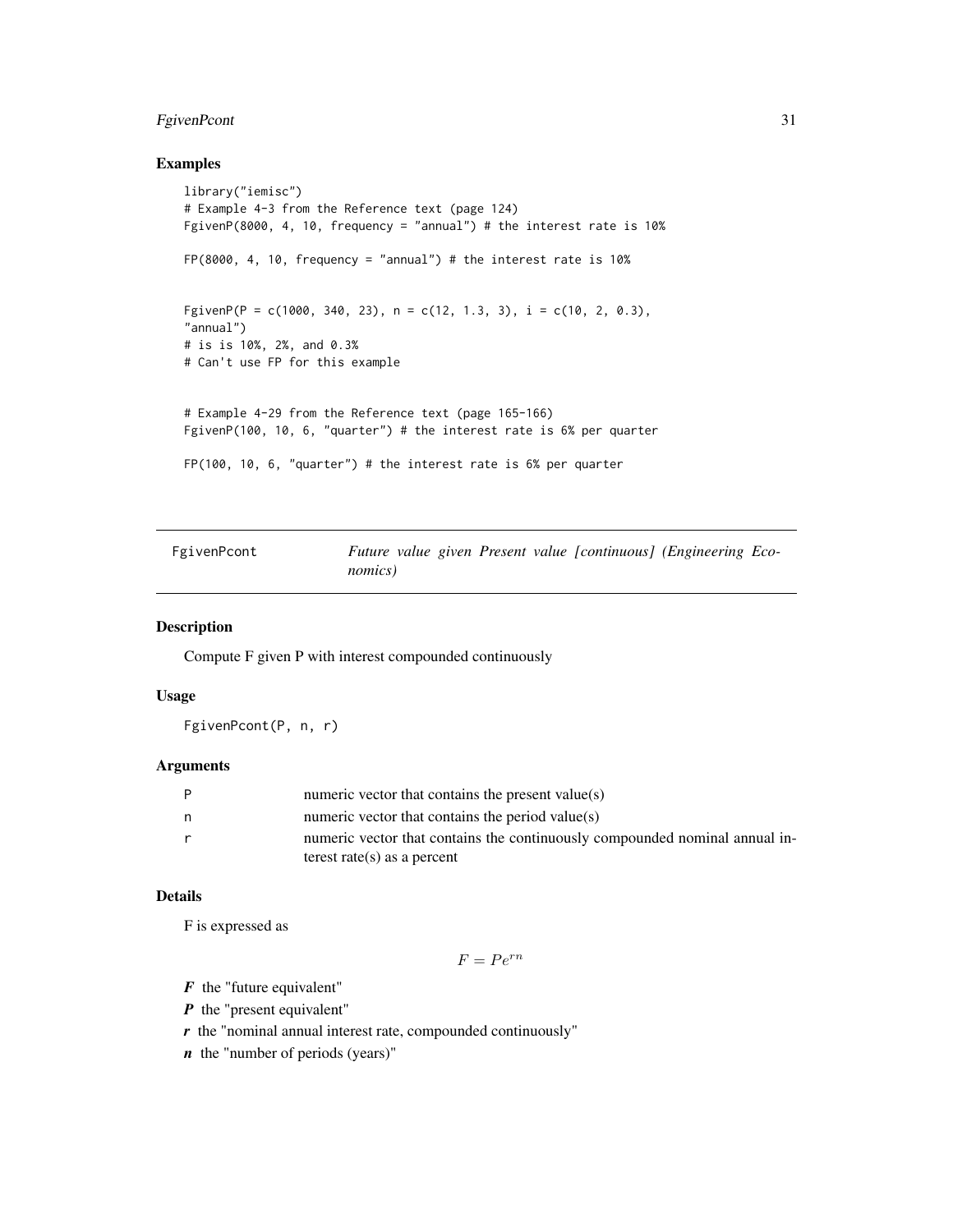# <span id="page-31-0"></span>Value

FgivenPcont numeric vector that contains the future value(s) rounded to 2 decimal places

# References

William G. Sullivan, Elin M. Wicks, and C. Patrick Koelling, *Engineering Economy*, Fourteenth Edition, Upper Saddle River, New Jersey: Pearson/Prentice Hall, 2009, page 169-170.

#### Examples

```
library("iemisc")
# Example 4-33 from the Reference text (page 170)
FgivenPcont(10000, 2, 5) # the interest rate is 5%
```
iemisc *iemisc: Irucka Embry's miscellaneous functions*

#### Description

iemisc provides many useful functions. There are statistical analysis [RMS, coefficient of variation (CV), approximate and relative error, range, harmonic mean, geometric mean], engineering economics (benefit-cost, future value, present value, annual value, gradients, interest, periods, etc.), geometry (sphere volume and right triangle), civil & environmental/ water resources engineering (Air Stripper, Concrete Mix Design for Normal Strength & Structural Lightweight Concrete, Manning's n, Gauckler-Manning-Strickler equation for geometric cross-sections), a version of linear interpolation for use with NAs, & GNU Octave/MATLAB compatible size, numel, and length\_octave functions.

igivenPFn *Interest rate given Future value, Number of periods, and Present value (Engineering Economics)*

# Description

Compute i given F, n, and P

#### Usage

igivenPFn(P, F, n)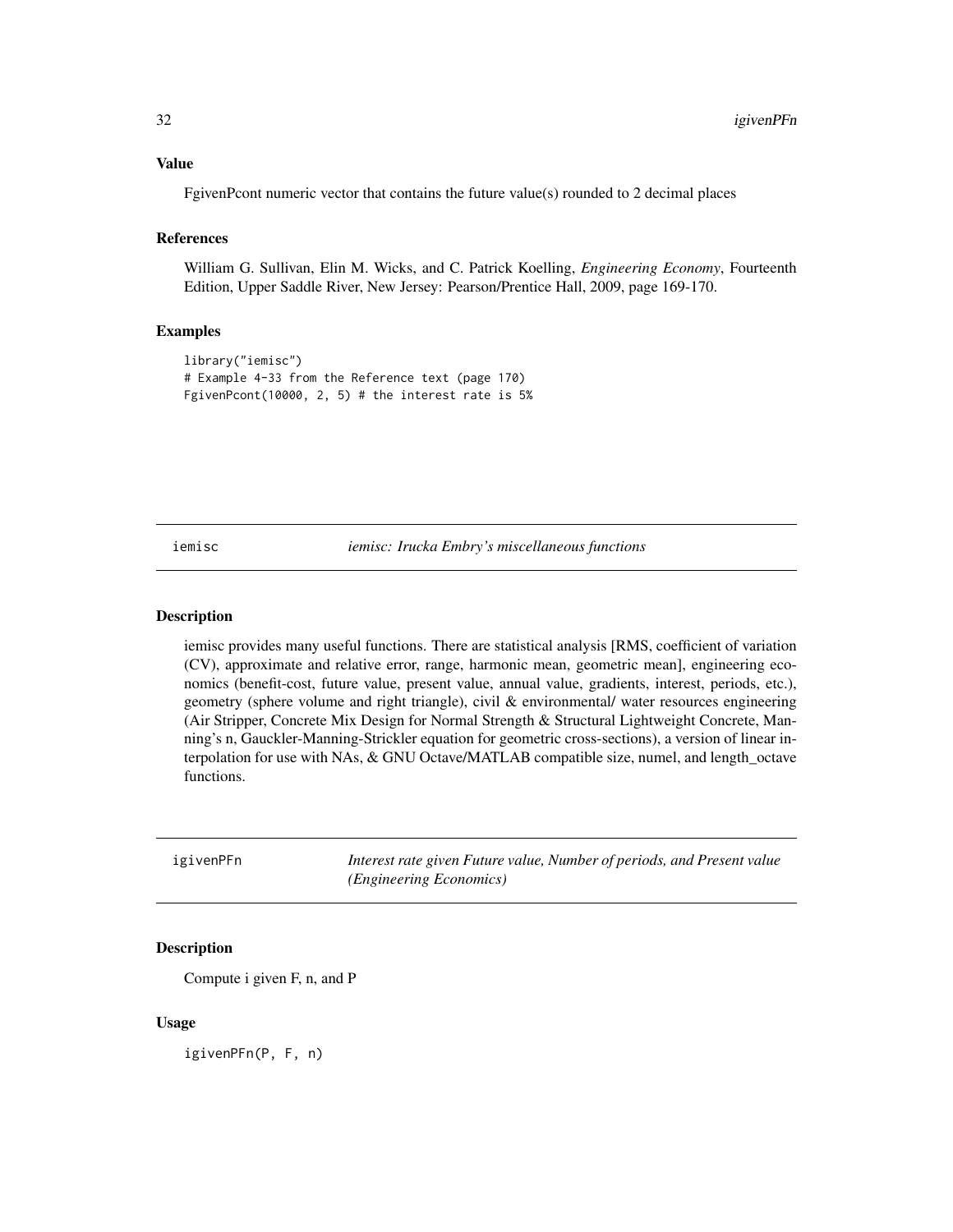# <span id="page-32-0"></span>length\_octave 33

# Arguments

| - P | numeric vector that contains the present value(s)    |
|-----|------------------------------------------------------|
| - F | numeric vector that contains the future value( $s$ ) |
|     | numeric vector that contains the period value( $s$ ) |

# Details

i is expressed as

$$
i=\sqrt[n]{\frac{F}{P}}-1
$$

*i* the "effective interest rate per interest period"

*F* the "future equivalent"

- *P* the "present equivalent"
- *n* the "number of interest periods

# Value

i numeric vector that contains the effective interest rate as a percent rounded to 2 decimal places

# References

William G. Sullivan, Elin M. Wicks, and C. Patrick Koelling, *Engineering Economy*, Fourteenth Edition, Upper Saddle River, New Jersey: Pearson/Prentice Hall, 2009, page 128-129, 142.

#### Examples

```
library("iemisc")
# Example for equation 4-6 from the Reference text (page 128)
igivenPFn(P = 500, F = 1000, n = 10)
```

| length_octave |  | Length of R objects (GNU Octave/MATLAB compatible) |
|---------------|--|----------------------------------------------------|
|---------------|--|----------------------------------------------------|

# Description

Obtain the length of R objects [arrays, matrices, and vectors (including lists)] in a manner compatible with GNU Octave/MATLAB. Some documentation from [length](#page-0-0).

#### Usage

length\_octave(x)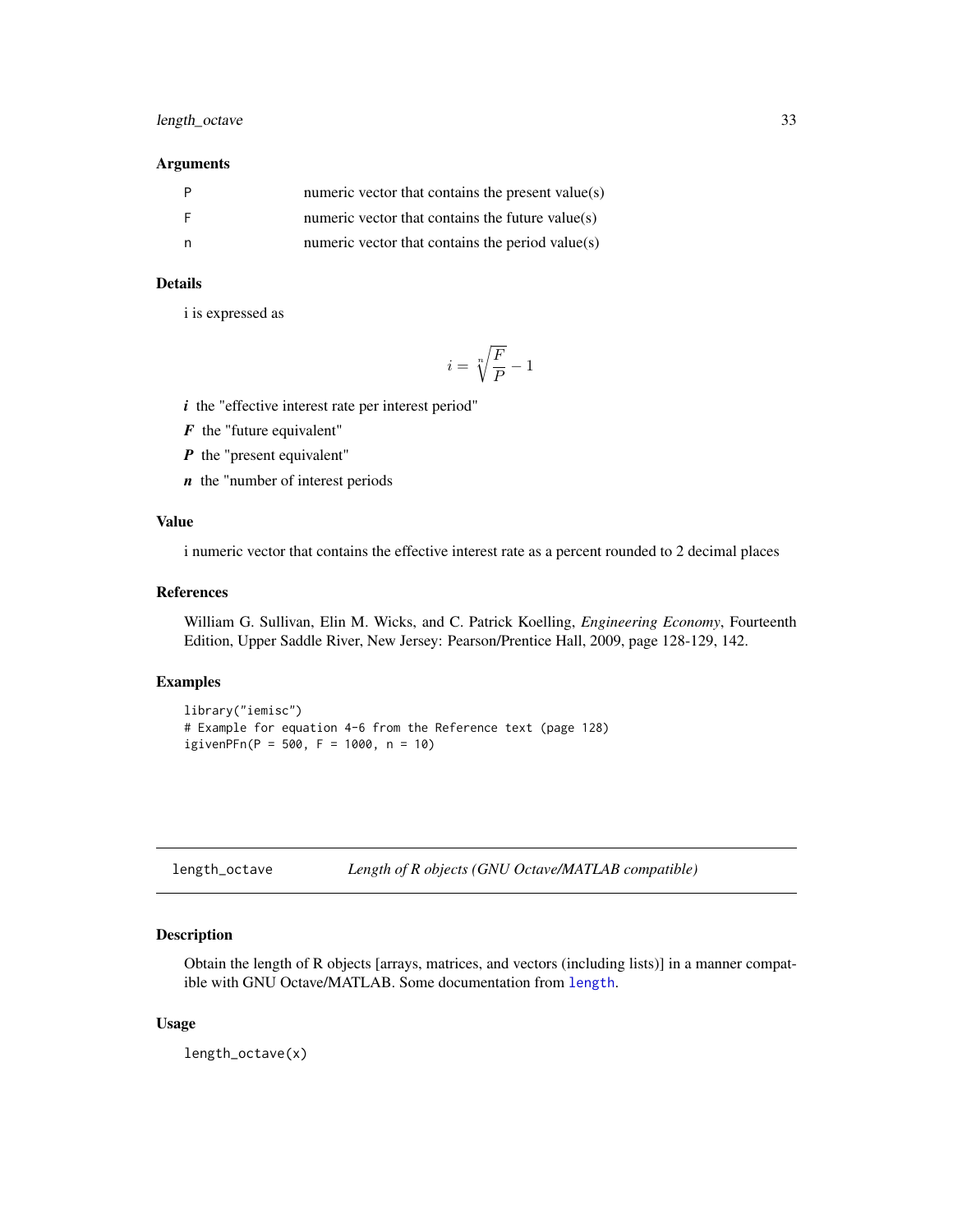#### Arguments

x An R object (array, matrix, vector)

#### Value

Return the length of the object x as an integer. "The length is 0 for empty objects, 1 for scalars (in R, a vector of length 1), and the number of elements (in R, the length) for vectors. For matrix objects, the length is the number of rows or columns, whichever is greater (this odd definition is used for compatibility with MATLAB)." Source: Eaton.

#### Author(s)

Irucka Embry, Samit Basu (FreeMat)

#### References

- 1. Samit Basu (2002-2006). FreeMat v4.0, <http://freemat.sourceforge.net/>.
- 2. John W. Eaton, David Bateman, and Søren Hauberg (2009). *GNU Octave version 3.0.1 manual: a high-level interactive language for numerical computations*. CreateSpace Independent Publishing Platform. ISBN 1441413006, URL [http://www.gnu.org/software/octave/](http://www.gnu.org/software/octave/doc/interpreter/) [doc/interpreter/](http://www.gnu.org/software/octave/doc/interpreter/). Page 41.

# See Also

[length](#page-0-0), [lengths](#page-0-0), [size](#page-90-1), [size](#page-90-1)

# Examples

```
library("iemisc")
import::from(pracma, ones)
# Example from pracma isempty
object1 \leq - matrix(\emptyset, 1, \emptyset)
length_octave(object1)
object2 <- 2
length_octave(object2)
object3 <- 1:10
length_octave(object3)
object4 \leftarrow ones(3, 4)length_octave(object4)
object5 <- "ss"
length_octave(object5)
object6 <- list(letters, b <- 2)
length_octave(object6)
```
## Not run: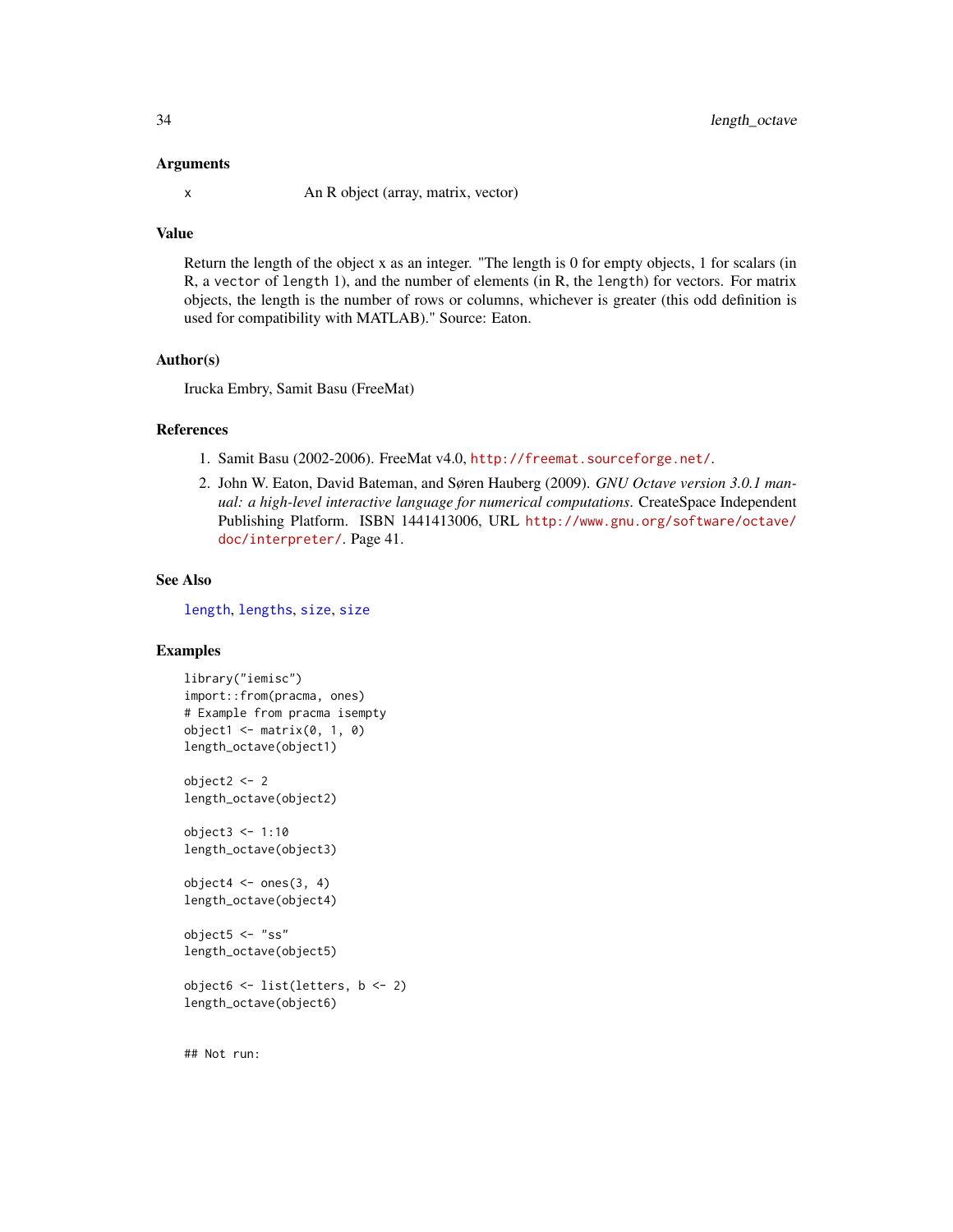# <span id="page-34-0"></span>Manningcirc 35

```
# check against GNU Octave
library(RcppOctave) # requires Octave (>= 3.2.4) and its development files
o_source(text = "
object1 = [];
length(object1)
object2 = 2;length(object2)
object3 = 1:10;length(object3)
object4 = ones(3, 4);length(object4)
object5 = 'ss';
length(object5)
")
## End(Not run)
```
Manningcirc *Circular cross-section using the Gauckler-Manning-Strickler equation*

# Description

Manningcirc and Manningcircy solve for a missing variable for a circular cross-section. The [uniroot](#page-0-0) function is used to obtain the missing parameter.

# Usage

```
Manningcirc(
 Q = NULL,n = NULL,Sf = NULL,y = NULL,d = NULL,T = NULL,units = c("SI", "Eng"))
Manningcircy(
 y = NULL,d = NULL,y_d = NULL,theta = NULL,
  Sf = NULL,
```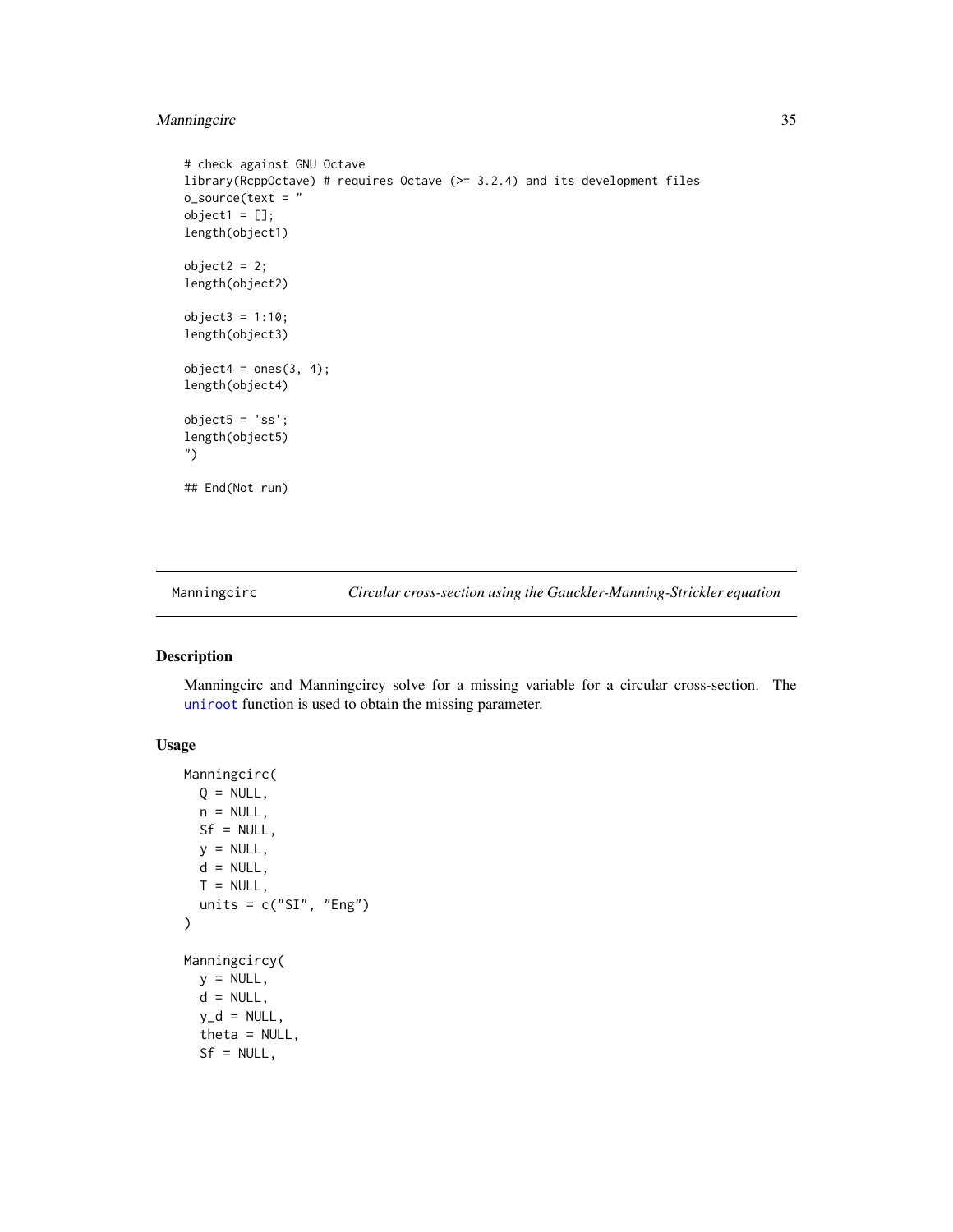```
Q = NULL,units = c("SI", "Eng"))
```
#### Arguments

| Q            | numeric vector that contains the discharge value $[m^3/8]$ or ft <sup><math>\triangle 3/8</math></sup> , if known.                                                                                                                      |
|--------------|-----------------------------------------------------------------------------------------------------------------------------------------------------------------------------------------------------------------------------------------|
| n            | numeric vector that contains the Manning's roughness coefficient n, if known.                                                                                                                                                           |
| Sf           | numeric vector that contains the bed slope (m/m or ft/ft), if known.                                                                                                                                                                    |
| y            | numeric vector that contains the flow depth (m or ft), if known.                                                                                                                                                                        |
| d            | numeric vector that contains the diameter value (m or ft), if known.                                                                                                                                                                    |
| $\mathsf{T}$ | numeric vector that contains the temperature (degrees C or degrees Fahrenheit),<br>if known.                                                                                                                                            |
| units        | character vector that contains the system of units [options are SI for Interna-<br>tional System of Units and Eng for English units (United States Customary Sys-<br>tem in the United States and Imperial Units in the United Kingdom) |
| y_d          | numeric vector that contains the filling ration $(y/d)$ , if known.                                                                                                                                                                     |
| theta        | numeric vector that contains the angle theta (radians), if known.                                                                                                                                                                       |

# Details

The Manningcirc function solves for one missing variable in the Gauckler- Manning equation for a circular cross-section and uniform flow. The possible inputs are Q, n, Sf, y, and d. If y or d are not initially known, then Manningcircy can solve for y or d to use as input in the Manningcirc function.

The Manningcircy function solves for one missing variable in the Gauckler- Manning equation for a circular cross-section and uniform flow. The possible inputs are y, d, y\_d (ratio of y/d), and theta.

Gauckler-Manning-Strickler equation is expressed as

$$
V = \frac{K_n}{n} R^{\frac{2}{3}} \sqrt{S}
$$

- *V* the velocity (m/s or ft/s)
- *n* Manning's roughness coefficient (dimensionless)
- *R* the hydraulic radius (m or ft)
- *S* the slope of the channel bed (m/m or ft/ft)
- $K_n$  the conversion constant 1.0 for SI and 3.2808399  $\wedge$  (1 / 3) for English units m $\wedge$ (1/3)/s or ft^(1/3)/s

This equation is also expressed as

$$
Q = \frac{K_n}{n} \frac{A^{\frac{5}{3}}}{P^{\frac{2}{3}}} \sqrt{S}
$$

- $Q$  the discharge  $[m^{\wedge}3/s \text{ or } ft^{\wedge}3/s \text{ (cfs)}]$  is VA
- *n* Manning's roughness coefficient (dimensionless)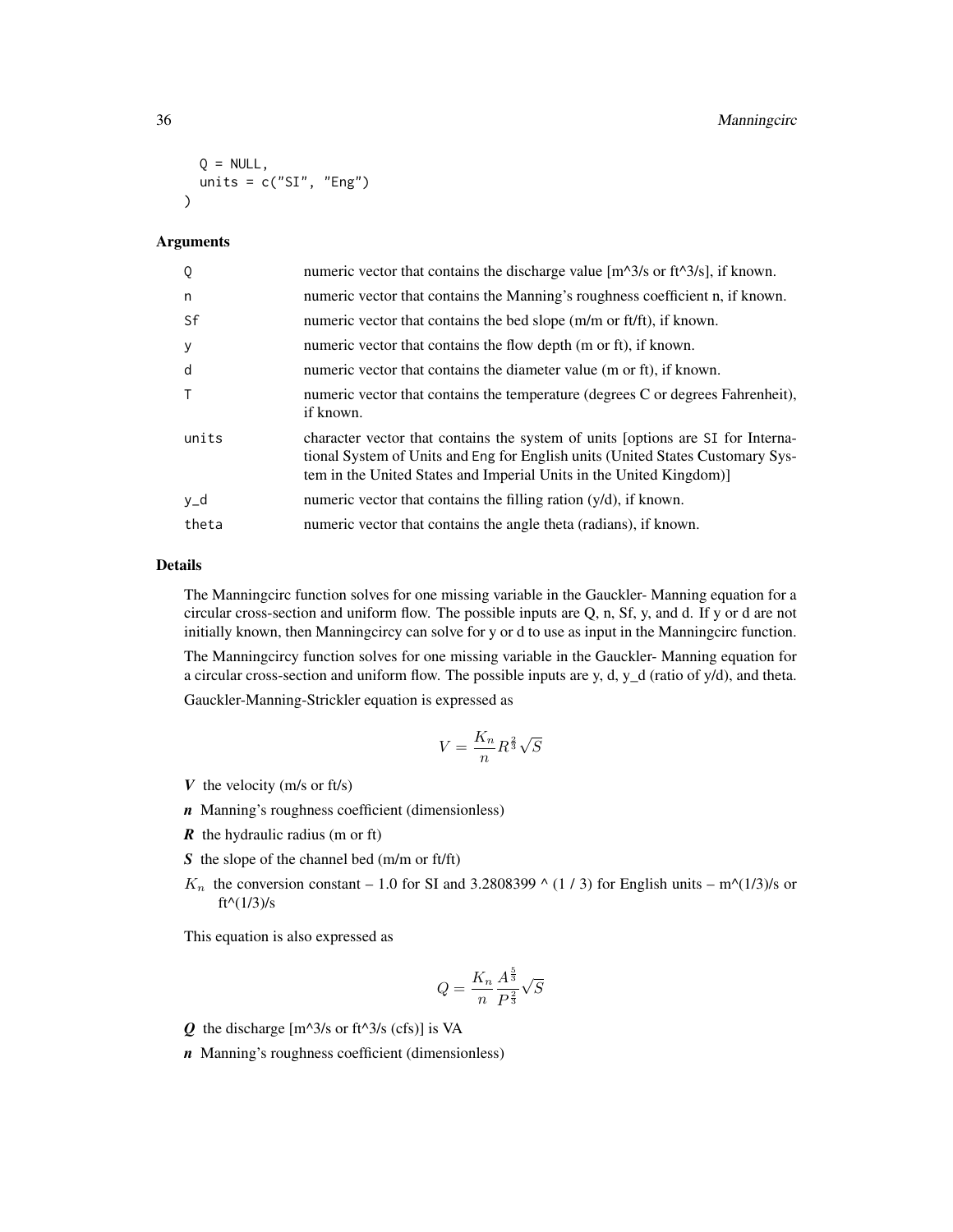## Manningcirc 37

- *P* the wetted perimeter of the channel (m or ft)
- *A* the cross-sectional area ( $m^2$  or ft<sup> $2$ </sup>)
- *S* the slope of the channel bed (m/m or ft/ft)
- $K_n$  the conversion constant 1.0 for SI and 3.2808399  $\wedge$  (1 / 3) for English units m $\wedge$ (1/3)/s or ft^( $1/3$ )/s

Other important equations regarding the circular cross-section follow:

$$
R=\frac{A}{P}
$$

- *R* the hydraulic radius (m or ft)
- *A* the cross-sectional area ( $m^2$  or ft<sup> $2$ </sup>)
- *P* the wetted perimeter of the channel (m or ft)

$$
A = (\theta - \sin \theta) \, \frac{d^2}{8}
$$

- *A* the cross-sectional area ( $m^2$  or ft<sup> $2$ </sup>)
- *d* the diameter of the cross-section (m or ft)
- $\theta$  see the equation defining this parameter

$$
\theta = 2 \arcsin \left[ 1 - 2 \left( \frac{y}{d} \right) \right]
$$

- $\theta$  see the equation defining this parameter
- *y* the flow depth (normal depth in this function) [m or ft]
- *d* the diameter of the cross-section (m or ft)

$$
d = 1.56 \left[ \frac{nQ}{K_n \sqrt{S}} \right]^{\frac{3}{8}}
$$

- *d* the initial diameter of the cross-section [m or ft]
- $Q$  the discharge  $[m^{\wedge}3/s \text{ or } ft^{\wedge}3/s \text{ (cfs)}]$  is VA
- *n* Manning's roughness coefficient (dimensionless)
- *S* the slope of the channel bed (m/m or ft/ft)
- $K_n$  the conversion constant 1.0 for SI and 3.2808399  $\wedge$  (1 / 3) for English units m $\wedge$ (1/3)/s or ft $(1/3)/s$

Note: This will only provide the initial conduit diameter, check the design considerations to determine your next steps.

$$
P = \frac{\theta d}{2}
$$

*P* the wetted perimeter of the channel (m or ft)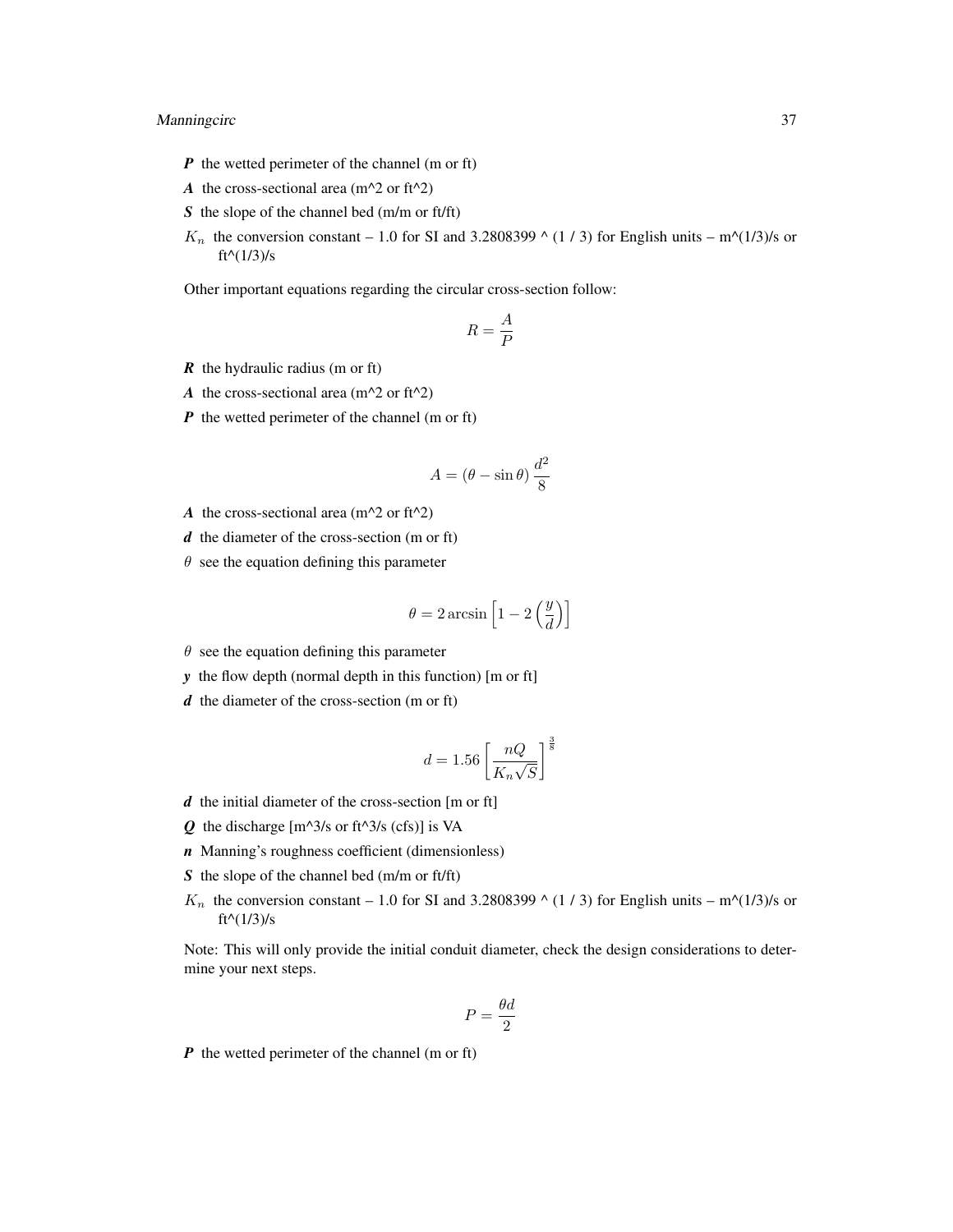- $\theta$  see the equation defining this parameter
- *d* the diameter of the cross-section (m or ft)

$$
B = d \sin\left(\frac{\theta}{2}\right)
$$

- *B* the top width of the channel (m or ft)
- $\theta$  see the equation defining this parameter
- *d* the diameter of the cross-section (m or ft)

$$
D = \frac{A}{B}
$$

*D* the hydraulic depth (m or ft)

*A* the cross-sectional area ( $m^2$  or ft<sup> $2$ </sup>)

*B* the top width of the channel (m or ft)

A rough turbulent zone check is performed on the water flowing in the channel using the Reynolds number (Re). The Re equation follows:

$$
Re = \frac{\rho RV}{\mu}
$$

*Re* Reynolds number (dimensionless)

 $\rho$  density (kg/m^3 or slug/ft^3)

*R* the hydraulic radius (m or ft)

- *V* the velocity (m/s or ft/s)
- $\mu$  dynamic viscosity (\* 10^-3 kg/m\*s or \* 10^-5 lb\*s/ft^2)

A critical flow check is performed on the water flowing in the channel using the Froude number (Fr). The Fr equation follows:

$$
Fr = \frac{V}{\left(\sqrt{g*D}\right)}
$$

- *Fr* the Froude number (dimensionless)
- *V* the velocity (m/s or ft/s)
- *g* gravitational acceleration (m/s^2 or ft/sec^2)
- *D* the hydraulic depth (m or ft)

#### Value

the missing parameter  $(Q, n, \text{or } Sf)$  & theta, area  $(A)$ , wetted perimeter  $(P)$ , velocity  $(V)$ , top width (B), hydraulic radius (R), Reynolds number (Re), and Froude number (Fr) as a [list](#page-0-0) for the Manningcirc function.

the missing parameter (d or y)  $\&$  theta, area (A), wetted perimeter (P), top width (B), velocity (V), and hydraulic radius (R) as a [list](#page-0-0) for the Manningcircy function.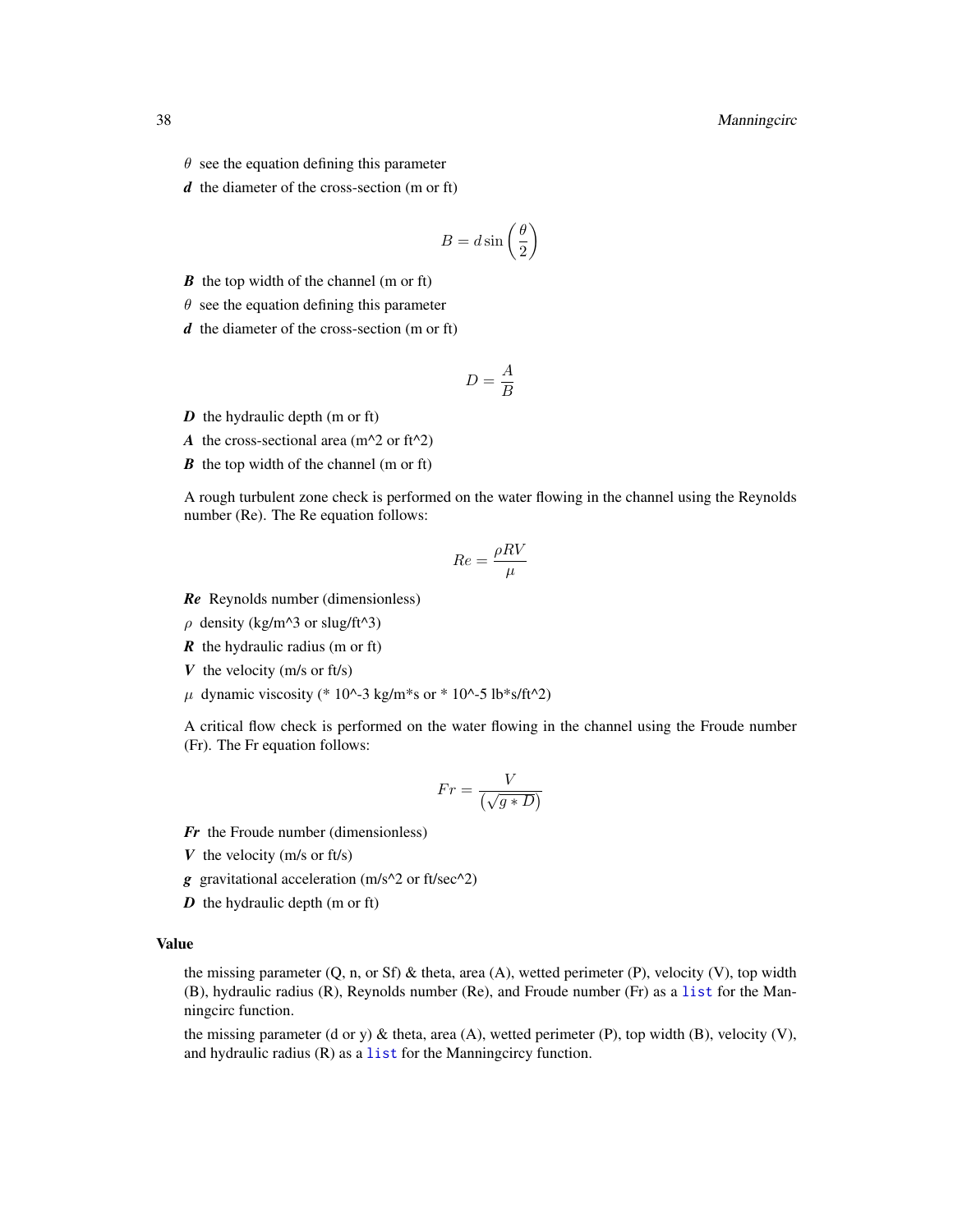#### Manningcirc 39

#### **Note**

Assumptions: uniform flow, prismatic channel, and surface water temperature of 20 degrees Celsius (68 degrees Fahrenheit) at atmospheric pressure

Note: Units must be consistent

#### Source

r - Better error message for stopifnot? - Stack Overflow answered by Andrie on Dec 1 2011. See <https://stackoverflow.com/questions/8343509/better-error-message-for-stopifnot>.

#### References

- 1. Terry W. Sturm, *Open Channel Hydraulics*, 2nd Edition, New York City, New York: The McGraw-Hill Companies, Inc., 2010, page 2, 8, 36, 102, 120, 123-125, 153-154.
- 2. Dan Moore, P.E., NRCS Water Quality and Quantity Technology Development Team, Portland Oregon, "Using Mannings Equation with Natural Streams", August 2011, [http://www.](http://www.wcc.nrcs.usda.gov/ftpref/wntsc/H&H/xsec/manningsNaturally.pdf) [wcc.nrcs.usda.gov/ftpref/wntsc/H&H/xsec/manningsNaturally.pdf](http://www.wcc.nrcs.usda.gov/ftpref/wntsc/H&H/xsec/manningsNaturally.pdf).
- 3. Gilberto E. Urroz, Utah State University Civil and Environmental Engineering OCW, CEE6510 - Numerical Methods in Civil Engineering, Spring 2006 (2006). Course 3. "Solving selected equations and systems of equations in hydraulics using Matlab", August/September 2004, [https://digitalcommons.usu.edu/ocw\\_cee/3](https://digitalcommons.usu.edu/ocw_cee/3).
- 4. Tyler G. Hicks, P.E., *Civil Engineering Formulas: Pocket Guide*, 2nd Edition, New York City, New York: The McGraw-Hill Companies, Inc., 2002, page 423, 425.
- 5. Wikimedia Foundation, Inc. Wikipedia, 26 November 2015, "Manning formula", [https:](https://en.wikipedia.org/wiki/Manning_formula) [//en.wikipedia.org/wiki/Manning\\_formula](https://en.wikipedia.org/wiki/Manning_formula).
- 6. John C. Crittenden, R. Rhodes Trussell, David W. Hand, Kerry J. Howe, George Tchobanoglous, *MWH's Water Treatment: Principles and Design*, Third Edition, Hoboken, New Jersey: John Wiley & Sons, Inc., 2012, page 1861-1862.
- 7. Andrew Chadwick, John Morfett and Martin Borthwick, *Hydraulics in Civil and Environmental Engineering*, Fourth Edition, New York City, New York: Spon Press, Inc., 2004, page 133.
- 8. Robert L. Mott and Joseph A. Untener, *Applied Fluid Mechanics*, Seventh Edition, New York City, New York: Pearson, 2015, page 376, 377-378, 392.
- 9. Wikimedia Foundation, Inc. Wikipedia, 17 March 2017, "Gravitational acceleration", [https:](https://en.wikipedia.org/wiki/Gravitational_acceleration) [//en.wikipedia.org/wiki/Gravitational\\_acceleration](https://en.wikipedia.org/wiki/Gravitational_acceleration).
- 10. Wikimedia Foundation, Inc. Wikipedia, 29 May 2016, "Conversion of units", [https://en.](https://en.wikipedia.org/wiki/Conversion_of_units) [wikipedia.org/wiki/Conversion\\_of\\_units](https://en.wikipedia.org/wiki/Conversion_of_units).

#### See Also

[Manningtrap](#page-49-0) for a trapezoidal cross-section, [Manningrect](#page-45-0) for a rectangular cross-section, [Manningtri](#page-54-0) for a triangular cross-section, and [Manningpara](#page-40-0) for a parabolic cross-section.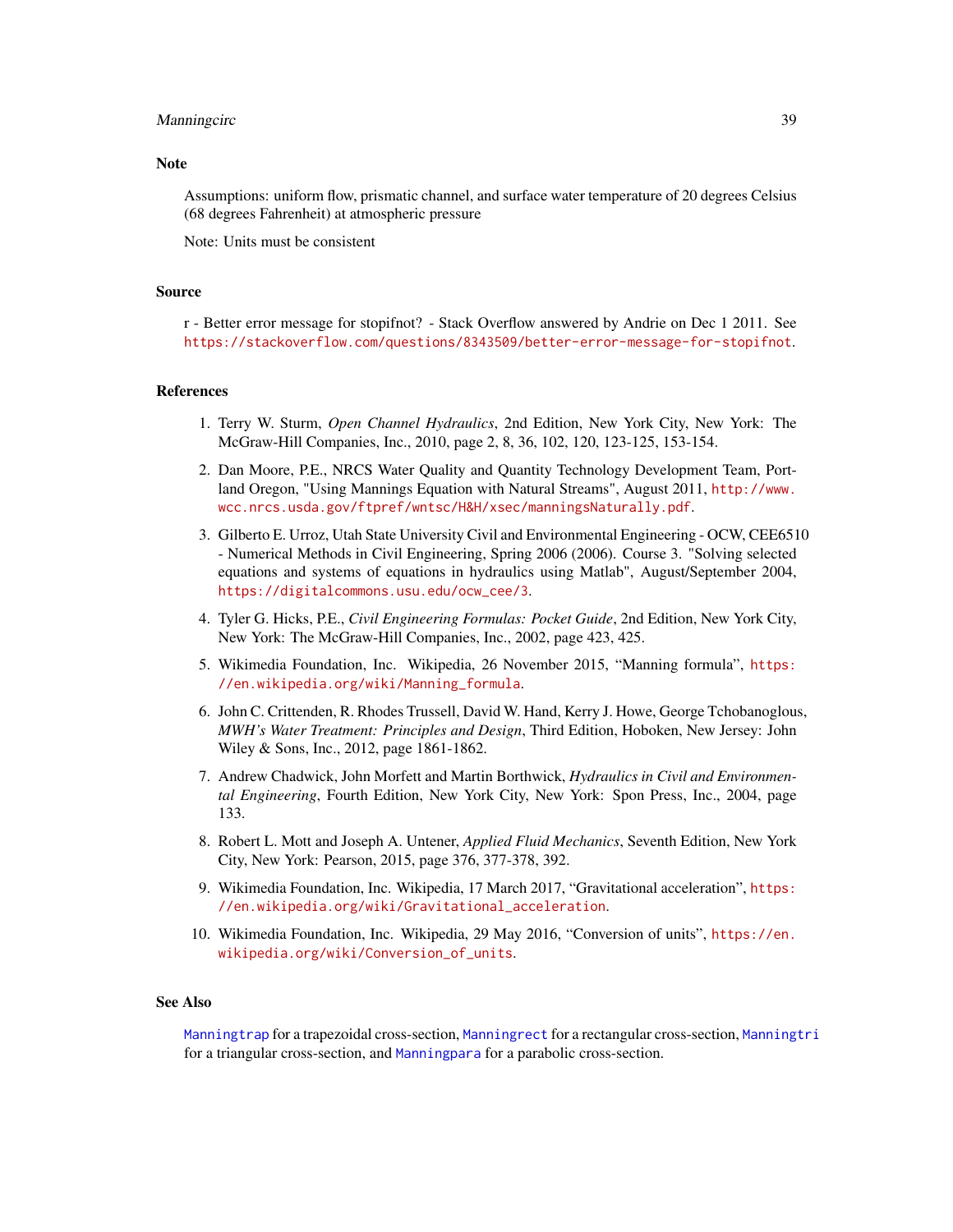#### Examples

```
library("iemisc")
library(iemiscdata)
# Practice Problem 14.12 from Mott (page 392)
y \le - Manningcircy(y_d = 0.5, d = 6, units = "Eng")
# See npartfull in iemiscdata for the Manning's n table that the
# following example uses
# Use the normal Manning's n value for 1) Corrugated Metal, 2) Stormdrain.
data(npartfull)
# We are using the culvert as a stormdrain in this problem
nlocation <- grep("Stormdrain",
npartfull$"Type of Conduit and Description")
n <- npartfull[nlocation, 3] # 3 for column 3 - Normal n
Manningcirc(d = 6, Sf = 1 / 500, n = n, y = y$y, units = "Eng")
# d = 6 ft, Sf = 1 / 500 ft/ft, n = 0.024, y = 3 ft, units = "Eng"
# This will solve for Q since it is missing and Q will be in ft^3/s
# Example Problem 14.2 from Mott (page 377-378)
y \le - Manningcircy(y_d = 0.5, d = 200/1000, units = "SI")
# See npartfull in iemiscdata for the Manning's n table that the
# following example uses
# Use the normal Manning's n value for 1) Clay, 2) Common drainage tile.
data(npartfull)
nlocation <- grep("Common drainage tile",
npartfull$"Type of Conduit and Description")
n <- npartfull[nlocation, 3] # 3 for column 3 - Normal n
Manningcirc(Sf = 1/1000, n = n, y = \frac{9}{9}y, d = 200/1000, units = "SI")
# Sf = 1/1000 m/m, n = 0.013, y = 0.1 m, d = 200/1000 m, units = SI units
# This will solve for Q since it is missing and Q will be in m^3/s
# Example 4.1 from Sturm (page 124-125)
Manningcircy(y_d = 0.8, d = 2, units = "Eng")
y \le - Manningcircy(y_d = 0.8, d = 2, units = "Eng")
# defines all list values within the object named y
y$y # gives the value of y
```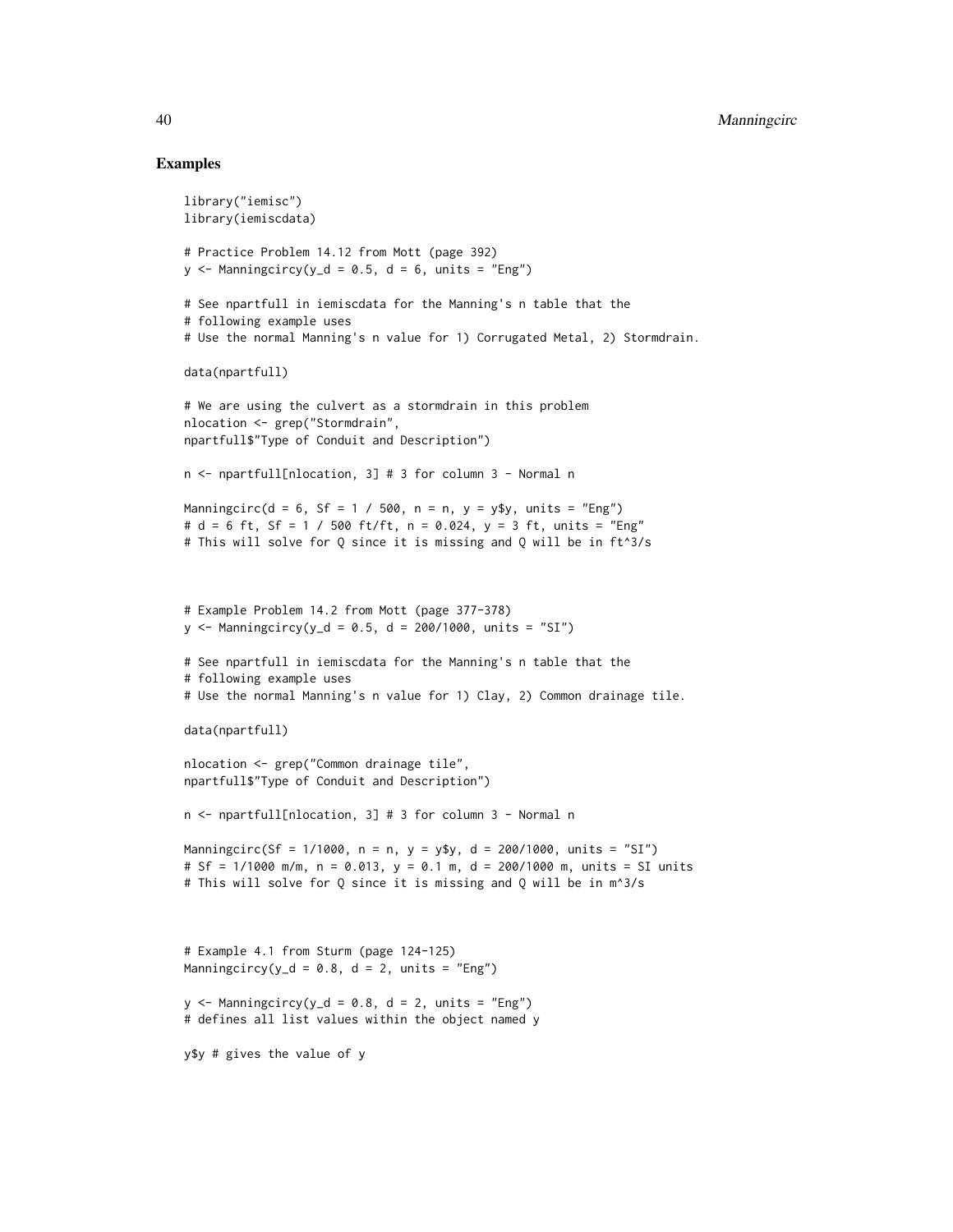```
# Modified Exercise 4.1 from Sturm (page 153)
# Note: The Q in Exercise 4.1 is actually found using the Chezy equation,
# this is a modification of that problem
# See nchannel in iemiscdata for the Manning's n table that the
# following example uses
# Use the normal Manning's n value for 1) Natural streams - minor streams
# (top width at floodstage < 100 ft), 2) Mountain streams, no vegetation
# in channel, banks usually steep, trees and brush along banks submerged at
# high stages and 3) bottom: gravels, cobbles, and few boulders.
data(nchannel)
nlocation <- grep("bottom: gravels, cobbles, and few boulders",
nchannel$"Type of Channel and Description")
n <- nchannel[nlocation, 3] # 3 for column 3 - Normal n
Manningcirc(Sf = 0.002, n = n, y = y$y, d = 2, units = "Eng")
# Sf = 0.002 ft/ft, n = 0.04, y = 1.6 ft, d = 2 ft, units = English units
# This will solve for Q since it is missing and Q will be in ft^3/s
# Modified Exercise 4.5 from Sturm (page 154)
library(NISTunits)
ysi <- NISTftTOmeter(y$y)
dsi <- NISTftTOmeter(2)
Manningcirc(Sf = 0.022, n = 0.023, y = ysi, d = dsi, units = "SI")
# Sf = 0.022 m/m, n = 0.023, y = 0.48768 m, d = 0.6096 m, units = SI units
# This will solve for Q since it is missing and Q will be in m^3/s
```
<span id="page-40-0"></span>Manningpara *Parabolic cross-section for the Gauckler-Manning-Strickler equation*

#### Description

This function solves for one missing variable in the Gauckler-Manning- Strickler equation for a parabolic cross-section and uniform flow. The [uniroot](#page-0-0) function is used to obtain the missing parameter.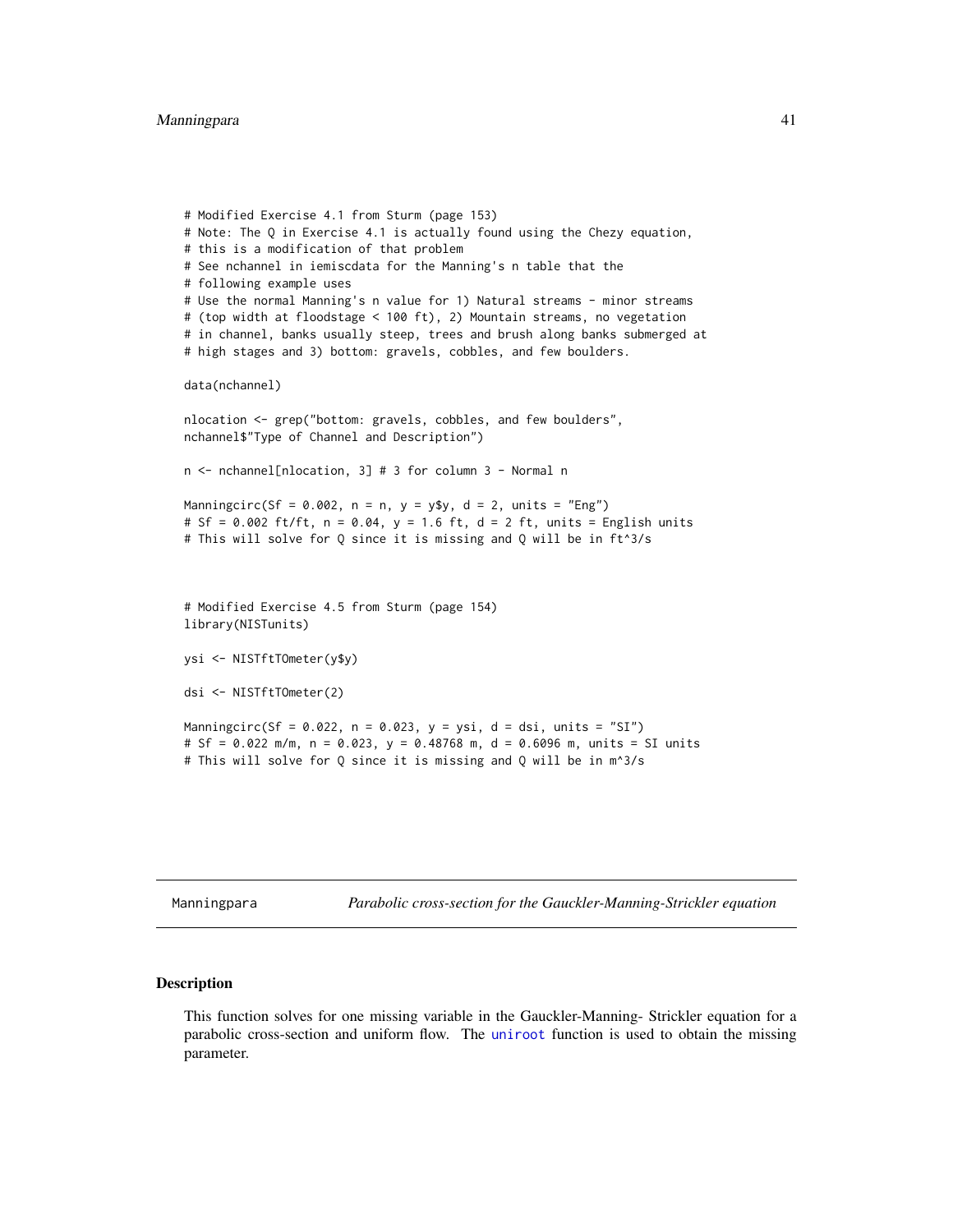# Usage

```
Manningpara(
 Q = NULL,n = NULL,m = NULL,Sf = NULL,y = NULL,B1 = NULL,y1 = NULL,T = NULL,units = c("SI", "Eng"))
```
# Arguments

| Q              | numeric vector that contains the discharge value $[m^2/3/s]$ or ft <sup><math>\Delta s</math></sup> s], if known.                                                                                                                        |
|----------------|------------------------------------------------------------------------------------------------------------------------------------------------------------------------------------------------------------------------------------------|
| n              | numeric vector that contains the Manning's roughness coefficient n, if known.                                                                                                                                                            |
| m              | numeric vector that contains the "cross-sectional side slope of m:1 (horizon-<br>tal: vertical)", if known.                                                                                                                              |
| Sf             | numeric vector that contains the bed slope (m/m or ft/ft), if known.                                                                                                                                                                     |
| y              | numeric vector that contains the flow depth (m or ft), if known.                                                                                                                                                                         |
| B <sub>1</sub> | numeric vector that contains the "bank-full width", if known.                                                                                                                                                                            |
| y1             | numeric vector that contains the "bank-full depth", if known.                                                                                                                                                                            |
|                | numeric vector that contains the temperature (degrees C or degrees Fahrenheit),<br>if known.                                                                                                                                             |
| units          | character vector that contains the system of units soptions are SI for Interna-<br>tional System of Units and Eng for English units (United States Customary Sys-<br>tem in the United States and Imperial Units in the United Kingdom)] |

## Details

Gauckler-Manning-Strickler equation is expressed as

$$
V = \frac{K_n}{n} R^{\frac{2}{3}} S^{\frac{1}{2}}
$$

- *V* the velocity (m/s or ft/s)
- *n* Manning's roughness coefficient (dimensionless)
- *R* the hydraulic radius (m or ft)
- *S* the slope of the channel bed (m/m or ft/ft)
- $K_n$  the conversion constant 1.0 for SI and 3.2808399  $\wedge$  (1 / 3) for English units m $\wedge$ (1/3)/s or ft^( $1/3$ )/s

This equation is also expressed as

$$
Q = \frac{K_n}{n} \frac{A^{\frac{5}{3}}}{P^{\frac{2}{3}}} S^{\frac{1}{2}}
$$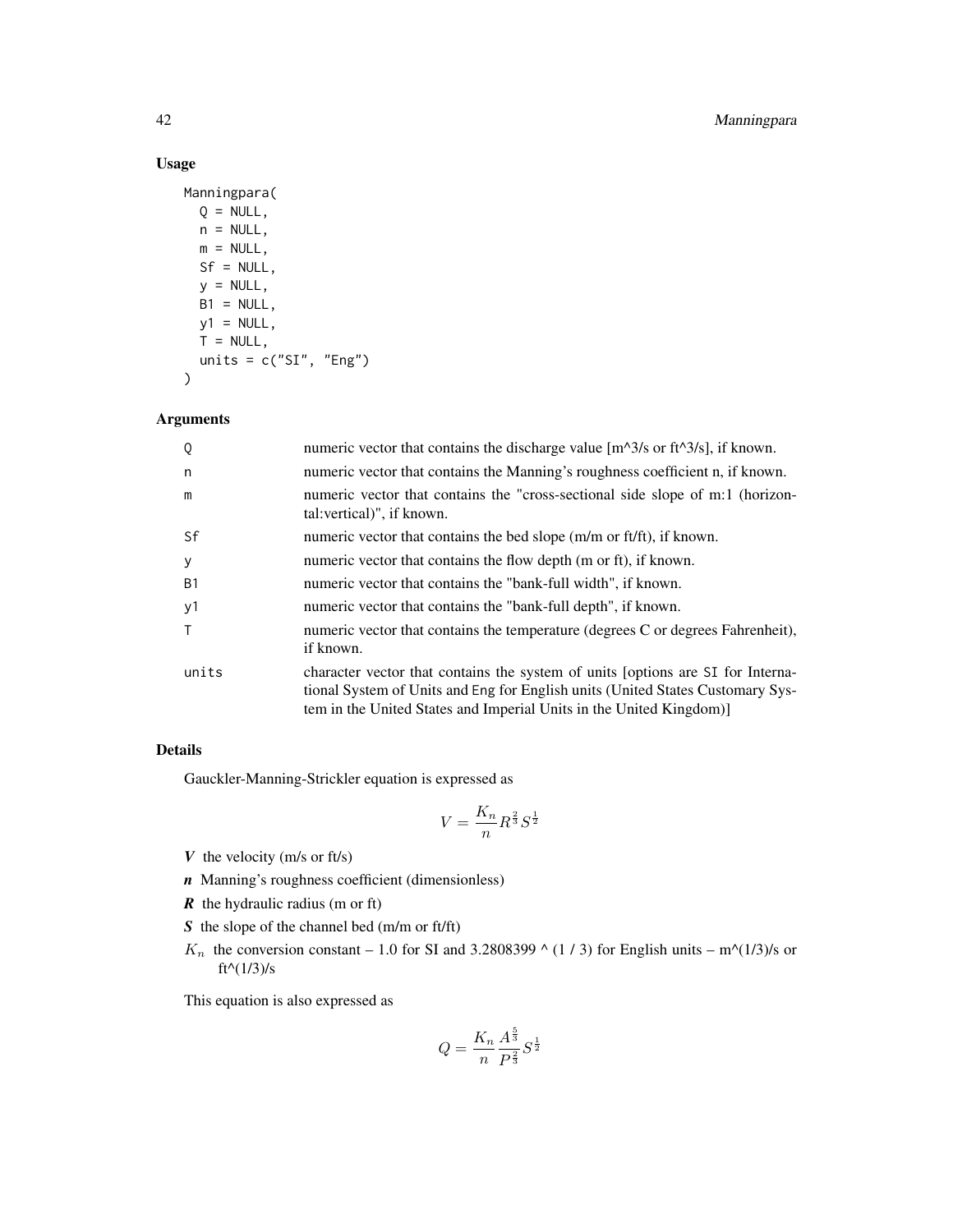## Manningpara 43

- $Q$  the discharge  $[m^{\wedge}3/s \text{ or } ft^{\wedge}3/s \text{ (cfs)}]$  is VA
- *n* Manning's roughness coefficient (dimensionless)
- *P* the wetted perimeter of the channel (m or ft)
- *A* the cross-sectional area ( $m^2$  or ft<sup> $2$ </sup>)
- *S* the slope of the channel bed (m/m or ft/ft)
- $K_n$  the conversion constant 1.0 for SI and 3.2808399  $\wedge$  (1 / 3) for English units m $\wedge$ (1/3)/s or  $ft^{(1/3)/s}$

Other important equations regarding the parabolic cross-section follow:

$$
R = \frac{A}{P}
$$

- *R* the hydraulic radius (m or ft)
- *A* the cross-sectional area ( $m^2$  or ft<sup> $2$ </sup>)
- *P* the wetted perimeter of the channel (m or ft)

$$
A = \frac{2}{3}By
$$

- *A* the cross-sectional area ( $m^2$  or ft<sup> $2$ </sup>)
- *y* the flow depth (normal depth in this function) [m or ft]
- *B* the top width of the channel (m or ft)

$$
P = \left(\frac{B}{2}\right) \left[ \sqrt{(1+x^2)} + \left(\frac{1}{x}\right) \ln\left(x + \sqrt{(1+x^2)}\right) \right]
$$

- *P* the wetted perimeter of the channel (m or ft)
- *B* the top width of the channel (m or ft)
- *x* 4y/b (dimensionless)

$$
x = \frac{4y}{B}
$$

- *x* 4y/b (dimensionless)
- *B* the top width of the channel (m or ft)
- *y* the flow depth (normal depth in this function) [m or ft]

$$
B = B_1 \left(\sqrt{\frac{y}{y_1}}\right)
$$

- *B* the top width of the channel (m or ft)
- *y* the flow depth (normal depth in this function) [m or ft]
- $B_1$  the "bank-full width" (m or ft)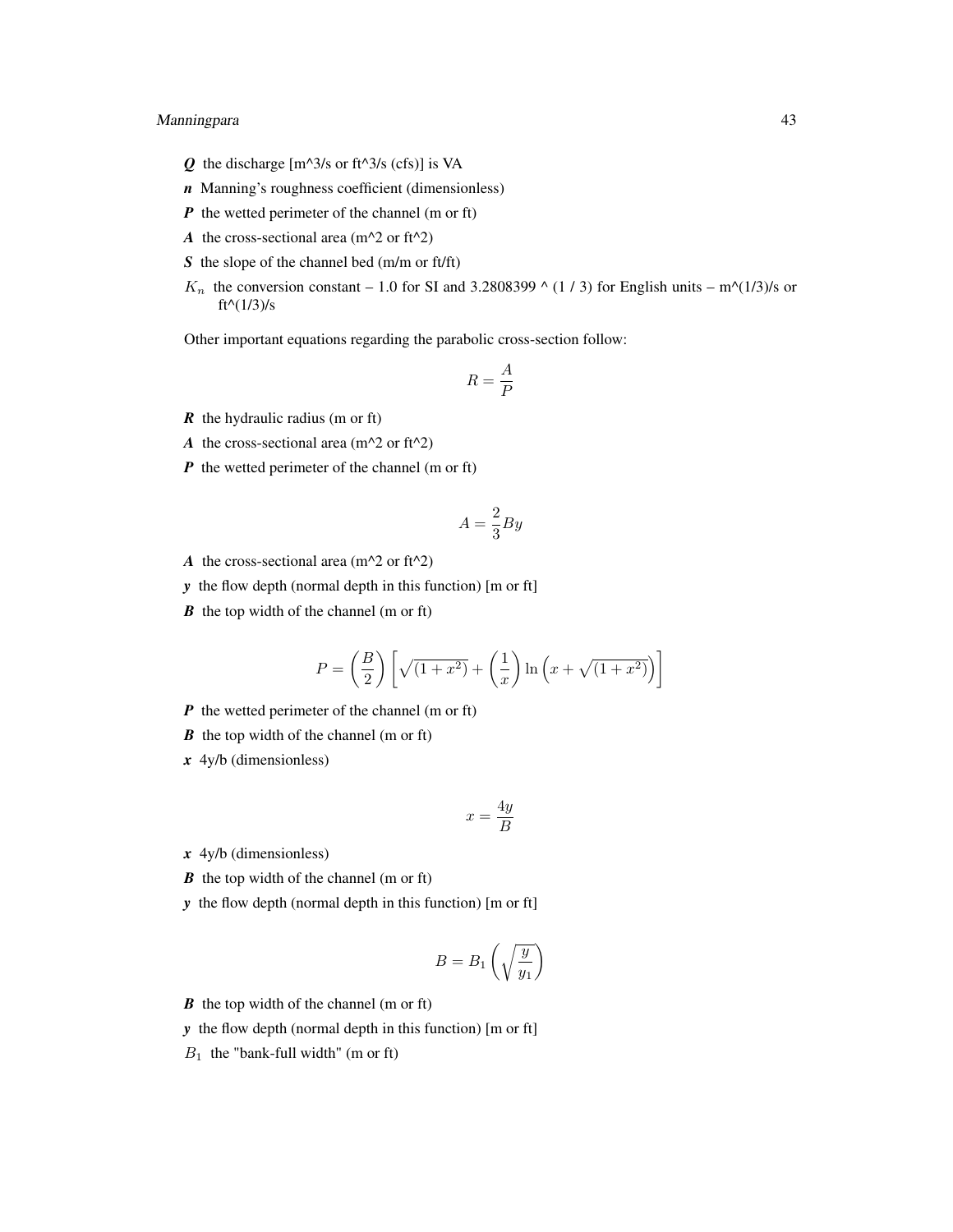$y_1$  the "bank-full depth" (m or ft)

$$
D = \frac{A}{B}
$$

- *D* the hydraulic depth (m or ft)
- *A* the cross-sectional area ( $m^2$  or ft<sup> $2$ </sup>)
- *B* the top width of the channel (m or ft)

A rough turbulent zone check is performed on the water flowing in the channel using the Reynolds number (Re). The Re equation follows:

$$
Re = \frac{\rho RV}{\mu}
$$

- *Re* Reynolds number (dimensionless)
- $\rho$  density (kg/m^3 or slug/ft^3)
- *R* the hydraulic radius (m or ft)
- *V* the velocity (m/s or ft/s)
- $\mu$  dynamic viscosity (\* 10^-3 kg/m\*s or \* 10^-5 lb\*s/ft^2)

A critical flow check is performed on the water flowing in the channel using the Froude number (Fr). The Fr equation follows:

$$
Fr = \frac{V}{\left(\sqrt{g*D}\right)}
$$

- *Fr* the Froude number (dimensionless)
- *V* the velocity (m/s or ft/s)
- *g* gravitational acceleration (m/s^2 or ft/sec^2)
- *D* the hydraulic depth (m or ft)

## Value

the missing parameter  $(Q, n, m, Sf, B1, y1, or y)$  & area  $(A)$ , wetted perimeter  $(P)$ , velocity  $(V)$ , top width  $(B)$ , hydraulic radius  $(R)$ , Reynolds number  $(Re)$ , and Froude number  $(Fr)$  as a [list](#page-0-0).

#### Note

Assumptions: uniform flow, prismatic channel, and surface water temperature of 20 degrees Celsius (68 degrees Fahrenheit) at atmospheric pressure

Note: Units must be consistent

#### Source

r - Better error message for stopifnot? - Stack Overflow answered by Andrie on Dec 1 2011. See <https://stackoverflow.com/questions/8343509/better-error-message-for-stopifnot>.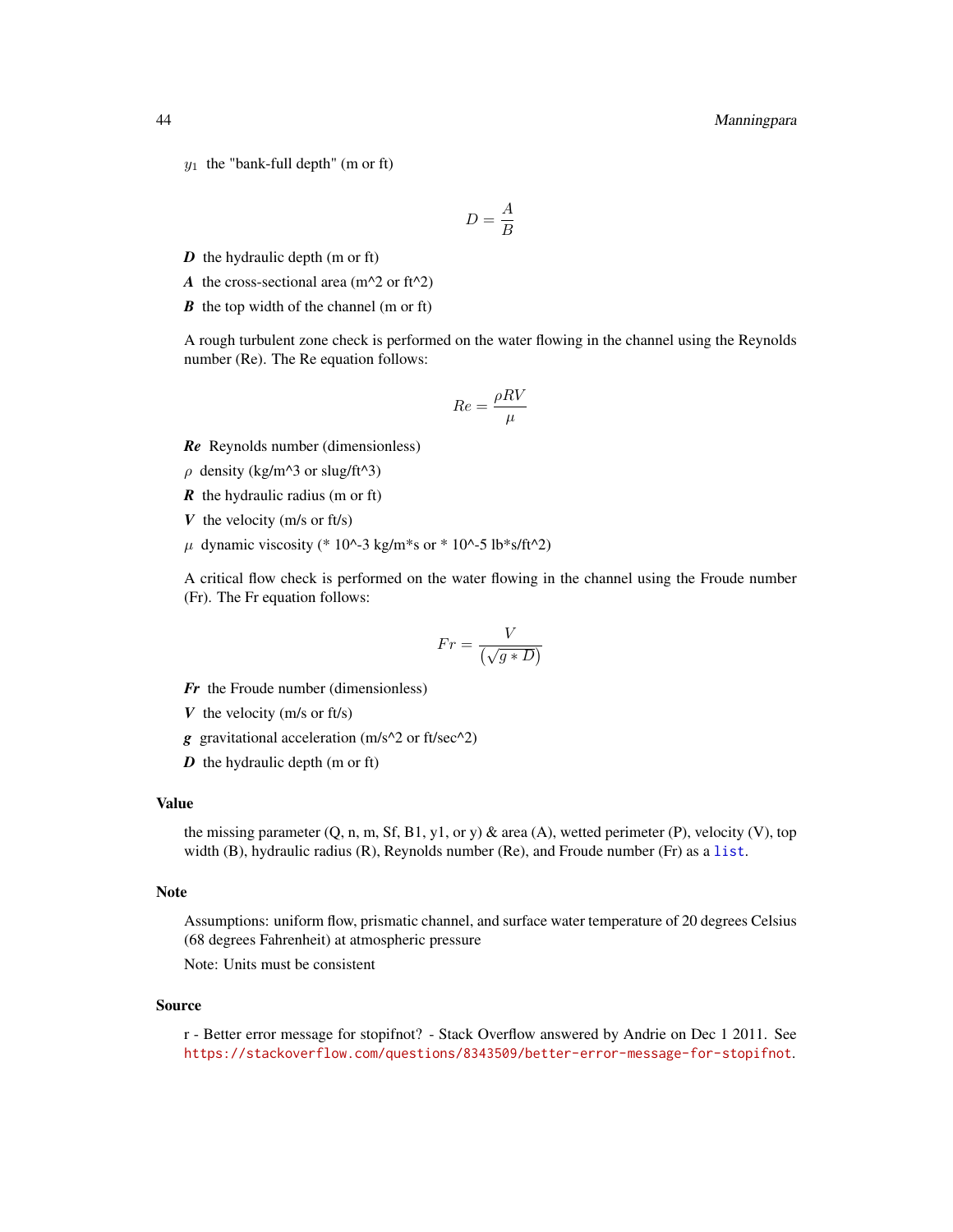#### Manningpara 45

#### References

- 1. Terry W. Sturm, *Open Channel Hydraulics*, 2nd Edition, New York City, New York: The McGraw-Hill Companies, Inc., 2010, page 2, 8, 36, 102, 120, 153.
- 2. Dan Moore, P.E., NRCS Water Quality and Quantity Technology Development Team, Portland Oregon, "Using Mannings Equation with Natural Streams", August 2011, [http://www.](http://www.wcc.nrcs.usda.gov/ftpref/wntsc/H&H/xsec/manningsNaturally.pdf) [wcc.nrcs.usda.gov/ftpref/wntsc/H&H/xsec/manningsNaturally.pdf](http://www.wcc.nrcs.usda.gov/ftpref/wntsc/H&H/xsec/manningsNaturally.pdf).
- 3. Gilberto E. Urroz, Utah State University Civil and Environmental Engineering OCW, CEE6510 - Numerical Methods in Civil Engineering, Spring 2006 (2006). Course 3. "Solving selected equations and systems of equations in hydraulics using Matlab", August/September 2004, [https://digitalcommons.usu.edu/ocw\\_cee/3](https://digitalcommons.usu.edu/ocw_cee/3).
- 4. Tyler G. Hicks, P.E., *Civil Engineering Formulas: Pocket Guide*, 2nd Edition, New York City, New York: The McGraw-Hill Companies, Inc., 2002, page 423, 425.
- 5. Wikimedia Foundation, Inc. Wikipedia, 26 November 2015, "Manning formula", [https:](https://en.wikipedia.org/wiki/Manning_formula) [//en.wikipedia.org/wiki/Manning\\_formula](https://en.wikipedia.org/wiki/Manning_formula).
- 6. John C. Crittenden, R. Rhodes Trussell, David W. Hand, Kerry J. Howe, George Tchobanoglous, *MWH's Water Treatment: Principles and Design*, Third Edition, Hoboken, New Jersey: John Wiley & Sons, Inc., 2012, page 1861-1862.
- 7. Andrew Chadwick, John Morfett and Martin Borthwick, *Hydraulics in Civil and Environmental Engineering*, Fourth Edition, New York City, New York: Spon Press, Inc., 2004, page 133.
- 8. Robert L. Mott and Joseph A. Untener, *Applied Fluid Mechanics*, Seventh Edition, New York City, New York: Pearson, 2015, page 376.
- 9. Wikimedia Foundation, Inc. Wikipedia, 17 March 2017, "Gravitational acceleration", [https:](https://en.wikipedia.org/wiki/Gravitational_acceleration) [//en.wikipedia.org/wiki/Gravitational\\_acceleration](https://en.wikipedia.org/wiki/Gravitational_acceleration).
- 10. Wikimedia Foundation, Inc. Wikipedia, 29 May 2016, "Conversion of units", [https://en.](https://en.wikipedia.org/wiki/Conversion_of_units) [wikipedia.org/wiki/Conversion\\_of\\_units](https://en.wikipedia.org/wiki/Conversion_of_units).

#### See Also

[Manningtrap](#page-49-0) for a trapezoidal cross-section, [Manningrect](#page-45-0) for a rectangular cross-section, [Manningtri](#page-54-0) for a triangular cross-section, and [Manningcirc](#page-34-0) for a circular cross-section.

## Examples

```
library("iemisc")
# Exercise 4.3 from Sturm (page 153)
y <- Manningpara(Q = 12.0, B1 = 10, y1 = 2.0, Sf = 0.005, n = 0.05, units = "SI")
# defines all list values within the object named y
# Q = 12.0 m^3/s, B1 = 10 m, y1 = 2.0 m, Sf = 0.005 m/m, n = 0.05, units = SI units
# This will solve for y since it is missing and y will be in m
y$y # gives the value of y
# Modified Exercise 4.3 from Sturm (page 153)
Manningpara(y = y$y, B1 = 10, y1 = 2.0, Sf = 0.005, n = 0.05, units = "SI")
```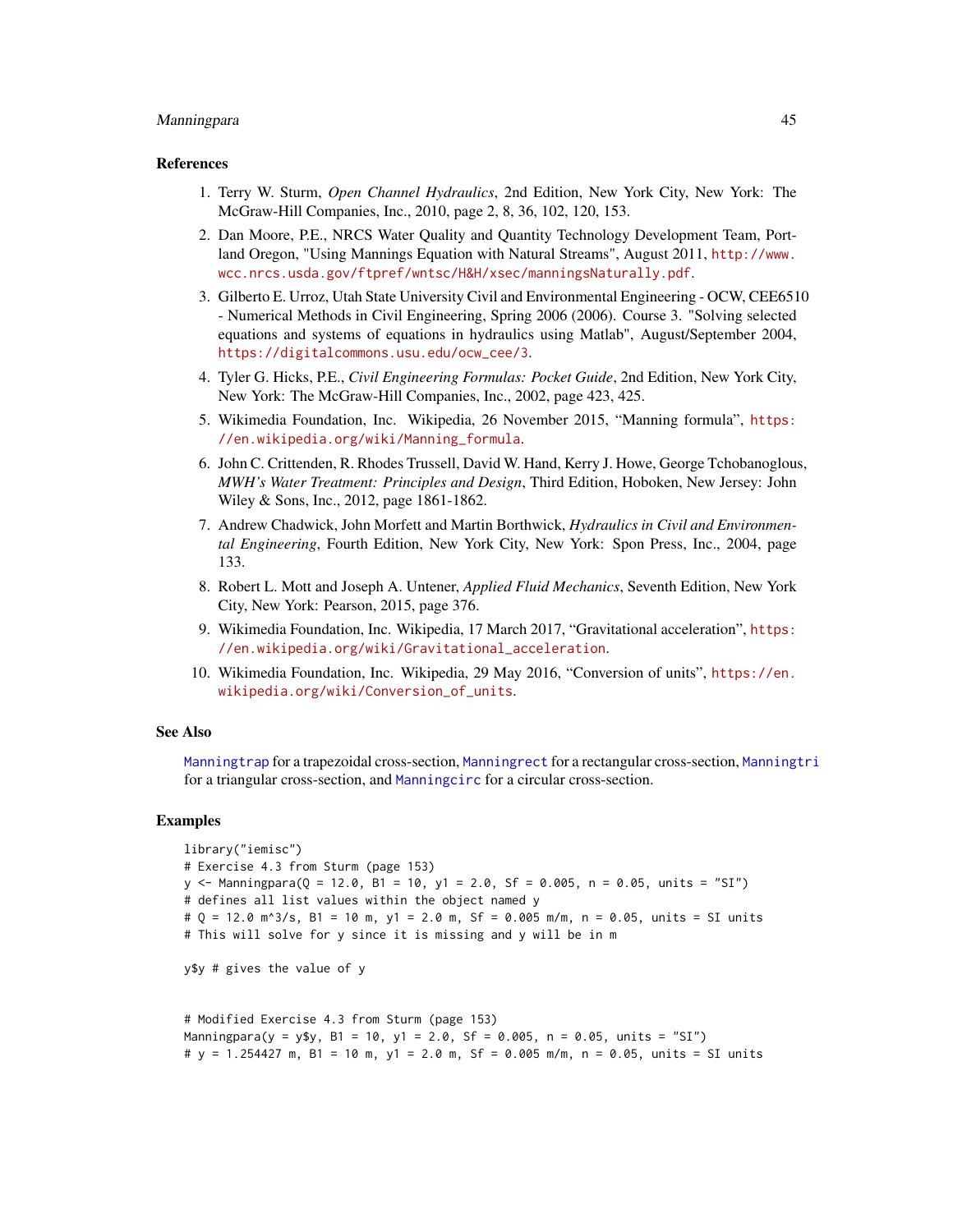# This will solve for Q since it is missing and Q will be in m^3/s

<span id="page-45-0"></span>Manningrect *Rectangular cross-section for the Gauckler-Manning-Strickler equation*

## Description

This function solves for one missing variable in the Gauckler-Manning- Strickler equation for a rectangular cross-section and uniform flow. The [uniroot](#page-0-0) function is used to obtain the missing parameter.

# Usage

```
Manningrect(
 Q = NULL,n = NULL,b = NULL,Sf = NULL,y = NULL,T = NULL,units = c("SI", "Eng"))
```
# Arguments

| Q           | numeric vector that contains the discharge value $[m^3/8]$ or ft <sup><math>\triangle 3/8</math></sup> , if known.                                                                                                                      |
|-------------|-----------------------------------------------------------------------------------------------------------------------------------------------------------------------------------------------------------------------------------------|
| n           | numeric vector that contains the Manning's roughness coefficient n, if known.                                                                                                                                                           |
| $\mathbf b$ | numeric vector that contains the bottom width, if known.                                                                                                                                                                                |
| Sf          | numeric vector that contains the bed slope (m/m or ft/ft), if known.                                                                                                                                                                    |
| У           | numeric vector that contains the flow depth (m or ft), if known.                                                                                                                                                                        |
| T.          | numeric vector that contains the temperature (degrees C or degrees Fahrenheit),<br>if known.                                                                                                                                            |
| units       | character vector that contains the system of units [options are SI for Interna-<br>tional System of Units and Eng for English units (United States Customary Sys-<br>tem in the United States and Imperial Units in the United Kingdom) |

# Details

Gauckler-Manning-Strickler equation is expressed as

$$
V = \frac{K_n}{n} R^{\frac{2}{3}} S^{\frac{1}{2}}
$$

*V* the velocity (m/s or ft/s)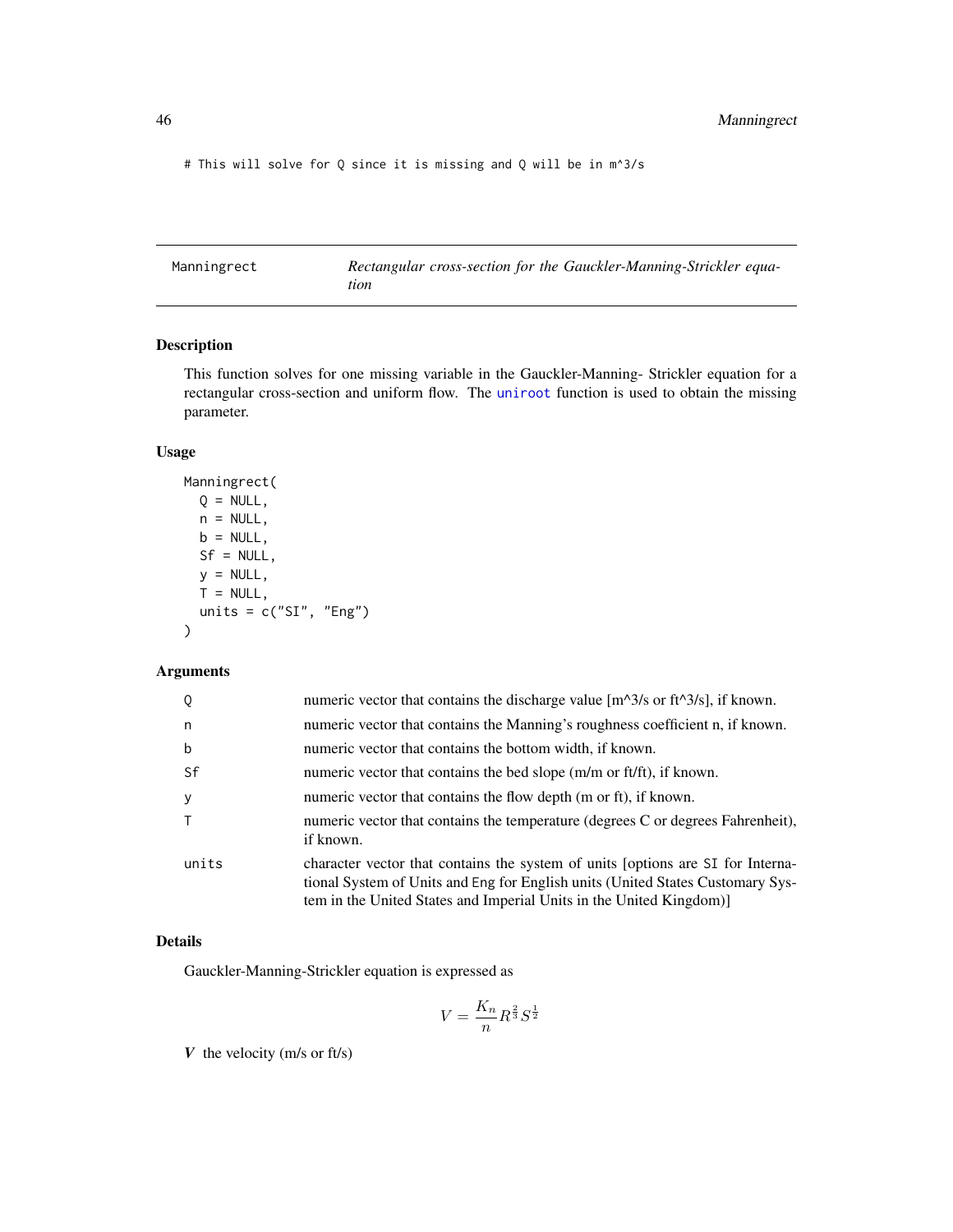## Manningrect 47

- *n* Manning's roughness coefficient (dimensionless)
- *R* the hydraulic radius (m or ft)
- *S* the slope of the channel bed (m/m or ft/ft)
- $K_n$  the conversion constant 1.0 for SI and 3.2808399  $\wedge$  (1 / 3) for English units m $\wedge$ (1/3)/s or  $ft^{(1/3)/s}$

This equation is also expressed as

$$
Q = \frac{K_n}{n} \frac{A^{\frac{5}{3}}}{P^{\frac{2}{3}}} S^{\frac{1}{2}}
$$

- $Q$  the discharge  $[m^{\wedge}3/s \text{ or } ft^{\wedge}3/s \text{ (cfs)}]$  is VA
- *n* Manning's roughness coefficient (dimensionless)
- *P* the wetted perimeter of the channel (m or ft)
- *A* the cross-sectional area ( $m^2$  or ft<sup> $2$ </sup>)
- *S* the slope of the channel bed (m/m or ft/ft)
- $K_n$  the conversion constant 1.0 for SI and 3.2808399  $\wedge$  (1 / 3) for English units m $\wedge$ (1/3)/s or  $ft^{\wedge}(1/3)/s$

Other important equations regarding the rectangular cross-section follow:

$$
R=\frac{A}{P}
$$

- *R* the hydraulic radius (m or ft)
- *A* the cross-sectional area ( $m^2$  or ft<sup> $2$ </sup>)
- *P* the wetted perimeter of the channel (m or ft)

$$
A = by
$$

- *A* the cross-sectional area ( $m^2$  or ft<sup> $2$ </sup>)
- *y* the flow depth (normal depth in this function) [m or ft]
- *b* the bottom width (m or ft)

$$
P = b + 2y
$$

- *P* the wetted perimeter of the channel (m or ft)
- *y* the flow depth (normal depth in this function) [m or ft]
- *b* the bottom width (m or ft)

$$
B = b
$$

- *B* the top width of the channel (m or ft)
- *b* the bottom width (m or ft)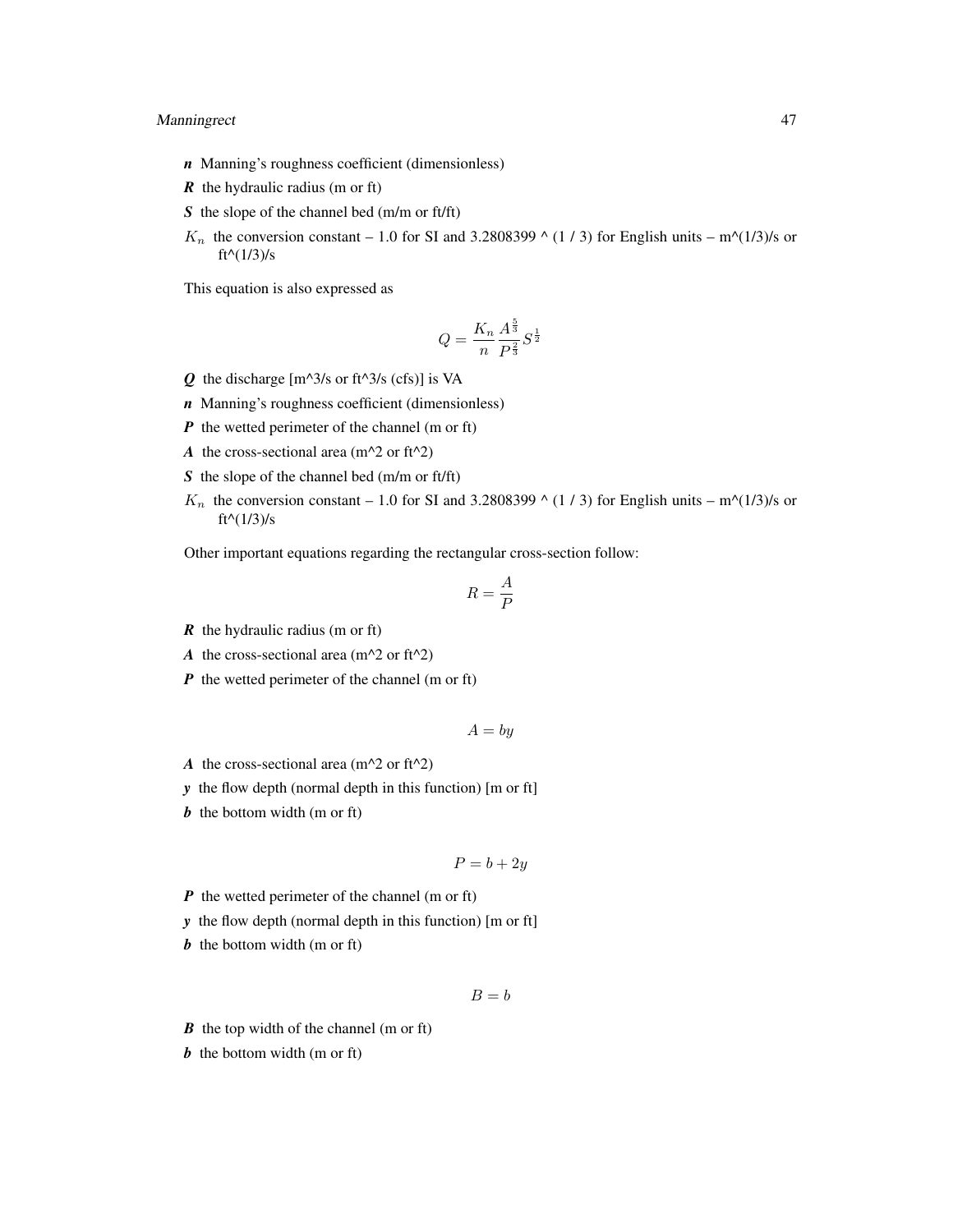$$
D=\frac{A}{B}
$$

- *D* the hydraulic depth (m or ft)
- *A* the cross-sectional area ( $m^2$  or ft<sup> $2$ </sup>)
- *B* the top width of the channel (m or ft)

A rough turbulent zone check is performed on the water flowing in the channel using the Reynolds number (Re). The Re equation follows:

$$
Re = \frac{\rho RV}{\mu}
$$

*Re* Reynolds number (dimensionless)

- $\rho$  density (kg/m^3 or slug/ft^3)
- *R* the hydraulic radius (m or ft)
- *V* the velocity (m/s or ft/s)
- $\mu$  dynamic viscosity (\* 10^-3 kg/m\*s or \* 10^-5 lb\*s/ft^2)

A critical flow check is performed on the water flowing in the channel using the Froude number (Fr). The Fr equation follows:

$$
Fr = \frac{V}{\left(\sqrt{g*D}\right)}
$$

- *Fr* the Froude number (dimensionless)
- *V* the velocity (m/s or ft/s)
- *g* gravitational acceleration (m/s^2 or ft/sec^2)
- *D* the hydraulic depth (m or ft)

#### Value

the missing parameter  $(Q, n, b, Sf, or y)$  & area  $(A)$ , wetted perimeter  $(P)$ , velocity  $(V)$ , top width (B), hydraulic radius (R), Reynolds number (Re), and Froude number (Fr) as a [list](#page-0-0).

#### Note

Assumptions: uniform flow, prismatic channel, and surface water temperature of 20 degrees Celsius (68 degrees Fahrenheit) at atmospheric pressure

Note: Units must be consistent

#### Source

r - Better error message for stopifnot? - Stack Overflow answered by Andrie on Dec 1 2011. See <https://stackoverflow.com/questions/8343509/better-error-message-for-stopifnot>.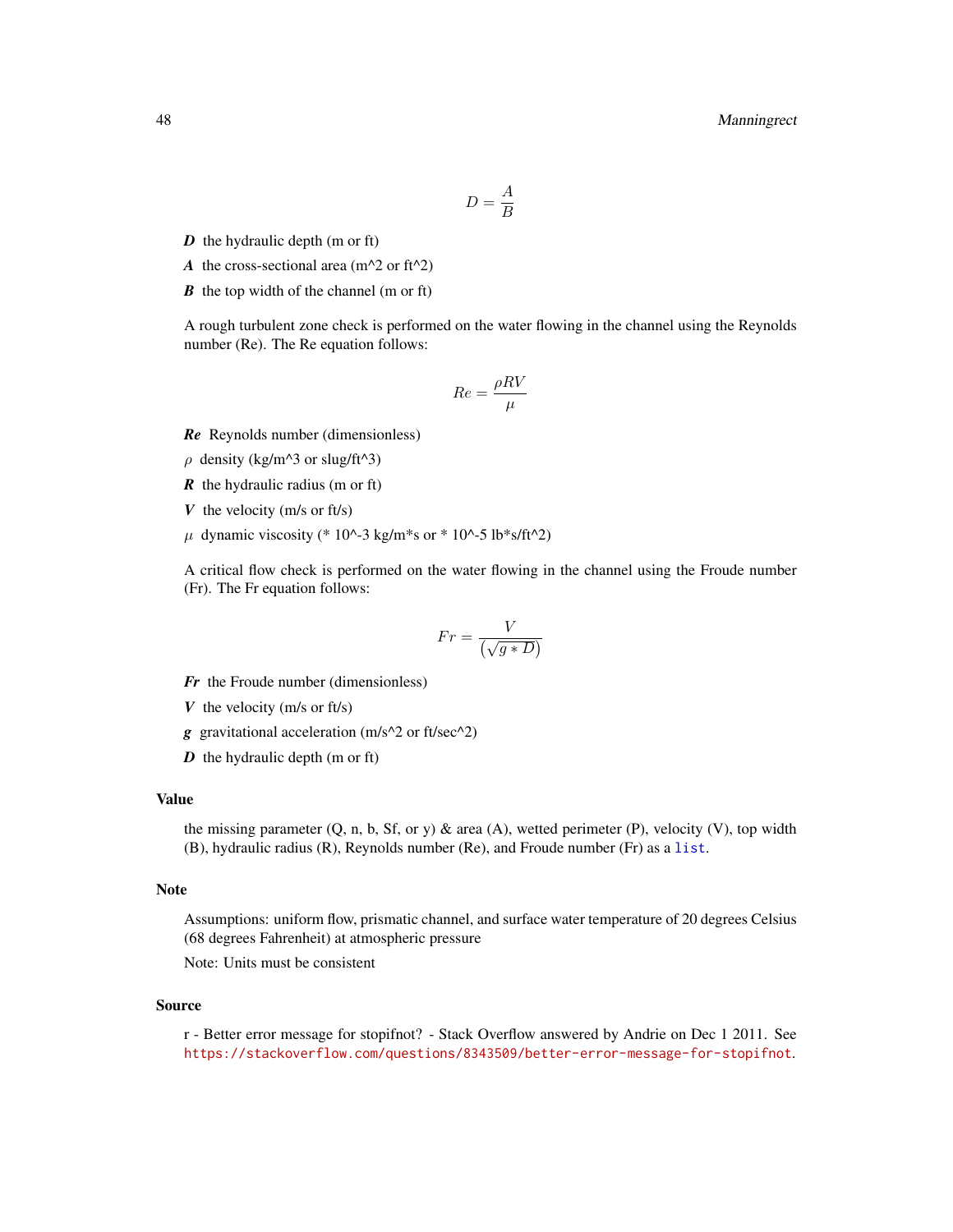## Manningrect 49

#### References

- 1. Terry W. Sturm, *Open Channel Hydraulics*, 2nd Edition, New York City, New York: The McGraw-Hill Companies, Inc., 2010, page 2, 8, 36, 102, 120, 153-154.
- 2. Dan Moore, P.E., NRCS Water Quality and Quantity Technology Development Team, Portland Oregon, "Using Mannings Equation with Natural Streams", August 2011, [http://www.](http://www.wcc.nrcs.usda.gov/ftpref/wntsc/H&H/xsec/manningsNaturally.pdf) [wcc.nrcs.usda.gov/ftpref/wntsc/H&H/xsec/manningsNaturally.pdf](http://www.wcc.nrcs.usda.gov/ftpref/wntsc/H&H/xsec/manningsNaturally.pdf).
- 3. Gilberto E. Urroz, Utah State University Civil and Environmental Engineering OCW, CEE6510 - Numerical Methods in Civil Engineering, Spring 2006 (2006). Course 3. "Solving selected equations and systems of equations in hydraulics using Matlab", August/September 2004, [https://digitalcommons.usu.edu/ocw\\_cee/3](https://digitalcommons.usu.edu/ocw_cee/3).
- 4. Tyler G. Hicks, P.E., *Civil Engineering Formulas: Pocket Guide*, 2nd Edition, New York City, New York: The McGraw-Hill Companies, Inc., 2002, page 423, 425.
- 5. Wikimedia Foundation, Inc. Wikipedia, 26 November 2015, "Manning formula", [https:](https://en.wikipedia.org/wiki/Manning_formula) [//en.wikipedia.org/wiki/Manning\\_formula](https://en.wikipedia.org/wiki/Manning_formula).
- 6. John C. Crittenden, R. Rhodes Trussell, David W. Hand, Kerry J. Howe, George Tchobanoglous, *MWH's Water Treatment: Principles and Design*, Third Edition, Hoboken, New Jersey: John Wiley & Sons, Inc., 2012, page 1861-1862.
- 7. Andrew Chadwick, John Morfett and Martin Borthwick, *Hydraulics in Civil and Environmental Engineering*, Fourth Edition, New York City, New York: Spon Press, Inc., 2004, page 133.
- 8. Robert L. Mott and Joseph A. Untener, *Applied Fluid Mechanics*, Seventh Edition, New York City, New York: Pearson, 2015, page 376, 379-380.
- 9. Wikimedia Foundation, Inc. Wikipedia, 17 March 2017, "Gravitational acceleration", [https:](https://en.wikipedia.org/wiki/Gravitational_acceleration) [//en.wikipedia.org/wiki/Gravitational\\_acceleration](https://en.wikipedia.org/wiki/Gravitational_acceleration).
- 10. Wikimedia Foundation, Inc. Wikipedia, 29 May 2016, "Conversion of units", [https://en.](https://en.wikipedia.org/wiki/Conversion_of_units) [wikipedia.org/wiki/Conversion\\_of\\_units](https://en.wikipedia.org/wiki/Conversion_of_units).

#### See Also

[Manningtrap](#page-49-0) for a trapezoidal cross-section, [Manningtri](#page-54-0) for a triangular cross-section, [Manningpara](#page-40-0) for a parabolic cross-section, and [Manningcirc](#page-34-0) for a circular cross-section.

#### Examples

```
library("iemisc")
library(iemiscdata)
# Example Problem 14.4 from Mott (page 379)
# See nchannel in iemiscdata for the Manning's n table that the following
# example uses
# Use the normal Manning's n value for 1) Natural streams - minor streams
# (top width at floodstage < 100 ft), 2) Lined or Constructed Channels,
# 3) Concrete, and 4) unfinished.
```

```
data(nchannel)
```
nlocation <- grep("unfinished", nchannel\$"Type of Channel and Description")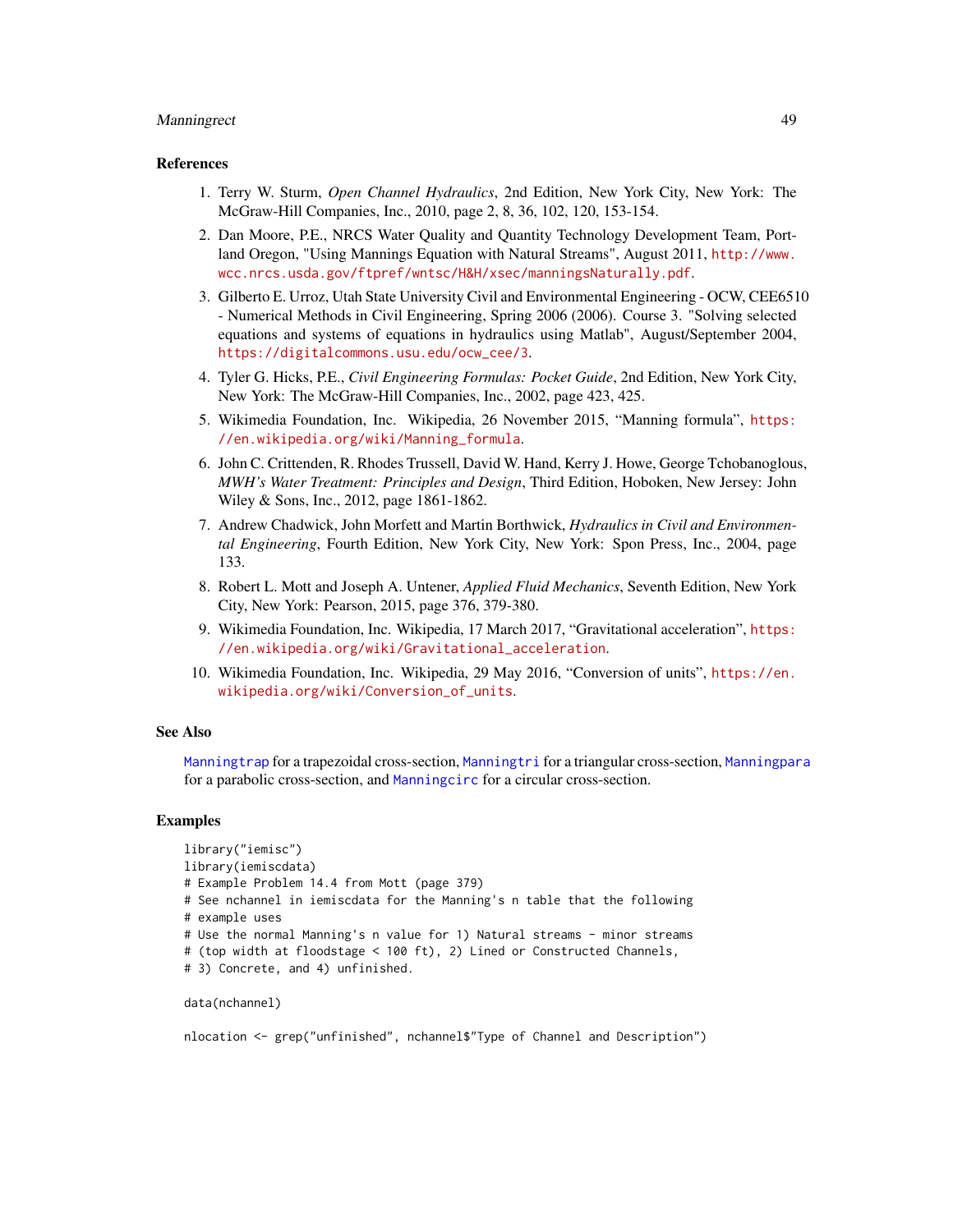```
n <- nchannel[nlocation, 3] # 3 for column 3 - Normal n
Manningrect(Q = 5.75, b = (4.50) ^ (3 / 8), Sf = 1.2/100, n = n, units =
"SI")
# Q = 5.75 m^3/s, b = (4.50) ^ (3 / 8) m, Sf = 1.2 percent m/m, n = 0.017,
# units = SI units
# This will solve for y since it is missing and y will be in m
# Example Problem 14.5 from Mott (page 379-380)
# See nchannel in iemiscdata for the Manning's n table that the following
# example uses
# Use the normal Manning's n value for 1) Natural streams - minor streams
# (top width at floodstage < 100 ft), 2) Lined or Constructed Channels,
# 3) Concrete, and 4) unfinished.
data(nchannel)
nlocation <- grep("unfinished", nchannel$"Type of Channel and Description")
n <- nchannel[nlocation, 3] # 3 for column 3 - Normal n
Manningrect(Q = 12, b = 2, Sf = 1.2/100, n = n, units = "SI")
# Q = 12 m^3/s, b = 2 m, Sf = 1.2 percent m/m, n = 0.017, units = SI
# units
# This will solve for y since it is missing and y will be in m
```

| Manningtrap |
|-------------|
|-------------|

<span id="page-49-0"></span>Manningtrap *Trapezoidal cross-section for the Gauckler-Manning-Strickler equation*

#### Description

This function solves for one missing variable in the Gauckler-Manning- Strickler equation for a trapezoidal cross-section and uniform flow. The [uniroot](#page-0-0) function is used to obtain the missing parameter.

#### Usage

Manningtrap(  $Q = NULL$ ,  $n = NULL$ ,  $m = NULL$ ,  $m1 = NULL,$  $m2 = NULL,$  $Sf = NULL,$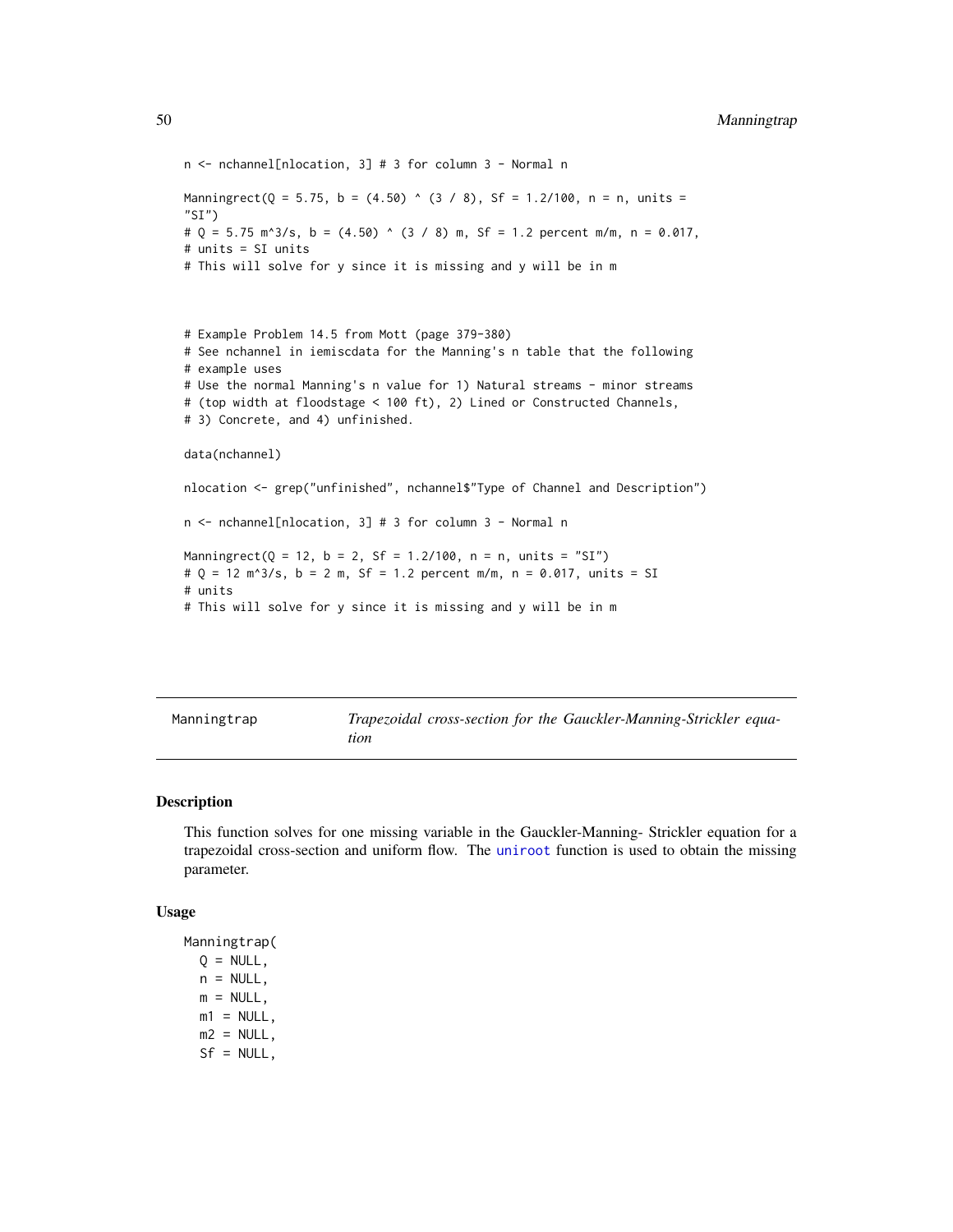# Manningtrap 51

```
y = NULL,b = NULL,T = NULL,units = c("SI", "Eng"),
 type = c("symmetrical", "non-symmetrical")
\mathcal{L}
```
# Arguments

| numeric vector that contains the discharge value $[m^{\wedge}3/s]$ or ft <sup><math>\wedge</math>3/s], if known.</sup>                                                                                                                   |
|------------------------------------------------------------------------------------------------------------------------------------------------------------------------------------------------------------------------------------------|
| numeric vector that contains the Manning's roughness coefficient n, if known.                                                                                                                                                            |
| numeric vector that contains the "cross-sectional side slope of m:1 (horizon-<br>tal: vertical)", if known.                                                                                                                              |
| numeric vector that contains the "cross-sectional side slope of m1:1 (horizon-<br>tal: vertical)", if known.                                                                                                                             |
| numeric vector that contains the "cross-sectional side slope of m2:1 (horizon-<br>tal: vertical)", if known.                                                                                                                             |
| numeric vector that contains the bed slope (m/m or ft/ft), if known.                                                                                                                                                                     |
| numeric vector that contains the flow depth (m or ft), if known.                                                                                                                                                                         |
| numeric vector that contains the bottom width, if known.                                                                                                                                                                                 |
| numeric vector that contains the temperature (degrees C or degrees Fahrenheit),<br>if known.                                                                                                                                             |
| character vector that contains the system of units [options are SI for Interna-<br>tional System of Units and Eng for English units (United States Customary Sys-<br>tem in the United States and Imperial Units in the United Kingdom)] |
| character vector that contains the type of trapezoid (symmetrical or non-symmetrical).<br>The symmetrical trapezoid uses m while the non-symmetrical trapezoid uses m1<br>and m2.                                                        |
|                                                                                                                                                                                                                                          |

## Details

Gauckler-Manning-Strickler equation is expressed as

$$
V = \frac{K_n}{n} R^{\frac{2}{3}} S^{\frac{1}{2}}
$$

- *V* the velocity (m/s or ft/s)
- *n* Manning's roughness coefficient (dimensionless)
- *R* the hydraulic radius (m or ft)
- *S* the slope of the channel bed (m/m or ft/ft)
- $K_n$  the conversion constant 1.0 for SI and 3.2808399  $\wedge$  (1 / 3) for English units m $\wedge$ (1/3)/s or ft^( $1/3$ )/s

This equation is also expressed as

$$
Q = \frac{K_n}{n} \frac{A^{\frac{5}{3}}}{P^{\frac{2}{3}}} S^{\frac{1}{2}}
$$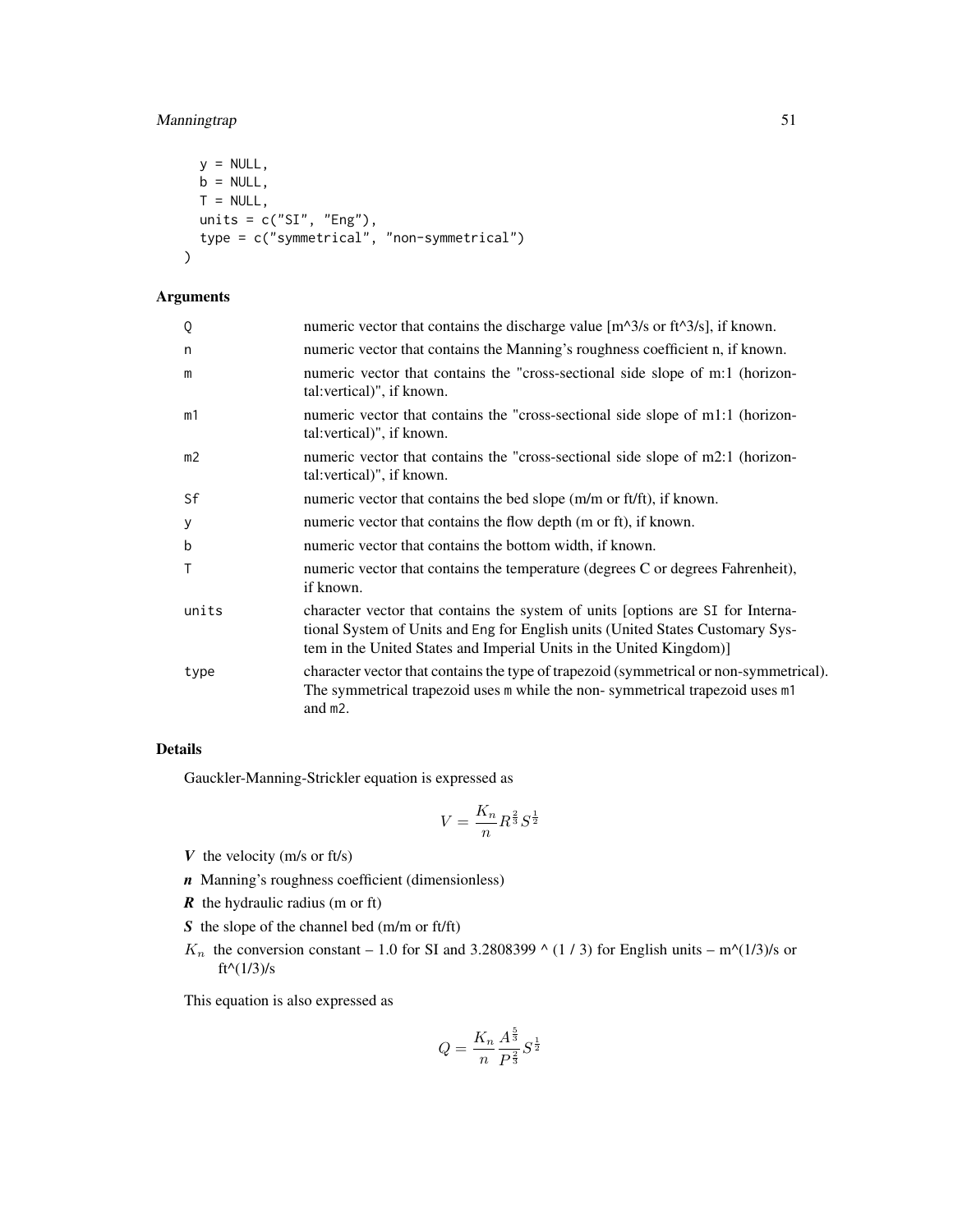- $Q$  the discharge  $[m^{\wedge}3/s \text{ or } ft^{\wedge}3/s \text{ (cfs)}]$  is VA
- *n* Manning's roughness coefficient (dimensionless)
- *P* the wetted perimeter of the channel (m or ft)
- *A* the cross-sectional area ( $m^2$  or ft<sup> $2$ </sup>)
- *S* the slope of the channel bed (m/m or ft/ft)
- $K_n$  the conversion constant 1.0 for SI and 3.2808399  $\wedge$  (1 / 3) for English units m $\wedge$ (1/3)/s or  $ft^{(1/3)/s}$

Other important equations regarding the trapezoidal cross-section follow:

$$
R=\frac{A}{P}
$$

- *R* the hydraulic radius (m or ft)
- *A* the cross-sectional area ( $m^2$  or ft<sup> $2$ </sup>)
- *P* the wetted perimeter of the channel (m or ft)

$$
A = y(b + my)
$$

- *A* the cross-sectional area ( $m^2$  or ft<sup> $2$ </sup>)
- *y* the flow depth (normal depth in this function) [m or ft]
- *m* the horizontal side slope
- *b* the bottom width (m or ft)

$$
P = b + 2y\sqrt{(1+m^2)}
$$

- *P* the wetted perimeter of the channel (m or ft)
- *y* the flow depth (normal depth in this function) [m or ft]
- *m* the horizontal side slope
- *b* the bottom width (m or ft)

$$
B = b + 2my
$$

- *B* the top width of the channel (m or ft)
- *y* the flow depth (normal depth in this function) [m or ft]
- *m* the horizontal side slope
- *b* the bottom width (m or ft)

$$
D = \frac{A}{B}
$$

*D* the hydraulic depth (m or ft)

*A* the cross-sectional area ( $m^2$  or ft<sup> $2$ </sup>)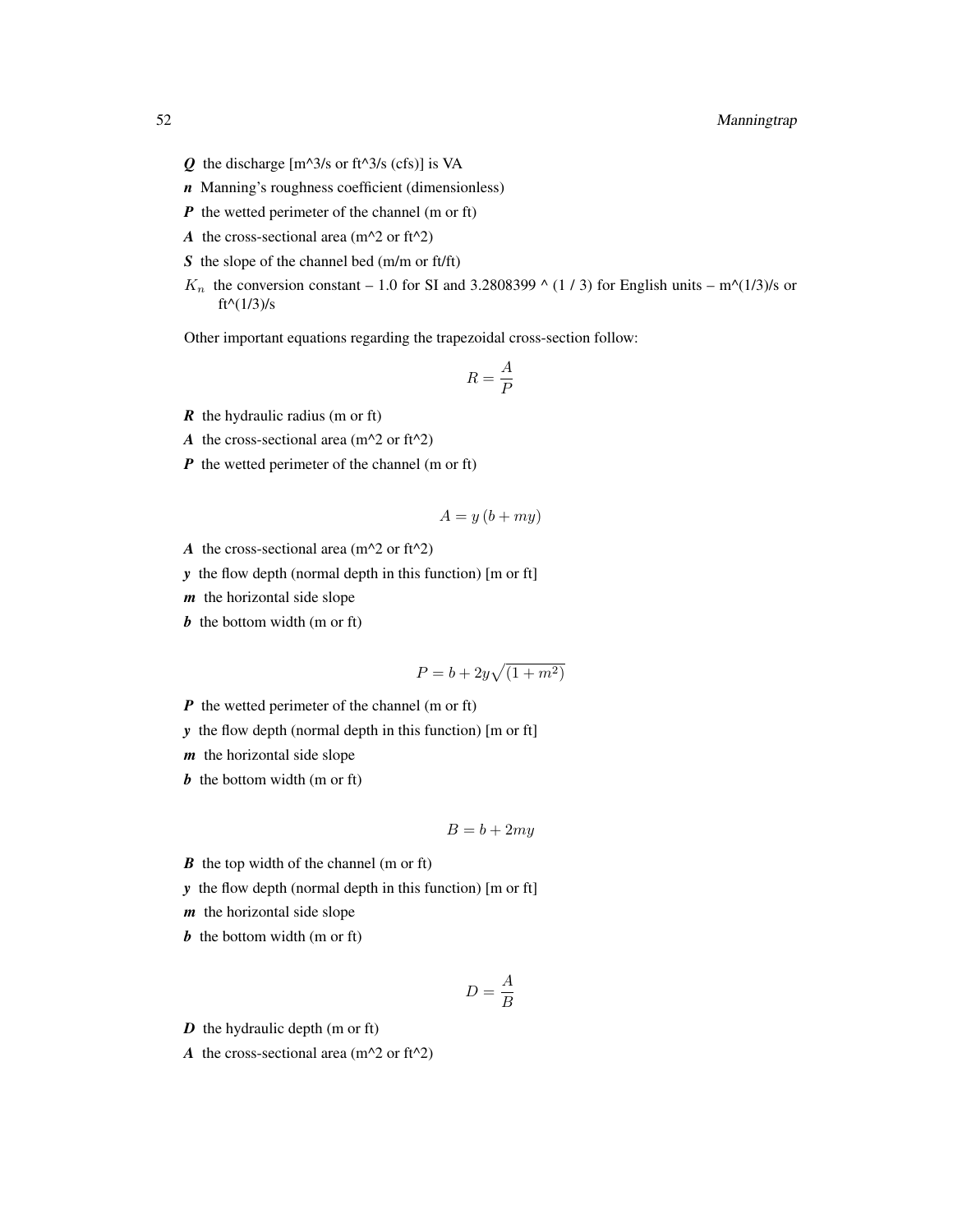## Manningtrap 53

*B* the top width of the channel (m or ft)

A rough turbulent zone check is performed on the water flowing in the channel using the Reynolds number (Re). The Re equation follows:

$$
Re = \frac{\rho RV}{\mu}
$$

*Re* Reynolds number (dimensionless)

- $\rho$  density (kg/m^3 or slug/ft^3)
- *R* the hydraulic radius (m or ft)
- *V* the velocity (m/s or ft/s)
- $\mu$  dynamic viscosity (\* 10^-3 kg/m\*s or \* 10^-5 lb\*s/ft^2)

A critical flow check is performed on the water flowing in the channel using the Froude number (Fr). The Fr equation follows:

$$
Fr = \frac{V}{\left(\sqrt{g*D}\right)}
$$

- *Fr* the Froude number (dimensionless)
- *V* the velocity (m/s or ft/s)
- *g* gravitational acceleration (m/s^2 or ft/sec^2)
- *D* the hydraulic depth (m or ft)

#### Value

the missing parameter (Q, n, b, m, Sf, or y) & area (A), wetted perimeter (P), velocity (V), top width (B), hydraulic depth (D), hydraulic radius (R), Reynolds number (Re), and Froude number (Fr) as a [list](#page-0-0).

#### Note

Assumptions: uniform flow, prismatic channel, and surface water temperature of 20 degrees Celsius (68 degrees Fahrenheit) at atmospheric pressure

Note: Units must be consistent

#### Source

r - Better error message for stopifnot? - Stack Overflow answered by Andrie on Dec 1 2011. See <https://stackoverflow.com/questions/8343509/better-error-message-for-stopifnot>.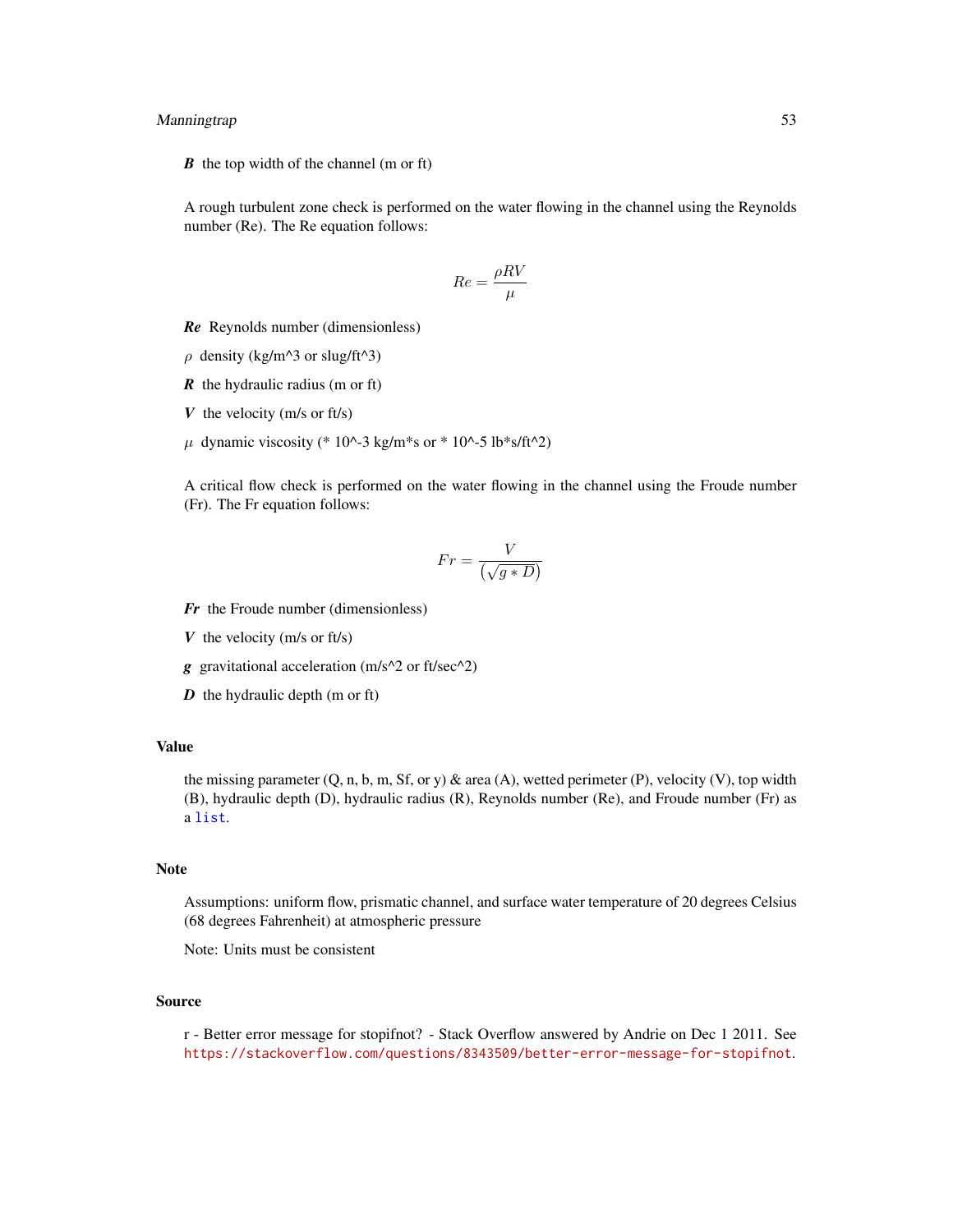#### References

- 1. Terry W. Sturm, *Open Channel Hydraulics*, 2nd Edition, New York City, New York: The McGraw-Hill Companies, Inc., 2010, page 2, 8, 36, 102, 120, 153.
- 2. Dan Moore, P.E., NRCS Water Quality and Quantity Technology Development Team, Portland Oregon, "Using Mannings Equation with Natural Streams", August 2011, [http://www.](http://www.wcc.nrcs.usda.gov/ftpref/wntsc/H&H/xsec/manningsNaturally.pdf) [wcc.nrcs.usda.gov/ftpref/wntsc/H&H/xsec/manningsNaturally.pdf](http://www.wcc.nrcs.usda.gov/ftpref/wntsc/H&H/xsec/manningsNaturally.pdf).
- 3. Gilberto E. Urroz, Utah State University Civil and Environmental Engineering OCW, CEE6510 - Numerical Methods in Civil Engineering, Spring 2006 (2006). Course 3. "Solving selected equations and systems of equations in hydraulics using Matlab", August/September 2004, [https://digitalcommons.usu.edu/ocw\\_cee/3](https://digitalcommons.usu.edu/ocw_cee/3).
- 4. Tyler G. Hicks, P.E., *Civil Engineering Formulas: Pocket Guide*, 2nd Edition, New York City, New York: The McGraw-Hill Companies, Inc., 2002, page 423, 425.
- 5. Andrew Chadwick, John Morfett, and Martin Borthwick, *Hydraulics in Civil and Environmental Engineering*, Fourth Edition, New York City, New York: Spon Press, 2004, pages 132-133.
- 6. Wikimedia Foundation, Inc. Wikipedia, 26 November 2015, "Manning formula", [https:](https://en.wikipedia.org/wiki/Manning_formula) [//en.wikipedia.org/wiki/Manning\\_formula](https://en.wikipedia.org/wiki/Manning_formula).
- 7. John C. Crittenden, R. Rhodes Trussell, David W. Hand, Kerry J. Howe, George Tchobanoglous, *MWH's Water Treatment: Principles and Design*, Third Edition, Hoboken, New Jersey: John Wiley & Sons, Inc., 2012, page 1861-1862.
- 8. Robert L. Mott and Joseph A. Untener, *Applied Fluid Mechanics*, Seventh Edition, New York City, New York: Pearson, 2015, page 376, 392.
- 9. Wikimedia Foundation, Inc. Wikipedia, 17 March 2017, "Gravitational acceleration", [https:](https://en.wikipedia.org/wiki/Gravitational_acceleration) [//en.wikipedia.org/wiki/Gravitational\\_acceleration](https://en.wikipedia.org/wiki/Gravitational_acceleration).
- 10. Wikimedia Foundation, Inc. Wikipedia, 29 May 2016, "Conversion of units", [https://en.](https://en.wikipedia.org/wiki/Conversion_of_units) [wikipedia.org/wiki/Conversion\\_of\\_units](https://en.wikipedia.org/wiki/Conversion_of_units).

#### See Also

[Manningrect](#page-45-0) for a rectangular cross-section, [Manningtri](#page-54-0) for a triangular cross-section, [Manningpara](#page-40-0) for a parabolic cross-section, and [Manningcirc](#page-34-0) for a circular cross-section.

#### Examples

```
library("iemisc")
library(iemiscdata)
# Exercise 4.1 from Sturm (page 153)
Manningtrap(Q = 3000, b = 40, m = 3, Sf = 0.002, n = 0.025, units = "Eng")
# Q = 3000 cfs, b = 40 ft, m = 3, Sf = 0.002 ft/ft, n = 0.025,
# units = English units
# This will solve for y since it is missing and y will be in ft
```
# Practice Problem 14.19 from Mott (page 392) # See nchannel in iemiscdata for the Manning's n table that the following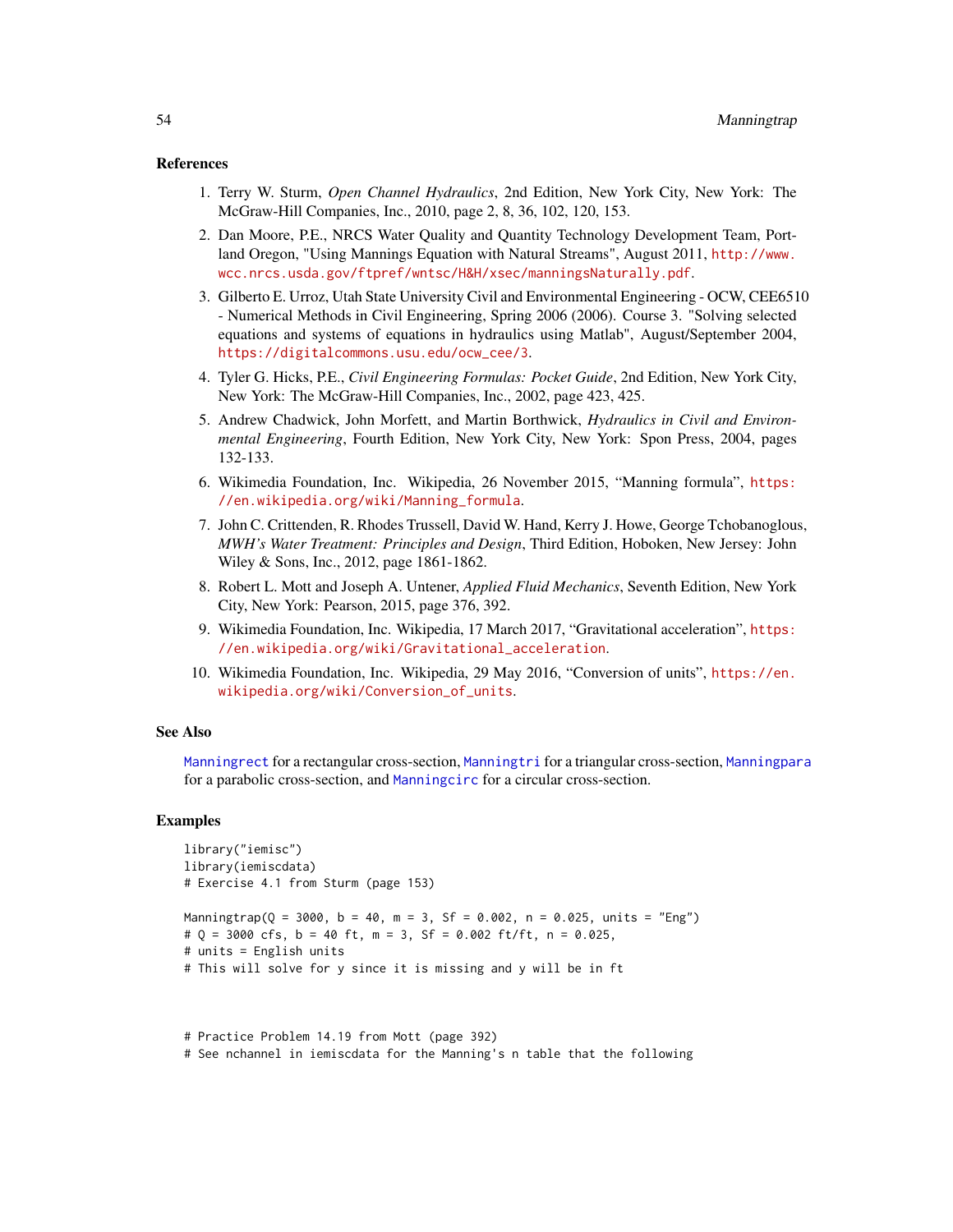## Manningtri 55

```
# example uses
# Use the minimum Manning's n value for 1) Natural streams - minor streams
# (top width at floodstage < 100 ft), 2) Lined or Constructed Channels,
# 3) Concrete and 4) float finish.
data(nchannel)
nlocation <- grep("float finish",
nchannel$"Type of Channel and Description")
n <- nchannel[nlocation, 3][1] # 3 for column 3 - Normal n
Manningtrap(y = 1.5, b = 3, m = 3/2, Sf = 0.1/100, n = n, units = "SI")
# y = 1.5 m, b = 3 m, m = 3/2, Sf = 0.1/100 m/m, n = 0.023, units = SI
# units
# This will solve for Q since it is missing and Q will be in m^3/s
```
<span id="page-54-0"></span>

Manningtri *Triangular cross-section for the Gauckler-Manning-Strickler equation*

## Description

This function solves for one missing variable in the Gauckler-Manning- Strickler equation for a triangular cross-section and uniform flow. The [uniroot](#page-0-0) function is used to obtain the missing parameter.

#### Usage

```
Manningtri(
 Q = NULL,
 n = NULL,m = NULL,Sf = NULL,y = NULL,T = NULL,units = c("SI", "Eng"))
```
#### Arguments

| $\circ$ | numeric vector that contains the discharge value $[m^{\wedge}3/s \text{ or } ft^{\wedge}3/s]$ , if known.   |
|---------|-------------------------------------------------------------------------------------------------------------|
| n.      | numeric vector that contains the Manning's roughness coefficient n, if known.                               |
| m       | numeric vector that contains the "cross-sectional side slope of m:1 (horizon-<br>tal: vertical)", if known. |
| -Sf     | numeric vector that contains the bed slope (m/m or ft/ft), if known.                                        |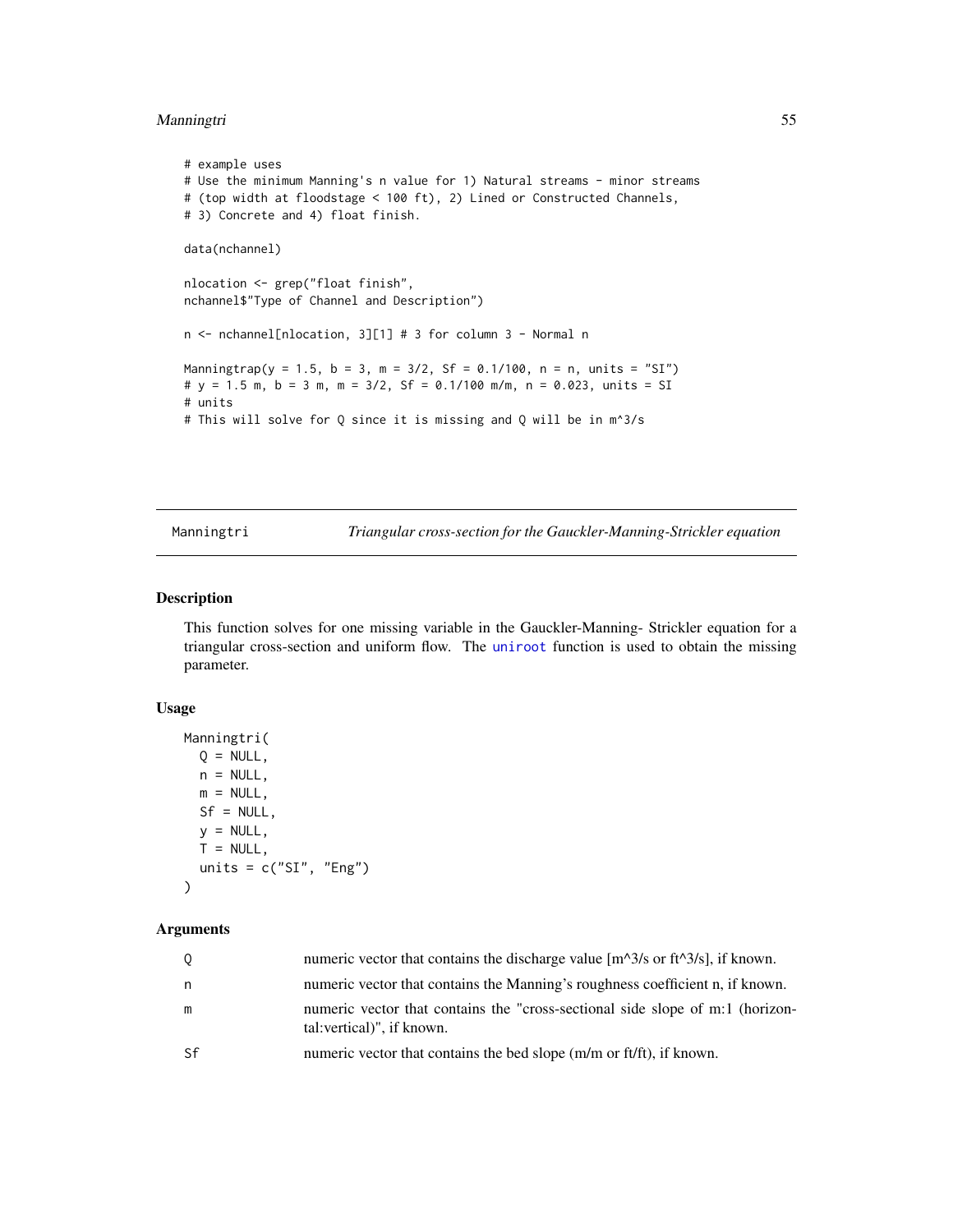| ٧     | numeric vector that contains the flow depth (m or ft), if known.                                                                                                                                                                        |
|-------|-----------------------------------------------------------------------------------------------------------------------------------------------------------------------------------------------------------------------------------------|
|       | numeric vector that contains the temperature (degrees C or degrees Fahrenheit).<br>if known.                                                                                                                                            |
| units | character vector that contains the system of units (options are SI for Interna-<br>tional System of Units and Eng for English units (United States Customary Sys-<br>tem in the United States and Imperial Units in the United Kingdom) |

# Details

Gauckler-Manning-Strickler equation is expressed as

$$
V = \frac{K_n}{n} R^{\frac{2}{3}} S^{\frac{1}{2}}
$$

- *V* the velocity (m/s or ft/s)
- *n* Manning's roughness coefficient (dimensionless)
- *R* the hydraulic radius (m or ft)
- *S* the slope of the channel bed (m/m or ft/ft)
- $K_n$  the conversion constant 1.0 for SI and 3.2808399  $\wedge$  (1 / 3) for English units m $\wedge$ (1/3)/s or  $ft^{\wedge}(1/3)/s$

This equation is also expressed as

$$
Q = \frac{K_n}{n} \frac{A^{\frac{5}{3}}}{P^{\frac{2}{3}}} S^{\frac{1}{2}}
$$

- $Q$  the discharge  $[m^{\wedge}3/s \text{ or } ft^{\wedge}3/s \text{ (cfs)}]$  is VA
- *n* Manning's roughness coefficient (dimensionless)
- *P* the wetted perimeter of the channel (m or ft)
- *A* the cross-sectional area ( $m^2$  or ft<sup> $2$ </sup>)
- *S* the slope of the channel bed (m/m or ft/ft)
- $K_n$  the conversion constant 1.0 for SI and 3.2808399  $\wedge$  (1 / 3) for English units m $\wedge$ (1/3)/s or  $ft^{\wedge}(1/3)/s$

Other important equations regarding the triangular cross-section follow:

$$
R=\frac{A}{P}
$$

- *R* the hydraulic radius (m or ft)
- *A* the cross-sectional area ( $m^2$  or ft<sup> $2$ </sup>)
- *P* the wetted perimeter of the channel (m or ft)

$$
A = my^2
$$

*A* the cross-sectional area ( $m^2$  or ft<sup> $2$ </sup>)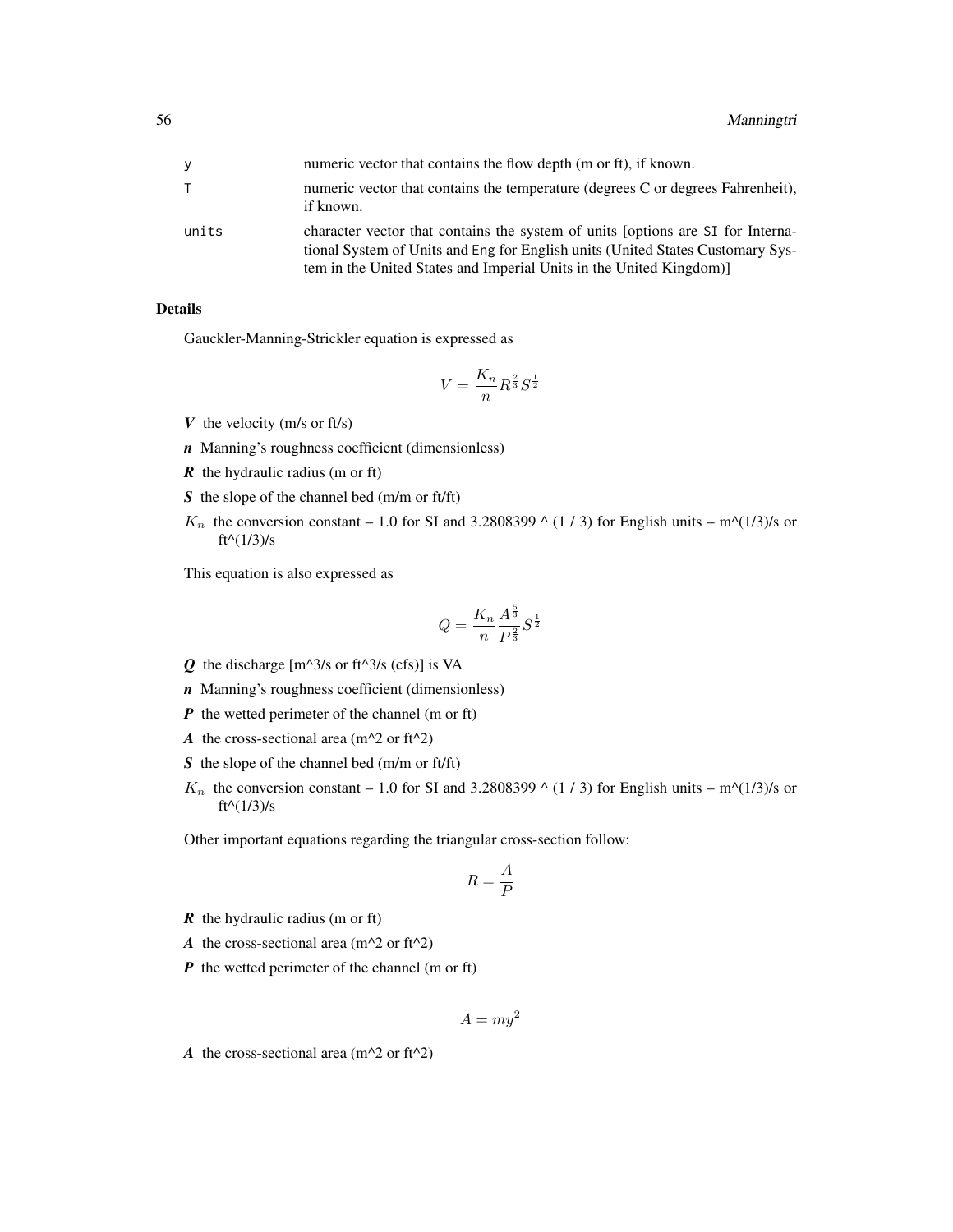## Manningtri 57

*y* the flow depth (normal depth in this function) [m or ft]

*m* the horizontal side slope

$$
P = 2y\sqrt{(1+m^2)}
$$

*P* the wetted perimeter of the channel (m or ft)

*y* the flow depth (normal depth in this function) [m or ft]

*m* the horizontal side slope

$$
B=2my
$$

*B* the top width of the channel (m or ft)

*y* the flow depth (normal depth in this function) [m or ft]

*m* the horizontal side slope

$$
D = \frac{A}{B}
$$

*D* the hydraulic depth (m or ft)

*A* the cross-sectional area ( $m^2$  or ft<sup> $2$ </sup>)

*B* the top width of the channel (m or ft)

A rough turbulent zone check is performed on the water flowing in the channel using the Reynolds number (Re). The Re equation follows:

$$
Re = \frac{\rho RV}{\mu}
$$

*Re* Reynolds number (dimensionless)

- $\rho$  density (kg/m^3 or slug/ft^3)
- *R* the hydraulic radius (m or ft)
- *V* the velocity (m/s or ft/s)
- $\mu$  dynamic viscosity (\* 10^-3 kg/m\*s or \* 10^-5 lb\*s/ft^2)

A critical flow check is performed on the water flowing in the channel using the Froude number (Fr). The Fr equation follows:

$$
Fr = \frac{V}{\left(\sqrt{g*D}\right)}
$$

*Fr* the Froude number (dimensionless)

*V* the velocity (m/s or ft/s)

*g* gravitational acceleration (m/s^2 or ft/sec^2)

*D* the hydraulic depth (m or ft)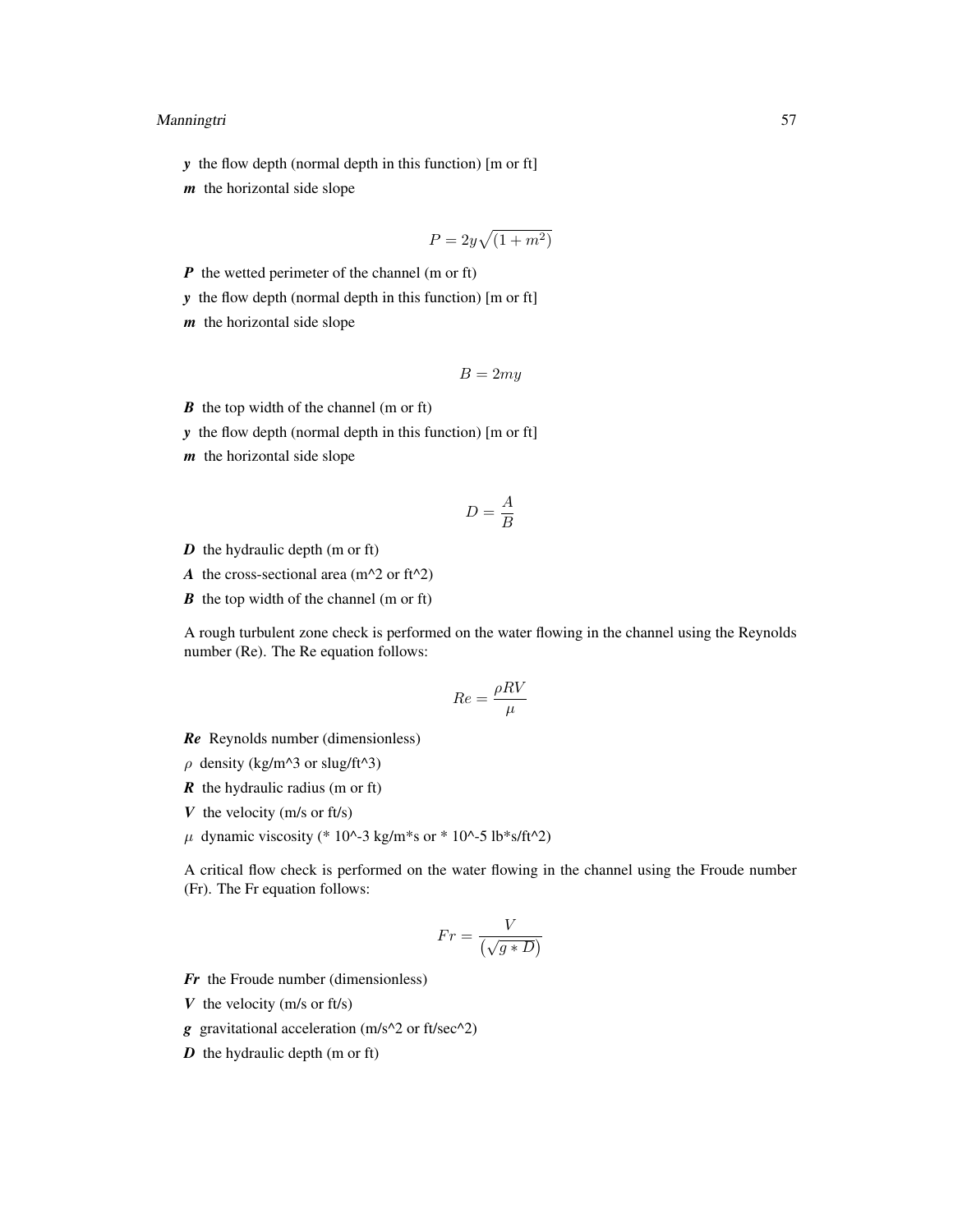#### Value

the missing parameter  $(0, n, m, Sf, or y)$  & area  $(A)$ , wetted perimeter  $(P)$ , velocity  $(V)$ , top width (B), hydraulic radius (R), Reynolds number (Re), and Froude number (Fr) as a [list](#page-0-0).

#### **Note**

Assumptions: uniform flow, prismatic channel, and surface water temperature of 20 degrees Celsius (68 degrees Fahrenheit) at atmospheric pressure

Note: Units must be consistent

#### Source

r - Better error message for stopifnot? - Stack Overflow answered by Andrie on Dec 1 2011. See <https://stackoverflow.com/questions/8343509/better-error-message-for-stopifnot>.

## References

- 1. Terry W. Sturm, *Open Channel Hydraulics*, 2nd Edition, New York City, New York: The McGraw-Hill Companies, Inc., 2010, page 2, 8, 36, 102, 120, 153-154.
- 2. Dan Moore, P.E., NRCS Water Quality and Quantity Technology Development Team, Portland Oregon, "Using Mannings Equation with Natural Streams", August 2011, [http://www.](http://www.wcc.nrcs.usda.gov/ftpref/wntsc/H&H/xsec/manningsNaturally.pdf) [wcc.nrcs.usda.gov/ftpref/wntsc/H&H/xsec/manningsNaturally.pdf](http://www.wcc.nrcs.usda.gov/ftpref/wntsc/H&H/xsec/manningsNaturally.pdf).
- 3. Gilberto E. Urroz, Utah State University Civil and Environmental Engineering OCW, CEE6510 - Numerical Methods in Civil Engineering, Spring 2006 (2006). Course 3. "Solving selected equations and systems of equations in hydraulics using Matlab", August/September 2004, [https://digitalcommons.usu.edu/ocw\\_cee/3](https://digitalcommons.usu.edu/ocw_cee/3).
- 4. Tyler G. Hicks, P.E., *Civil Engineering Formulas: Pocket Guide*, 2nd Edition, New York City, New York: The McGraw-Hill Companies, Inc., 2002, page 423, 425.
- 5. Wikimedia Foundation, Inc. Wikipedia, 26 November 2015, "Manning formula", [https:](https://en.wikipedia.org/wiki/Manning_formula) [//en.wikipedia.org/wiki/Manning\\_formula](https://en.wikipedia.org/wiki/Manning_formula).
- 6. John C. Crittenden, R. Rhodes Trussell, David W. Hand, Kerry J. Howe, George Tchobanoglous, *MWH's Water Treatment: Principles and Design*, Third Edition, Hoboken, New Jersey: John Wiley & Sons, Inc., 2012, page 1861-1862.
- 7. Andrew Chadwick, John Morfett and Martin Borthwick, *Hydraulics in Civil and Environmental Engineering*, Fourth Edition, New York City, New York: Spon Press, Inc., 2004, page 133.
- 8. Robert L. Mott and Joseph A. Untener, *Applied Fluid Mechanics*, Seventh Edition, New York City, New York: Pearson, 2015, page 376, 393.
- 9. Wikimedia Foundation, Inc. Wikipedia, 17 March 2017, "Gravitational acceleration", [https:](https://en.wikipedia.org/wiki/Gravitational_acceleration) [//en.wikipedia.org/wiki/Gravitational\\_acceleration](https://en.wikipedia.org/wiki/Gravitational_acceleration).
- 10. Wikimedia Foundation, Inc. Wikipedia, 29 May 2016, "Conversion of units", [https://en.](https://en.wikipedia.org/wiki/Conversion_of_units) [wikipedia.org/wiki/Conversion\\_of\\_units](https://en.wikipedia.org/wiki/Conversion_of_units).

#### See Also

[Manningtrap](#page-49-0) for a trapezoidal cross-section, [Manningrect](#page-45-0) for a rectangular cross-section, [Manningpara](#page-40-0) for a parabolic cross-section, and [Manningcirc](#page-34-0) for a circular cross-section.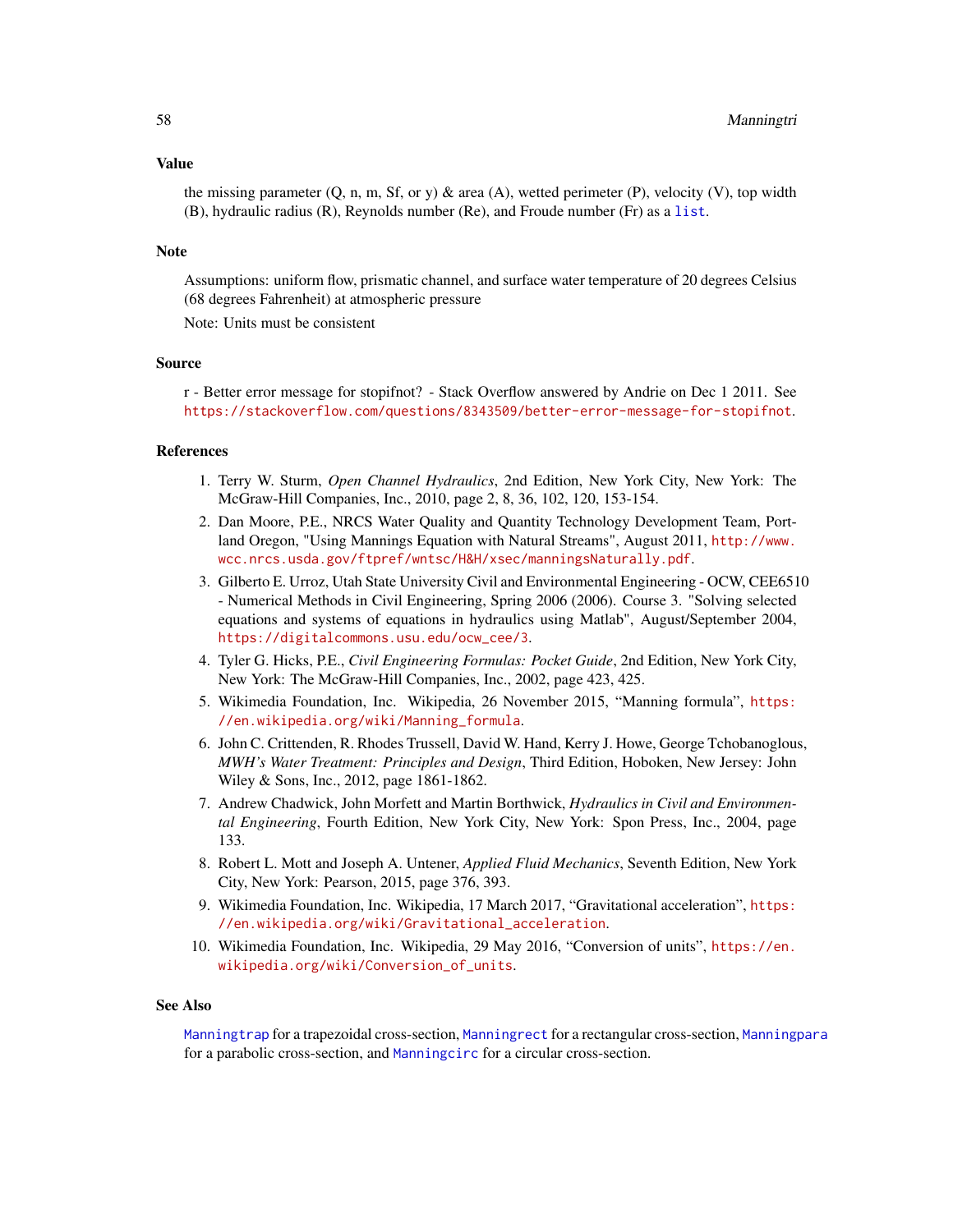## Examples

```
library("iemisc")
library(iemiscdata)
# Practice Problem 14.41 from Mott (page 393)
# See nchannel in iemiscdata for the Manning's n table that the
# following example uses
# Use the normal Manning's n value for 1) Natural streams - minor streams
# (top width at floodstage < 100 ft), 2) Excavated or Dredged Channels, 3)
# Earth, straight, and uniform, 4) clean, recently completed.
data(nchannel)
nlocation <- grep("clean, recently completed",
nchannel$"Type of Channel and Description")
n <- nchannel[nlocation, 3] # 3 for column 3 - Normal n
Manningtri(Q = 0.68, m = 1.5, Sf = 0.0023, n = n, units = "Eng")
# Q = 0.68 cfs, m = 1.5, Sf = 0.002 ft/ft, n = 0.05, units = English units
# This will solve for y since it is missing and y will be in ft
# Modified Exercise 4.1 from Sturm (page 153)
Manningtri(Q = 3000, m = 3, Sf = 0.002, n = 0.025, units = "Eng")
# 0 = 3000 cfs, m = 3, Sf = 0.002 ft/ft, n = 0.025, units = English units
# This will solve for y since it is missing and y will be in ft
# Modified Exercise 4.5 from Sturm (page 154)
Manningtri(Q = 950, m = 2, Sf = 0.022, n = 0.023, units = "SI")
# Q = 950 m^3/s, m = 2, Sf = 0.022 m/m, n = 0.023, units = SI units
```
# This will solve for y since it is missing and y will be in m

<span id="page-58-0"></span>

n *Manning's n for natural channels*

#### Description

This function computes Manning's n for natural channels.

#### Usage

```
n(nb = NULL, n1 = NULL, n2 = NULL, n3 = NULL, n4 = NULL, m = NULL)
```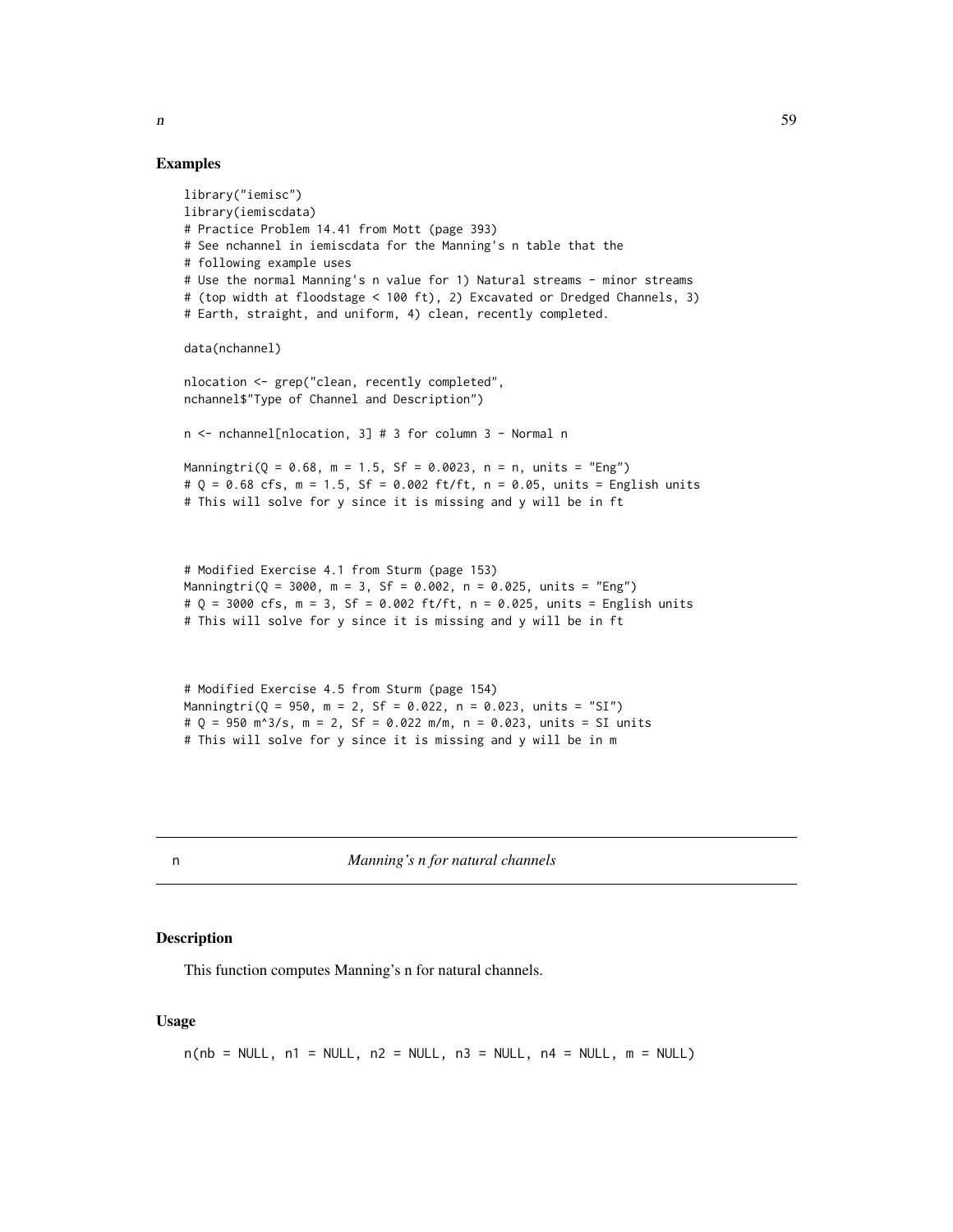## Arguments

| nb             | numeric vector that contains "the base value for a straight, uniform channel", if<br>needed                       |
|----------------|-------------------------------------------------------------------------------------------------------------------|
| n1             | numeric vector that contains "correction for surface irregularities", if needed                                   |
| n2             | numeric vector that contains "correction for variations in the shape and size of<br>the cross section", if needed |
| n <sub>3</sub> | numeric vector that contains "correction for obstructions", if needed                                             |
| n4             | numeric vector that contains "correction for vegetation and flow conditions", if<br>needed                        |
| m              | numeric vector that contains "correction factor for channel meandering", if needed                                |

# Details

"Roughness values for channels and flood plains should be determined separately. The composition, physical shape, and vegetation of a flood plain can be quite different from those of a channel." Source: USGS.

The equation to find Manning's n for natural channels is expressed as

$$
n = (n_b + n_1 + n_2 + n_3 + n_4) m
$$

#### *n* Manning's n

 $n_b$  "the base value for a straight, uniform channel"

 $n_1$  "correction for surface irregularities"

 $n_2$  "correction for variations in the shape and size of the cross section"

 $n_3$  "correction for obstructions"

 $n_4$  "correction for vegetation and flow conditions"

*m* "correction factor for channel meandering"

Source: Sturm page 114.

#### Value

n as Manning's n for a natural channel as a numeric vector.

# References

- 1. Terry W. Sturm, *Open Channel Hydraulics*, 2nd Edition, New York City, New York: The McGraw-Hill Companies, Inc., 2010, page 114.
- 2. Guide for Selecting Manning's Roughness Coefficients for Natural Channels and Flood Plains, United States Geological Survey Water-supply Paper 2339 Metric Version
- 3. George J. Arcement, Jr., and Verne R. Schneider, United States Geological Survey Water-Supply Paper 2339, "Guide for Selecting Manning's Roughness Coefficients for Natural Channels and Flood Plains", 1989, <http://pubs.usgs.gov/wsp/2339/report.pdf>.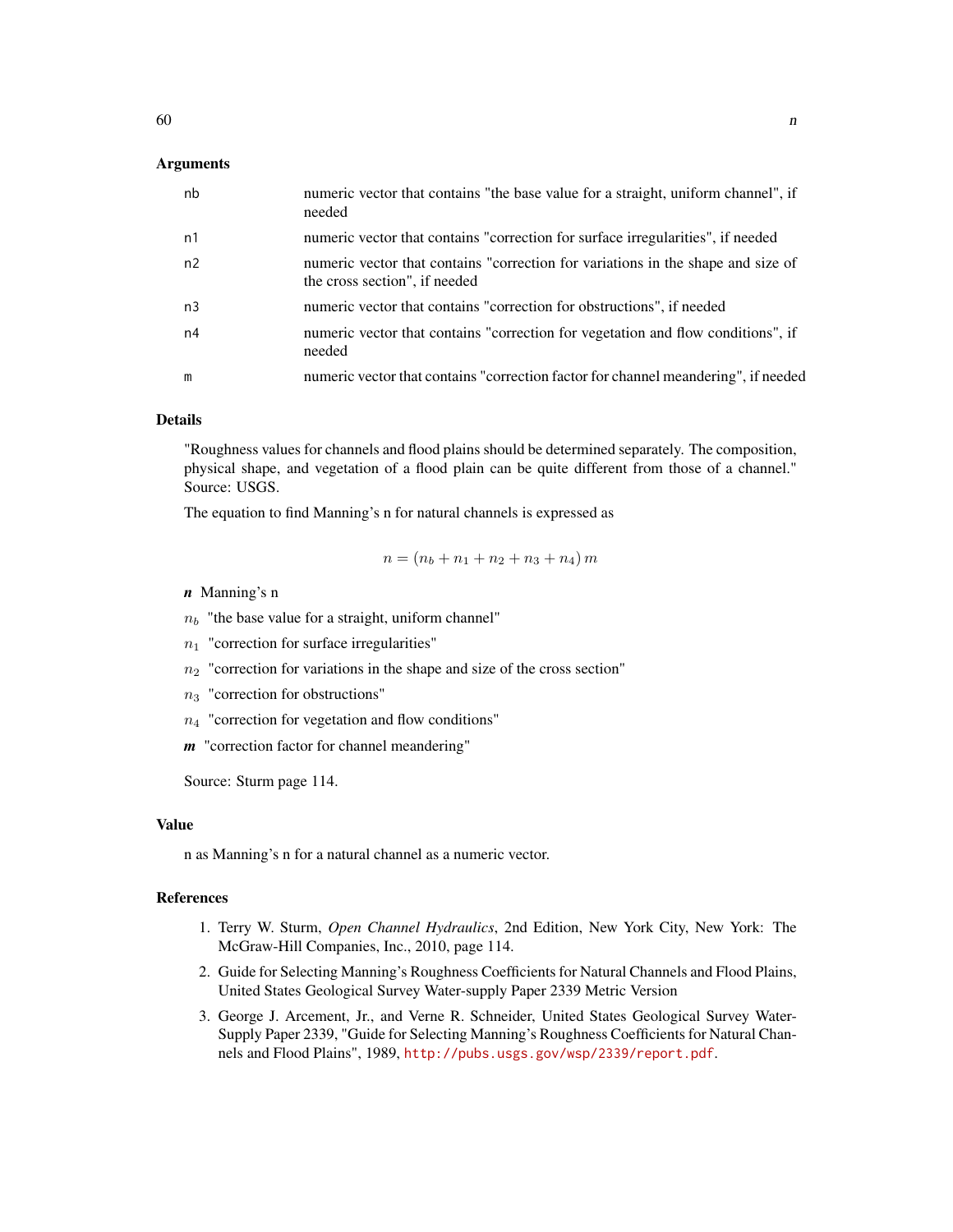#### na.interp1 61

## See Also

[nc1](#page-62-0) for Horton method for composite Manning's n, [nc2](#page-64-0) for Einstein and Banks method for composite Manning's n, [nc3](#page-65-0) for Lotter method for composite Manning's n, and [nc4](#page-66-0) for Krishnamurthy and Christensen method for composite Manning's n.

#### Examples

```
library("iemisc")
# Example from Table 4. from the USGS Reference text page 35
n(nb = 0.025, n4 = 0.005, m = 1.00)
```
na.interp1 *na.interp1*

# Description

This function combines pracma's [interp1](#page-0-0) constant interpolation method with zoo's [na.approx](#page-0-0) linear interpolation method. Here,  $x = x$  rather than  $x = \text{index}(\text{object})$  in na.approx. Here,  $y =$ y rather than y = object in na.approx. Also, here, xi is used instead of xout in na.approx. The Arguments list was obtained from both interp1 and na.approx.

#### Usage

na.interp1(x, y, xi = x, ..., na.rm = TRUE, maxgap = Inf)

## Arguments

| $\mathsf{x}$ | Numeric vector; points on the x-axis; at least two points required; will be sorted<br>if necessary.                                                                                               |
|--------------|---------------------------------------------------------------------------------------------------------------------------------------------------------------------------------------------------|
| y            | Numeric vector; values of the assumed underlying function; x and y must be of<br>the same length.                                                                                                 |
| хi           | Numeric vector; points at which to compute the interpolation; all points must lie<br>between $min(x)$ and $max(x)$ .                                                                              |
| .            | further arguments passed to methods. The n argument of approx is currently<br>not supported.                                                                                                      |
| $na$ . $rm$  | logical. If the result of the (spline) interpolation still results in NAs, should<br>these be removed?                                                                                            |
| maxgap       | maximum number of consecutive NAs to fill. Any longer gaps will be left un-<br>changed. Note that all methods listed above can accept maxgap as it is ultimately<br>passed to the default method. |

## Value

Numeric vector representing values at points xi.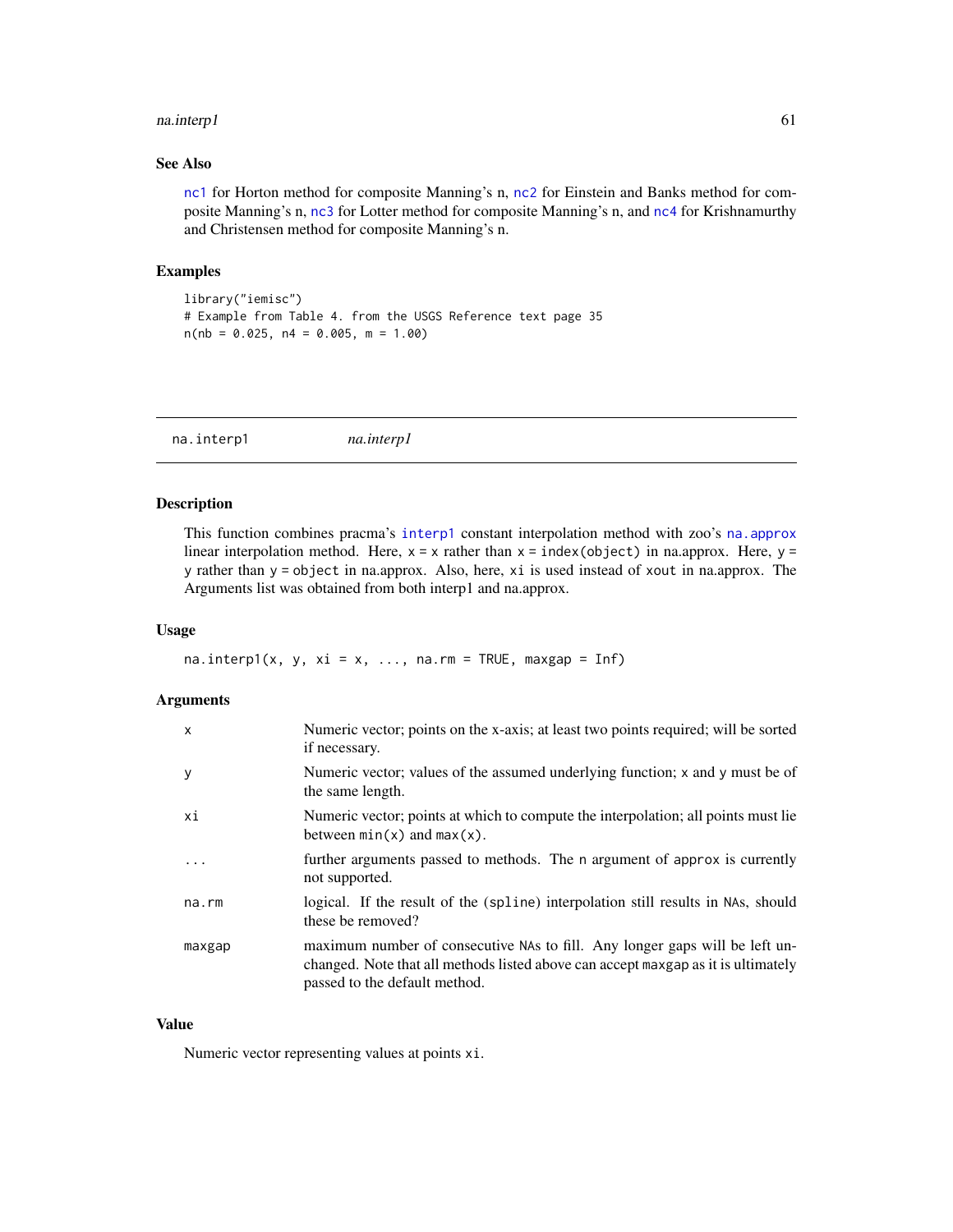#### Author(s)

Hans Werner Borchers (pracma interp1), Felix Andrews (zoo na.approx), Irucka Embry

#### Source

- 1. zoo's na.approx.R modified on Fri Aug 6 00:26:22 2010 UTC by felix. See [https://](https://r-forge.r-project.org/scm/viewvc.php/pkg/zoo/R/na.approx.R?view=markup&revision=781&root=zoo) [r-forge.r-project.org/scm/viewvc.php/pkg/zoo/R/na.approx.R?view=markup&revi](https://r-forge.r-project.org/scm/viewvc.php/pkg/zoo/R/na.approx.R?view=markup&revision=781&root=zoo)sion= [781&root=zoo](https://r-forge.r-project.org/scm/viewvc.php/pkg/zoo/R/na.approx.R?view=markup&revision=781&root=zoo).
- 2. pracma interp1 function definition R package pracma created and maintained by Hans Werner Borchers. See [interp1](#page-0-0).

#### See Also

[na.approx](#page-0-0), [interp1](#page-0-0)

#### Examples

```
library("iemisc")
library("data.table")
```

```
# zoo time series example
zoo1 <- structure(c(1.6, 1.7, 1.7, 1.7, 1.7, 1.7, 1.6, 1.7, 1.7, 1.7,
1.7, 1.7, 2, 2.1, 2.1, NA, NA, 2.1, 2.1, NA, 2.3, NA, 2, 2.1), .Dim = c(12L,
2L), .Dimnames = list(NULL, c("V1", "V2")), index = structure(c(1395242100,
1395243000, 1395243900, 1395244800, 1395245700, 1395256500, 1395257400,
1395258300, 1395259200, 1395260100, 1395261000, 1395261900), class =
c("POSIXct", "POSIXt"), tzone = "GMT"), class = "zoo")
```

```
zoo1 <- as.data.frame(zoo1) # to data.frame from zoo
zoo1[, "Time"] <- as.POSIXct(rownames(zoo1)) # create column named Time as a
# POSIXct class
zoo1 <- setDT(zoo1) # create data.table out of data.frame
setcolorder(zoo1, c(3, 1, 2)) # set the column order as the 3rd column
# followed by the 2nd and 1st columns
zoo1 <- setDF(zoo1) # return to data.frame
```

```
rowsinterps1 <- which(is.na(zoo1$V2 == TRUE))
# index of rows of zoo1 that have NA (to be interpolated)
xi \leftarrow as.numeric(zoo1[which(is.na(zoo1$V2 == TRUE)), 1])# the Date-Times for V2 to be interpolated in numeric format
interps1 <- na.interp1(as.numeric(zoo1$Time), zoo1$V2, xi = xi,
na.rm = FALSE, maxgap = 1)# the interpolated values where only gap sizes of 1 are filled
zoo1[rowsinterps1, 3] <- interps1
# replace the NAs in V2 with the interpolated V2 values
zoo1
```

```
# data frame time series example
df1 <- structure(list(Time = structure(c(1395242100, 1395243000, 1395243900,
```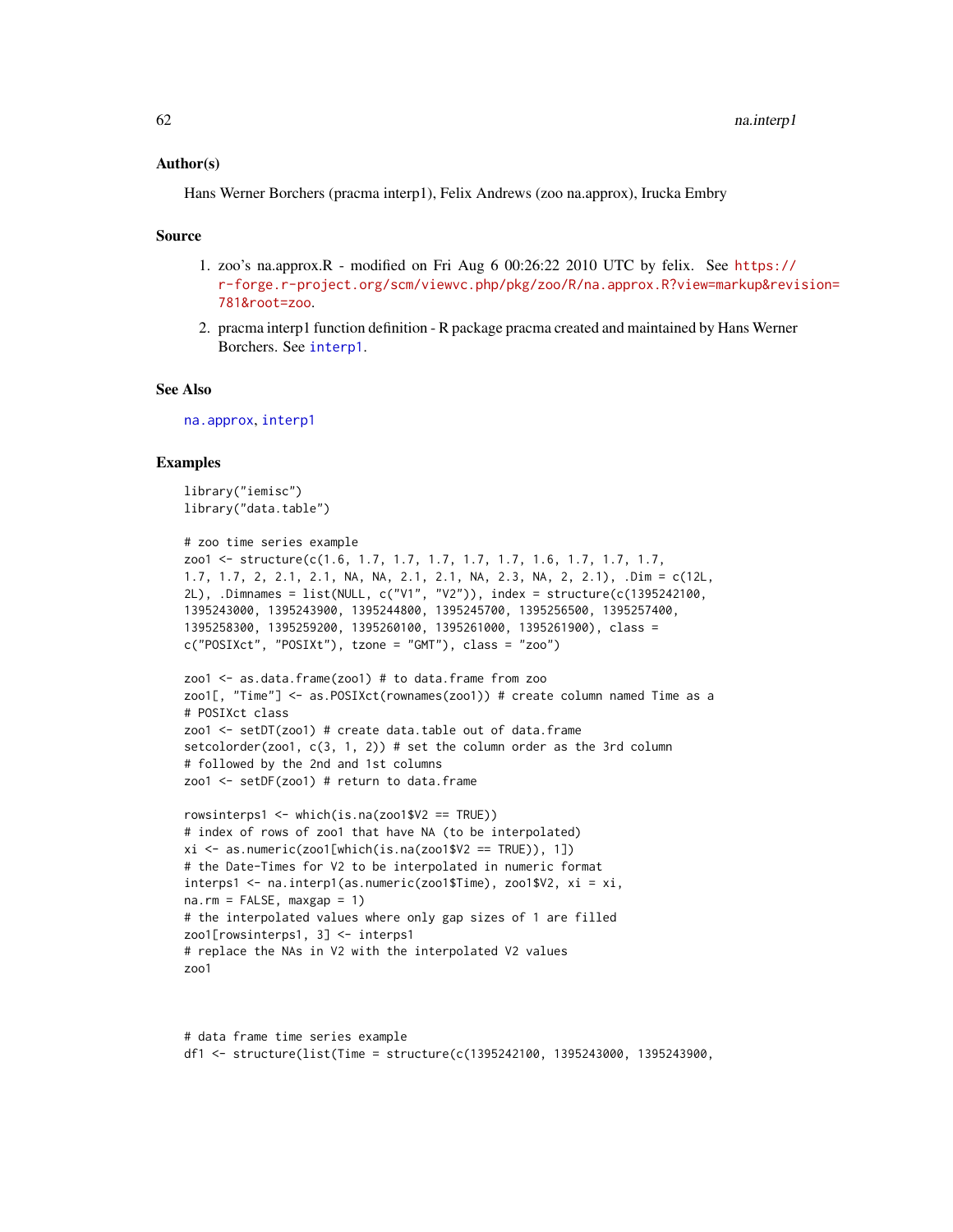```
1395244800, 1395245700, 1395256500, 1395257400, 1395258300, 1395259200,
 1395260100, 1395261000, 1395261900), class = c("POSIXct", "POSIXt"),
 tzone = "GMT"), V1 = c(1.6, 1.7, 1.7, 1.7, 1.7, 1.7, 1.6, 1.7, 1.7, 1.7,1.7, 1.7), V2 = c(2, 2.1, 2.1, NA, NA, 2.1, 2.1, NA, 2.3, NA, 2, 2.1)),
 .Names = c("Time", "V1", "V2"), row names = <math>c(NA, -12L)</math>,class = "data.frame")
rowsinterps1 <- which(is.na(df1$V2 == TRUE))
# index of rows of df1 that have NA (to be interpolated)
xi <- as.numeric(df1[which(is.na(df1$V2 == TRUE)), 1])
# the Date-Times for V2 to be interpolated in numeric format
interps1 <- na.interp1(as.numeric(df1$Time), df1$V2, xi = xi,
na.rm = FALSE, maxgap = 1)# the interpolated values where only gap sizes of 1 are filled
df1[rowsinterps1, 3] <- interps1
# replace the NAs in V2 with the interpolated V2 values
df1
# data.table time series example
dt1 <- structure(list(Time = structure(c(1395242100, 1395243000, 1395243900,
1395244800, 1395245700, 1395256500, 1395257400, 1395258300, 1395259200,
 1395260100, 1395261000, 1395261900), class = c("POSIXct", "POSIXt"),
 tzone = "GMT"), V1 = c(1.6, 1.7, 1.7, 1.7, 1.7, 1.7, 1.6, 1.7, 1.7, 1.7,
 1.7, 1.7), V2 = c(2, 2.1, 2.1, NA, NA, 2.1, 2.1, NA, 2.3, NA, 2, 2.1)),
 .Names = c("Time", "V1", "V2"), row.name = <math>c(NA, -12L)</math>, class =c("data.table", "data.frame"), sorted = "Time")
rowsinterps2 <- which(is.na(dt1[, 3, with = FALSE] == TRUE))
# index of rows of x that have NA (to be interpolated)
xi <- as.numeric(dt1[rowsinterps2, Time])
# the Date-Times for V2 to be interpolated in numeric format
interps2 <- dt1[, na.interp1(as.numeric(Time), V2, xi = xi,
na.rm = FALSE, maxgap = 1]# the interpolated values where only gap sizes of 1 are filled
dt1[rowsinterps2, `:=` (V2 = interps2)]
# replace the NAs in V2 with the interpolated V2 values
dt1
```
<span id="page-62-0"></span>nc1 *Horton method for composite Manning's n*

#### **Description**

This function computes the composite Manning's n using the Horton method.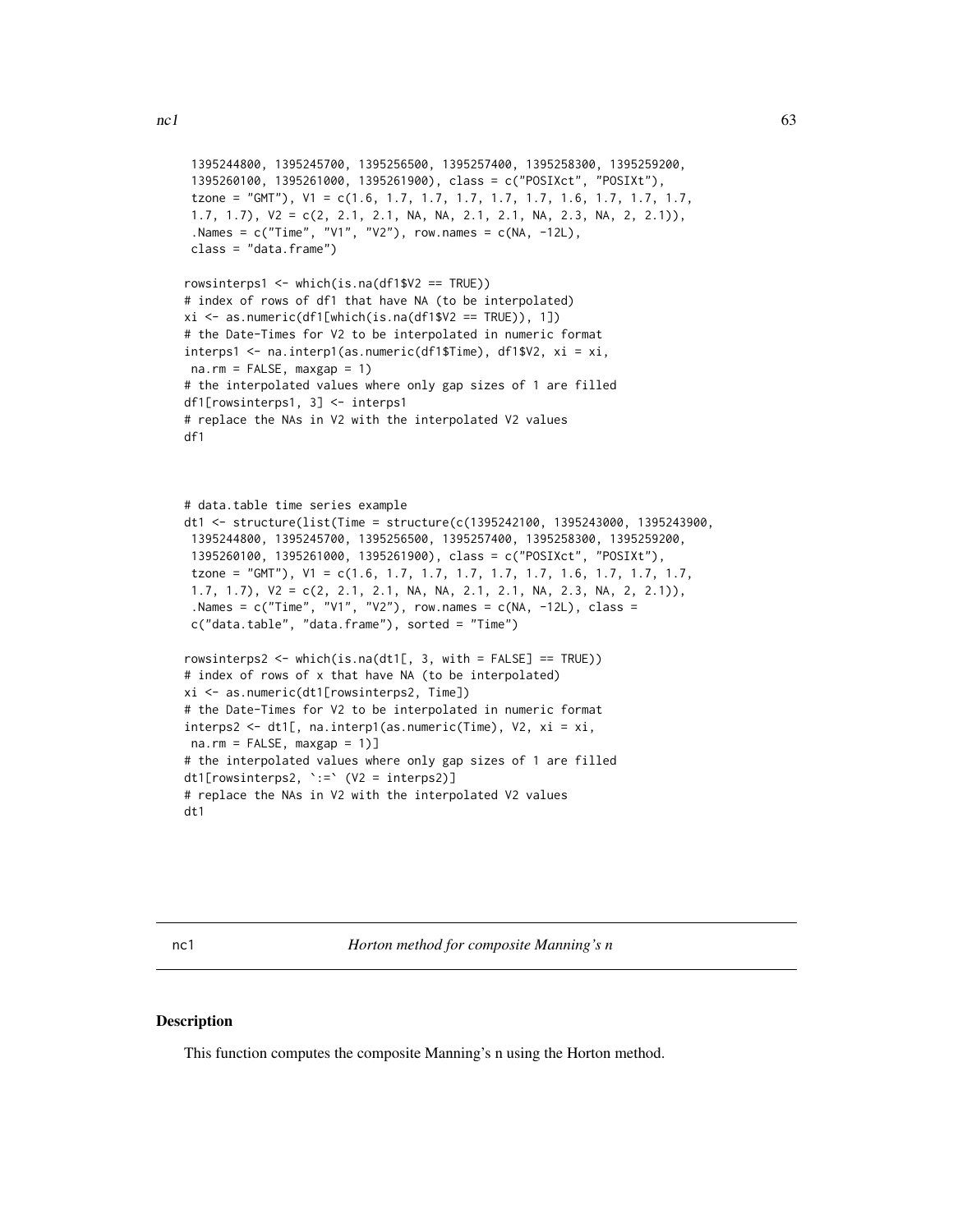#### Usage

nc1(P, n)

#### Arguments

| numeric vector that contains "wetted perimeter of any section i" |
|------------------------------------------------------------------|
| numeric vector that contains "Manning's n of any section i"      |

## Details

"A composite value of Manning's n for a single channel; that is, for the main channel only of a compound channel or a canal with laterally varying roughness." Source: Sturm page 118.

The equation to find Manning's composite n using the Horton method is

$$
n_c = \left[\frac{\sum_{i=1}^{N} P_i n_i^{\frac{3}{2}}}{P}\right]^{\frac{2}{3}}
$$

- $n_c$  Manning's composite n
- *P* "wetted perimeter of the entire cross section"
- $P_i$  "wetted perimeter of any section i"
- $n_i$  "Manning's n of any section i"
- *N* "total number of sections into which the wetted perimeter is divided"

Source: Sturm page 118.

## Value

numeric vector that contains nc1 as Manning's composite n.

## References

- 1. Terry W. Sturm, *Open Channel Hydraulics*, 2nd Edition, New York City, New York: The McGraw-Hill Companies, Inc., 2010, page 118.
- 2. Dan Moore, P.E., NRCS Water Quality and Quantity Technology Development Team, Portland Oregon, "Using Mannings Equation with Natural Streams", August 2011, [http://www.](http://www.wcc.nrcs.usda.gov/ftpref/wntsc/H&H/xsec/manningsNaturally.pdf) [wcc.nrcs.usda.gov/ftpref/wntsc/H&H/xsec/manningsNaturally.pdf](http://www.wcc.nrcs.usda.gov/ftpref/wntsc/H&H/xsec/manningsNaturally.pdf).

#### See Also

[n](#page-58-0) for Manning's n for natural channels, [nc2](#page-64-0) for Einstein and Banks method for composite Manning's n, [nc3](#page-65-0) for Lotter method for composite Manning's n, and [nc4](#page-66-0) for Krishnamurthy and Christensen method for composite Manning's n.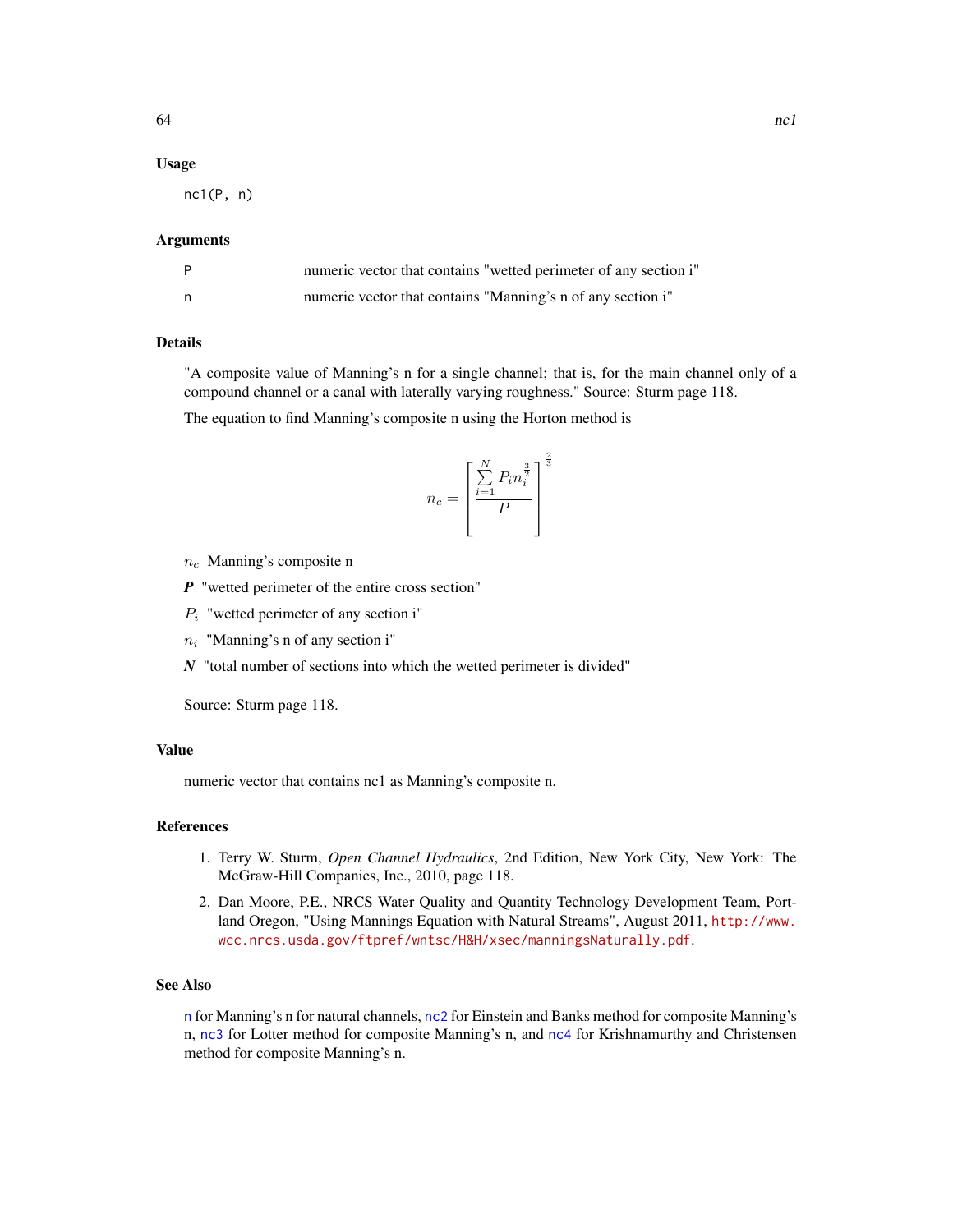## Examples

```
library("iemisc")
# Example from the Moore Reference text
nc1(n = c(0.05, 0.035, 0.05, 0.04), P = c(22.22, 34.78, 2.00, 6.08))
```
# <span id="page-64-0"></span>nc2 *Einstein and Banks method for composite Manning's n*

## Description

This function computes the composite Manning's n using the Einstein and Banks method.

## Usage

nc2(P, n)

## Arguments

| $\mathsf{P}$ | numeric vector that contains "wetted perimeter of any section i" |
|--------------|------------------------------------------------------------------|
| n            | numeric vector that contains "Manning's n of any section i"      |

## Details

"A composite value of Manning's n for a single channel; that is, for the main channel only of a compound channel or a canal with laterally varying roughness." Source: Sturm page 118.

The equation to find Manning's composite n using the Einstein and Banks method is

$$
n_c = \left[\frac{\sum_{i=1}^{N} P_i n_i^2}{P}\right]^{\frac{1}{2}}
$$

 $n_c$  Manning's composite n

- *P* "wetted perimeter of the entire cross section"
- $P_i$  "wetted perimeter of any section i"
- $n_i$  "Manning's n of any section i"
- *N* "total number of sections into which the wetted perimeter is divided"

Source: Sturm page 118.

## Value

numeric vector that contains nc2 as Manning's composite n.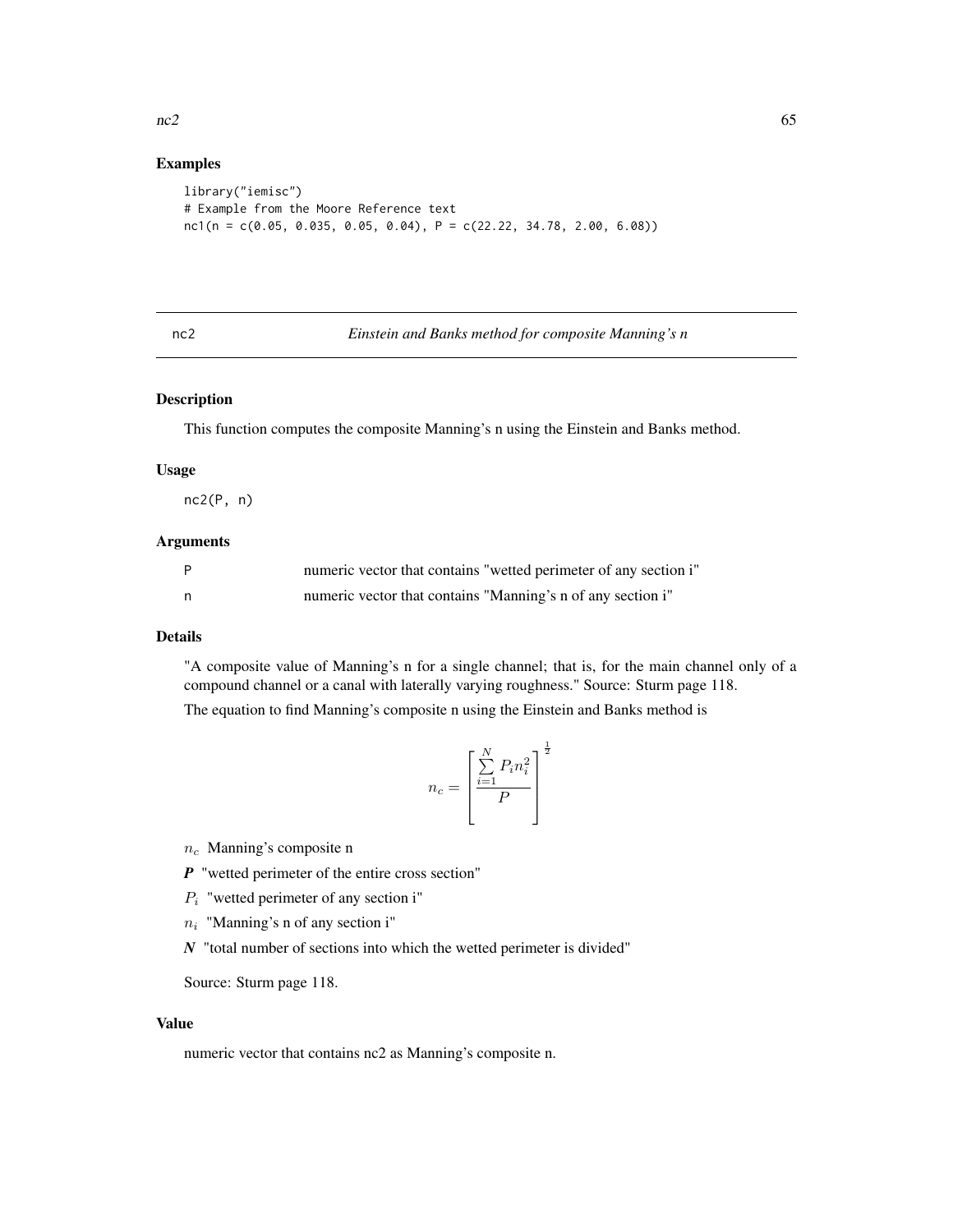## References

- 1. Terry W. Sturm, *Open Channel Hydraulics*, 2nd Edition, New York City, New York: The McGraw-Hill Companies, Inc., 2010, page 118-119.
- 2. Dan Moore, P.E., NRCS Water Quality and Quantity Technology Development Team, Portland Oregon, "Using Mannings Equation with Natural Streams", August 2011, [http://www.](http://www.wcc.nrcs.usda.gov/ftpref/wntsc/H&H/xsec/manningsNaturally.pdf) [wcc.nrcs.usda.gov/ftpref/wntsc/H&H/xsec/manningsNaturally.pdf](http://www.wcc.nrcs.usda.gov/ftpref/wntsc/H&H/xsec/manningsNaturally.pdf).

## See Also

[n](#page-58-0) for Manning's n for natural channels, [nc1](#page-62-0) for Horton method for composite Manning's n, [nc3](#page-65-0) for Lotter method for composite Manning's n, and [nc4](#page-66-0) for Krishnamurthy and Christensen method for composite Manning's n.

## Examples

library("iemisc") # Example from the Moore Reference text  $nc2(n = c(0.05, 0.035, 0.05, 0.04), P = c(22.22, 34.78, 2.00, 6.08))$ 

#### <span id="page-65-0"></span>nc3 *Lotter method for composite Manning's n*

#### Description

This function computes the composite Manning's n using the Lotter method.

#### Usage

nc3(P, n, R)

## Arguments

| numeric vector that contains "wetted perimeter of any section i" |
|------------------------------------------------------------------|
| numeric vector that contains "Manning's n of any section i"      |
| numeric vector that contains "hydraulic radius of any section i" |

## Details

"A composite value of Manning's n for a single channel; that is, for the main channel only of a compound channel or a canal with laterally varying roughness."

The equation to find Manning's composite n using the Lotter method is

$$
n_c = \frac{PR^{\frac{5}{3}}}{\sum_{i=1}^{N} \frac{P_i R_i^{\frac{5}{3}}}{n_i}}
$$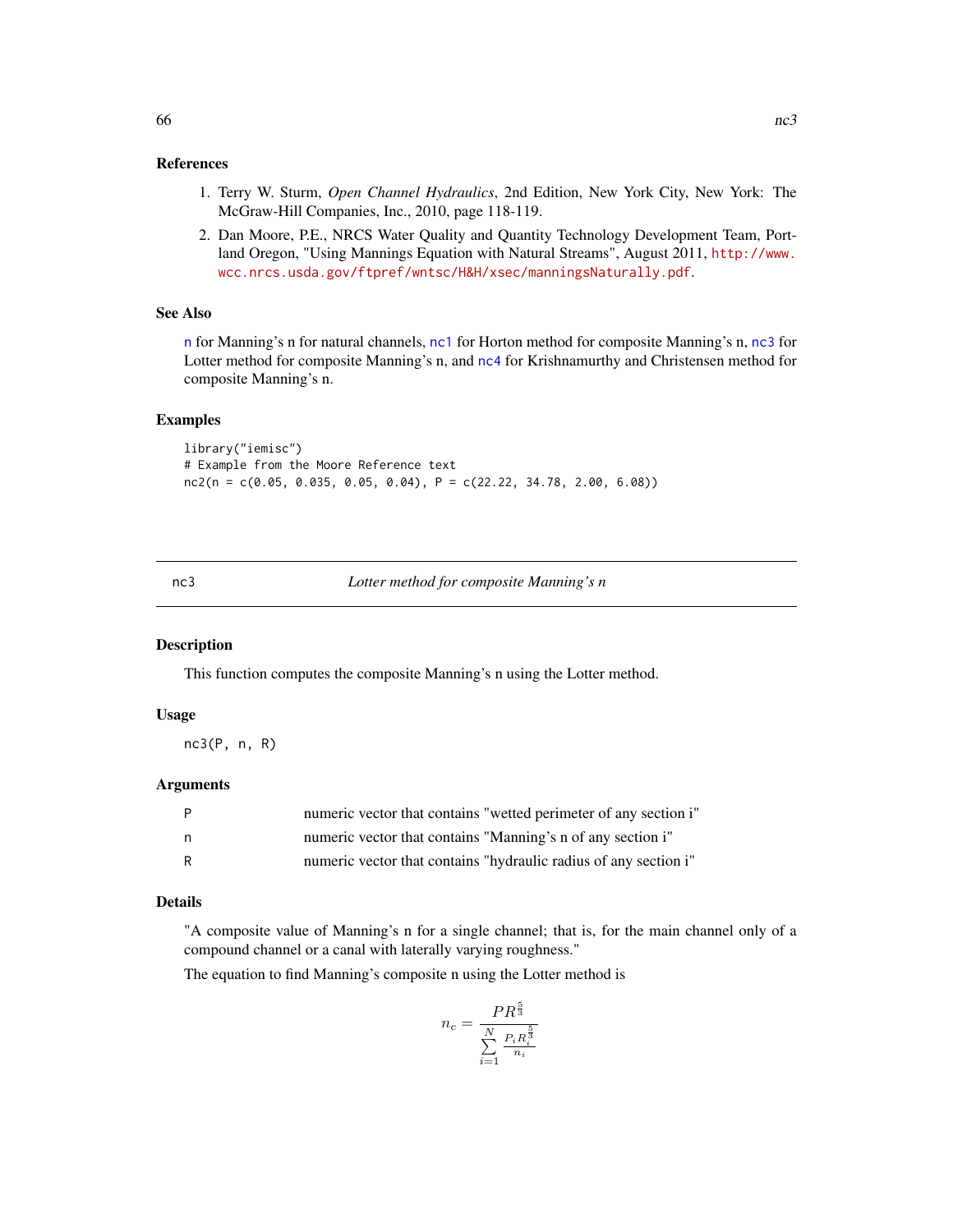- $n_c$  Manning's composite n
- *P* "wetted perimeter of the entire cross section"
- *R* "hydraulic radius of the entire cross section"
- $P_i$  "wetted perimeter of any section i"
- $R_i$  "hydraulic radius of any section i"
- $n_i$  "Manning's n of any section i"
- *N* "total number of sections into which the wetted perimeter and hydraulic radius are divided"

## Value

numeric vector that contains nc3 as Manning's composite n.

#### References

1. Terry W. Sturm, *Open Channel Hydraulics*, 2nd Edition, New York City, New York: The McGraw-Hill Companies, Inc., 2010, page 118-119.

## See Also

[n](#page-58-0) for Manning's n for natural channels, [nc1](#page-62-0) for Horton method for composite Manning's n, [nc2](#page-64-0) for Einstein and Banks method for composite Manning's n, and [nc4](#page-66-0) for Krishnamurthy and Christensen method for composite Manning's n.

## Examples

library("iemisc")  $nc3(n = c(0.0024, 0.035), P = c(23.65, 36.08), R = c(2.02, 6.23))$ 

<span id="page-66-0"></span>nc4 *Krishnamurthy and Christensen method for composite Manning's n*

#### Description

This function computes the composite Manning's n using the Krishnamurthy and Christensen method.

#### Usage

nc4(P, n, y)

## Arguments

|          | numeric vector that contains "wetted perimeter of any section i" |
|----------|------------------------------------------------------------------|
| n.       | numeric vector that contains "Manning's n of any section i"      |
| <b>V</b> | numeric vector that contains "flow depth in the ith section"     |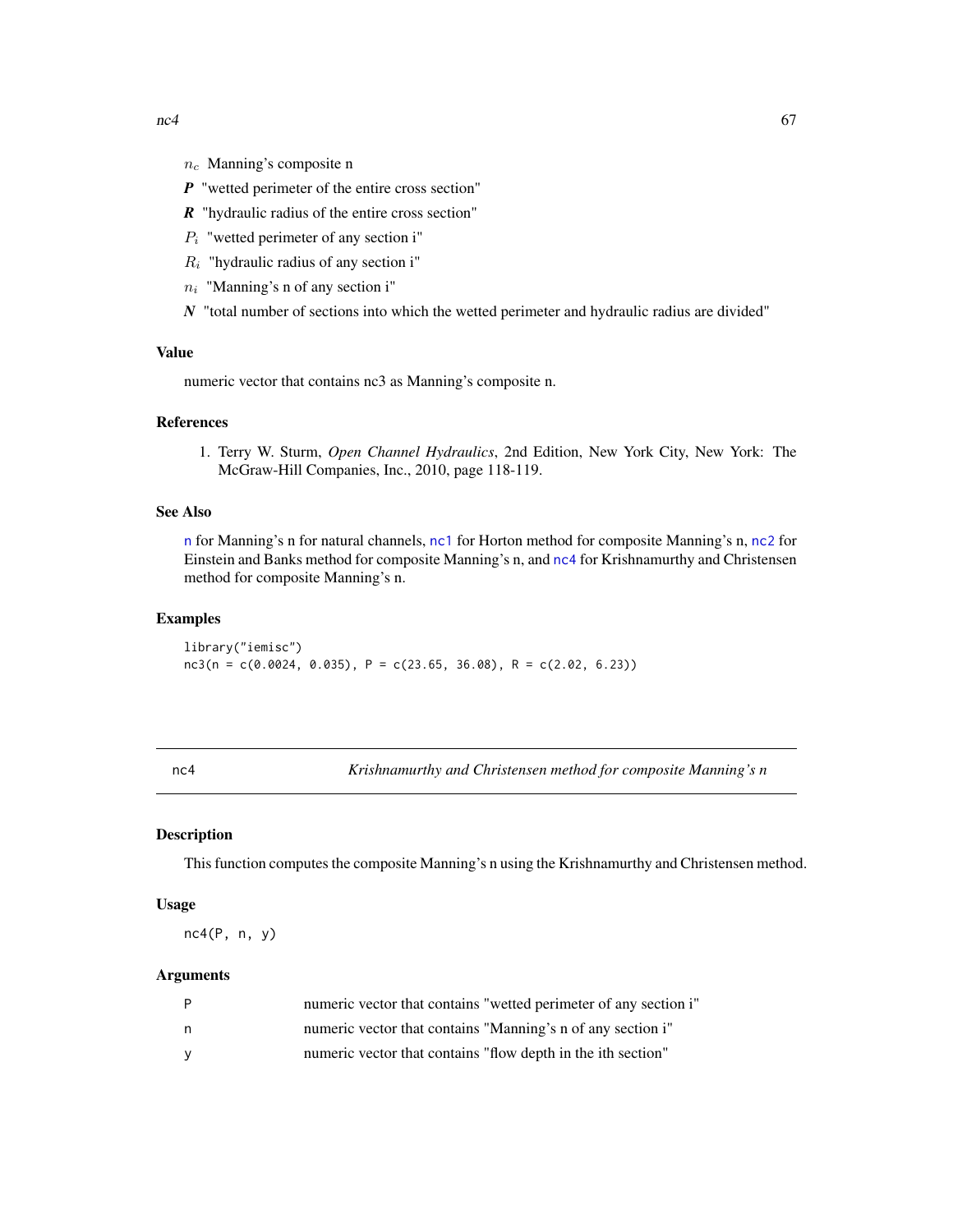# Details

"A composite value of Manning's n for a single channel; that is, for the main channel only of a compound channel or a canal with laterally varying roughness."

The equation to find Manning's composite n using the Krishnamurthy and Christensen method is

 $\ddot{\phantom{0}}$ 

$$
\ln n_c = \frac{\sum_{i=1}^{N} P_i y_i^{\frac{3}{2}} \ln n_i}{\sum_{i=1}^{N} P_i y_i^{\frac{3}{2}}}
$$

- $n_c$  Manning's composite n
- $P_i$  "wetted perimeter of any section i"
- $y_i$  "flow depth in the ith section"
- $n_i$  "Manning's n of any section i"
- *N* "total number of sections into which the wetted perimeter and hydraulic radius are divided"

#### Value

numeric vector that contains nc4 as Manning's composite n.

## References

1. Terry W. Sturm, *Open Channel Hydraulics*, 2nd Edition, New York City, New York: The McGraw-Hill Companies, Inc., 2010, page 118-119.

## See Also

[n](#page-58-0) for Manning's n for natural channels, [nc1](#page-62-0) for Horton method for composite Manning's n, [nc2](#page-64-0) for Einstein and Banks method for composite Manning's n, and [nc3](#page-65-0) for Lotter method for composite Manning's n.

#### Examples

```
library("iemisc")
nc4(n = c(0.0024, 0.035), P = c(23.65, 36.08), y = c(10.23, 7.38))
```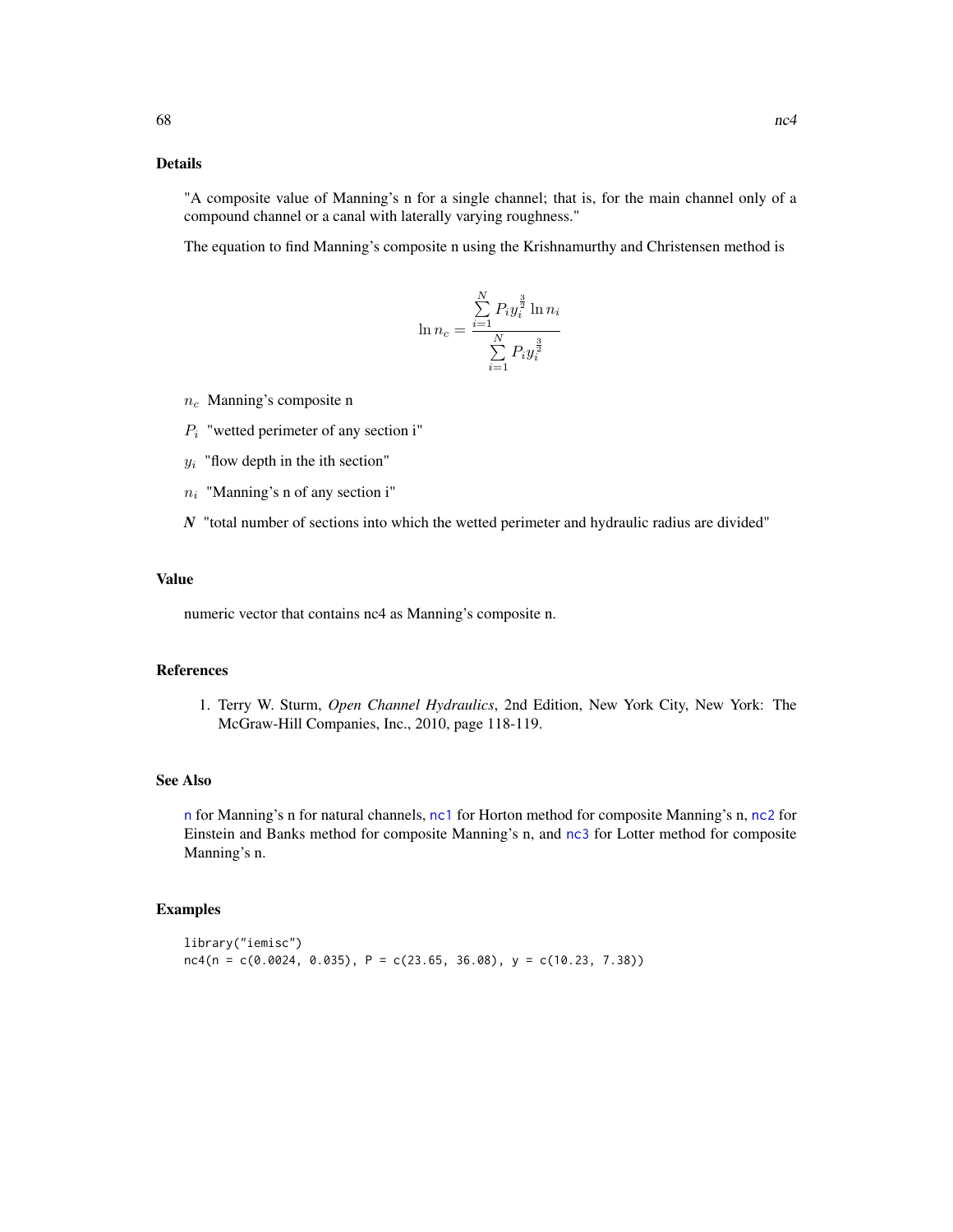## Description

Compute n given P, F, and i

# Usage

ngivenPFi(P, F, i)

## Arguments

| P | numeric vector that contains the present value(s)                  |
|---|--------------------------------------------------------------------|
| E | numeric vector that contains the future value( $s$ )               |
| i | numeric vector that contains the interest rate( $s$ ) as a percent |

# Details

n is expressed as

$$
n = \frac{\log\left(\frac{F}{P}\right)}{\log\left(1+i\right)}
$$

*n* the "number of interest periods"

*F* the "future equivalent"

*P* the "present equivalent"

*i* the "effective interest rate per interest period"

# Value

n numeric vector that contains the period value(s)

## References

William G. Sullivan, Elin M. Wicks, and C. Patrick Koelling, *Engineering Economy*, Fourteenth Edition, Upper Saddle River, New Jersey: Pearson/Prentice Hall, 2009, page 129, 142.

## Examples

```
library("iemisc")
# Example for equation 4-7 from the Reference text (page
ngivenPFi(P = 500, F = 1000, i = 15)
```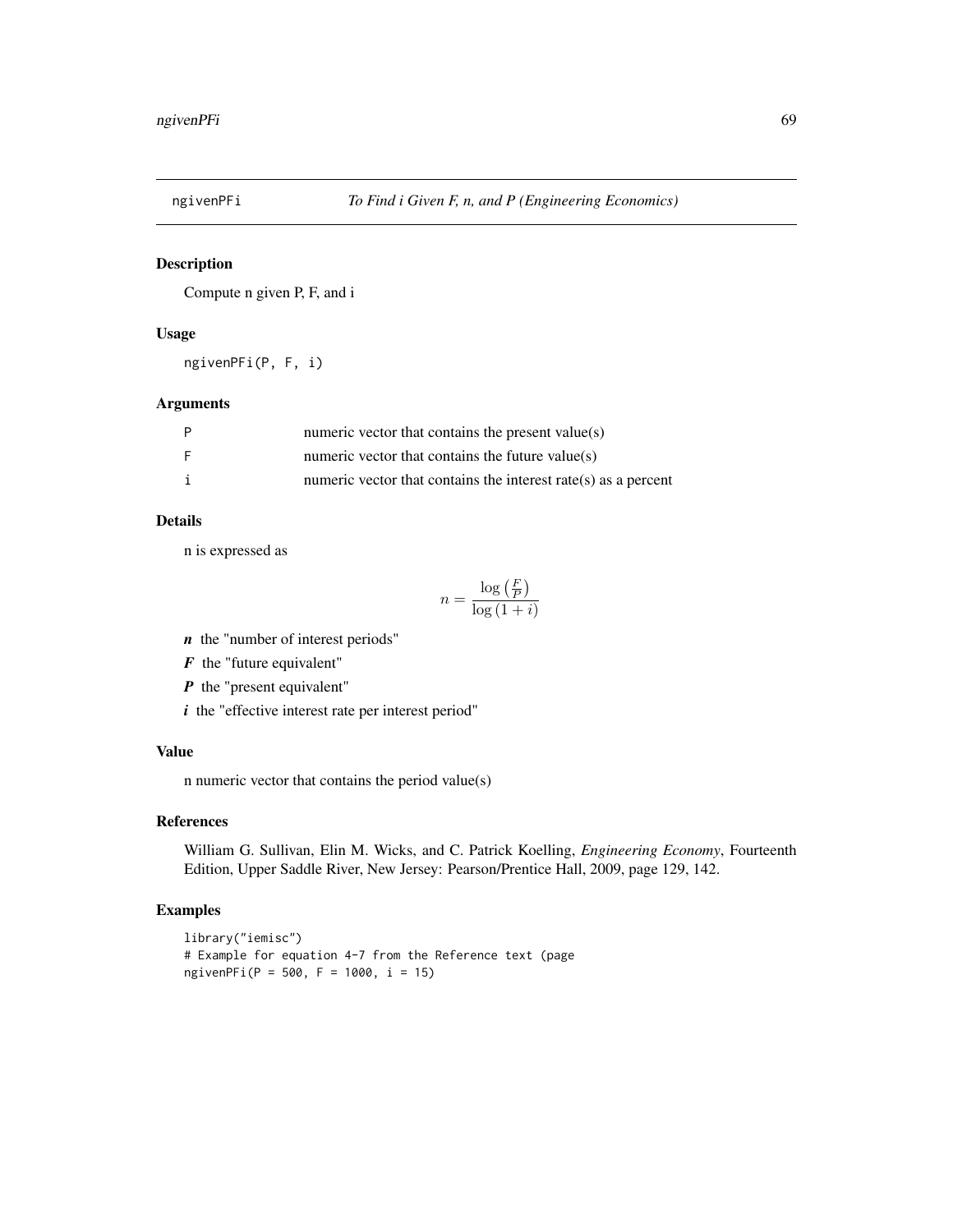#### <span id="page-69-0"></span>Description

Obtain the number of elements of R objects [arrays, matrices, and vectors (including lists)] in a manner compatible with GNU Octave/MATLAB. Some documentation from [length](#page-0-0).

## Usage

 $numel(x, \ldots)$ 

#### Arguments

|          | An R object (array, matrix, vector)    |
|----------|----------------------------------------|
| $\cdots$ | R objects (indices $idx1$ , $idx2$ , ) |

# Value

"Return the number of elements in the R object x. Optionally, if indices idx1, idx2, ... are supplied, return the number of elements that would result from the indexing a(idx1, idx2, ...)." Source: Eaton page 41.

#### Author(s)

Irucka Embry, Samit Basu (FreeMat)

## Source

- 1. r Add a Column to a Dataframe From a List of Values Stack Overflow answered by Matthew Plourde on Jun 21 2012. See [https://stackoverflow.com/questions/11130037/add-a-c](https://stackoverflow.com/questions/11130037/add-a-column-to-a-dataframe-from-a-list-of-values/11130178)olumn-to-a-datafram [11130178](https://stackoverflow.com/questions/11130037/add-a-column-to-a-dataframe-from-a-list-of-values/11130178).
- 2. r Why does is.vector() return TRUE for list? Stack Overflow answered by Andrie on May 17 2011. See [https://stackoverflow.com/questions/6032772/why-does-is-vector-retu](https://stackoverflow.com/questions/6032772/why-does-is-vector-return-true-for-list/6032909)rn-true-for-list/ [6032909](https://stackoverflow.com/questions/6032772/why-does-is-vector-return-true-for-list/6032909).

## References

- 1. Samit Basu (2002-2006). FreeMat v4.0, <http://freemat.sourceforge.net/>.
- 2. John W. Eaton, David Bateman, and Søren Hauberg (2009). *GNU Octave version 3.0.1 manual: a high-level interactive language for numerical computations*. CreateSpace Independent Publishing Platform. ISBN 1441413006, URL [http://www.gnu.org/software/octave/](http://www.gnu.org/software/octave/doc/interpreter/) [doc/interpreter/](http://www.gnu.org/software/octave/doc/interpreter/). Page 41.

## See Also

[numel](#page-69-0), [numel](#page-69-0), [size](#page-90-0), [length](#page-0-0)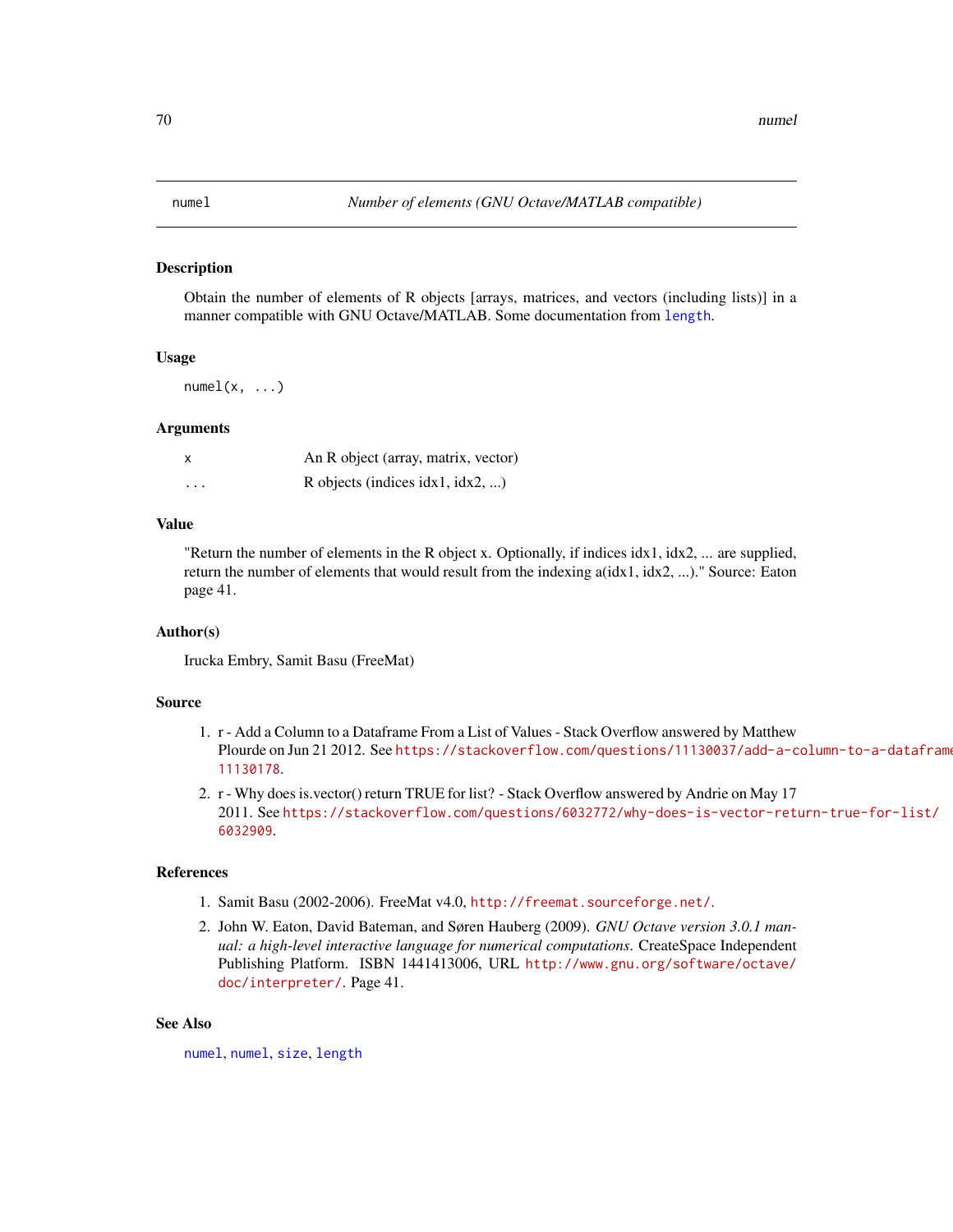## $PgivenA$  71

## Examples

```
library("iemisc")
import::from(pracma, ones)
xx <- list(1:26, 1:10)
numel(xx)
# Examples from GNU Octave numel
a < -1b \leftarrow ones(2, 3)numel(a, b)
a \leftarrow 2b \leftarrow ones(2, 3)c \leftarrow ones(3, 4)numel(a, b)
numel(a, b, c)
f <- matrix(c(10, 12, 23, 21, 62, 93), nrow = 2, ncol = 3, byrow = TRUE)
g \leftarrow c(2, 4)numel(f, g)
## Not run:
# check against GNU Octave
library(RcppOctave) # requires Octave (>= 3.2.4) and its development files
o_source(text = "
xx = {1:26, 1:10}
\setminusa = 1;b = ones(2, 3);numel(a, b)
a = 2;b = ones(2, 3);c = ones(3, 4);numel(a, b)
numel(a, b, c)
f = [10 12 23; 21 62 93];
g = [2 4];numel(f, g)
")
## End(Not run)
```
PgivenA *Present value given Annual value (Engineering Economics)*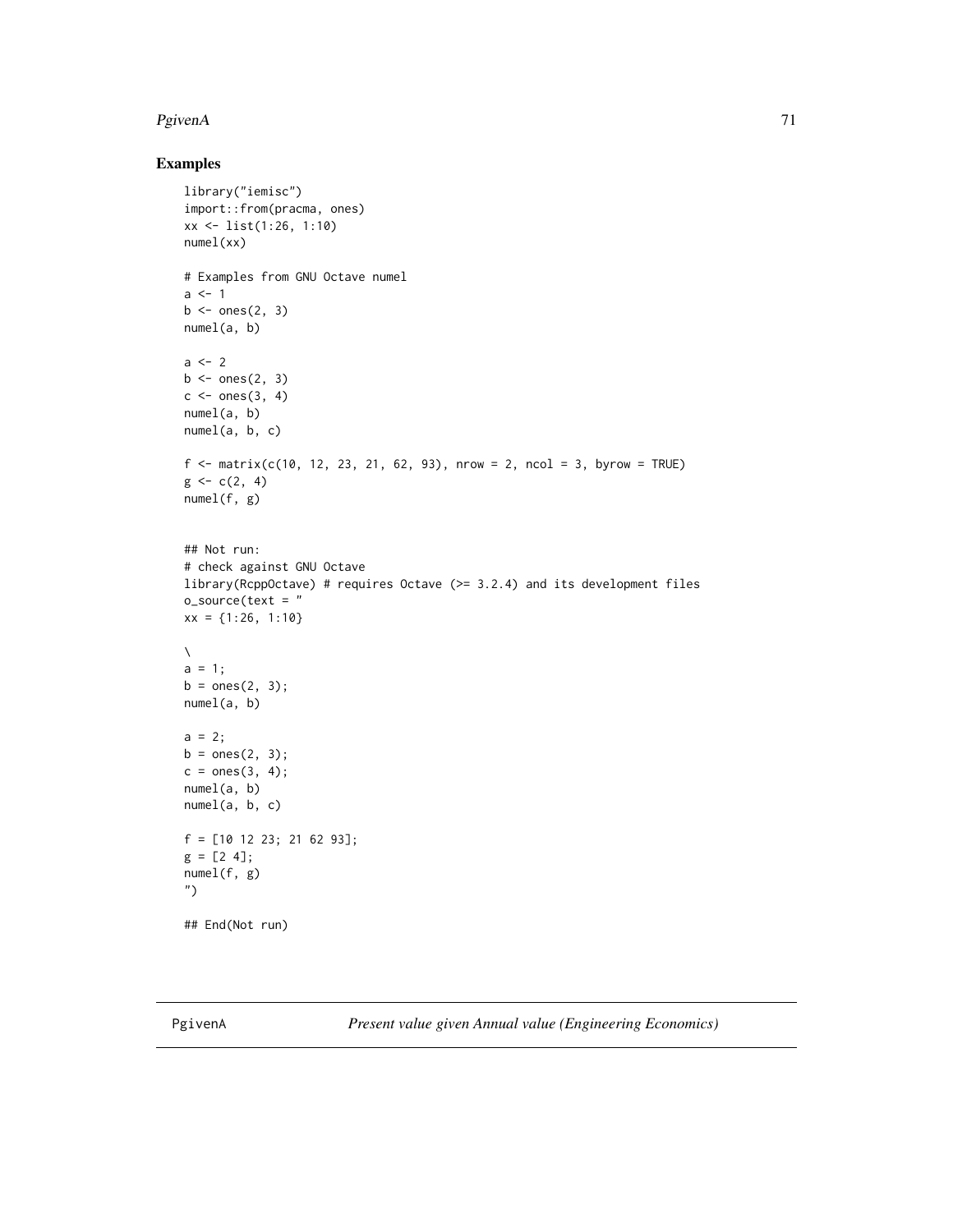# Description

Compute P given A

## Usage

```
PgivenA(
 A,
  n,
  i,
  frequency = c("annual", "semiannual", "quarter", "bimonth", "month", "daily")
\lambdaPA(
 A,
 n,
  i,
  frequency = c("annual", "semiannual", "quarter", "bimonth", "month", "daily")
)
```
## Arguments

| A         | numeric vector that contains the annual value(s)                                                                                                                                       |
|-----------|----------------------------------------------------------------------------------------------------------------------------------------------------------------------------------------|
| n         | numeric vector that contains the period value(s)                                                                                                                                       |
| i.        | numeric vector that contains the interest rate(s) as a percent                                                                                                                         |
| frequency | character vector that contains the frequency used to obtain the number of periods<br>[annual $(1)$ , semiannual $(2)$ , quarter $(4)$ , bimonth $(6)$ , month $(12)$ , daily $(365)$ ] |

# Details

P is expressed as

$$
P = A \left[ \frac{\left(1+i\right)^{n}-1}{i\left(1+i\right)^{n}} \right]
$$

*P* the "present equivalent"

*A* the "uniform series amount (occurs at the end of each interest period)"

*i* the "effective interest rate per interest period"

*n* the "number of interest periods"

#### Value

PgivenA numeric vector that contains the present value(s) rounded to 2 decimal places PA data.frame of both n (0 to n) and the resulting present values rounded to 2 decimal places

#### References

William G. Sullivan, Elin M. Wicks, and C. Patrick Koelling, *Engineering Economy*, Fourteenth Edition, Upper Saddle River, New Jersey: Pearson/Prentice Hall, 2009, page 133-134, 142, 164.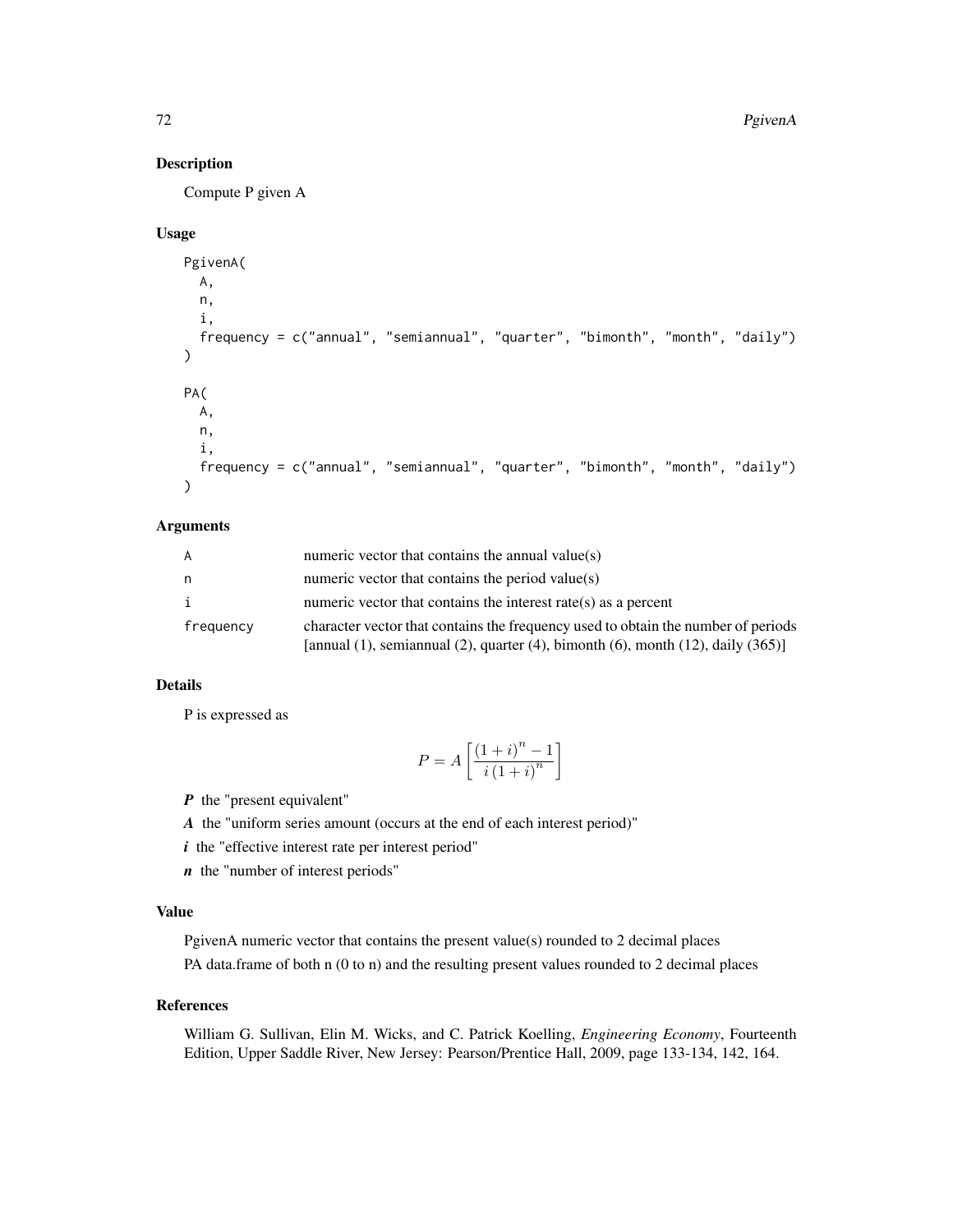#### <span id="page-72-0"></span> $PgivenA1$  73

## Examples

```
library("iemisc")
# Example 4-9 from the Reference text (page 133-134)
PgivenA(20000, 5, 15, "annual") # the interest rate is 15%
PA(20000, 5, 15, "annual") # the interest rate is 15%
```
PgivenA1 *Present value for geometric gradient series (Engineering Economics)*

## Description

Compute P given A1

#### Usage

PgivenA1(A1, i, f, n)

## Arguments

| A1 | numeric vector that contains the initial annual value(s)                                   |
|----|--------------------------------------------------------------------------------------------|
| i  | numeric vector that contains the interest rate(s) as a percent                             |
| f  | numeric vector that contains the average interest rate value(s) as a percent per<br>period |
| n  | numeric vector that contains the period value(s)                                           |

## Details

P is expressed as

$$
P = \frac{A_1 \left[ 1 - (1 + i)^{-n} (1 + f)^n \right]}{i - f}, \text{ where } f \neq i
$$

or

$$
P = A_1 n (1 + i)^{-1}
$$
, where  $f = i$ 

*P* "the present equivalent of the geometric gradient series"

 $A_1$  "the initial cash flow in that occurs at the end of period one"

*i* the "interest rate per period"

*f* the "average rate each period"

*n* the "number of interest periods"

Note: "f can be positive or negative"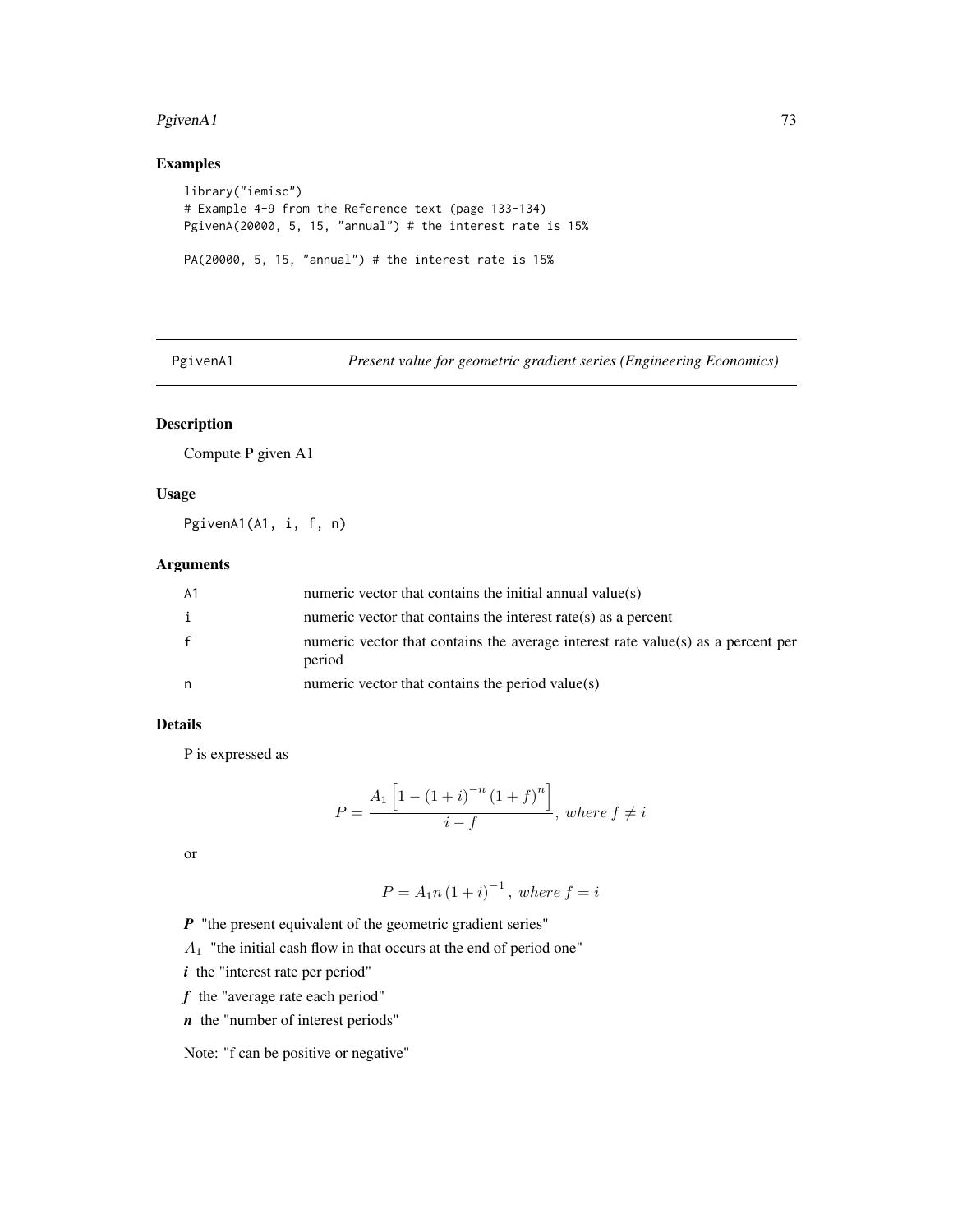## <span id="page-73-0"></span>Value

PgivenA1 numeric vector that contains the present value(s) rounded to 2 decimal places

#### References

William G. Sullivan, Elin M. Wicks, and C. Patrick Koelling, *Engineering Economy*, Fourteenth Edition, Upper Saddle River, New Jersey: Pearson/Prentice Hall, 2009, page 156-159.

#### Examples

```
library("iemisc")
# Example 4-23 from the Reference text (page 158-159)
PgivenA1(1000, 25, 20, 4) # i is 25% and f is 20%
```

```
# Example 4-24 from the Reference text (page 159)
PgivenA1(1000, 25, -20, 4) # i is 25% and f is -20%
```

| PgivenAcont | Present value given Annual value [continuous] (Engineering Eco- |  |
|-------------|-----------------------------------------------------------------|--|
|             | nomics)                                                         |  |

#### Description

Compute P given A with interest compounded continuously

#### Usage

PgivenAcont(A, n, r)

## Arguments

| A | numeric vector that contains the annual value $(s)$                         |
|---|-----------------------------------------------------------------------------|
| n | numeric vector that contains the period value(s)                            |
| r | numeric vector that contains the continuously compounded nominal annual in- |
|   | terest rate(s) as a percent                                                 |

## Details

P is expressed as

$$
P = A \left[ \frac{e^{rn} - 1}{e^{rn} (e^r - 1)} \right]
$$

*P* the "present equivalent"

- *A* the "annual equivalent amount (occurs at the end of each year)"
- *r* the "nominal annual interest rate, compounded continuously"

*n* the "number of periods (years)"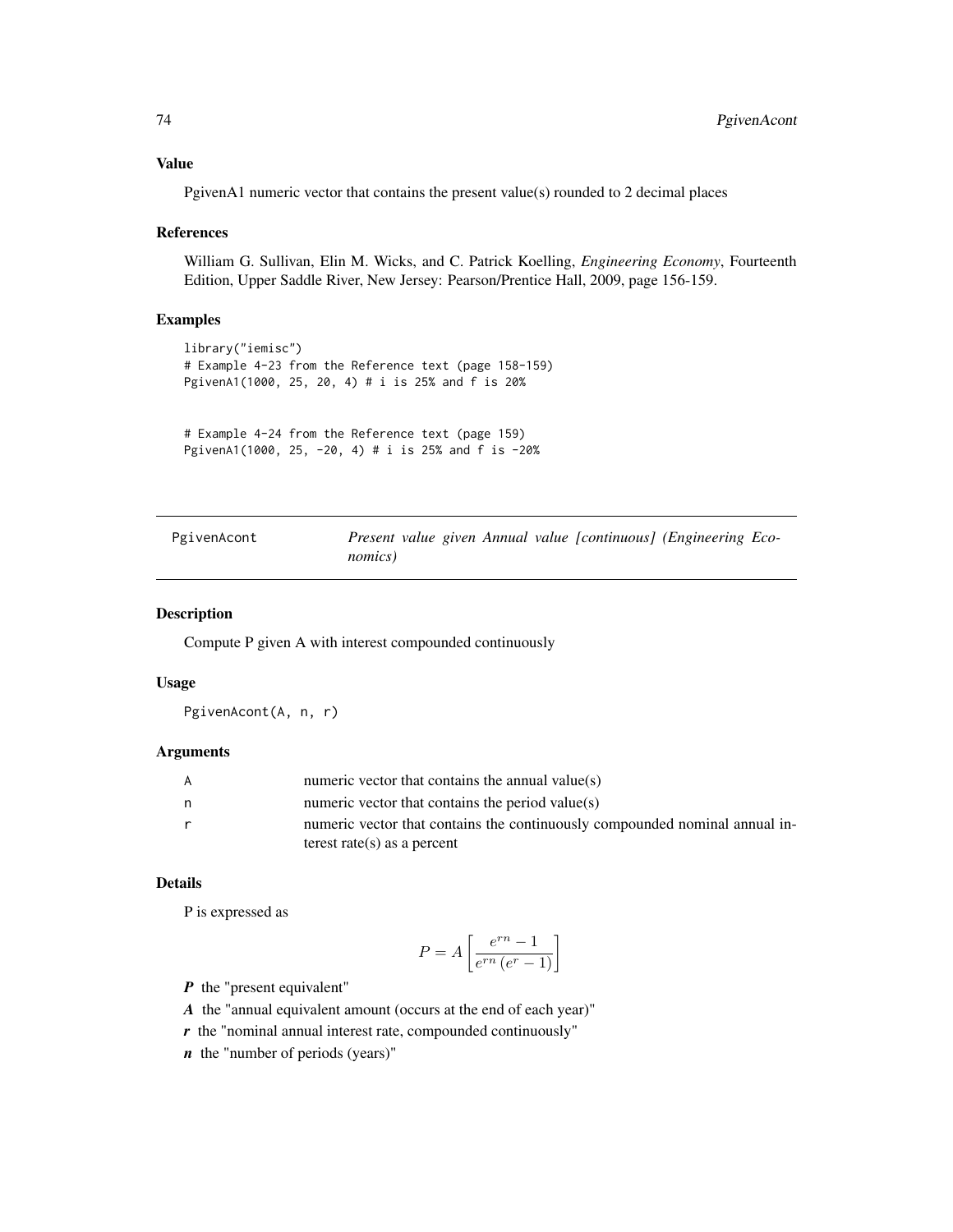#### <span id="page-74-0"></span> $PgivenF$  75

## Value

PgivenAcont numeric vector that contains the present value(s) rounded to 2 decimal places

## References

William G. Sullivan, Elin M. Wicks, and C. Patrick Koelling, *Engineering Economy*, Fourteenth Edition, Upper Saddle River, New Jersey: Pearson/Prentice Hall, 2009, page 169.

## Examples

```
library("iemisc")
  PgivenAcont(2000, 3, 12) # the interest rate is 12%
```
PgivenF *Present value given Future value (Engineering Economics)*

## Description

Compute P given F

## Usage

```
PgivenF(
 F,
 n,
  i,
  frequency = c("annual", "semiannual", "quarter", "bimonth", "month", "daily")
\mathcal{L}PF(
 F,
 n,
  i,
  frequency = c("annual", "semiannual", "quarter", "bimonth", "month", "daily")
\lambda
```
## Arguments

|           | numeric vector that contains the future value( $s$ )                                                                                                                                   |
|-----------|----------------------------------------------------------------------------------------------------------------------------------------------------------------------------------------|
| n         | numeric vector that contains the period value(s)                                                                                                                                       |
| i         | numeric vector that contains the interest rate(s) as a percent                                                                                                                         |
| frequency | character vector that contains the frequency used to obtain the number of periods<br>[annual $(1)$ , semiannual $(2)$ , quarter $(4)$ , bimonth $(6)$ , month $(12)$ , daily $(365)$ ] |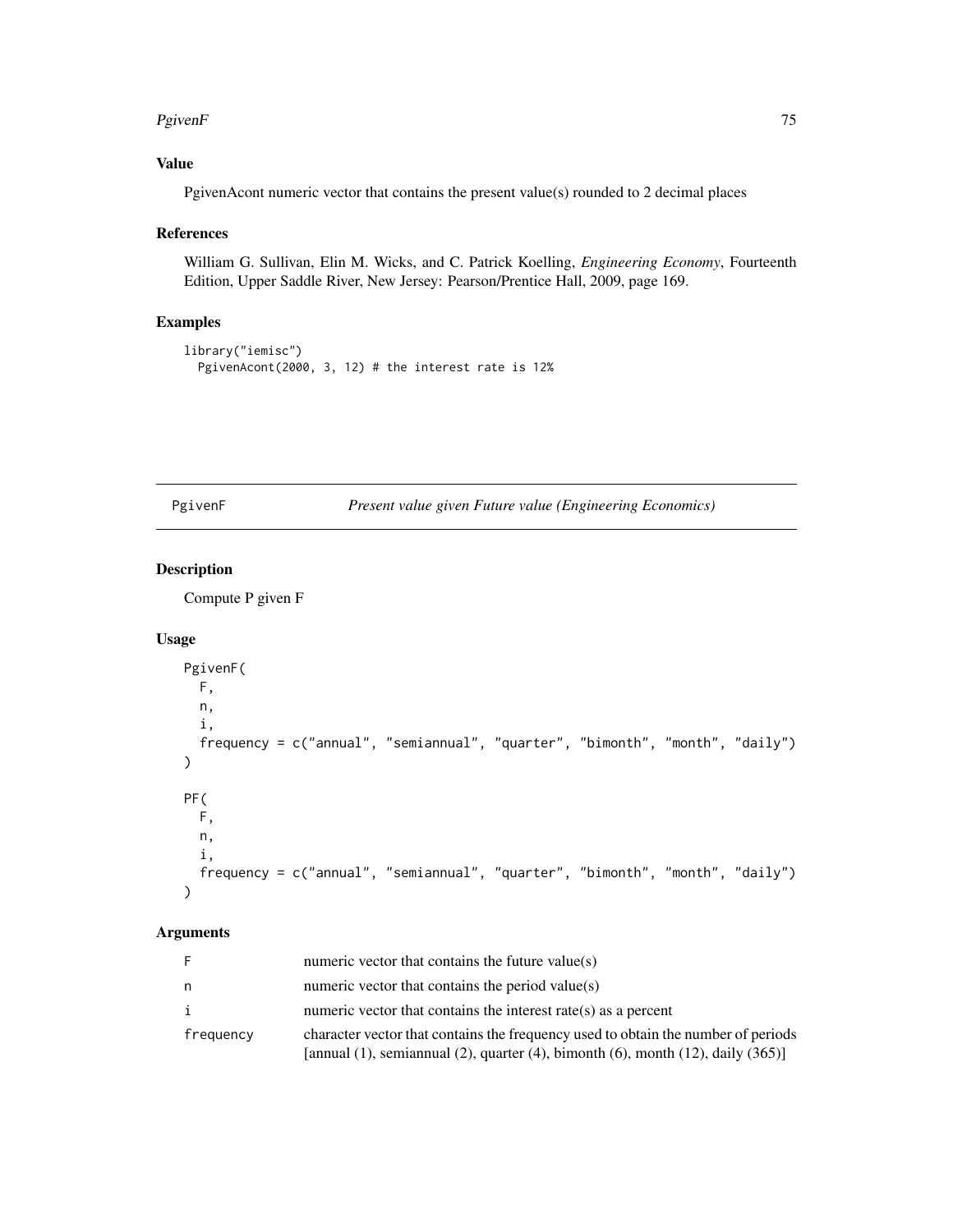## <span id="page-75-0"></span>Details

P is expressed as

$$
P = F\left[\frac{1}{\left(1+i\right)^n}\right]
$$

*P* the "present equivalent"

*F* the "future equivalent"

*i* the "effective interest rate per interest period"

*n* the "number of interest periods"

## Value

PgivenF numeric vector that contains the present value(s) rounded to 2 decimal places

PF data.frame of both n (0 to n) and the resulting present values rounded to 2 decimal places

#### References

William G. Sullivan, Elin M. Wicks, and C. Patrick Koelling, *Engineering Economy*, Fourteenth Edition, Upper Saddle River, New Jersey: Pearson/Prentice Hall, 2009, page 128, 142, 164.

## Examples

library("iemisc") # Example 4-4 from the Reference text (page 128) PgivenF(10000, 6, 8, "annual") # the interest rate is 8%

 $PF(10000, 6, 8, 'annual')$  # the interest rate is  $8\%$ 

| PgivenFcont |                 |  |  | Present value given Future value [continuous] (Engineering Eco- |  |
|-------------|-----------------|--|--|-----------------------------------------------------------------|--|
|             | <i>nomics</i> ) |  |  |                                                                 |  |

## Description

Compute P given F with interest compounded continuously

#### Usage

PgivenFcont(F, n, r)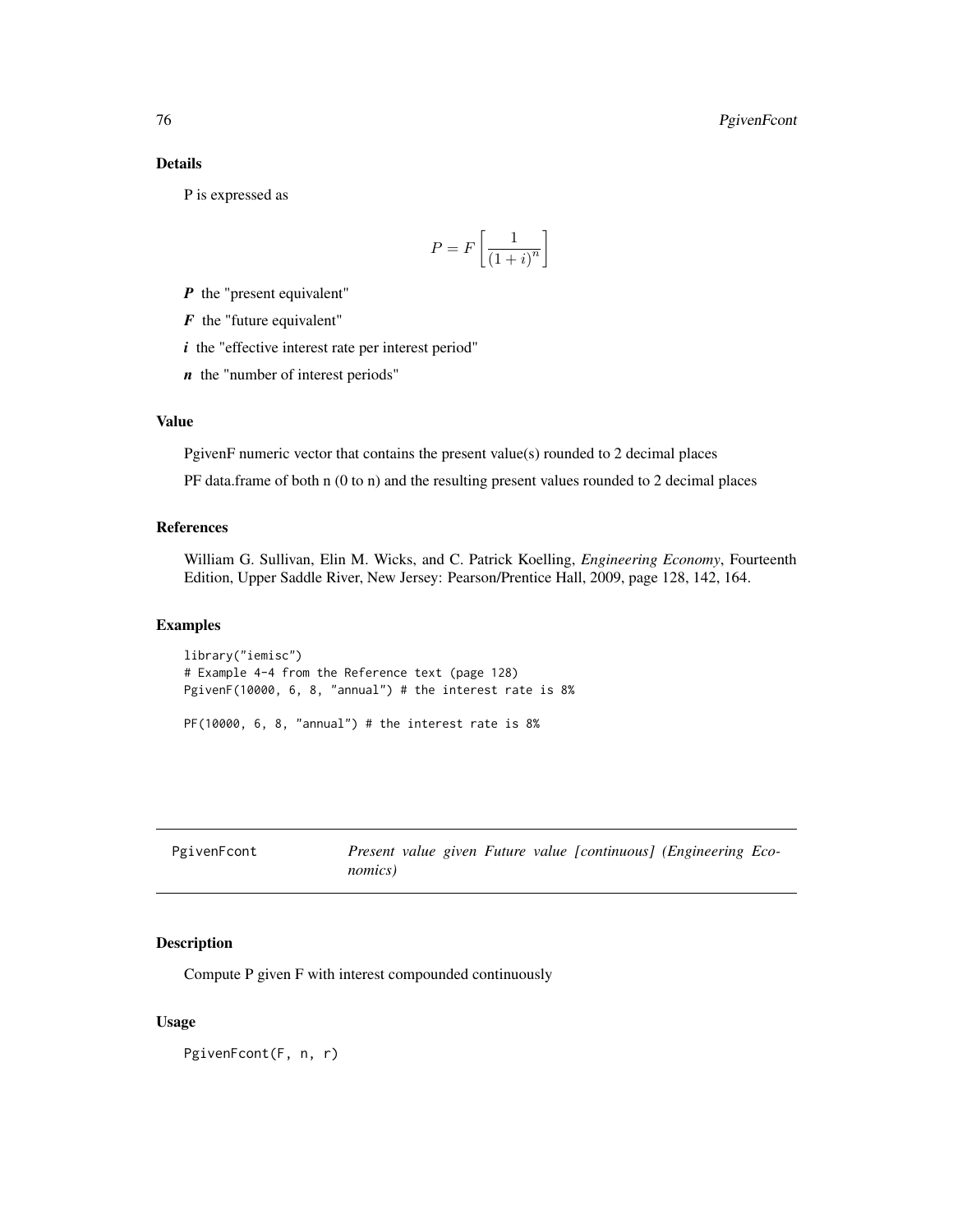## <span id="page-76-0"></span>PgivenFivary 77

## Arguments

|   | numeric vector that contains the future value( $s$ )                                                       |
|---|------------------------------------------------------------------------------------------------------------|
| n | numeric vector that contains the period value(s)                                                           |
|   | numeric vector that contains the continuously compounded nominal annual in-<br>terest rate(s) as a percent |

## Details

P is expressed as

 $P = Fe^{-rn}$ 

- *P* the "present equivalent"
- *F* the "future equivalent"
- *r* the "nominal annual interest rate, compounded continuously"
- *n* the "number of periods (years)"

## Value

PgivenFcont numeric vector that contains the present value(s) rounded to 2 decimal places

#### References

William G. Sullivan, Elin M. Wicks, and C. Patrick Koelling, *Engineering Economy*, Fourteenth Edition, Upper Saddle River, New Jersey: Pearson/Prentice Hall, 2009, page 169.

## Examples

```
library("iemisc")
PgivenFcont(1000, 9, 7) # the interest rate is 7%
```

| PgivenFivary | "Present equivalent of a series of future cash flows subject to varying |
|--------------|-------------------------------------------------------------------------|
|              | <i>interest rates" (Engineering Economics)</i>                          |

## Description

Compute P given F and i that varies

#### Usage

PgivenFivary(Fn, ik, k)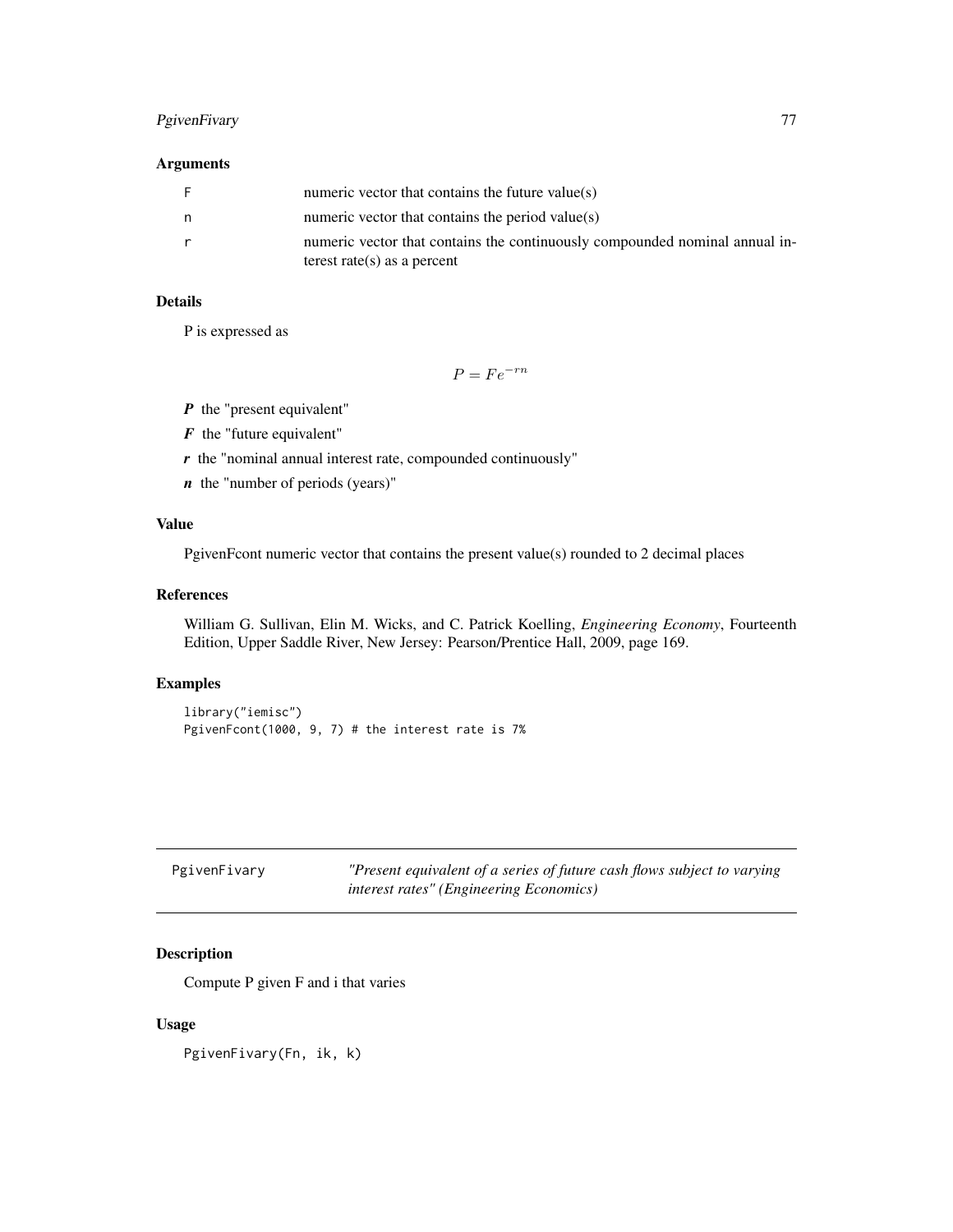#### Arguments

| - Fn | numeric vector that contains the future value(s) at the end of a period n                                 |
|------|-----------------------------------------------------------------------------------------------------------|
| ik   | numeric vector that contains the effective interest rate(s) per period as a percent<br>for the kth period |
| k    | numeric vector that contains the kth period values                                                        |

## Details

P is expressed as

$$
P = \frac{F_n}{\prod_{k=1}^n (1 + i_k)}
$$

*P* the "present equivalent"

 $F_n$  the "future cash flows subject to varying interest rates"

 $i_k$  the "interest rate for the kth period"

*k* the "number of interest periods"

## Value

PgivenFivary numeric vector that contains the present value(s)

## Source

- 1. r Add a Column to a Dataframe From a List of Values Stack Overflow answered by Matthew Plourde on Jun 21 2012. See [https://stackoverflow.com/questions/11130037/add-a-c](https://stackoverflow.com/questions/11130037/add-a-column-to-a-dataframe-from-a-list-of-values/11130178)olumn-to-a-dataframe [11130178](https://stackoverflow.com/questions/11130037/add-a-column-to-a-dataframe-from-a-list-of-values/11130178).
- 2. r Why does is.vector() return TRUE for list? Stack Overflow answered by Andrie on May 17 2011. See [https://stackoverflow.com/questions/6032772/why-does-is-vector-retu](https://stackoverflow.com/questions/6032772/why-does-is-vector-return-true-for-list/6032909)rn-true-for-list/ [6032909](https://stackoverflow.com/questions/6032772/why-does-is-vector-return-true-for-list/6032909).

## References

William G. Sullivan, Elin M. Wicks, and C. Patrick Koelling, *Engineering Economy*, Fourteenth Edition, Upper Saddle River, New Jersey: Pearson/Prentice Hall, 2009, page 142, 162.

```
library("iemisc")
# Example for equation 4-31 from the Reference text (page 162)
PgivenFivary(Fn = 1000, ik = c(10, 12, 13, 10), k = 1)
# i1 is 10%, i2 is 12%, i3 is 14%, and i4 is 10% & k = 1 year
```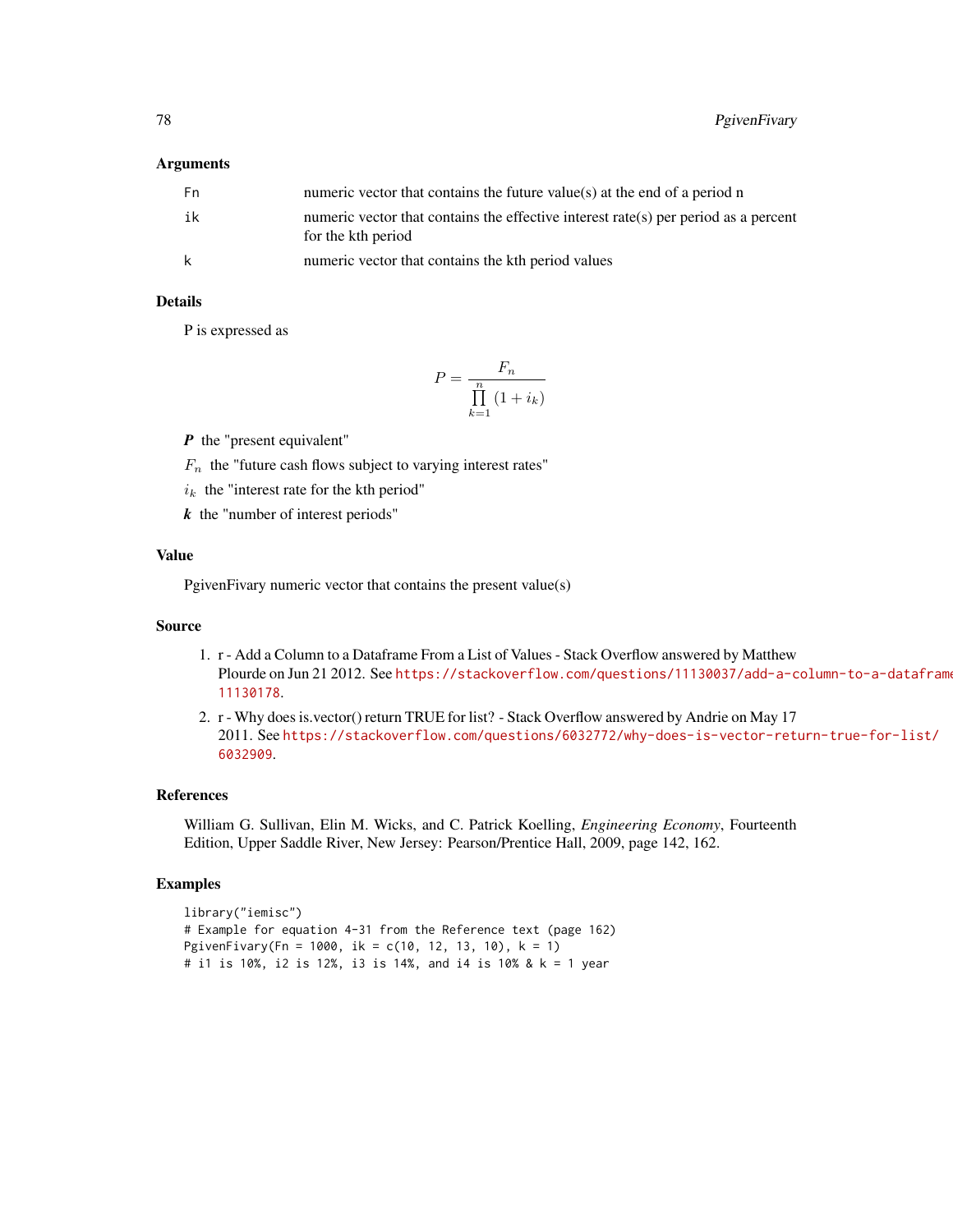<span id="page-78-0"></span>

## Description

Compute P given G

## Usage

```
PgivenG(
  G,
  n,
  i,
  frequency = c("annual", "semiannual", "quarter", "bimonth", "month", "daily")
\mathcal{L}
```
## Arguments

| G         | numeric vector that contains the gradient value(s)                                                                                                                                     |
|-----------|----------------------------------------------------------------------------------------------------------------------------------------------------------------------------------------|
| n         | numeric vector that contains the period value(s)                                                                                                                                       |
| i         | numeric vector that contains the interest rate( $s$ ) as a percent                                                                                                                     |
| frequency | character vector that contains the frequency used to obtain the number of periods<br>[annual $(1)$ , semiannual $(2)$ , quarter $(4)$ , bimonth $(6)$ , month $(12)$ , daily $(365)$ ] |

## Details

$$
P = G\left\{\frac{1}{i}\left[\frac{\left(1+i\right)^n - 1}{i\left(1+i\right)^n} - \frac{n}{\left(1+i\right)^n}\right]\right\}
$$

*P* the "present equivalent"

*G* the "uniform gradient amount"

- *i* the "effective interest rate per interest period"
- *n* the "number of interest periods"

## Value

PgivenG numeric vector that contains the present value(s) rounded to 2 decimal places

## References

William G. Sullivan, Elin M. Wicks, and C. Patrick Koelling, *Engineering Economy*, Fourteenth Edition, Upper Saddle River, New Jersey: Pearson/Prentice Hall, 2009, page 142, 150, 152-154.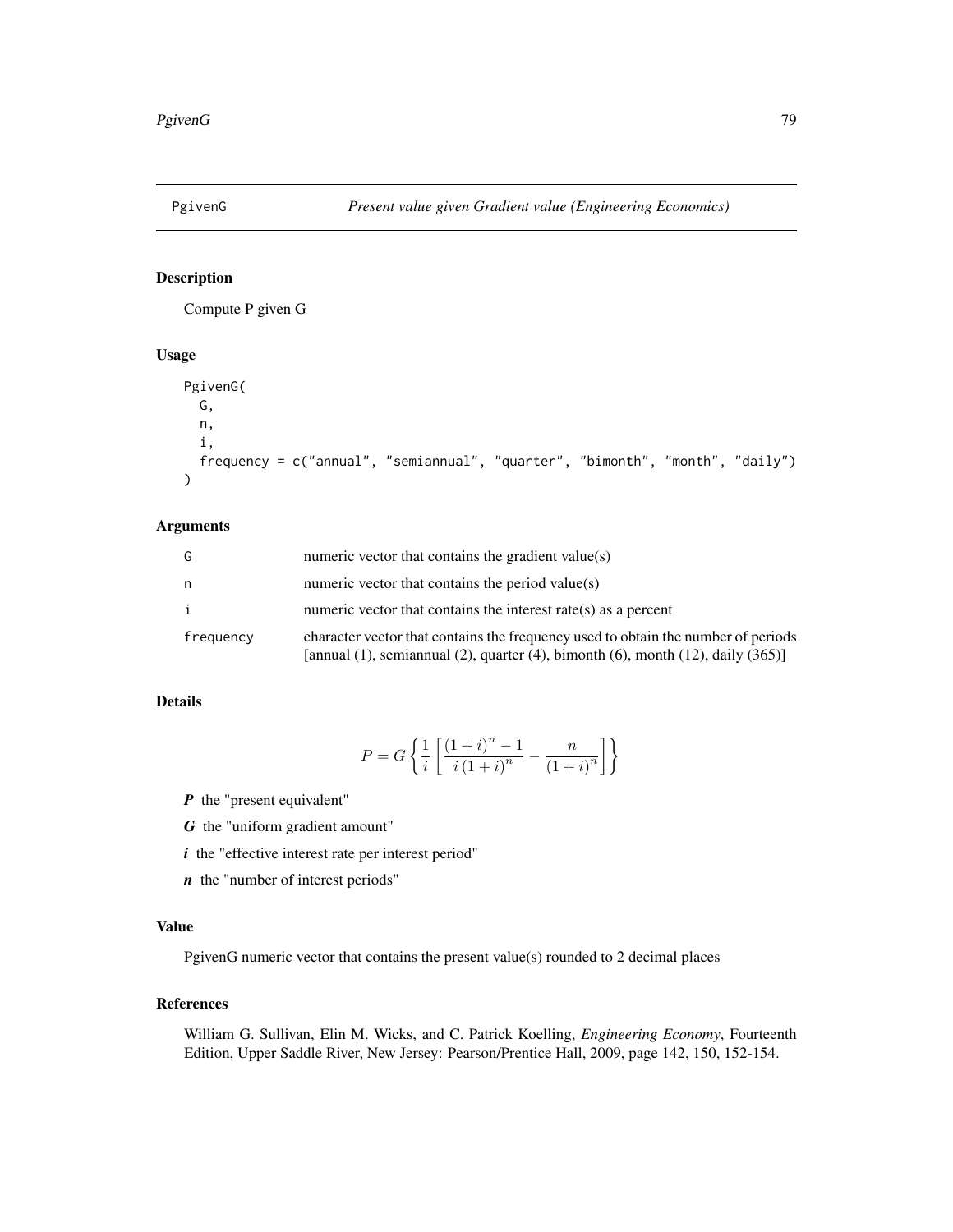80 ranges and the set of the set of the set of the set of the set of the set of the set of the set of the set of the set of the set of the set of the set of the set of the set of the set of the set of the set of the set of

## Examples

```
library("iemisc")
# Example 4-20 from the Reference text (pages 153-154)
PgivenG(1000, 4, 15, "annual") # the interest rate is 15%
```
<span id="page-79-0"></span>

ranges *Sample range*

## Description

This function computes the sample range.

#### Usage

ranges(x, na.rm = FALSE, finite = FALSE)

## Arguments

| X.     | numeric vector                                                                         |
|--------|----------------------------------------------------------------------------------------|
| na.rm  | logical vector that determines whether the missing values should be removed or<br>not. |
| finite | logical vector that determines whether non-finite values should be removed or<br>not.  |

## Details

"The range is the difference between the largest number and the smallest number in the set." Source: Onwubiko page 176.

The following statements are from [range](#page-0-0):

"If na.rm is FALSE, NA and NaN values in any of the arguments will cause NA values to be returned, otherwise NA values are ignored."

"If finite is TRUE, the minimum and maximum of all finite values is computed, i.e., finite = TRUE includes na.rm = TRUE."

## Value

ranges as the difference between the maximum and minimum values in x as a numeric [vector](#page-0-0). Unlike the [range](#page-0-0), ranges can't take character vectors as arguments, only numeric vectors.

#### References

Chinyere Onwubiko, *An Introduction to Engineering*, Mission, Kansas: Schroff Development Corporation, 1997, page 176.

<span id="page-79-1"></span>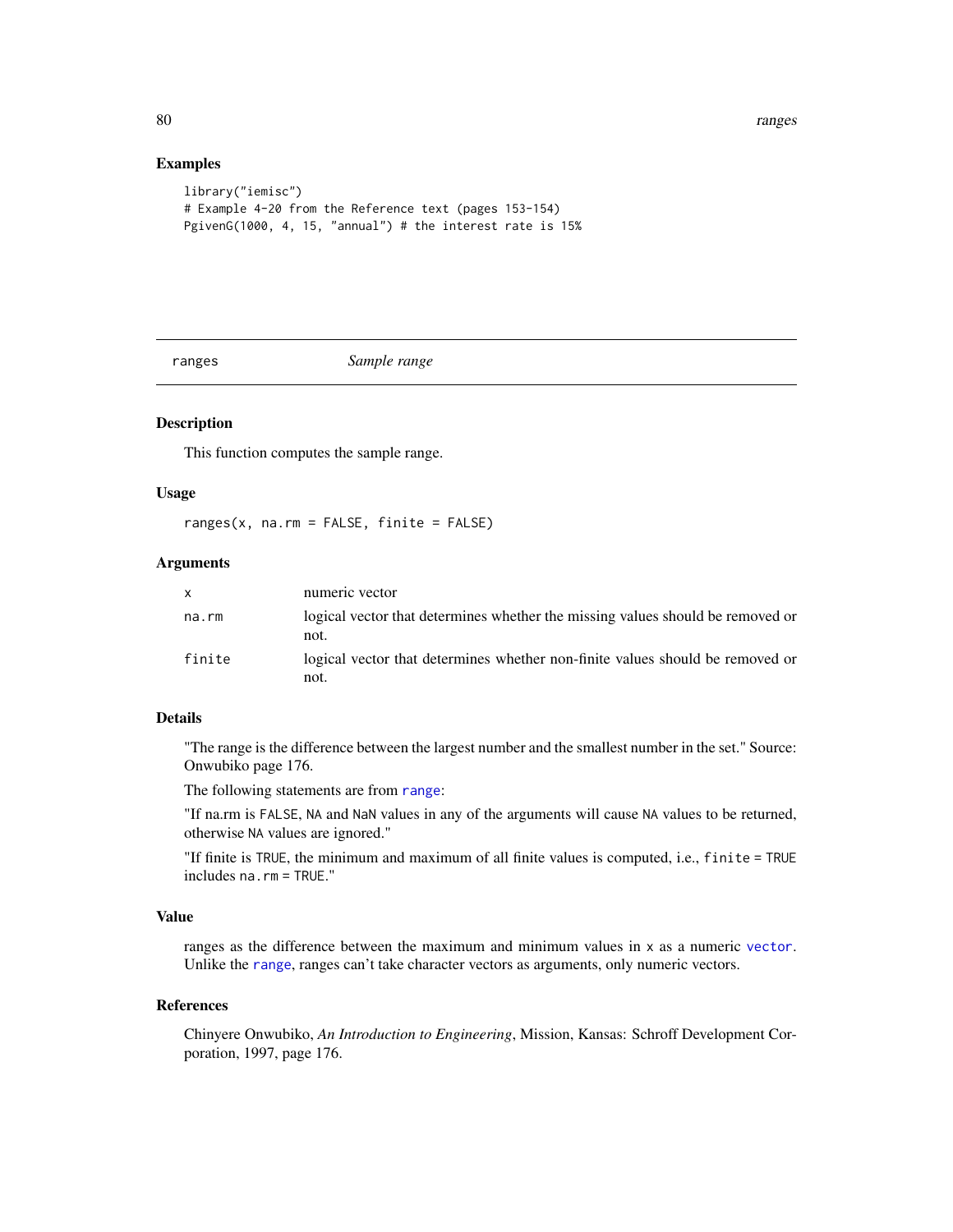#### <span id="page-80-1"></span>relerror 81

## See Also

[sgm](#page-85-0) for geometric mean, [shm](#page-86-0) for harmonic mean, [cv](#page-23-0) for coefficient of variation (CV), [rms](#page-83-0) for root-mean-square (RMS), [relerror](#page-80-0) for relative error, and [approxerror](#page-11-0) for approximate error.

## Examples

```
library("iemisc")
require(stats)
set.seed(100) # makes the example reproducible
x < - rnorm(100)
ranges(x)
```
<span id="page-80-0"></span>relerror *Relative error*

## Description

This function computes the relative error.

#### Usage

relerror(xt, xa)

#### Arguments

| xt | numeric vector that contains the true value( $s$ )    |
|----|-------------------------------------------------------|
| xa | numeric vector that contains the approximate value(s) |

### Details

Relative error is expressed as

 $\varepsilon_t = \frac{true\ value - approximation}{true\ value} \cdot 100$ 

 $\varepsilon_t$  the "true percent relative error"

*true value* the true value

*approximation* the approximate value

#### Value

relative error, as a percent (%), as a numeric [vector](#page-0-0).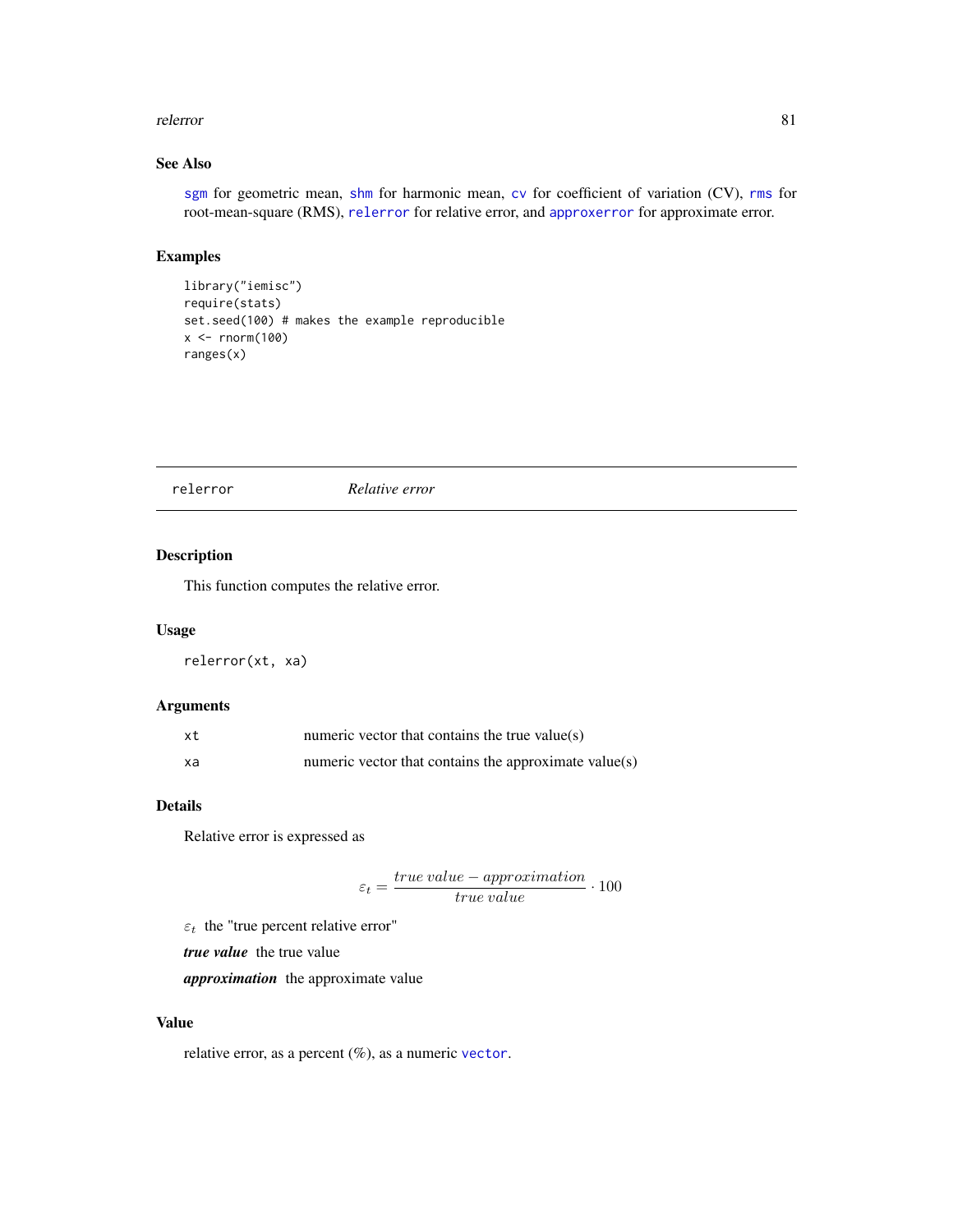#### <span id="page-81-0"></span>References

Steven C. Chapra, *Applied Numerical Methods with MATLAB for Engineers and Scientists*, Second Edition, Boston, Massachusetts: McGraw-Hill, 2008, page 82-83.

#### See Also

[sgm](#page-85-0) for geometric mean, [shm](#page-86-0) for harmonic mean, [cv](#page-23-0) for coefficient of variation (CV), [rms](#page-83-0) for root-mean-square (RMS), [approxerror](#page-11-0) for approximate error, and [ranges](#page-79-0) for sample range.

## Examples

```
library("iemisc")
# Example 4.1 from the Reference text (page 83)
relerror(1.648721, 1.5) # answer as a percent (\%)
```
righttri *Right triangle calculations*

#### Description

This function computes the missing length (must have at least 2 sides) and the interior angles (degrees) of a right triangle.

#### Usage

 $righttri(a = NULL, b = NULL, c = NULL)$ 

#### Arguments

| a | numeric vector that contains the known side a, if known              |
|---|----------------------------------------------------------------------|
| b | numeric vector that contains the known side b, if known              |
| C | numeric vector that contains the known side c (hypotenuse), if known |

#### Details

Side a is the side adjacent to angle B and opposite angle A. Side b is the side adjacent to angle A and opposite angle B. Side c (hypotenuse) is opposite the right angle (angle C).

This function makes the following calculations:

- 1. the length of the missing side using the Pythagorean theorem,
- 2. the area of the right triangle,
- 3. the altitude of the right triangle,
- 4. the angle associated with the side named a (degrees),
- 5. the angle associated with the side named b (degrees), and
- 6. the angle associated with the side named c (degrees).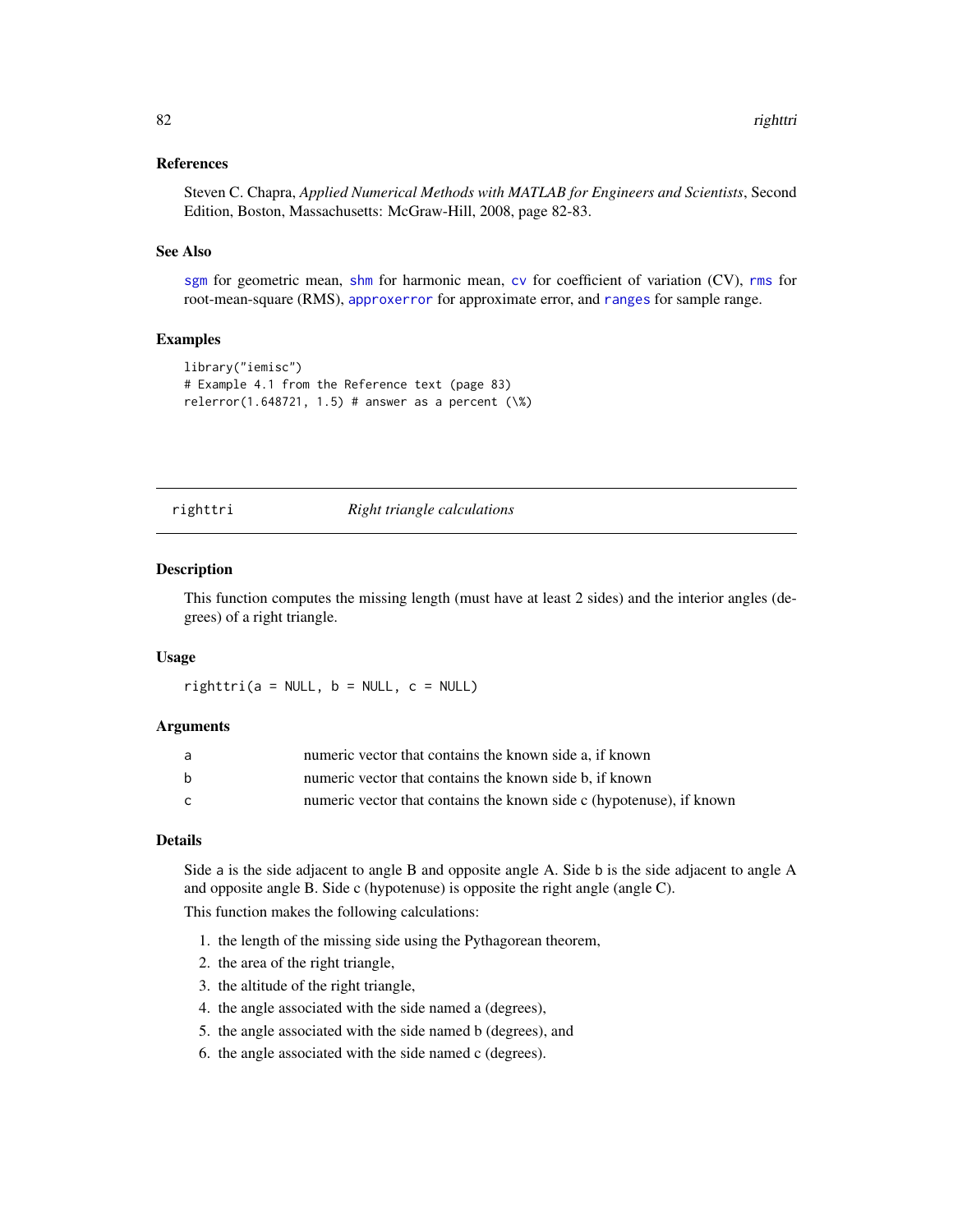#### <span id="page-82-0"></span>righttri 83

#### Value

[list](#page-0-0) of known sides a, b, and c  $\&$  the interior angles A, B, and C (right angle), in degrees, if and only if the given sides create a right triangle.

#### Source

- 1. r Better error message for stopifnot? Stack Overflow answered by Andrie on Dec 1 2011. See <https://stackoverflow.com/questions/8343509/better-error-message-for-stopifnot>.
- 2. r switch() statement usage Stack Overflow answered by Tommy on Oct 19 2011 and edited by Tommy on Mar 6 2012. See [https://stackoverflow.com/questions/7825501/](https://stackoverflow.com/questions/7825501/switch-statement-usage) [switch-statement-usage](https://stackoverflow.com/questions/7825501/switch-statement-usage).
- 3. Using Switch Statement in R Stack Overflow answered by Gavin Simpson on Jul 25 2013. See <https://stackoverflow.com/questions/17847034/using-switch-statement-in-r>.

#### References

- 1. r Better error message for stopifnot? Stack Overflow answered by Andrie on Dec 1 2011. See <https://stackoverflow.com/questions/8343509/better-error-message-for-stopifnot>.
- 2. Masoud Olia, Ph.D., P.E. and Contributing Authors, *Barron's FE (Fundamentals of Engineering Exam)*, 3rd Edition, Hauppauge, New York: Barron's Educational Series, Inc., 2015, page 44-45.
- 3. Wikimedia Foundation, Inc. Wikipedia, 28 December 2015, "Pythagorean theorem", [https:](https://en.wikipedia.org/wiki/Pythagorean_theorem) [//en.wikipedia.org/wiki/Pythagorean\\_theorem](https://en.wikipedia.org/wiki/Pythagorean_theorem).
- 4. Wikimedia Foundation, Inc. Wikipedia, 26 November 2015, "Radian", [https://en.wikipedi](https://en.wikipedia.org/wiki/Radian)a. [org/wiki/Radian](https://en.wikipedia.org/wiki/Radian).
- 5. Wikimedia Foundation, Inc. Wikipedia, 9 December 2015, "Right triangle", [https://en.](https://en.wikipedia.org/wiki/Right_triangle) [wikipedia.org/wiki/Right\\_triangle](https://en.wikipedia.org/wiki/Right_triangle).

```
library("iemisc")
## Not run:
righttri(0, 2) # a = 0, b = 2
righttri(1, 2) # a = 1, b = 2righttri(a = 5, c = 10)
righttri(a = 3, c = 5)
righttri(a = 5, c = 10)
## End(Not run)
```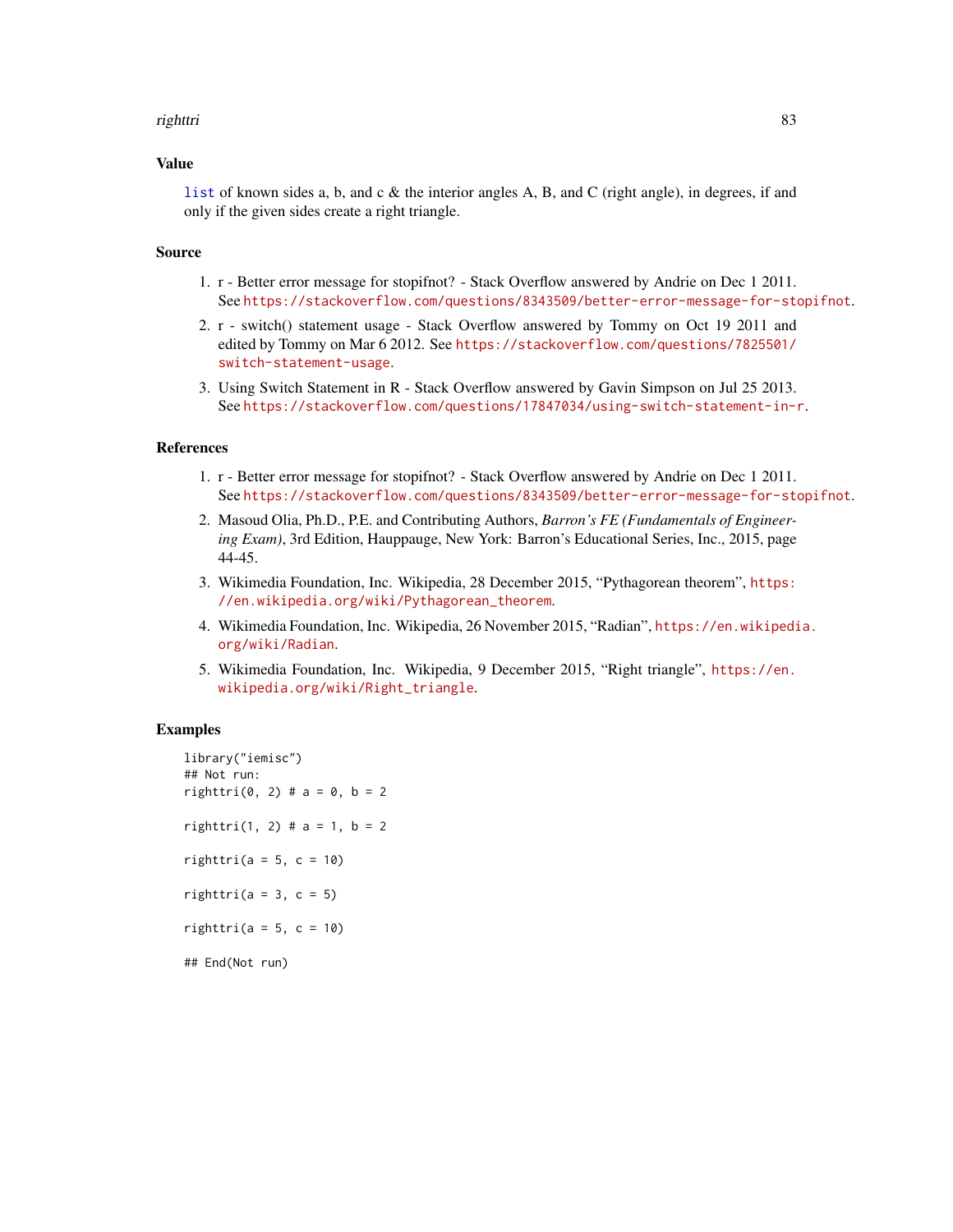<span id="page-83-1"></span><span id="page-83-0"></span>rms *Root-mean-square*

#### Description

This function computes the sample root-mean-square (RMS).

## Usage

 $rms(x, na.rm = FALSE)$ 

## Arguments

|       | numeric vector that contains the sample data points.                           |
|-------|--------------------------------------------------------------------------------|
| na.rm | logical vector that determines whether the missing values should be removed or |
|       | not.                                                                           |

#### Details

RMS is expressed as

$$
x_{rms} = \sqrt{\frac{\sum_{i=1}^{n} x_i^2}{n}}
$$

 $x<sub>r</sub>ms$  the sample harmonic mean

*x* the values in a sample

*n* the number of values

#### Value

sample root-mean-square as a numeric vector. The default choice is that any NA values will be kept (na.rm = FALSE). This can be changed by specifying na.rm = TRUE, such as rms(x,na.rm = TRUE).

## References

Masoud Olia, Ph.D., P.E. and Contributing Authors, *Barron's FE (Fundamentals of Engineering Exam)*, 3rd Edition, Hauppauge, New York: Barron's Educational Series, Inc., 2015, page 84.

## See Also

[sgm](#page-85-0) for geometric mean, [shm](#page-86-0) for harmonic mean, [cv](#page-23-0) for coefficient of variation (CV), [relerror](#page-80-0) for relative error, [approxerror](#page-11-0) for approximate error, and [ranges](#page-79-0) for sample range.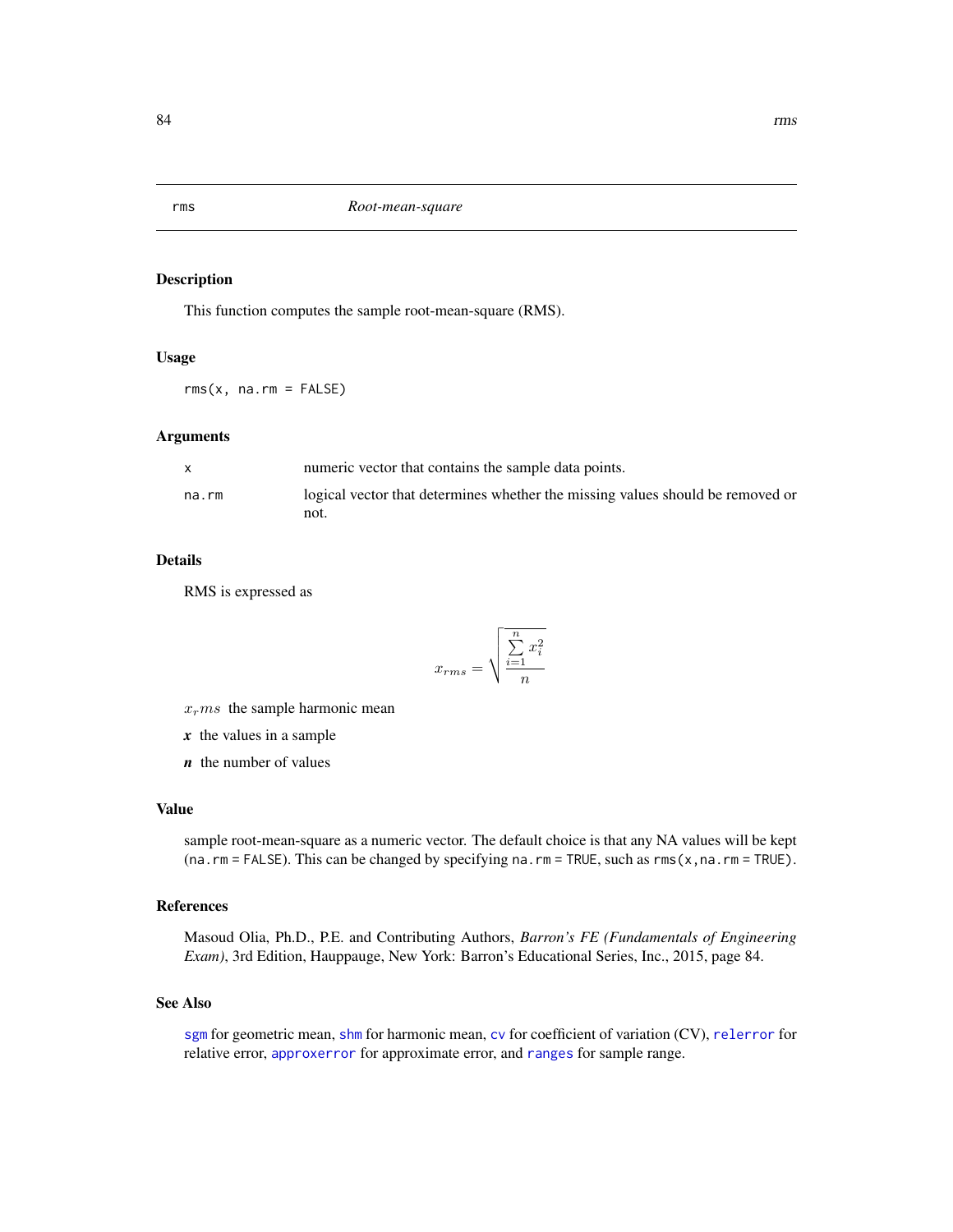#### <span id="page-84-0"></span>secd 85

## Examples

```
library("iemisc")
samp <- c(0.5, 100, 1000.25, 345, 0.0213, 0, 45, 99, 23, 11, 1, 89, 0, 34,
        65, 98, 3)
rms(samp)
```
secd *Secant (in degrees) [GNU Octave/MATLAB compatible]*

#### Description

Calculates the value of secant for each element of x in degrees in a manner compatible with GNU Octave/MATLAB.

#### Usage

secd(x)

## Arguments

x A numeric vector containing values in degrees

#### Value

The secant of each element of x in degrees.

## Author(s)

David Bateman (GNU Octave secd), Irucka Embry

## References

John W. Eaton, David Bateman, and Søren Hauberg (2009). *GNU Octave version 3.0.1 manual: a high-level interactive language for numerical computations*. CreateSpace Independent Publishing Platform. ISBN 1441413006, URL <http://www.gnu.org/software/octave/doc/interpreter/>. Page 358.

#### Examples

```
library("iemisc")
```
# Examples from GNU Octave secd  $seed (seq(0, 80, by = 10))$ secd (c(0, 180, 360))

secd (c(90, 270))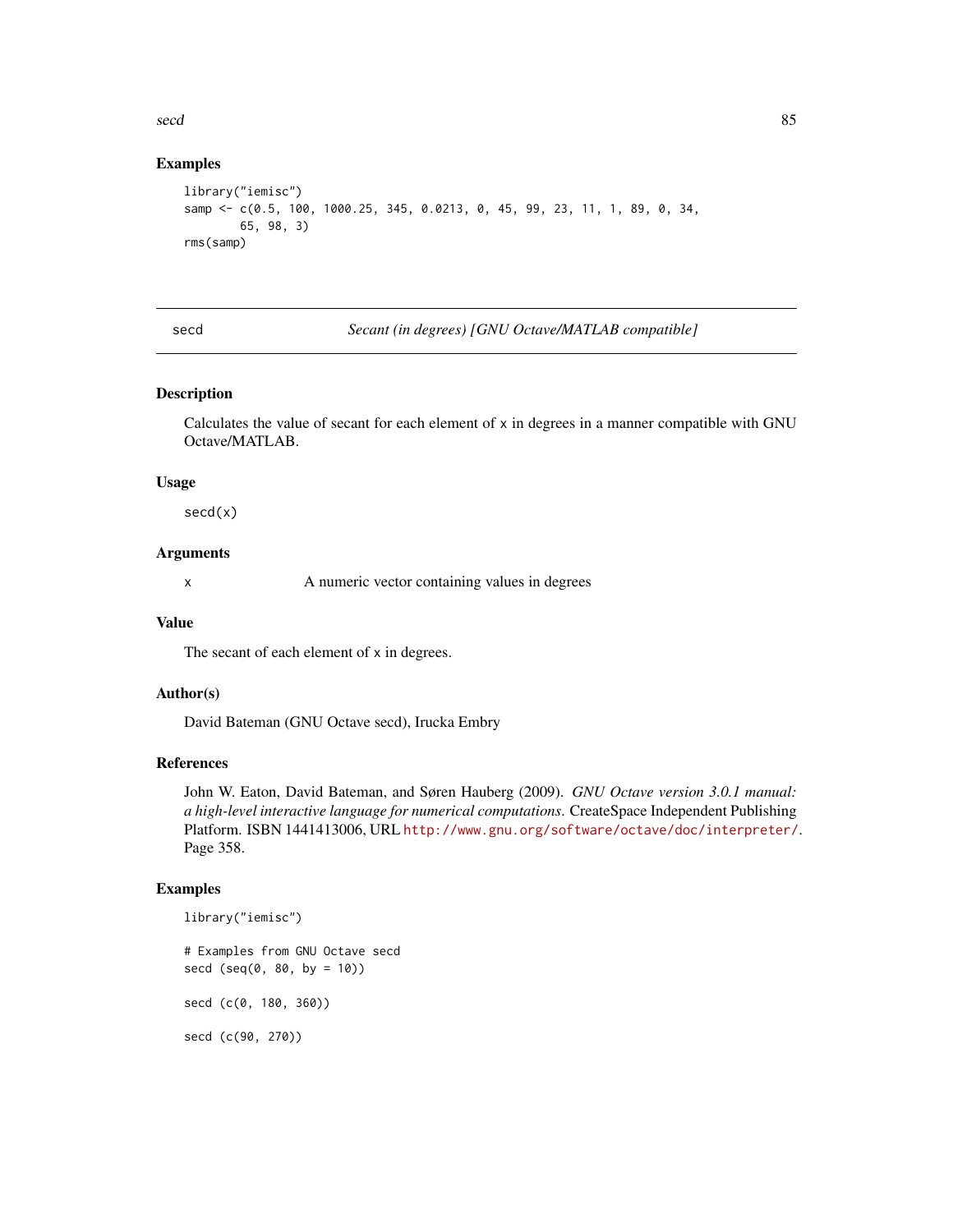#### Description

This function computes the sample geometric mean.

#### Usage

 $sgm(x, na.rm = FALSE)$ 

## Arguments

| $\mathsf{x}$ | numeric vector that contains the sample data points (any negative values will be<br>ignored). |
|--------------|-----------------------------------------------------------------------------------------------|
| na.rm        | logical vector that determines whether the missing values should be removed or<br>not.        |

#### Details

Geometric mean is expressed as

$$
\bar{x}_g = (x_1 x_2 \cdots x_n)^{\frac{1}{n}}
$$

- $\bar{x}_g$  the sample geometric mean
- *x* the values in a sample
- *n* the number of positive values

"The geometric mean is used in averaging values that represent a rate of change. It is the positive nth root of the product of the n values."

#### Value

sample geometric mean as a numeric vector. The default choice is that any NA values will be kept (na.rm = FALSE). This can be changed by specifying na.rm = TRUE, such as sgm(x,na.rm = TRUE).

## References

Nathabandu T. Kottegoda and Renzo Rosso, *Statistics, Probability, and Reliability for Civil and Environmental Engineers*, New York City, New York: The McGraw-Hill Companies, Inc., 1997, page 13.

<span id="page-85-1"></span><span id="page-85-0"></span>sgm *Geometric mean*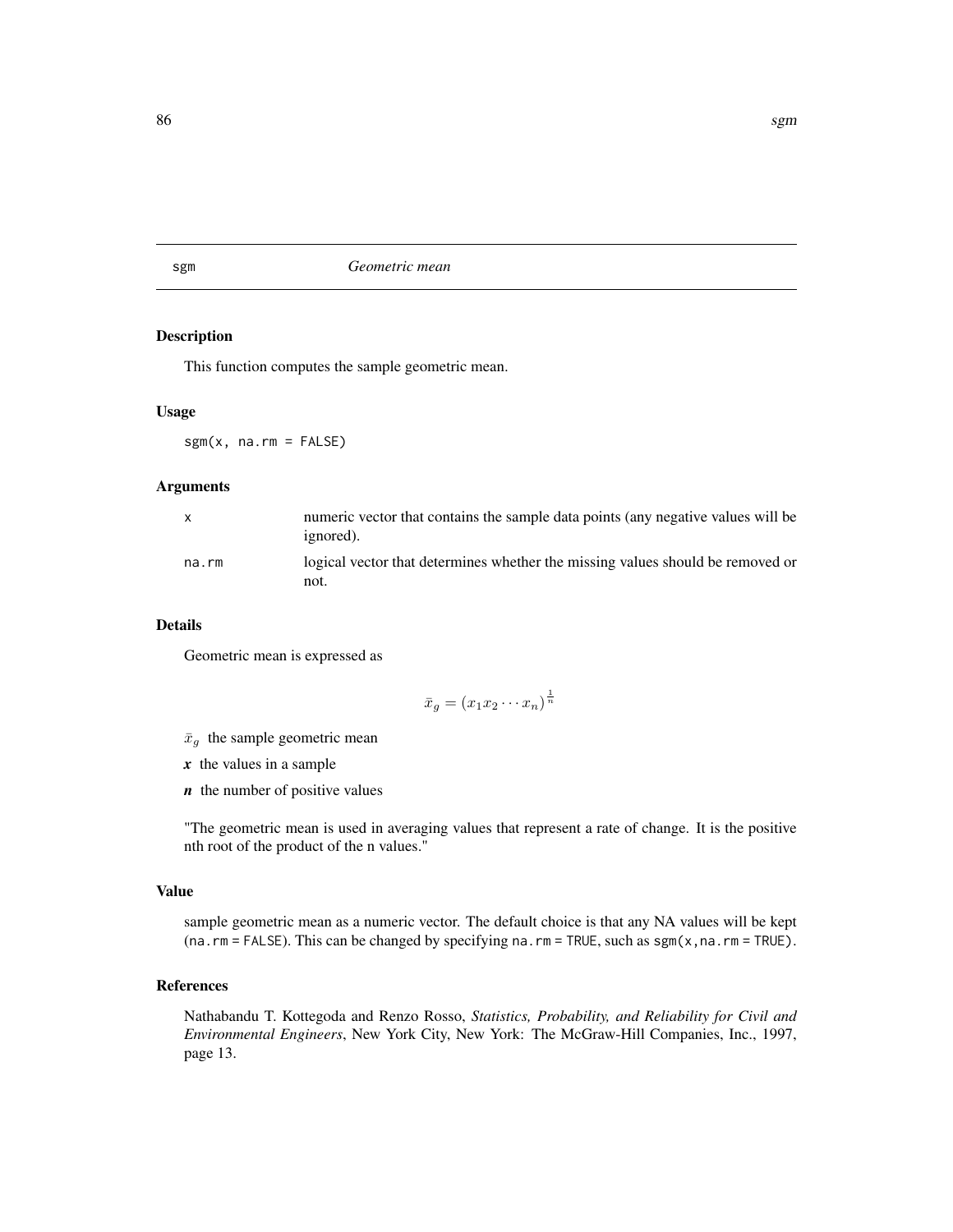<span id="page-86-1"></span> $s$ hm 87

## See Also

[mean](#page-0-0) for arithmetic mean

[shm](#page-86-0) for harmonic mean, [cv](#page-23-0) for coefficient of variation (CV), [relerror](#page-80-0) for relative error, [approxerror](#page-11-0) for approximate error, [rms](#page-83-0) for root-mean-square (RMS), and [ranges](#page-79-0) for sample range.

#### Examples

```
library("iemisc")
# Example 1.13 from Kottegoda (page 13)
city_pop <- c(230000, 310000)
sgm(city_pop)
# Compare the geometric mean to the arithmetic mean
```
mean(city\_pop)

<span id="page-86-0"></span>shm *Harmonic mean*

## Description

This function computes the sample harmonic mean.

## Usage

 $shm(x, na.rm = FALSE)$ 

## Arguments

|       | numeric vector that contains the sample data points.                           |
|-------|--------------------------------------------------------------------------------|
| na.rm | logical vector that determines whether the missing values should be removed or |
|       | not.                                                                           |

## Details

Harmonic mean is expressed as

$$
\bar{x}_h = \frac{1}{\left(\frac{1}{n}\right)\left[\left(\frac{1}{x_1}\right) + \left(\frac{1}{x_2}\right) + \dots + \left(\frac{1}{x_n}\right)\right]}
$$

 $\bar{x}_h$  the sample harmonic mean

*x* the values in a sample

*n* the number of values

"The harmonic mean is the reciprocal of the mean of the reciprocals. It is applied in situations where the reciprocal of a variable is averaged."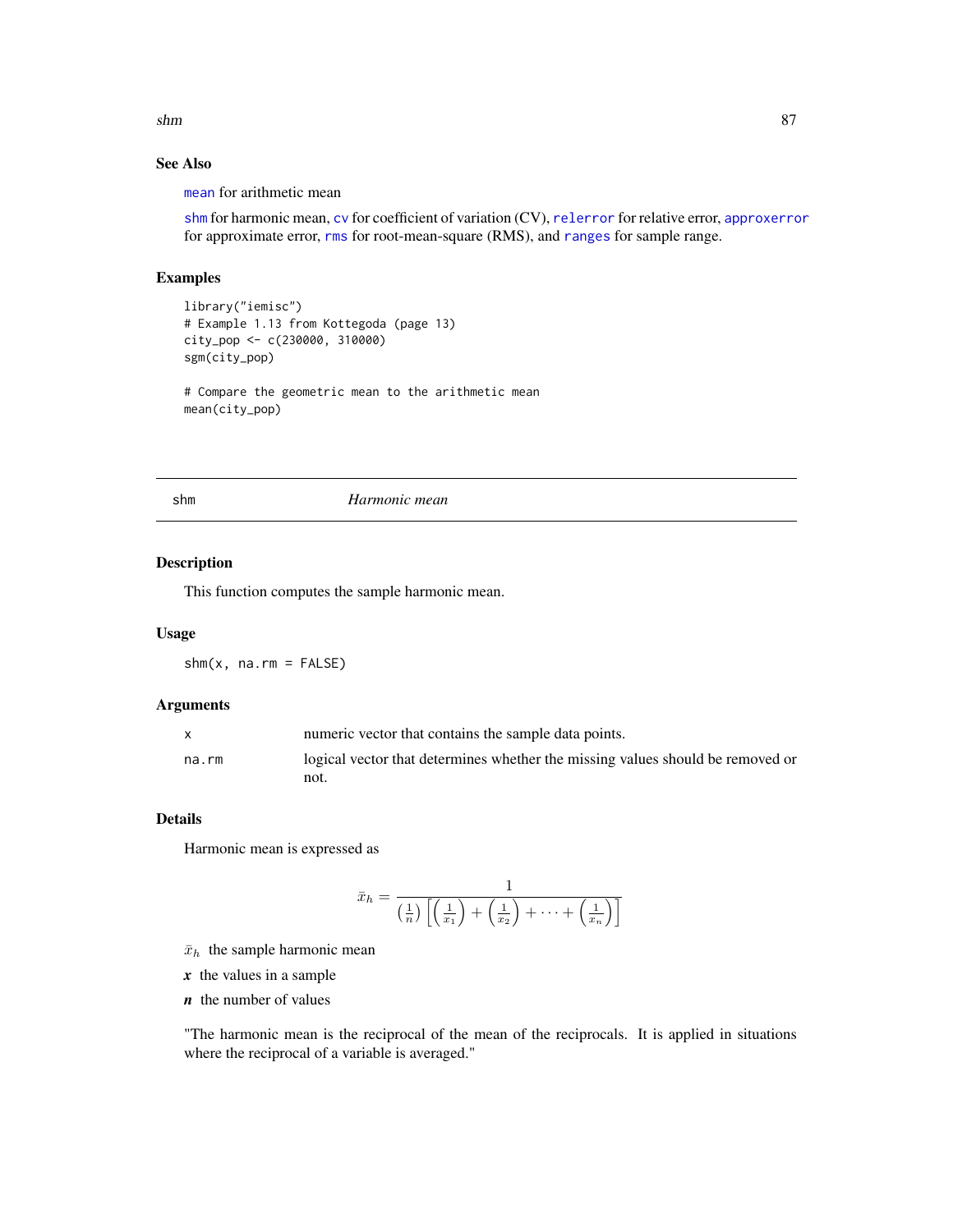#### <span id="page-87-0"></span>Value

sample harmonic mean as a numeric vector. The default choice is that any NA values will be kept  $(na.rm = FALSE)$ . This can be changed by specifying na.rm = TRUE, such as  $shm(x,na.rm = TRUE)$ .

#### References

Nathabandu T. Kottegoda and Renzo Rosso, *Statistics, Probability, and Reliability for Civil and Environmental Engineers*, New York City, New York: The McGraw-Hill Companies, Inc., 1997, page 13.

#### See Also

[mean](#page-0-0) for arithmetic mean

[sgm](#page-85-0) for geometric mean, [cv](#page-23-0) for coefficient of variation (CV), [relerror](#page-80-0) for relative error, [approxerror](#page-11-0) for approximate error, [rms](#page-83-0) for root-mean-square (RMS), and [ranges](#page-79-0) for sample range.

## Examples

```
library("iemisc")
library("data.table")
# Example 1.12 from Kottegoda (page 13)
x \leq c(0.20, 0.24, 0.16) # stream velocities in m/s
shm(x)
# using a matrix of the numeric vector x
mat1 <- matrix(data = x, nrow = length(x), ncol = 1, byrow = FALSE,
        dimnames = list(c(rep("", length(x))), "Velocities"))
shm(mat1)
# using a data.frame of the numeric vector x
df1 <- data.frame(x)
shm(df1)
# using a data.table of the numeric vector x
df2 \leq -\text{data.table}(x)shm(df2)
```
SimpIntPaid *Simple Interest Paid (Engineering Economics)*

## **Description**

Computes the total amount paid at the end of n periods using simple interest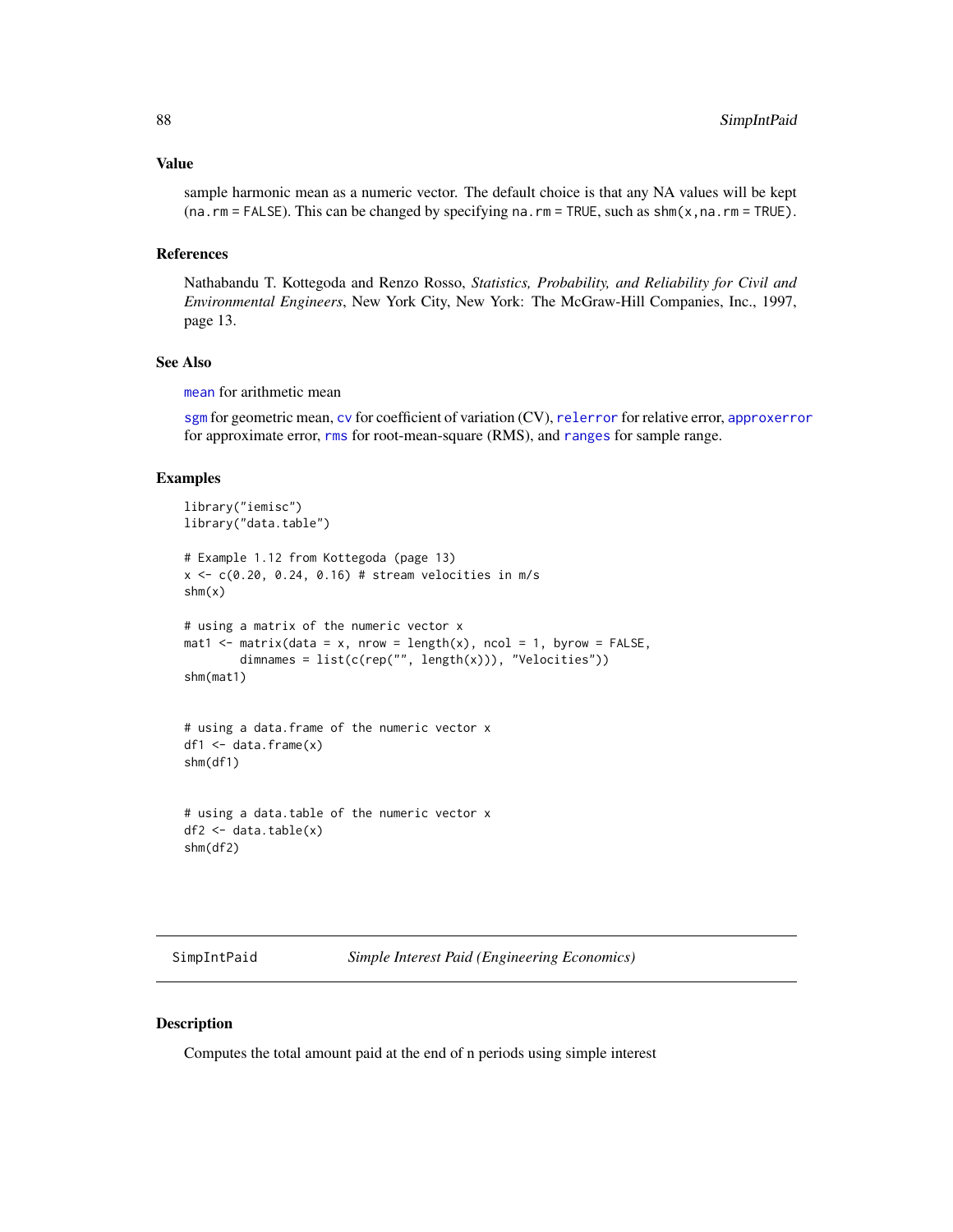## SimpIntPaid 89

## Usage

SimpIntPaid(P, n, i)

#### Arguments

| numeric vector that contains the present value( $s$ )                        |
|------------------------------------------------------------------------------|
| numeric vector that contains the period value( $s$ )                         |
| numeric vector that contains the interest rate(s) as whole number or decimal |

#### Details

Simple Interest is expressed as

$$
I = Pni
$$

$$
S_n = P + I
$$

or

$$
S_n = P\left(1 + ni\right)
$$

*P* the "principal amount (lent or borrowed)"

 $S_n$  the "total amount paid back"

*I* the "simple interest"

*i* the "interest rate per interest period"

*n* the "number of interest periods"

## Value

SimpIntPaid numeric vector that contains the total amount paid at the end of n periods rounded to 2 decimal places

## References

- 1. Chinyere Onwubiko, *An Introduction to Engineering*, Mission, Kansas: Schroff Development Corporation, 1997, page 205-206.
- 2. William G. Sullivan, Elin M. Wicks, and C. Patrick Koelling, *Engineering Economy*, Fourteenth Edition, Upper Saddle River, New Jersey: Pearson/Prentice Hall, 2009, page 116.

```
library("iemisc")
# Example for equation 4-1 from the Sullivan Reference text (page 116)
SimpIntPaid(1000, 3, 10) # the interest rate is 10%
```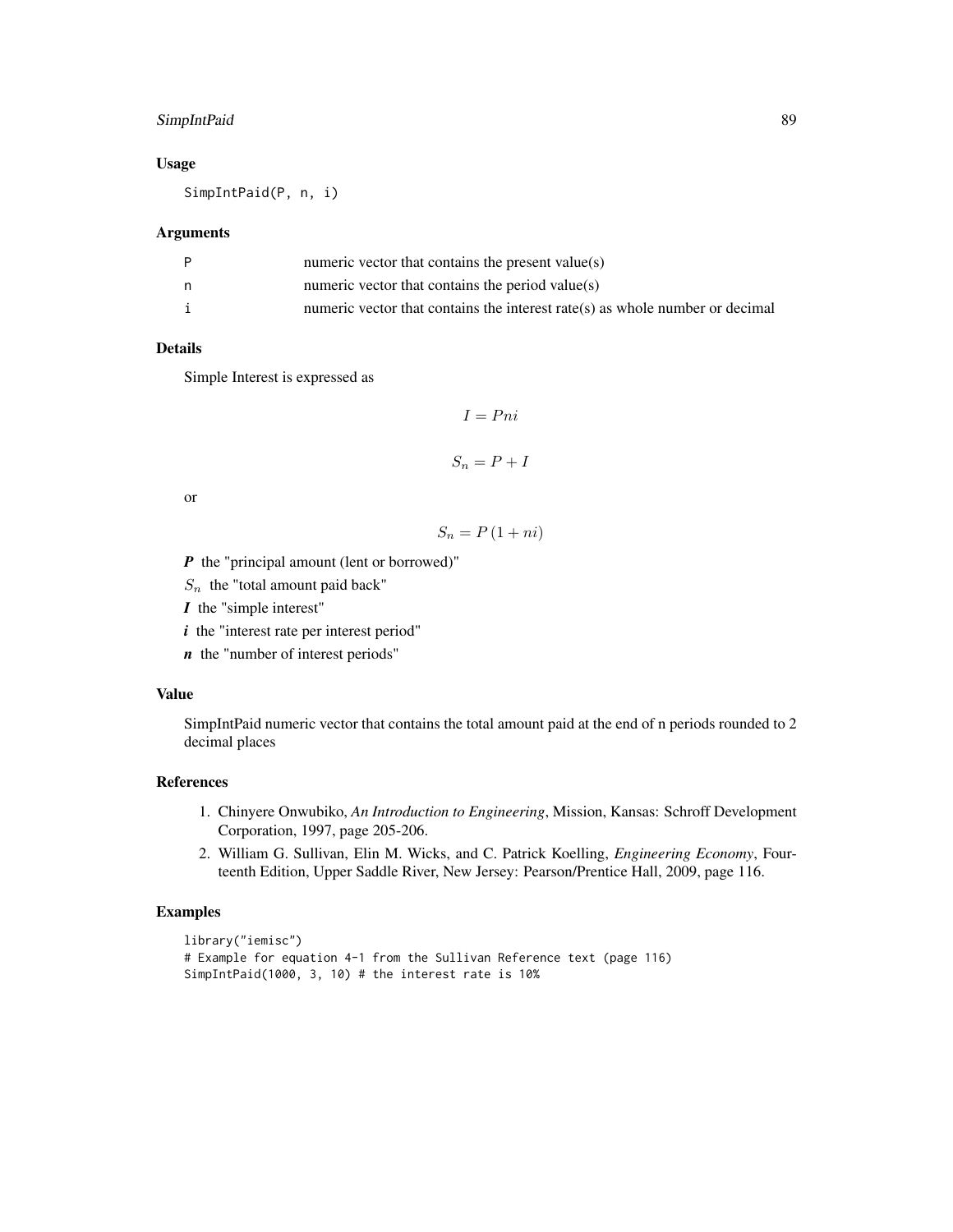<span id="page-89-0"></span>

## Description

Calculates the value of sine for each element of  $x$  in degrees in a manner compatible with GNU Octave/MATLAB. Zero is returned for any "elements where x / 180 is an integer." Source: Eaton.

#### Usage

 $sind(x)$ 

#### Arguments

x A numeric vector containing values in degrees

## Value

The sine of each element of x in degrees. Zero for any "elements where  $\times$  / 180 is an integer."

## Author(s)

David Bateman (GNU Octave sind), Irucka Embry

## References

John W. Eaton, David Bateman, and Søren Hauberg (2009). *GNU Octave version 3.0.1 manual: a high-level interactive language for numerical computations*. CreateSpace Independent Publishing Platform. ISBN 1441413006, URL <http://www.gnu.org/software/octave/doc/interpreter/>. Page 358.

## Examples

```
library("iemisc")
```
# Examples from GNU Octave sind sind(seq(10, 90, by = 10))

sind(c(0, 180, 360))

sind(c(90, 270))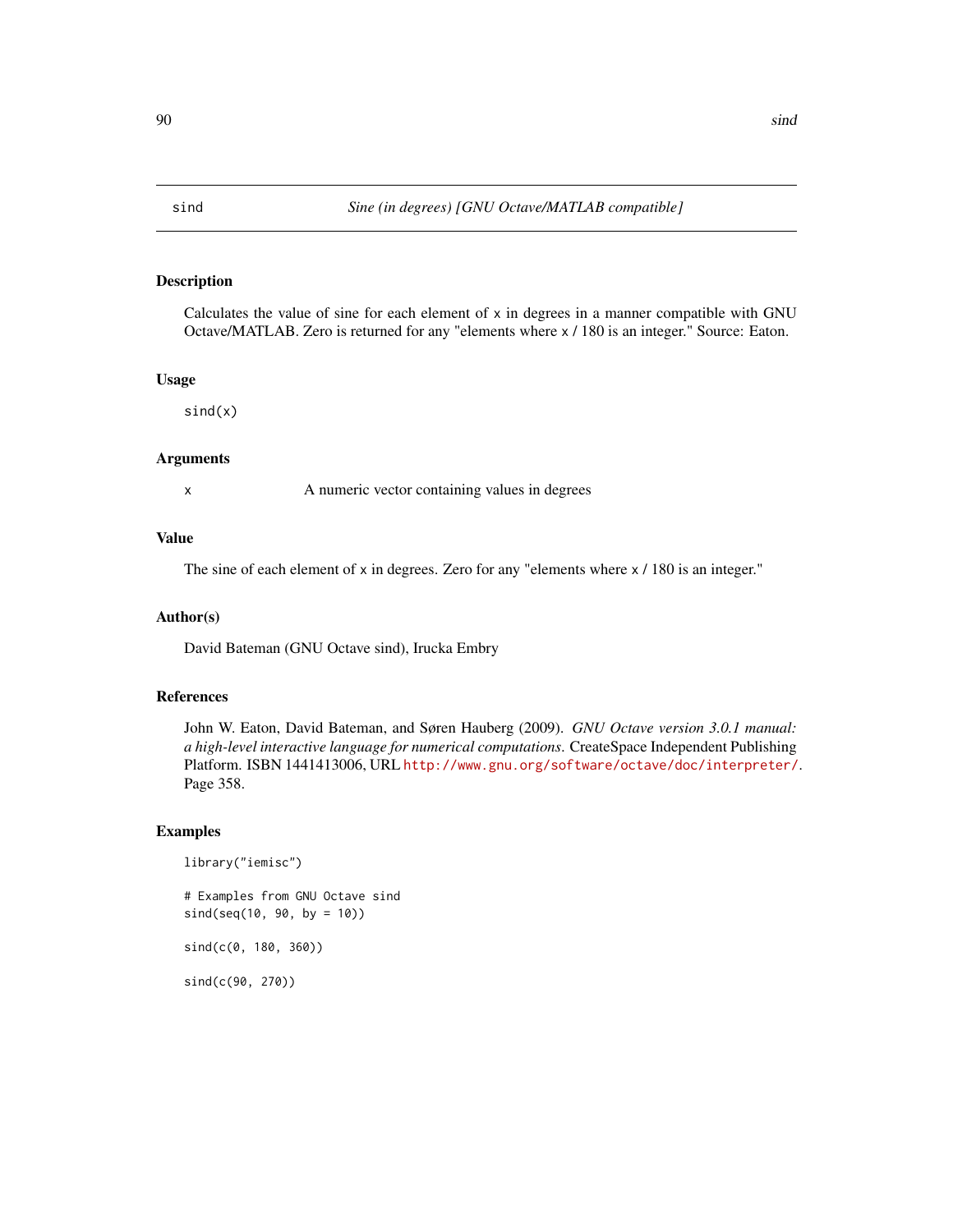<span id="page-90-1"></span><span id="page-90-0"></span>

#### Description

Provides the dimensions of R objects in a manner compatible with GNU Octave/MATLAB. This function is the same as [size](#page-90-0), except this size can find the size of character vectors too. Some documentation from [size](#page-90-0).

#### Usage

size(x, k)

### Arguments

| X | An R object (array, vector, or matrix)    |
|---|-------------------------------------------|
|   | integer specifying a particular dimension |

## Value

"Return the number of rows and columns of the object x as a numeric vector. If given a second argument, size will return the size of the corresponding dimension." Source: Eaton.

#### Author(s)

Hans Werner Borchers (pracma size), Irucka Embry

#### Source

pracma size function definition - R package pracma created and maintained by Hans Werner Borchers. See [size](#page-90-0).

#### References

John W. Eaton, David Bateman, and Søren Hauberg (2009). *GNU Octave version 3.0.1 manual: a high-level interactive language for numerical computations*. CreateSpace Independent Publishing Platform. ISBN 1441413006, URL <http://www.gnu.org/software/octave/doc/interpreter/>. Page 42.

#### See Also

[dim](#page-0-0), [size](#page-90-0)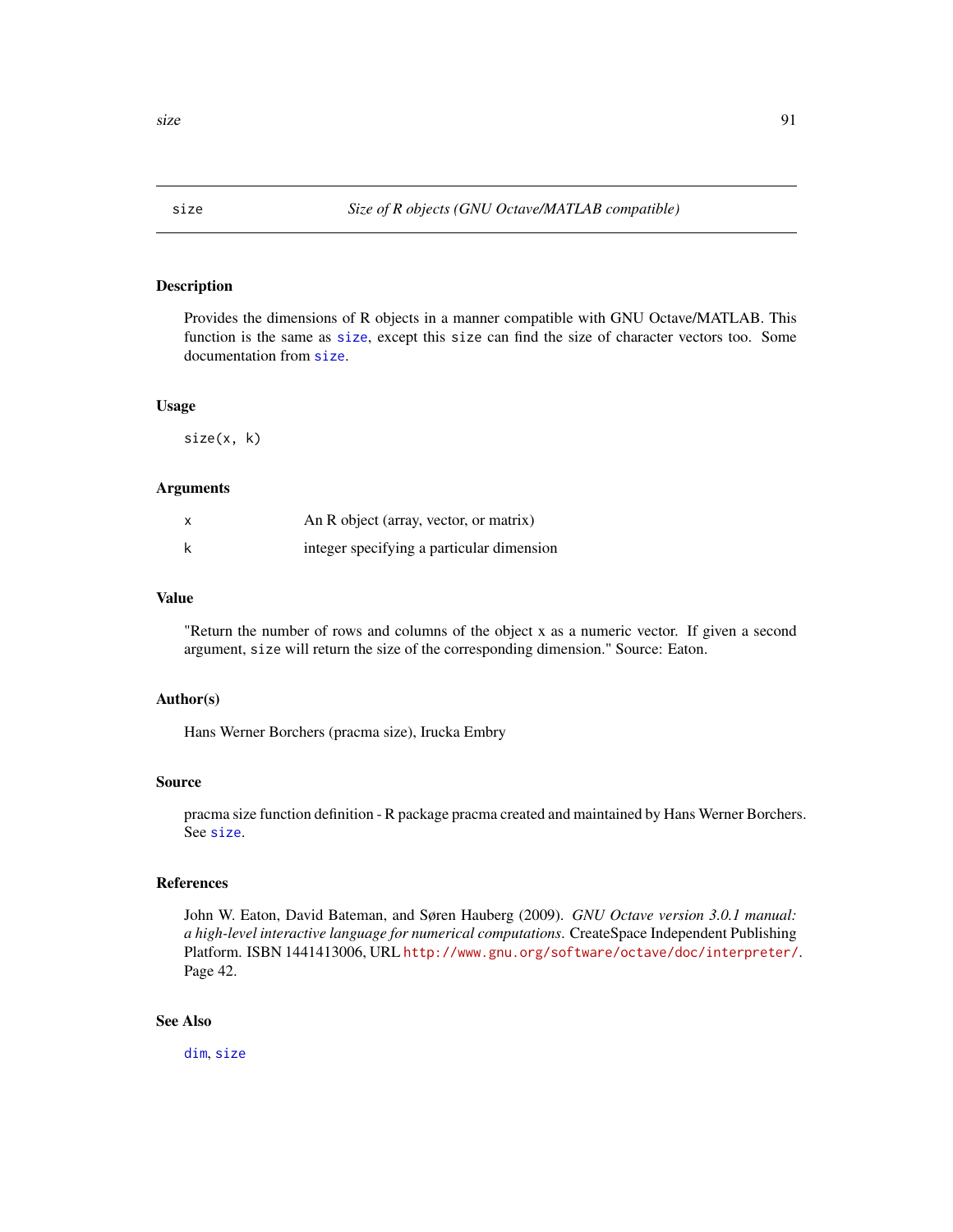```
library("iemisc")
library(gsubfn)
# Examples from GNU Octave size
object1 < - matrix(c(1, 2, 3, 4, 5, 6), nrow = 3, ncol = 2, byrow = TRUE)
size(object1)
list[nn, nc] \leftarrow size(maxrix(c(1, 2, 3, 4, 5, 6), nrow = 3, ncol = 2,byrow = TRUE))
size(maxrix(c(1, 2, 3, 4, 5, 6), nrow = 3, ncol = 2, byrow = TRUE), 2)# Examples from pracma size
size(1:8)
size(matrix(1:8, 2, 4))
size(matrix(1:8, 2, 4), 2)
size(matrix(1:8, 2, 4), 3)
ss <- "object"
size(ss)
## Not run:
# check against GNU Octave
library(RcppOctave) # requires Octave (>= 3.2.4) and its development files
o\_source(text = "\lambdaobject1 = [1, 2; 3, 4; 5, 6];size(object1)
[nr, nc] = size([1, 2; 3, 4; 5, 6])size([1, 2; 3, 4; 5, 6], 2)
\lambdasize(1:8)
object2 = [1 3 5 7; 2 4 6 8];
size(object2)
size(object2, 2)
size(object2, 3)
ss = 'object';
```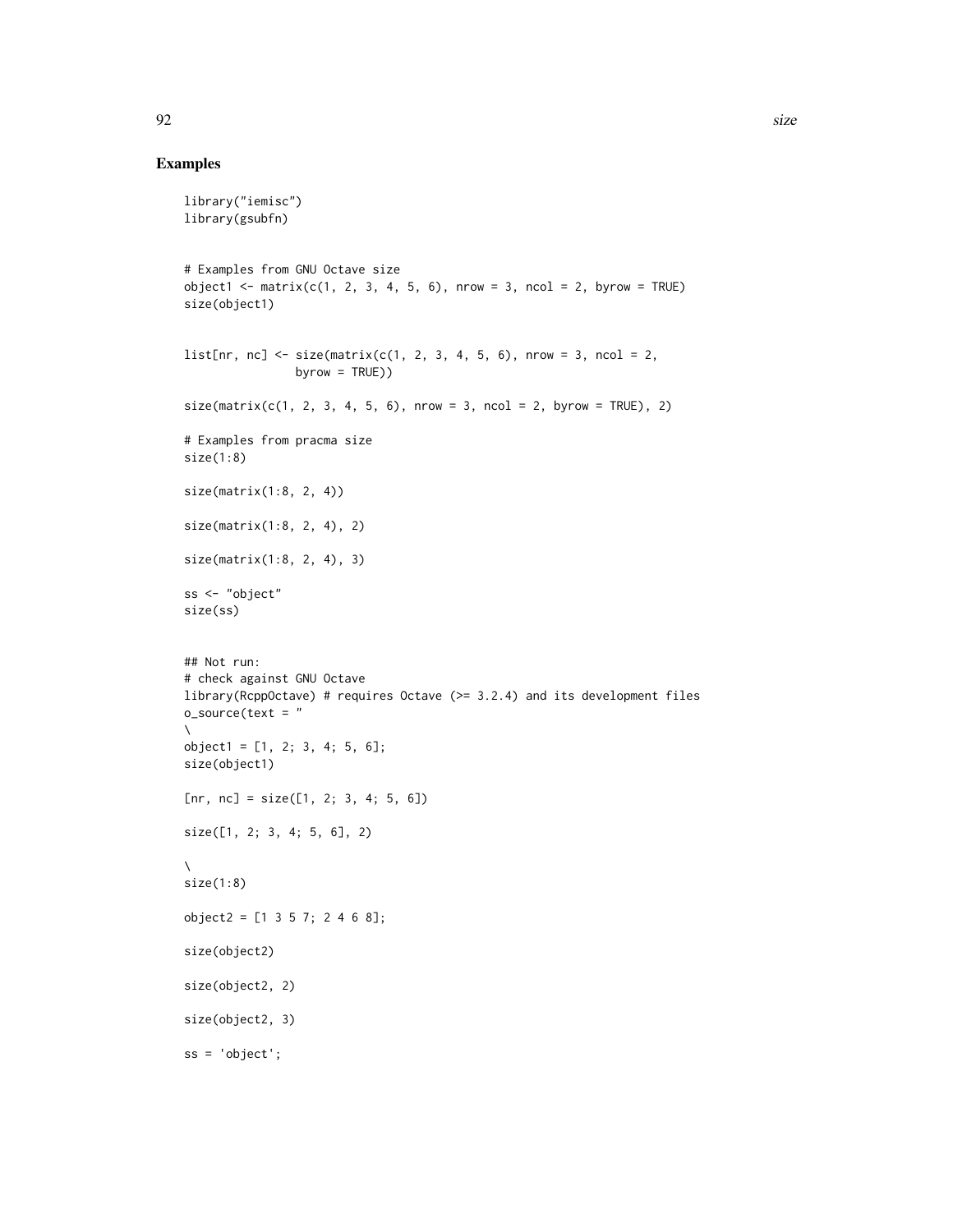<span id="page-92-0"></span>tand 93

```
size(ss)
")
## End(Not run)
```
tand *Tangent (in degrees) [GNU Octave/MATLAB compatible]*

## Description

Calculates the value of tangent for each element of x in degrees in a manner compatible with GNU Octave/MATLAB. Zero is returned for any "elements where x / 180 is an integer and Inf for elements where  $(x - 90) / 180$  is an integer." Source: Eaton.

#### Usage

 $t$ and $(x)$ 

#### Arguments

x A numeric vector containing values in degrees

#### Value

The tangent of each element of x in degrees. Zero for any "elements where  $x / 180$  is an integer and Inf for elements where  $(x - 90) / 180$  is an integer."

## Author(s)

David Bateman (GNU Octave tand), Irucka Embry

## References

John W. Eaton, David Bateman, and Søren Hauberg (2009). *GNU Octave version 3.0.1 manual: a high-level interactive language for numerical computations*. CreateSpace Independent Publishing Platform. ISBN 1441413006, URL <http://www.gnu.org/software/octave/doc/interpreter/>. Page 358.

## Examples

```
library("iemisc")
```
# Examples from GNU Octave tand  $tand(seq(10, 80, by = 10))$ 

tand(c(0, 180, 360))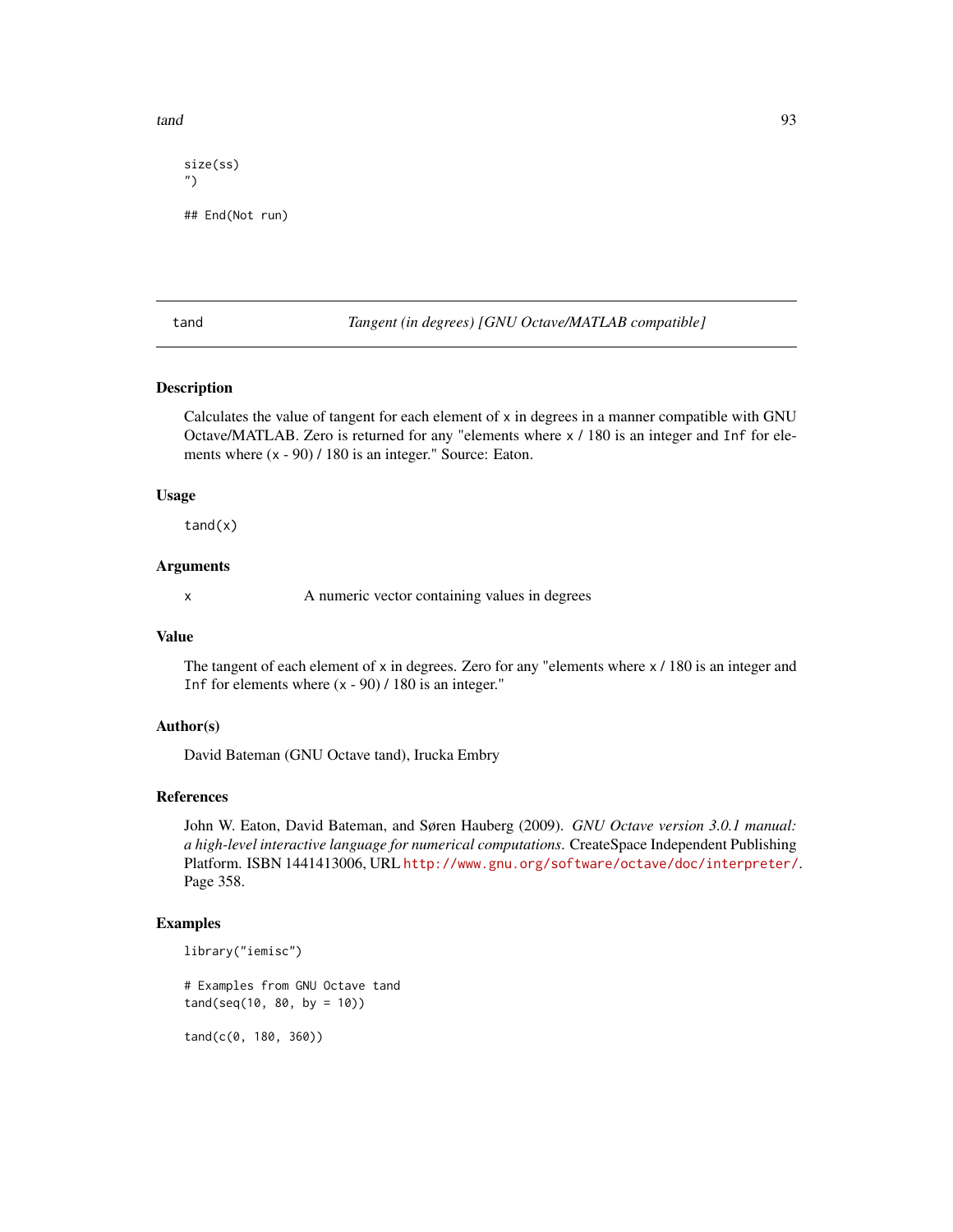<span id="page-93-0"></span>tand(c(90, 270))

volsphere *Sphere volume*

## Description

This function computes the volume of a sphere using a given radius.

#### Usage

volsphere(r)

## Arguments

r numeric vector, matrix, data.frame, or data.table that contains the radius of a sphere.

## Details

The radius of a sphere is "the integral of the surface area of a sphere."

Volume of a sphere is expressed as

$$
V=\frac{4}{3}\pi r^3
$$

*V* the volume of a sphere

*r* the radius of a sphere

## Value

volume of a sphere (as L^3 units) as an R object: a numeric [vector](#page-0-0) or a named numeric vector if using a named object ([matrix](#page-0-0), [data.frame](#page-0-0), or [data.table](#page-0-0)).

## References

Wikimedia Foundation, Inc. Wikipedia, 30 December 2015, "Volume", [https://en.wikipedia.](https://en.wikipedia.org/wiki/Volume) [org/wiki/Volume](https://en.wikipedia.org/wiki/Volume).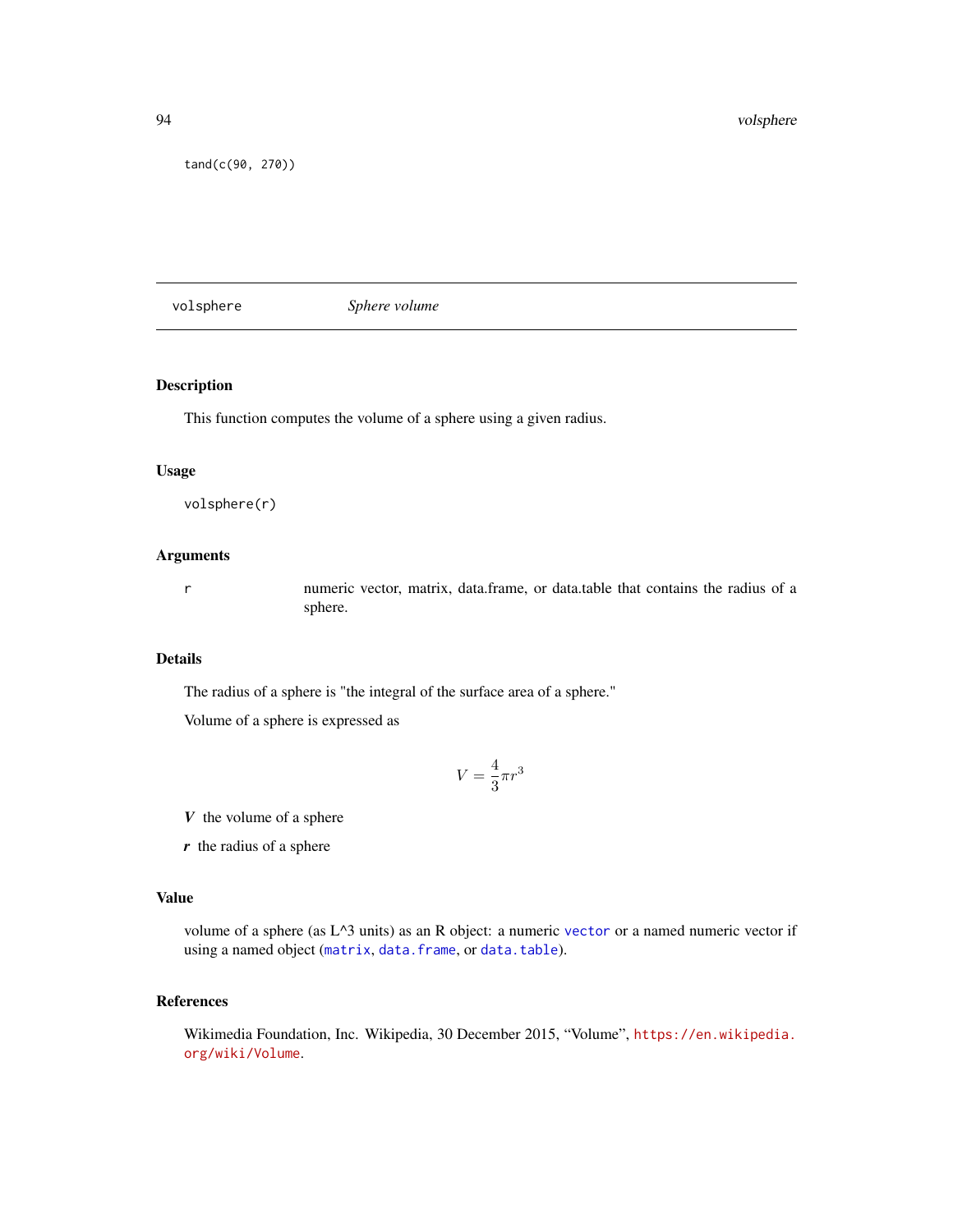#### volsphere 95

```
library("iemisc")
library("data.table")
volsphere(3) # in
volsphere(4.5) # in
x \leq -c(3, 4, 0.2, 12, 34, 7.5) # cm
volsphere(x)
# using a matrix of the numeric vector x
mat1 <- matrix(data = x, nrow = length(x), ncol = 1, byrow = FALSE,
       dimnames = list(c(rep("", length(x))), "Radius"))
volsphere(mat1)
# using a data.frame of the numeric vector x
df1 <- data.frame(x)
volsphere(df1)
```

```
# using a data.table of the numeric vector x
df2 <- data.table(x)
volsphere(df2)
```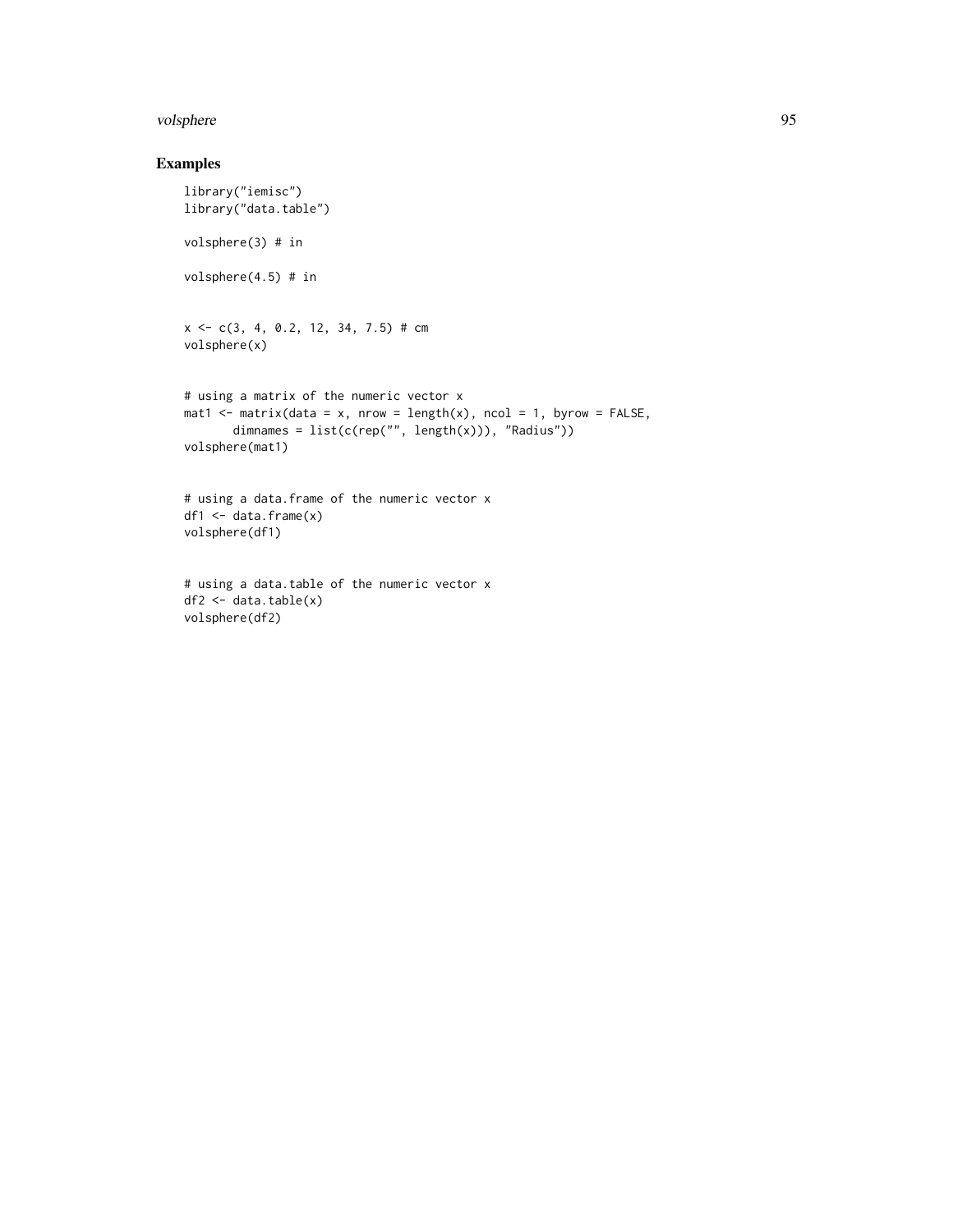# Index

acosd, [3](#page-2-0) acotd, [4](#page-3-0) acscd, [5](#page-4-0) AF *(*AgivenF*)*, [6](#page-5-0) AgivenF, [6](#page-5-0) AgivenFcont, [7](#page-6-0) AgivenG, [8](#page-7-0) AgivenP, [9](#page-8-0) AgivenPcont, [11](#page-10-0) AP *(*AgivenP*)*, [9](#page-8-0) approxerror, [12,](#page-11-1) *[25](#page-24-0)*, *[81,](#page-80-1) [82](#page-81-0)*, *[84](#page-83-1)*, *[87,](#page-86-1) [88](#page-87-0)* asecd, [13](#page-12-0) asind, [14](#page-13-0) atan2d, [15](#page-14-0) atand, [16](#page-15-0) benefitcost, [17](#page-16-0) CompIntPaid, [20](#page-19-0) cosd, [21](#page-20-0) cotd, [22](#page-21-0) cscd, [23](#page-22-0) cv, *[13](#page-12-0)*, [24,](#page-23-1) *[81,](#page-80-1) [82](#page-81-0)*, *[84](#page-83-1)*, *[87,](#page-86-1) [88](#page-87-0)* data.frame, *[25](#page-24-0)*, *[94](#page-93-0)* data.table, *[18](#page-17-0)*, *[25](#page-24-0)*, *[94](#page-93-0)* dim, *[91](#page-90-1)* EffInt, [26](#page-25-0) FA *(*FgivenA*)*, [27](#page-26-0) FgivenA, [27](#page-26-0) FgivenAcont, [28](#page-27-0) FgivenP, [29](#page-28-0) FgivenPcont, [31](#page-30-0) FP *(*FgivenP*)*, [29](#page-28-0) iemisc, [32](#page-31-0) igivenPFn, [32](#page-31-0) interp1, *[61,](#page-60-0) [62](#page-61-0)*

length\_octave, [33](#page-32-0) lengths, *[34](#page-33-0)* list, *[38](#page-37-0)*, *[44](#page-43-0)*, *[48](#page-47-0)*, *[53](#page-52-0)*, *[58](#page-57-0)*, *[83](#page-82-0)* Manningcirc, [35,](#page-34-0) *[45](#page-44-0)*, *[49](#page-48-0)*, *[54](#page-53-0)*, *[58](#page-57-0)* Manningcircy *(*Manningcirc*)*, [35](#page-34-0) Manningpara, *[39](#page-38-0)*, [41,](#page-40-0) *[49](#page-48-0)*, *[54](#page-53-0)*, *[58](#page-57-0)* Manningrect, *[39](#page-38-0)*, *[45](#page-44-0)*, [46,](#page-45-0) *[54](#page-53-0)*, *[58](#page-57-0)* Manningtrap, *[39](#page-38-0)*, *[45](#page-44-0)*, *[49](#page-48-0)*, [50,](#page-49-0) *[58](#page-57-0)* Manningtri, *[39](#page-38-0)*, *[45](#page-44-0)*, *[49](#page-48-0)*, *[54](#page-53-0)*, [55](#page-54-0) matrix, *[25](#page-24-0)*, *[94](#page-93-0)* mean, *[87,](#page-86-1) [88](#page-87-0)* n, [59,](#page-58-0) *[64](#page-63-0)*, *[66](#page-65-0)[–68](#page-67-0)* na.approx, *[61,](#page-60-0) [62](#page-61-0)* na.interp1, [61](#page-60-0) nc1, *[61](#page-60-0)*, [63,](#page-62-0) *[66](#page-65-0)[–68](#page-67-0)* nc2, *[61](#page-60-0)*, *[64](#page-63-0)*, [65,](#page-64-0) *[67,](#page-66-0) [68](#page-67-0)* nc3, *[61](#page-60-0)*, *[64](#page-63-0)*, *[66](#page-65-0)*, [66,](#page-65-0) *[68](#page-67-0)* nc4, *[61](#page-60-0)*, *[64](#page-63-0)*, *[66,](#page-65-0) [67](#page-66-0)*, [67](#page-66-0) ngivenPFi, [69](#page-68-0) numel, *[70](#page-69-0)*, [70](#page-69-0) PA *(*PgivenA*)*, [71](#page-70-0) PF *(*PgivenF*)*, [75](#page-74-0) PgivenA, [71](#page-70-0) PgivenA1, [73](#page-72-0) PgivenAcont, [74](#page-73-0) PgivenF, [75](#page-74-0) PgivenFcont, [76](#page-75-0) PgivenFivary, [77](#page-76-0) PgivenG, [79](#page-78-0) range, *[80](#page-79-1)* ranges, *[13](#page-12-0)*, *[25](#page-24-0)*, [80,](#page-79-1) *[82](#page-81-0)*, *[84](#page-83-1)*, *[87,](#page-86-1) [88](#page-87-0)* relerror, *[13](#page-12-0)*, *[25](#page-24-0)*, *[81](#page-80-1)*, [81,](#page-80-1) *[84](#page-83-1)*, *[87,](#page-86-1) [88](#page-87-0)* righttri, [82](#page-81-0) rms, *[13](#page-12-0)*, *[25](#page-24-0)*, *[81,](#page-80-1) [82](#page-81-0)*, [84,](#page-83-1) *[87,](#page-86-1) [88](#page-87-0)* secd, [85](#page-84-0)

length, *[33,](#page-32-0) [34](#page-33-0)*, *[70](#page-69-0)*